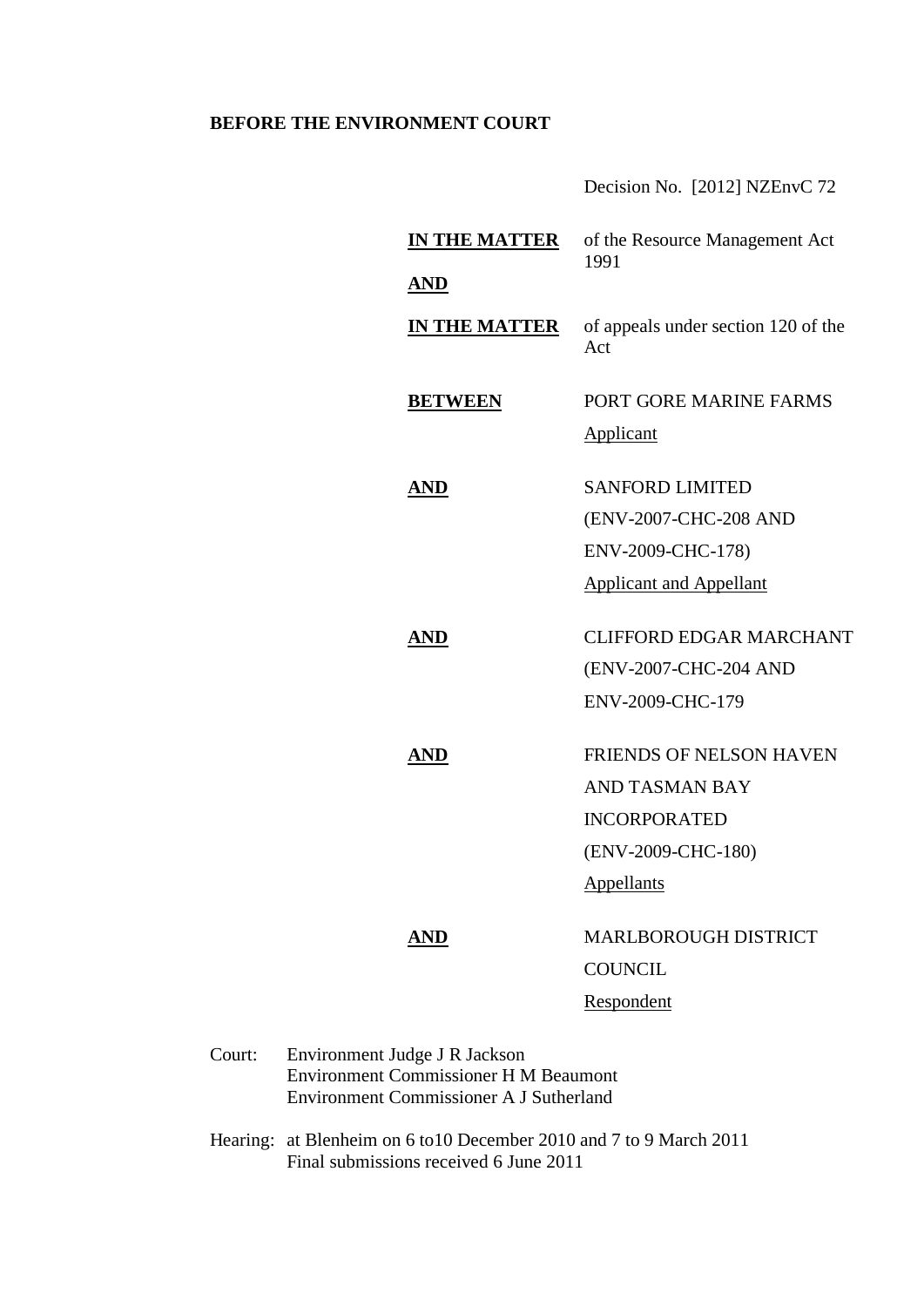Counsel:

J Hassan and J Meech for Sanford Limited M Hunt for J T Marine Farms Limited P Milne and F Sing for C E Marchant and Friends of Nelson Haven and Tasman Bay Incorporated M Radich for Marlborough District Council

| Date of Decision: | 23 April 2012 |
|-------------------|---------------|
| Date of Issue:    | 26 April 2012 |

#### **DECISION**

\_\_\_\_\_\_\_\_\_\_\_\_\_\_\_\_\_\_\_\_\_\_\_\_\_\_\_\_\_\_\_\_\_\_\_\_\_\_\_\_\_\_\_\_\_\_\_\_\_\_\_\_\_\_\_\_\_\_\_\_\_\_\_\_\_\_\_\_

\_\_\_\_\_\_\_\_\_\_\_\_\_\_\_\_\_\_\_\_\_\_\_\_\_\_\_\_\_\_\_\_\_\_\_\_\_\_\_\_\_\_\_\_\_\_\_\_\_\_\_\_\_\_\_\_\_\_\_\_\_\_\_\_\_\_\_\_

- A: Under section 291 of the Resource Management Act 1991 the appeals by Port Gore Marine Farms and Sanford Limited are refused and the appeals by C E Marchant and Friends of Nelson Haven and Tasman Bay Incorporated are allowed.
- B: The Environment Court:
	- (1) confirms the decision(s) of the Marlborough District Council and declines consent for the Pool Head mussel farm in Port Gore;
	- (2) cancels the decision(s) of the Marlborough District Council and declines consent for the Gannet Point South mussel farm in Port Gore;
	- (3) cancels the decision of the Marlborough District Council and declines consent for the Gannet Point North mussel farm in Port Gore.
- C: This decision is final in relation to each of the three marine farms referred to in Order B except in relation to one aspect of section 165ZH of the Act. In respect of that provision:
	- (1) subject to (2) to (5) below this decision shall come into effect on the date eighteen calendar months after delivery of the decision, so that the applicants may each harvest the mussels on their respective lines as at the date of this decision under the existing coastal permits as defined in that section;
	- (2) the existing permit holders must comply with all relevant conditions of the existing coastal permits until all mussel lines and supporting structures are removed;
	- (3) the existing permit holders may not seed or otherwise install any new mussel lines from the date of this decision;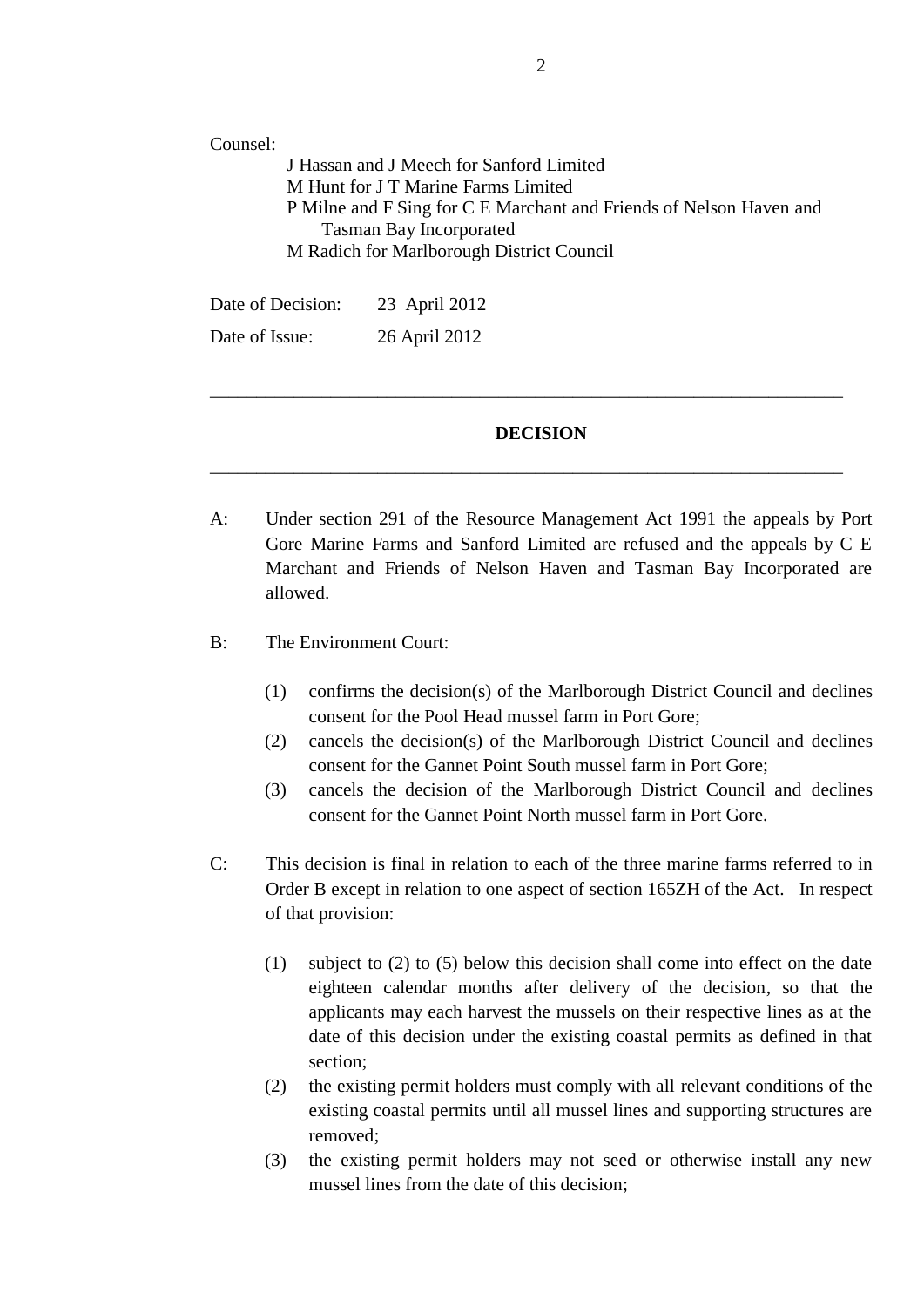- (5) no other rights under section 165ZH and/or (if applicable) section 124 of the Act are extended or created by Order (1) above.
- D: Leave is reserved for one month to any party to apply to amend Order C if it is ambiguous or otherwise unworkable.
- E: Costs are reserved. Any application is to be made within 20 working days of this decision being issued, and any reply is to be lodged and served within a further 15 working days.

# **REASONS**

| <b>Introduction</b><br>1.                                                  | $[1]$   |
|----------------------------------------------------------------------------|---------|
| The issues<br>1.1                                                          | $[1]$   |
| 1.2<br>Background to appeals                                               | $[2]$   |
| 1.2.1 The applicants and the existing farms                                | $[2]$   |
| 1.2.2 The appeals and the parties                                          | [8]     |
| 1.2.3 Procedural matters                                                   | $[11]$  |
| Further details of the mussel farms<br>1.3                                 | $[14]$  |
| 1.3.1 Footprints and location                                              | $[14]$  |
| 1.3.2 Proposed modifications to traditional mussel farms                   | $[17]$  |
| 1.3.3 Transitional period                                                  | $[28]$  |
| 2.<br>The existing environment of Port Gore                                | $[32]$  |
| 2.1<br>Overview                                                            | $[32]$  |
| 2.2<br>The terrestrial neighbours of the mussel farms                      | $[36]$  |
| 2.3<br>Amenities for recreation                                            | $[48]$  |
| The marine ecology of Port Gore<br>2.4                                     | $[55]$  |
| The terrestrial ecology of the Cape Jackson peninsula<br>2.5               | $[58]$  |
| The natural character of the coastal environment<br>2.6                    | $[69]$  |
| 2.7<br>The landscape(s) of Port Gore                                       | $[75]$  |
| The statutory framework and the legal issues<br>3.                         | $[87]$  |
| 3.1<br>Which version of the RMA applies to each application?               | [87]    |
| 3.2<br>The relevant RMA provisions                                         | [90]    |
| The activities for which consents are sought and their status<br>3.3       | $[94]$  |
| 3.3.1 Is each proposed mussel farm in an Aquaculture Management Area? [94] |         |
| 3.3.2 What activities are consents required for?                           | [98]    |
| 3.3.3 What consents are required under rule 35.4 of the Sounds Plan?       | [99]    |
| Jurisdictional issues<br>3.4                                               | $[102]$ |
| The policy and plan framework<br>4.                                        | $[104]$ |
| The Marlborough Sounds Resource Management Plan<br>4.1                     | $[104]$ |
| The Marlborough Regional Policy Statement<br>4.2                           | $[118]$ |

**Table of Contents** Para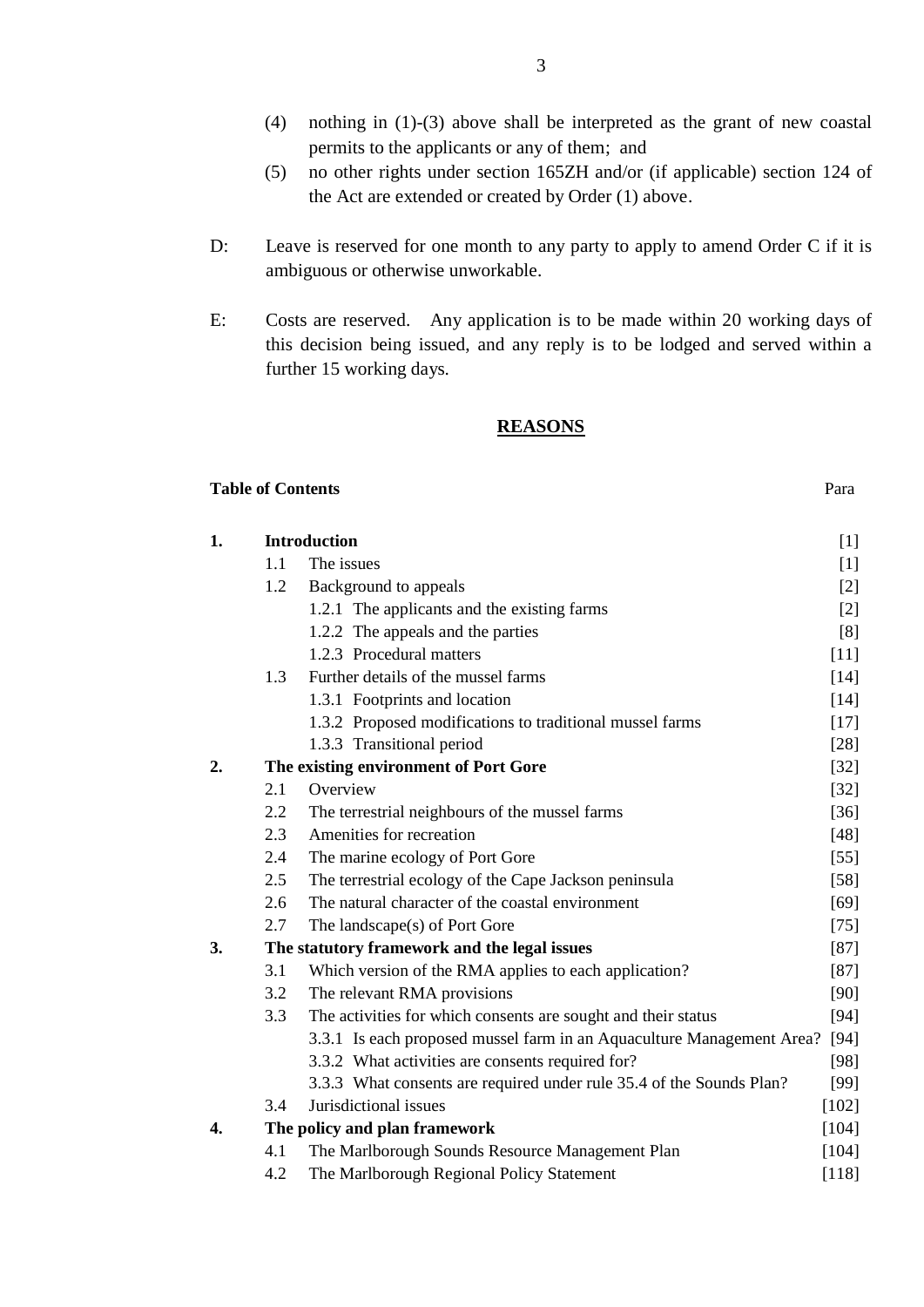|    | 4.3 | The New Zealand Coastal Policy Statement 2010                        | $[127]$ |
|----|-----|----------------------------------------------------------------------|---------|
| 5. |     | Predictions as to effects of the proposals                           | $[140]$ |
|    | 5.1 | Introduction                                                         | $[140]$ |
|    | 5.2 | Effects on ecology and natural character                             | [144]   |
|    | 5.3 | Likely direct effects on the environment                             | $[153]$ |
|    | 5.4 | Effects on amenities of residents and terrestrial visitors           | $[159]$ |
|    | 5.5 | Effects on wildness and remoteness                                   | $[180]$ |
| 6. |     | <b>Overall evaluation</b>                                            | [186]   |
|    | 6.1 | Introduction – weighing all relevant matters                         | $[186]$ |
|    | 6.2 | Section 6 of the RMA                                                 | [190]   |
|    |     | 6.2.1 Introducing the matters of national importance                 | $[190]$ |
|    |     | 6.2.2 Having regard to the New Zealand Coastal Policy Statement 2010 | $[191]$ |
|    | 6.3 | Having particular regard to section 7 matters                        | $[198]$ |
|    |     | 6.3.1 Introduction                                                   | [198]   |
|    |     | 6.3.2 Efficient use of resources (section $7(b)$ )                   | $[199]$ |
|    |     | 6.3.3 Maintaining and enhancing amenity values                       | $[213]$ |
|    |     | 6.3.4 Intrinsic values                                               | [218]   |
|    | 6.4 | Other matters                                                        | $[219]$ |
|    | 6.5 | Outcome                                                              | $[220]$ |
|    |     | Notes on the past and short-term future of the three marine farms    | $[240]$ |
|    |     |                                                                      |         |

# **1. Introduction**

## **1.1 The issues**

[1] Should the resource consents for three high-yielding mussel farms in Port Gore be renewed or not? That question is raised by these proceedings under the Resource Management Act 1991 ("the RMA" or "the Act"). The three sites are close to the southeastern shores of Port Gore on the southern side of Cook Strait. Port Gore is a large bay between Capes Lambert and Jackson on the outer edge of the Marlborough Sounds and is known as the resting place of the Soviet cruise liner *Mikhail Lermontov* which sank on 16 February 1986 after hitting rocks off Cape Jackson.

# **1.2 Background to appeals**

# 1.2.1 The applicants and the existing farms

[2] There are two applicants for three mussel farms on the eastern side of Port Gore: Sanford Limited ("Sanford") which has applied for two farms, and J T Marine Farms Limited, a company which trades as Port Gore Marine Farms ("PGMF"). All the applications are for permits on sites which contain farms at present : the Pool Head farm (owned by Sanford), the Gannet Point South farm (also owned by Sanford), and Gannet Point North (owned by PGMF). The three farms are shown on the attached map<sup>1</sup> marked "A". The PGMF farm is not named, but is shown as being two areas (described below) north of Gannet Point. The coastal permits for these farms have expired, but are

 $\frac{1}{1}$ 

S K Brown, evidence-in-chief, annexure 2 [Environment Court document 12].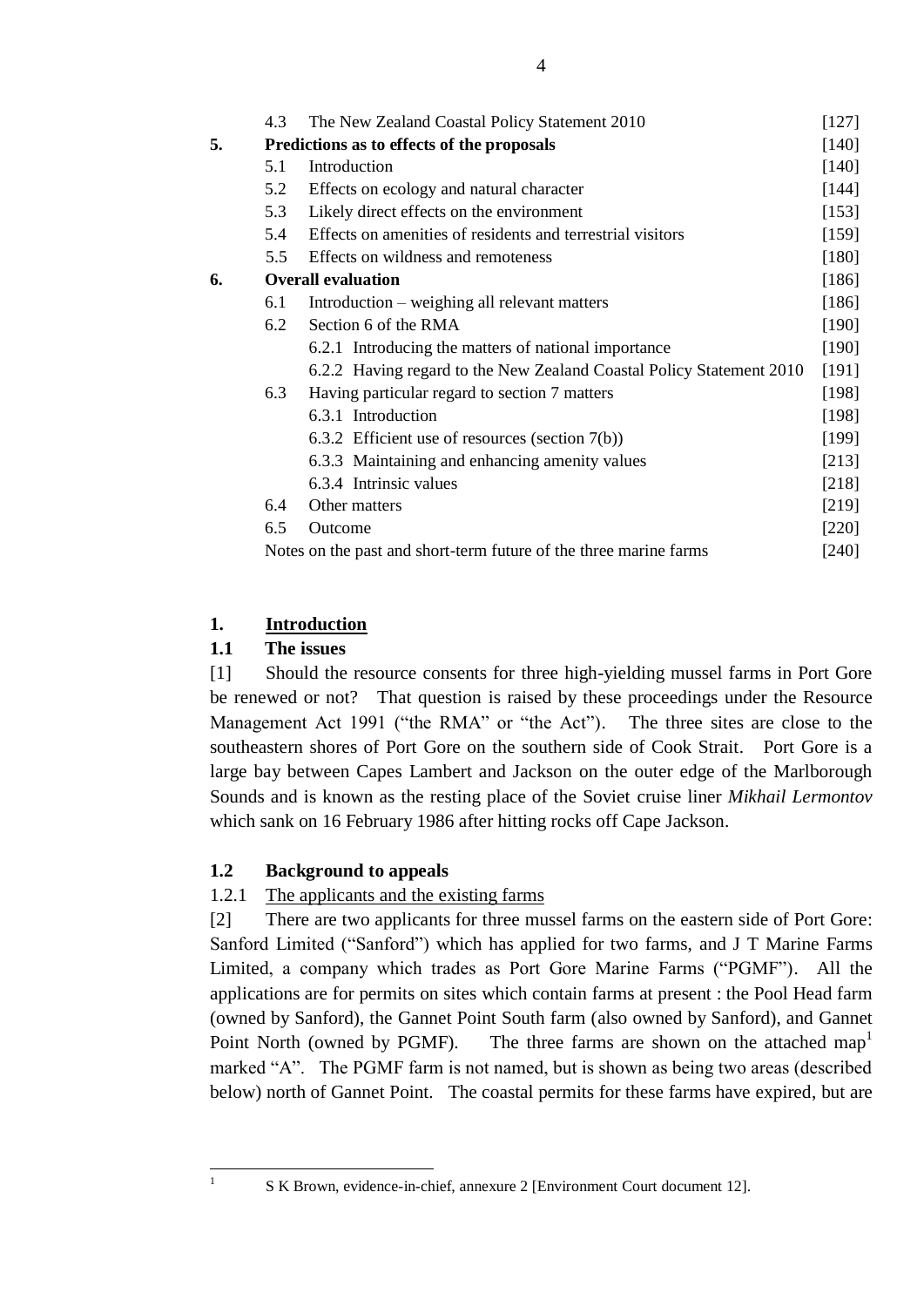running on<sup>2</sup> while these appeals are resolved. Each of the farms has a complex history, which we will now attempt to summarise.

#### *Pool Head Marine Farm*

[3] Sanford"s Pool Head marine farm was established in 1998. It covers 12.75 hectares and appears as one farm. However, it originated as two distinct farms, with the smaller three-hectare farm (permits #U050218 and #U941459 together making site 8175) originally owned and established by Kiwi Marine Farms Limited. Site 8501, covering 9.75 hectares (#U950263 and MPE115) and site 8175 fit together to form a rectangular area. The total area of 12.75 hectares is laid out in three blocks with six longlines (each approximately 140 metres long) in each block giving a total of 2,520 metres approximately<sup>3</sup>. There are 1,062 surface structures at this site<sup>4</sup>.

[4] The current applications for the Pool Head farm were lodged with the council on 15 May 2008. In 2009, the Hearing Committee declined Sanford"s applications for renewed coastal permits for the Pool Head marine farm. Sanford has appealed that decision.

#### *Gannet Point South Marine Farm*

[5] Sanford"s Gannet Point South marine farm was established in 1993 and purchased by Sanford in 2001. By application lodged on 22 July 2004 Sanford sought a permit to replace permit #U941458 and MPE27 for the existing six hectare marine farm (site 8176). The marine farm is currently configured in two blocks with six long lines (110 metres long) on each<sup>5</sup>. There are 708 surface structures on this farm<sup>6</sup>.

[6] In 2007, the Hearing Committee appointed by the Marlborough District Council granted consent to the Gannet Point marine farm for a ten year consent term expiring 1 September 2017. Sanford appealed the term granted and instead seeks a consent term of 20 years.

#### *Gannet Point North Marine Farm*

[7] PGMF"s marine farm is also located at Gannet Point. It is situated to the north of Sanford"s Gannet Point marine farm. The site is consented as two blocks, one of 3.02 hectares and one of 2.98 hectares, north of Gannet Point. Twenty longlines each of 110 metres length, a total of 2,200 metres, were consented but only 18 longlines have been installed. The installation requires up to 611 black floats and 40 red floats, one at each end of each longline<sup>7</sup>. The application we are considering was filed with the MDC

 $\overline{2}$  $\frac{2}{3}$  Under section 165ZH of the RMA.

 $\frac{3}{4}$  D Herbert, evidence-in-chief 27 July 2010, para 11 [Environment Court document 5].

<sup>4</sup> D Herbert, supplementary evidence 29 September 2010, para 21 [Environment Court document 5A].

 $\frac{5}{6}$  D Herbert, evidence-in-chief para 15 [Environment Court document 5].

<sup>6</sup> D Herbert, supplementary evidence 29 September 2010, para 21 [Environment Court document 5A].

<sup>&</sup>lt;sup>7</sup> R D Sutherland, rebuttal evidence November 2010, para 15 [Environment Court document 17C].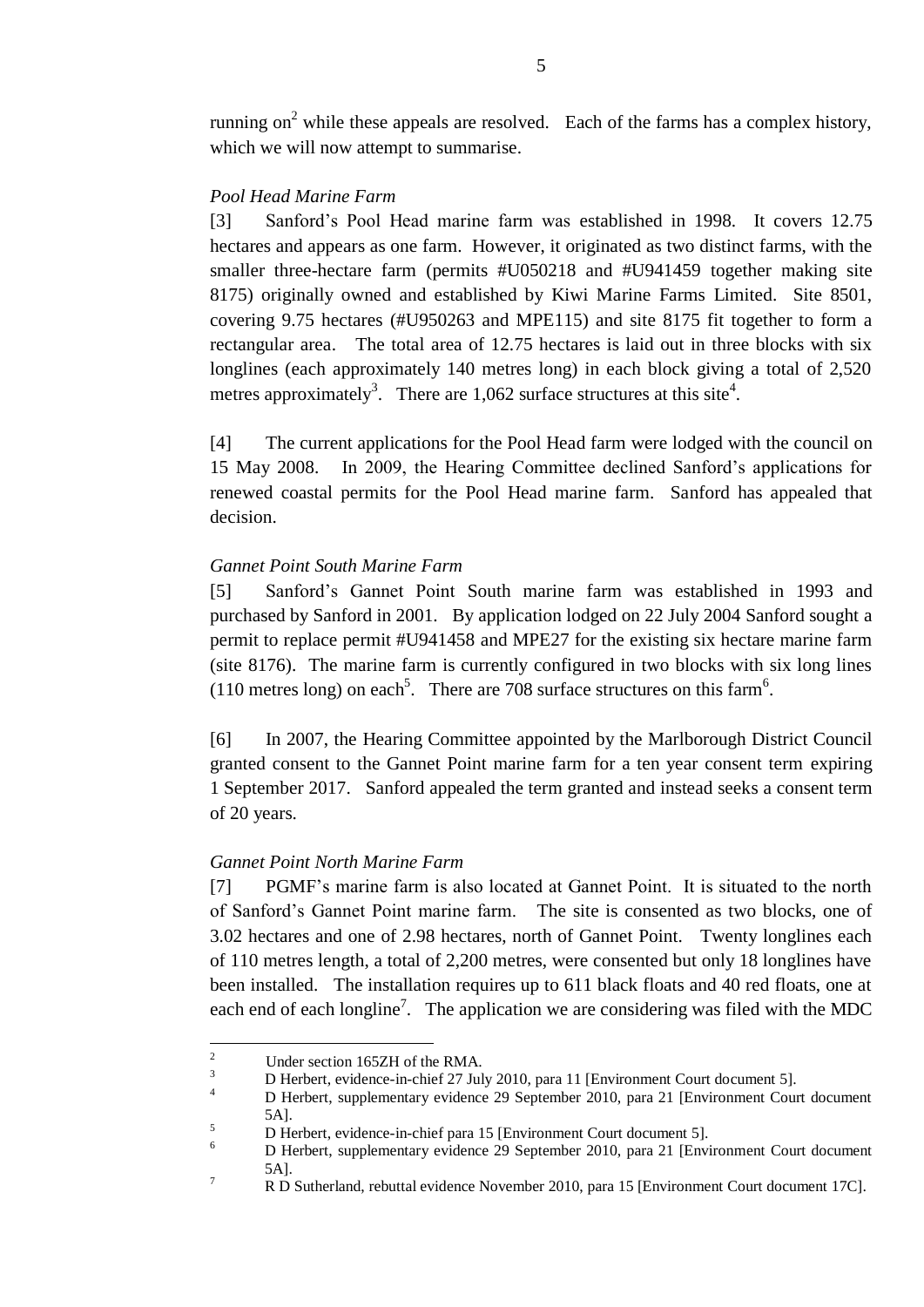on 17 July 2008. The council granted consent for a (short) term of eight years expiring 1 September 2017.

# 1.2.2 The appeals and the parties

[8] Sanford has appealed to this court in respect of both its mussel farms. Appeal ENV-2007-CHC-208 is against the council"s limiting the grant of consent for a mussel farm at Gannet Point South to a term of ten years. Sanford's appeal ENV-2009-CHC-178 is against the council"s decision to refuse consent altogether for the Pool Head farm.

[9] Mr C E Marchant (ENV-2007-CHC-204 and ENV-2009-CHC-179), a resident of Cockle Bay which is inshore of Pool Head (which is to the west) and Gannet Point (to the north), and Friends of Nelson Haven and Tasman Bay Incorporated ("FNHTB"), a public interest incorporated society (ENV-2009-CHC-180) have appealed against the council"s decisions consenting to the Gannet Point farms. They have also joined the Sanford appeals as section 274 parties.

[10] A number of other section 274 parties have joined the appeal proceedings. Several<sup>8</sup> have elected to give evidence on their own behalf and on behalf of Clifford Marchant and FNHTB.

# 1.2.3 Procedural matters

8

[11] There are three procedural matters we should record. First we note that the reason the 2007 appeals have taken a long time to come to a hearing is that in 2008 the Environment Court ruled that the appeals relating to the Gannet Point South marine farms should be adjourned so that they could be heard with any appeals in relation to the re-consenting of the other two marine farms. No commercial harm has been done to the mussel farmers in the meantime because Sanford has continued operations on the farms under section 165ZH of the RMA.

[12] Secondly, prior to the hearing Judge Jackson disclosed to the parties that some time prior to 4 November 1996 he had variously acted:

- for J T Marine Farms Limited or its principal on other marine farming  $\bullet$ related matters;
- $\bullet$ for FNHTB at different times on other matters (not in the Marlborough Sounds); and
- (possibly) for the original applicant for a marine farm at Pool Head farm or  $\bullet$ on other proposed marine farms on the eastern side of Port Gore.

All parties consented to the judge being part of the court to hear and decide the appeals.

Paul Eglinton, Andrew Crawford (for Sounds Air) and Ronald Marriott.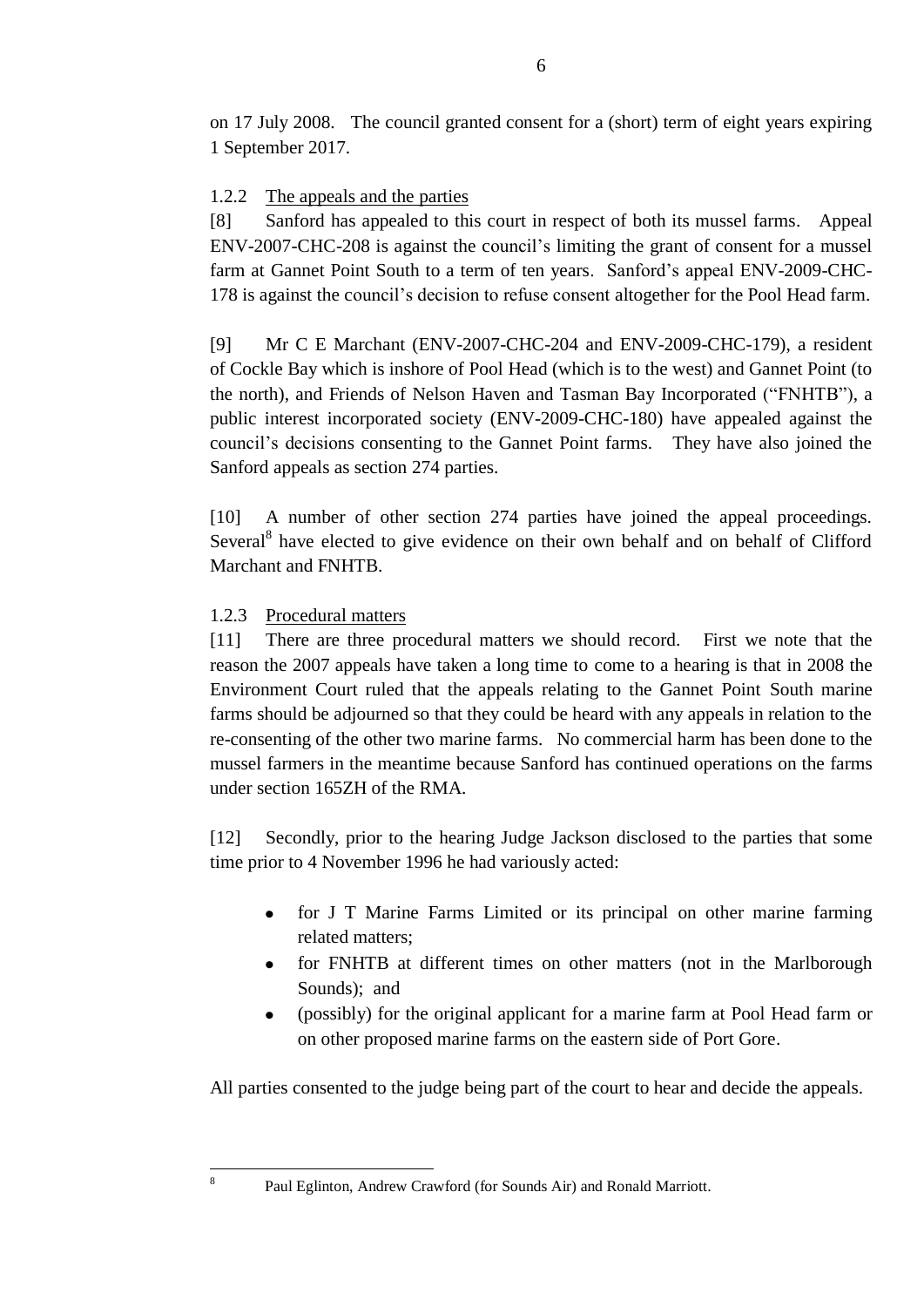[13] Thirdly, as discussed with counsel at the end of the hearing, the court's members had hoped to carry out an inspection of Port Gore, the proposed sites, and the adjacent land. Unfortunately, changing circumstances and our other commitments have not allowed us the time to visit the area so we have to make a decision without that benefit. However, we have all visited the Marlborough Sounds for professional and personal reasons over many years, so we are not unfamiliar with the Sounds as a whole or with marine farms within the Sounds.

# **1.3 Further details of the mussel farms**

# 1.3.1 Footprints and location

[14] If granted, the mussel farms will continue to be located in the same place as the existing marine farms. The applicants seek some minor boundary adjustments. In respect of Sanford"s Pool Head marine farm, a GPS survey undertaken in 2002 showed differences between actual consented and as-built boundaries. Under the authority of special remedial Government legislation<sup>9</sup>, this was purportedly rectified by application granted by the council in 2008 (after the permit had expired).

[15] Part of the existing (as-built) Gannet Point South farm has also been discovered to be outside the currently consented area. Because Sanford considered this was only slight, it did not apply under the special legislation. Instead Sanford now proposes to remedy that by seeking consent only for the area that is both currently occupied and consented $10$ . The essential change is that the Gannet Point South marine farm will not extend as far offshore, when compared to the existing marine farm.

[16] PGMF is only seeking new resource consents for that part of its existing operation which is within its legal (i.e. consented) boundaries.

# 1.3.2 Proposed modifications to traditional mussel farms

[17] A minor change from Sanford"s existing marine farms is that the new consents are for the harvesting of mussels only, whereas the expired consents also enable harvesting of scallops and oysters (although they have always been operated only as mussel farms). More importantly, both applicants are proposing to construct and operate their mussel farms differently from the traditional method used by the existing farms. We now briefly describe the differences between techniques.

# *Standard surface mussel farms*

-<br>9

[18] The long-established practice is to allocate rectangular (more or less) areas in which mussel farmers may establish their farms. A number of longlines, or backbones, are then installed parallel to the longer sides of the allocated area. These are 24-28 mm diameter ropes up to 200 metres or more in length supported by floats in the water surface at regular intervals. Floats are normally black, approximately 1 x 0.5 metres in

The Aquaculture Reform (Repeal and Transitional Provisions) Act 2004.

<sup>&</sup>lt;sup>10</sup> D Herbert, evidence-in-chief paragraphs 13, 17-19 [Environment Court document 5].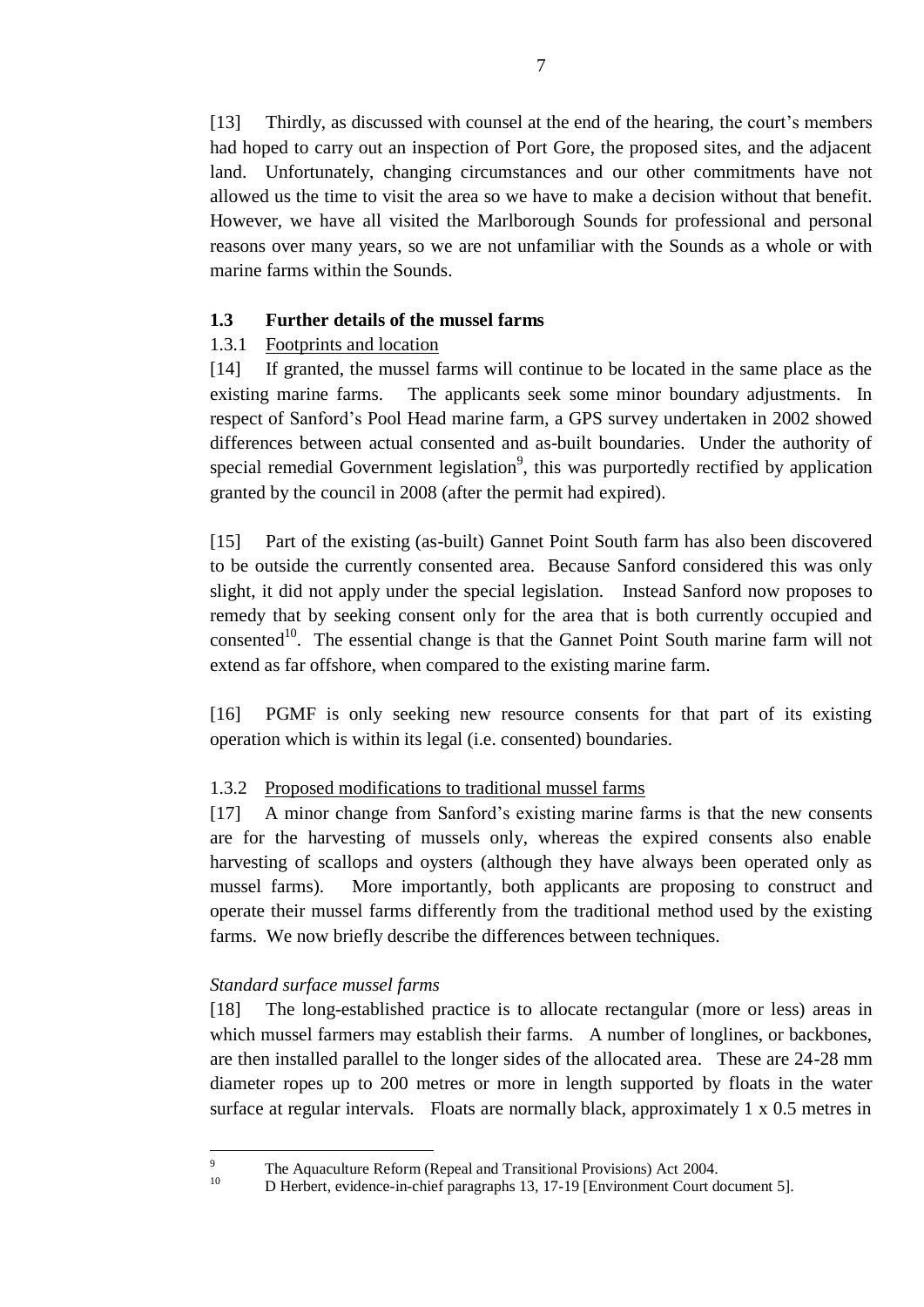plan and may have up to 0.3 metres protruding above the water surface. They are thus visible as a rectangular array over distances of two kilometres or more.

[19] The longlines are held in position by inclined warp ropes secured to anchors placed in the seabed. Vertical ropes (droppers) extend from the longlines down to depths of 10 or 12 metres. Their length is limited either by water depth or by the depth to which light can penetrate. Mussel spat is deposited onto the droppers (seeding) and develops to a condition appropriate for harvesting. Development time is 15-18 months dependent upon temperature and light conditions and on the availability of food. Farms must be visited by service vessels for seeding and harvesting. Periodic checking and maintenance visits are also required.

### *The PGMF proposal for a partly submerged mussel farm*

[20] Principally to mitigate visual effects PGMF proposes a partially submerged mussel farm. Each longline in the proposed farm would be formed as a semi-rigid structure comprising two ropes separated with wooden spacers. The structure will be supported one to two metres below the water surface by attached subsurface floats and by surface floats at 20 metre centres. It will be anchored to the sea bed using inclined warp ropes and block or screw anchors as for a surface farm $11$ .

[21] The proposal is to install two blocks of each with ten longlines 100 metres long at 16 metre spacing between lines in the same position as the existing farm. The total line length would be 2,000 metres compared with the 2,200 metres of the existing farm. Up to 400 black surface floats will be required whereas 611 such floats are used on the existing farm<sup>12</sup>. The number of red surface floats will remain unchanged at 40.

[22] Partly submerged structures have been successfully trialled through one growing cycle in the Marlborough Sounds<sup>13</sup>. For PGMF, Mr Sutherland commented that it is a proven system which has the benefit of significantly reducing the number of surface floats without changing the basic model for marine farming<sup>14</sup>. No change is proposed to the size, colour and layout of the navigation buoys and the reflectors will not change from those presently installed<sup>15</sup>. There is thus no mitigation with respect to lighting effects. Indeed, as we shall see later, new lighting requirements may be more visible than at present.

### *Sanford's proposal for near fully submerged farms*

[23] Sanford's original applications should be read together with the Memorandum of Counsel for Sanford, dated 29 July 2010, which seeks modifications to these

 $11$ <sup>11</sup> R D Sutherland, supplementary evidence September 2010, Appendix A [Environment Court document 17A].

<sup>12&</sup>lt;br>
12 R D Sutherland, rebuttal evidence November 2010, para 15 [Environment Court document 17B].<br>
13 R D Sutherland, ovidence in chief July 2010, para 22 [Environment Court document 17].

 $13$  R D Sutherland, evidence-in-chief July 2010, para 22 [Environment Court document 17].

 $14$  R D Sutherland, rebuttal evidence November 2010, para 31 [Environment Court document 17B].<br>  $P_{\text{D}}$  Sutherland, supplementary, evidence September 2010, para 3C [Environment Court

<sup>15</sup> R D Sutherland, supplementary evidence September 2010, para 3C [Environment Court document 17A].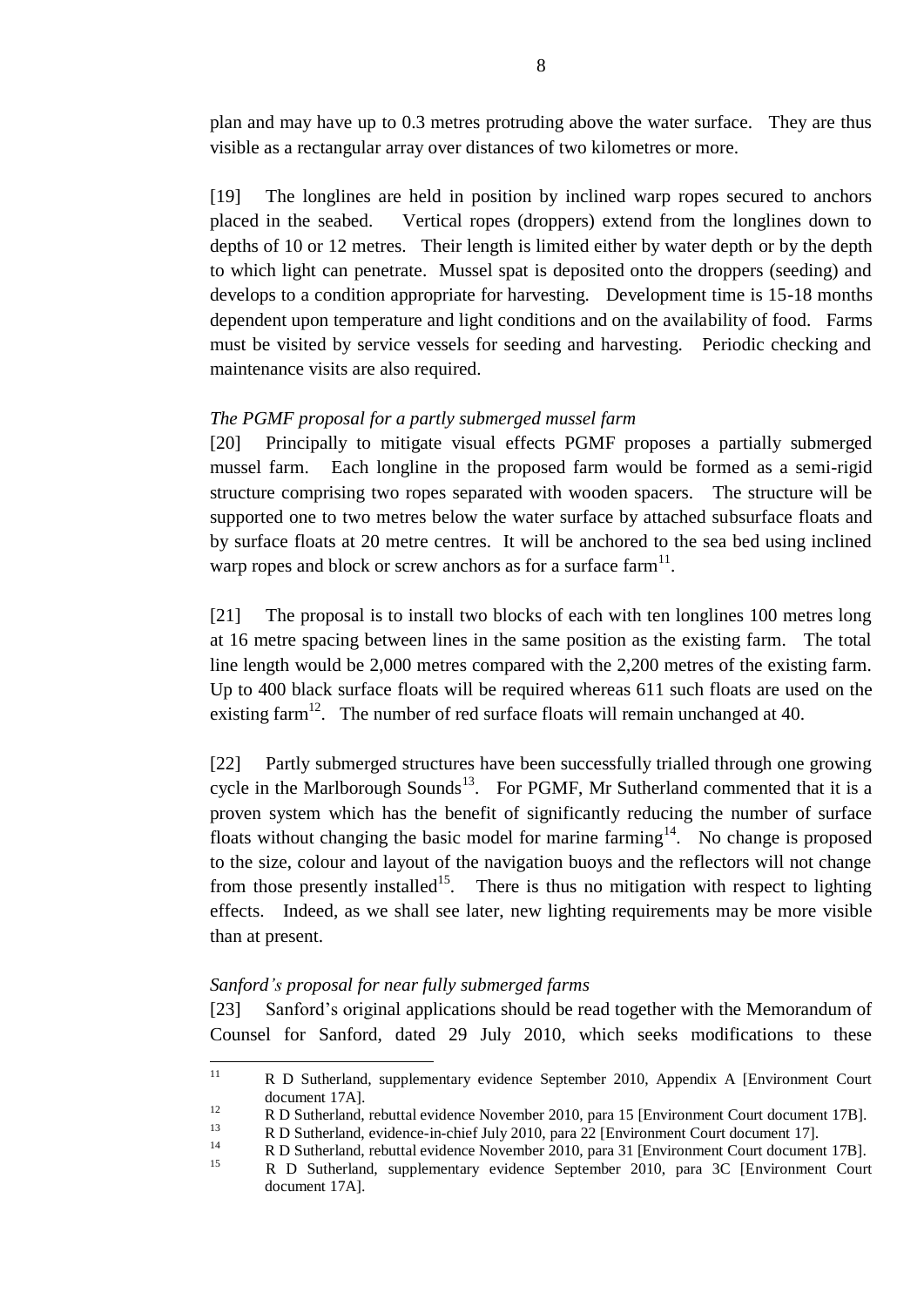applications so that they are for subsurfacing. That is, Sanford is no longer seeking consent for surface farming (other than for a transitional period of 21 months<sup>16</sup> which we will discuss later if necessary). The reason for the amendment is that Sanford has recognised that the Gannet Point and Pool Head farms are in a special location<sup>17</sup>. In order to reduce visual effects of the farms Sanford proposes a fully submerged farm, which is an adaptation of the surface farm structure. Under the standard technique the longlines hang down from surface floats. In a submerged farm they float up towards the surface, restrained by anchors in the sea bed. Such an approach is only in the developmental stage<sup>18</sup>. It has not been tried in New Zealand but submerged mussel farms are found in France, the United Kingdom and on the east coast of the United States $^{19}$ .

[24] Each longline would comprise two parallel ropes 140 metres long held apart by spreader floats at two metre centres. The longlines would be further supported at each end by a three tonne buoyancy float and by one tonne buoyancy floats at 20 metre centres. At low tide the tops of the three tonne floats will be 2 to 2.5 metres below the water surface. Droppers eight metres long will be suspended from the longlines<sup>20</sup>.

[25] The structure will be anchored to the sea bed by four screw anchors, one vertically beneath each three tonne float and one at each end to which an inclined warp rope is attached. This rope will extend from the three tonne float at a 1:2 slope in line with the structure to the anchor point. In addition two tonne weights will be placed on the sea bed vertically below and attached to each one tonne float. At 50% of full crop the longlines will be essentially horizontal four metres below the water surface at low tide. For less than 50% of full crop the longlines will curve upwards reaching to within 2.75 metres of the water surface at low tide midway between each one tonne float when there is no crop. For more than 50% of full crop the long line will curve downwards.

[26] As recorded earlier, Sanford proposes that the submerged farms be located on the sites of its existing farms at Pool Head and Gannet Point. At Pool Head there will be six longlines each of 280 metres length and four longlines each of 140 metres length, a total of 2,240 metres (cf 2,520 in the existing farm). At Gannet Point six longlines each of 220 metres are proposed so the total length of line  $(1,320 \text{ metres})$  is unchanged<sup>21</sup>. To facilitate harvesting a light submerged line will extend across the gap between adjacent longlines. Using a grapnel the harvesting vessel will raise this line and thus the

<sup>16</sup> <sup>16</sup> D Herbert, supplementary evidence paragraphs 5-9 [Environment Court 5A].

<sup>&</sup>lt;sup>17</sup> D Herbert, evidence-in-chief 27 July 2010, para 29 [Environment Court document 5].

<sup>&</sup>lt;sup>18</sup> D Herbert, evidence-in-chief 27 July 2010, para 28 [Environment Court document 5].

<sup>19</sup> G C Teear, statement of evidence in reply 1 December 2010, para 7.4 [Environment Court document 6].

<sup>&</sup>lt;sup>20</sup> D Herbert, supplementary evidence 29 September 2010, Figure 3 [Environment Court document 5A].

<sup>&</sup>lt;sup>21</sup> D Herbert, supplementary evidence 29 September 2010, para 14 [Environment Court document 5A]; G C Teear, evidence-in-chief, Attachment B [Environment Court document 6].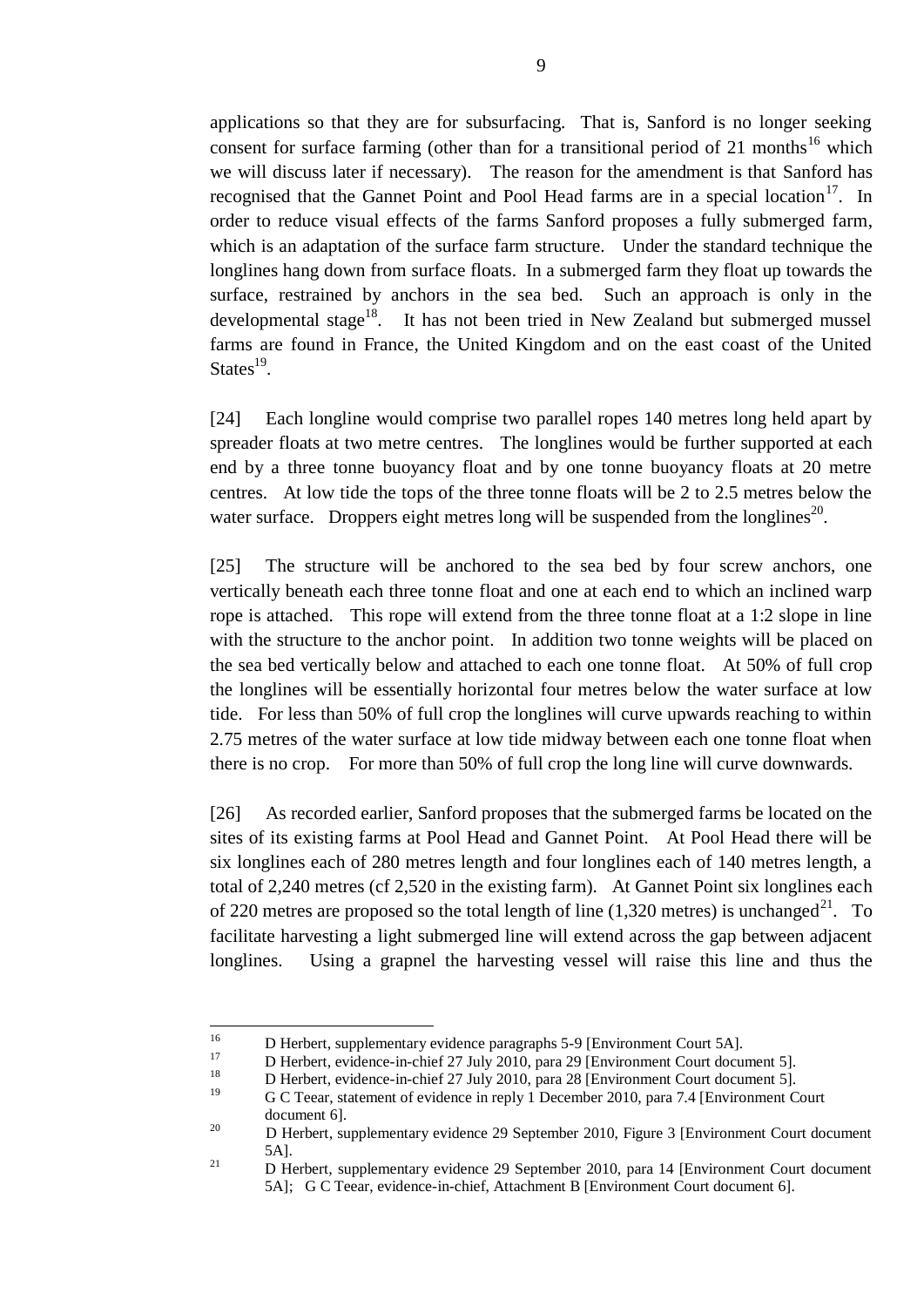longlines. In this way the buoyant pickup lines originally proposed to be attached to each one tonne buoy are no longer required for lifting the longlines<sup>22</sup>.

### *Navigation lighting*

[27] Once installed the only surface features will be five navigation buoys at each farm: one at each corner and one at the midpoint of the offshore boundary. The buoys will have yellow  $IALA^{23}$  "A" special mark spar buoys fitted with radar reflectors and lights. Recently the harbourmaster has required that lights be mounted at least two metres above the water surface, be visible for at least two nautical miles (compared with the current requirement of one nautical mile) and are to flash five times every 20 seconds. Thus there will be 75 flashes each minute from each farm<sup>24</sup>.

## 1.3.3 Transitional period

[28] Sanford sought that a transitional period be provided for the change from surface to subsurface marine farming. Mussels are grown on an approximately 18 month cycle. However, weather, sea and seasonal conditions all affect the rate of growth. Flexibility needs to be built in so that existing mussel crops can be allowed to develop to full maturity. Accordingly, Sanford requested a 21 month transitional period<sup>25</sup>.

[29] Once the existing crops are removed (and presumably not replaced), to construct the submerged farms Sanford intends to remove all components of the existing farms except for the anchors which will remain in the sea bed. Two days<sup>26</sup> will be required to remove a line and replace it with the submerged structure<sup>27</sup>. Messrs Herbert and Teear discussed the construction of the subsurface marine farms further in their evidence<sup>28</sup>.

[30] As we have said, PGMF"s proposal is for a modified version of the traditional surface mussel farm. At the hearing PGMF also advanced an alternative position. As we understood Mr Hunt, if the court considers it might not be able to consent to mussel farming on the Gannet Point North site unless there was a move towards subsurface farming similar to Sanford's suggestion, then the court might impose a review condition on the PGMF consent. That proposal was opposed by Mr Milne on the general ground that it was too late (and unfair) for PGMF to change its position; and on the specific ground that a review condition cannot require a consent holder to do anything and thus does not necessarily mitigate any adverse effects, although it may have that result if the

 $22$ <sup>22</sup> G C Teear, statement of evidence in reply1 December 2010, paragraphs 6.9 and 6.10 [Environment Court document 6].

 $23$  IALA = International Association of Marine Aids to Navigation and Lighthouse Authorities (see www.maritimenz.govt.nz/Publicationsandforms/commercial-operations).

<sup>&</sup>lt;sup>24</sup> D Herbert, supplementary evidence 29 September 2010, paragraphs  $33-35$  [Environment Court document 5A].

<sup>&</sup>lt;sup>25</sup> D Herbert, supplementary evidence, paragraphs 7-9 [Environment Court document 5A].

<sup>&</sup>lt;sup>26</sup> D Herbert, evidence-in-chief paragraphs  $34-35$  [Environment Court document 5].<br>27 D Herbert, evidence in chief 27 July 2010, personnels 24 and 25 [Environment]

<sup>27</sup> D Herbert, evidence-in-chief 27 July 2010, paragraphs 34 and 35 [Environment Court document 5].

<sup>&</sup>lt;sup>28</sup> D Herbert, evidence-in-chief paragraphs 34-35 [Environment Court document 5]; G G Teear, evidence-in-reply paragraphs 6.1-6.5 [Environment Court document 6].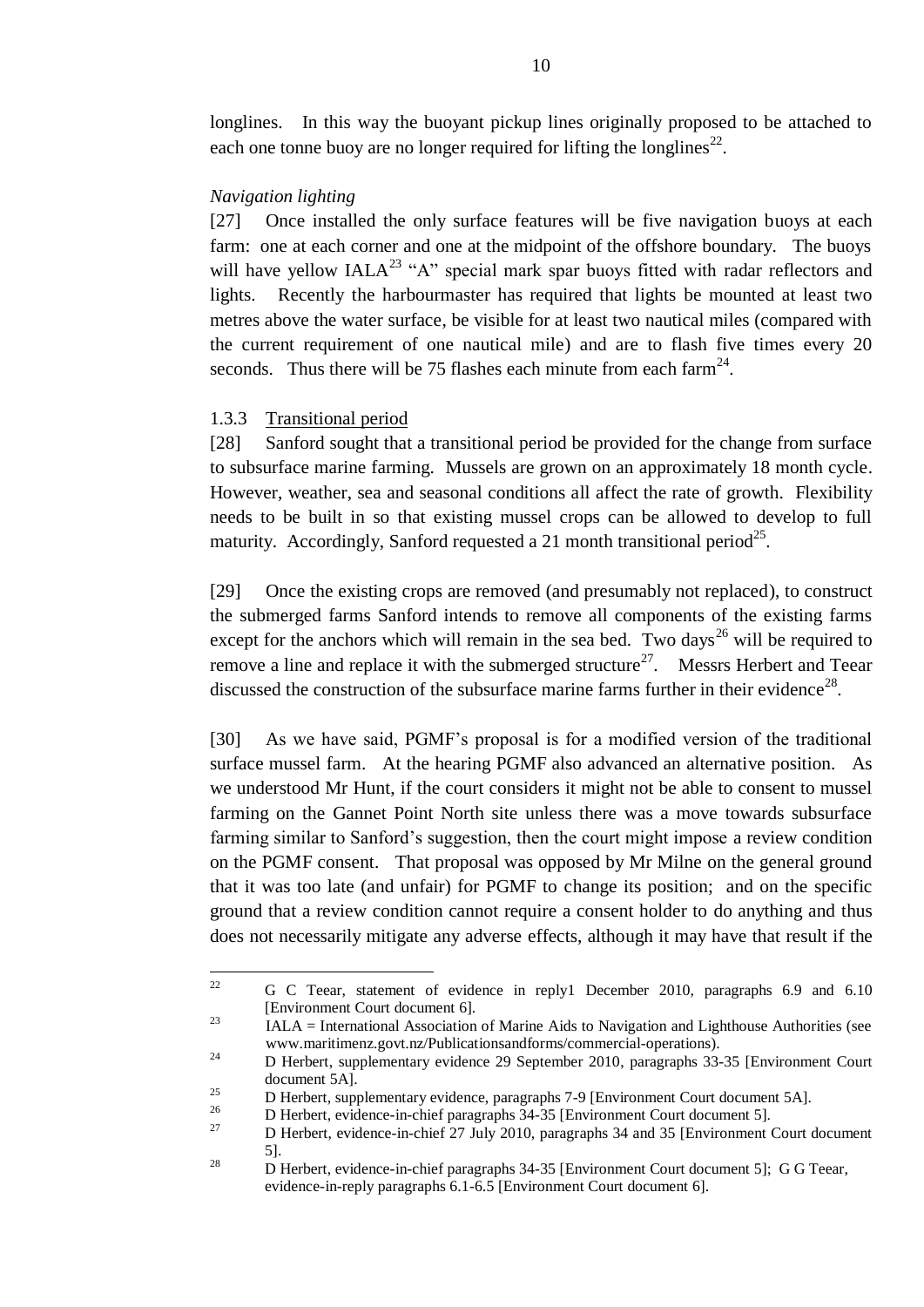council does review the condition. Mr Hunt responded on the general point that it is never too late to mitigate a proposal. We have some doubts about that, given the warning by the Supreme Court in *Waitakere City Council v Estate Homes Limited<sup>29</sup>* about the Environment Court considering a different application than that considered by the council. However, in the specific circumstances we consider enough of the appellants" witnesses responded to the specifics of such a concept for us to be able to consider it.

[31] As for Mr Milne's specific criticism, we will consider the potential mechanisms for changing the proposal to a fully sub-surface consent if we decide that such a farm is appropriate on all the merits.

# **2. The existing environment of Port Gore**

## **2.1 Overview**

[32] Maps show that Port Gore is approximately an irregular parallelogram with its long sides running northeast-southwest. The long sides are the ridges running down to Cape Lambert and Cape Jackson, the latter being at the northwestern entrance to Queen Charlotte Sound. The short southwestern edge of the bay is backed by a ridge running from Mt Furneaux (823 metres above sea level). The relatively short northeastern mouth of the bay – it is seven kilometres from cape to cape – is open to Cook Strait. The place of Port Gore between the Strait and the Marlborough Sounds is shown on the attached map marked "B".

[33] The first impression of Port Gore from Cook Strait is of stark bare headlands and coastal cliffs which grow in size and bush cover. The ridges rise to the southwest, all with a backdrop of native bush along the southern face of Port Gore.

[34] Floating on the surface of Port Gore there are three groups of mussel farms : a larger set at Melville Cove, several at Pig Bay, and – on the eastern side of Port Gore – the three existing mussel farms at Pool Head<sup>30</sup> and Gannet Point (two) with which we are concerned in these proceedings. For the purposes of these proceedings, since the mussel farms" coastal permits have expired (or at least should be treated as if they have expired), the planners agreed<sup>31</sup> that we must imagine the existing environment as if the Pool Head and Gannet Point mussel farms are not there $32$ . . There are no jetties or wharves anywhere in Port Gore except in Melville Cove.

 $\overline{a}$ <sup>29</sup> *Waitakere City Council v Estate Homes Limited* [2006] NZSC 112; [2007] 13 ELRNZ 33; [2007] 2 NZLR 149; [2007] NZRMA 137.

<sup>&</sup>lt;sup>30</sup> As we have recorded, technically there are two marine farms at Pool Head, but they look like and, we understand, are managed by Sanfords as one.

 $31 \text{ J C Kyle, evidence-in-chief para } 28 \text{ [Environment Court document } 21]; \text{ S M Dawson, evidence-}$ in-chief para 23 [Environment Court document 22].

 $32$  There is one exception to this – under section  $104(2A)$  – which we have already indicated we will consider in our discussion of section 7(b) of the Act.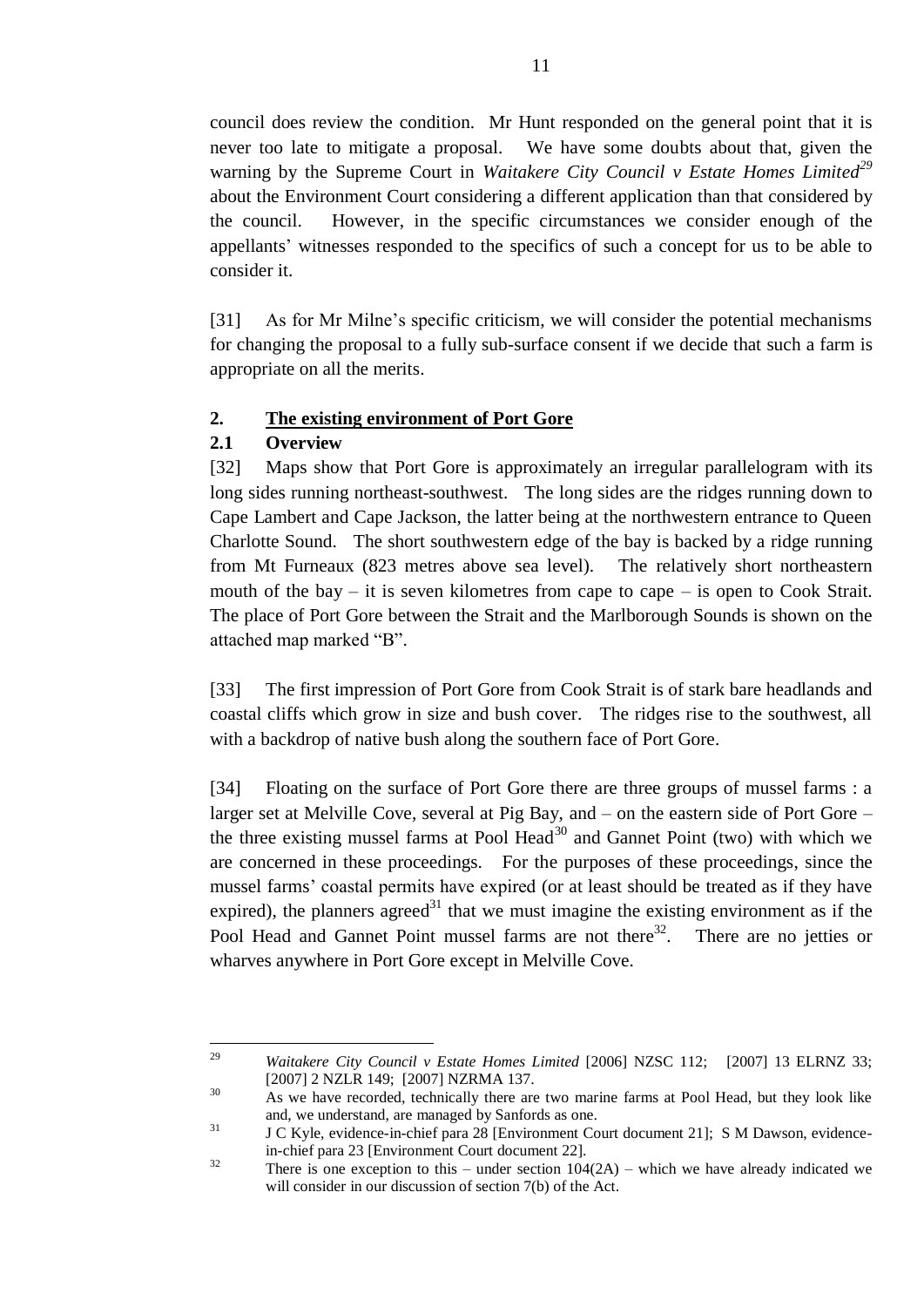[35] Various commercial activities (e.g. farming, tourism, diving, fishing, flight charters etc) associated with its land and sea resources take place within Port Gore. The witnesses all agree that houses, farm buildings, an air strip, woodlots, roads, tracks, electricity lines and fence lines are visible from places around the bay, as are extensive areas of native bush around the southern side of the bay.

## **2.2 The terrestrial neighbours of the mussel farms**

[36] From south to north the landowners on the eastern side of Port Gore are:

- Maori owners of land held under the South Island Landless Natives Act 1906;
- the Marchant family who own a property at Cockle Bay in the southeastern corner of Port Gore;
- the Surgenor family who have a bach in Cockle Bay also; Ms G K Surgenor gave evidence<sup>33</sup> supporting Mr Marchant;
- the Eglinton family whose bach is at Onapopoia to the north of Cockle Bay and Gannet Point; Mr P Eglinton gave evidence<sup>34</sup> supporting Mr Marchant;
- the Harvey family which owns about 360 hectares on the Port Gore side of Cape Jackson at the Kaitangata Bluffs, east of Black Head. Ms K D C Gerard, a section 274 party, gave evidence<sup>35</sup> about the effect of the marine farms on her parents' property and the amenities it enjoys;
- the Marriott family for whom Mr R E Marriott gave evidence<sup>36</sup> as a section 274 party supporting the Marchant and FNHTB appeals.

Five of the principal landowners on the eastern side of Port Gore (or their families) oppose the mussel farms. While we have heard evidence from members of those families, we have treated it with caution especially where it conflicts with, and/or is not supported by, independent expert evidence. We accept that they are not objective about the presence or continuation of the three marine farms we are considering.

[37] Access to the land at the southeastern and eastern side of Port Gore is principally by a rough private road from the Titirangi Road. This road is largely invisible from the sea and consequently reduces the perceived naturalness of the area very little. There are also two landing strips on the Marchant land at Cockle Bay in the southeastern corner; and there is a walking track which comes over the ridge from Ship Cove in Queen Charlotte Sound. In calm conditions several beaches or rocky foreshores can be landed on, but otherwise access from the sea is difficult. There are no jetties on this side of the bay.

 $\frac{35}{36}$  K D C Gerard, evidence-in-chief [Environment Court document 31].

<sup>33</sup>  $\frac{33}{34}$  G K Surgenor, evidence-in-chief [Environment Court document 34].

 $^{34}$  P Eglinton, evidence-in-chief [Environment Court document 33].

<sup>36</sup> R E Marriott, evidence-in-chief [Environment Court document 25].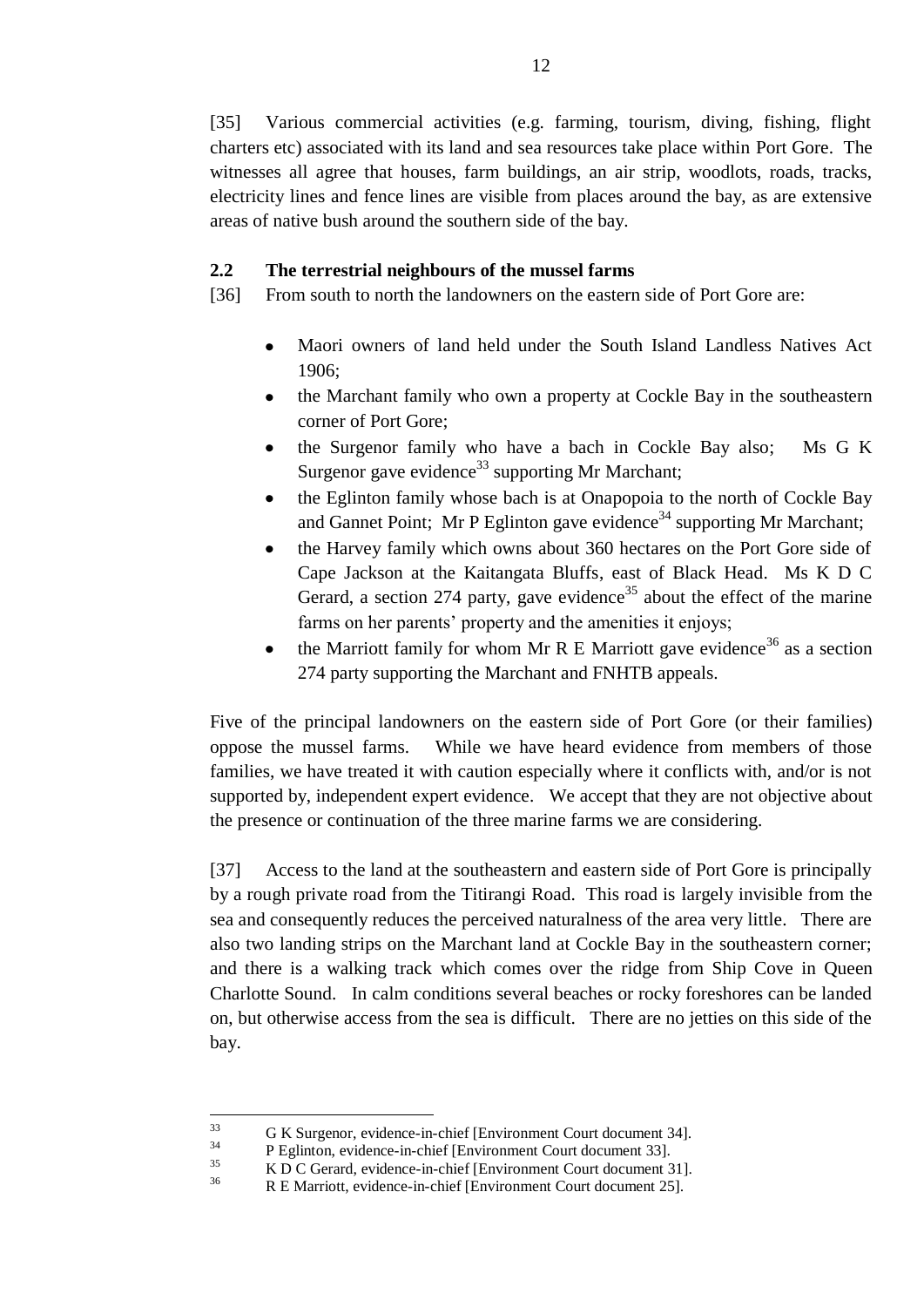[38] Mr Marchant and his family are the only permanent residents of the area. They live at Cockle Bay and look northwest towards the Pool Head site which is 890 metres away at the closest point<sup>37</sup>, and northwards to the Gannet Point South site which is  $1.13$ kilometres away<sup>38</sup>. A little further north in Cockle Bay is the Surgenor bach. This is only occupied intermittently and is 1.10 kilometres from the Pool Head site and 940 metres from the Gannet Point South site<sup>39</sup>. From the bach there are open views of both existing marine farms.

[39] Several witnesses referred to the noise from use of the Marchant's airstrip<sup>40</sup>. Port Gore Tours Limited offers scenic flights into, and accommodation at, Cockle Bay in the southeastern corner of Port Gore. The appellant, Mr Marchant, whose family runs the business, estimated that there are approximately 120 (or perhaps 210) return flights per year<sup>41</sup>. Each use of the airstrip only lasts a few minutes on landing<sup>42</sup>, and (we infer) on take-off. Compared with the hours which would be taken by mussel barges on every visit<sup>43</sup>, we consider the existing environment is generally peaceful<sup>44</sup>. The noise from aircraft is only a very minor adverse effect on the Port Gore environment.

[40] The Eglinton bach, over the hill to the north of Cockle Bay and elevated above the sea, is 270 metres from the Gannet Point North site and one kilometre from the South site<sup>45</sup>. Mr Eglinton gave an impressionistic description of the qualities he enjoys at his property. His evidence was supplemented by the evidence of Ms D J Lucas, a landscape architect, who confirmed that the Gannet Point North farm is visible, at a range of about 200 metres, from Mr Eglinton"s bach. Prior to the hearing there were some remnant stock on this land, and there is no specific protection for the reverting bush on the Eglinton land.

[41] East of the Eglinton bach, the Harvey bach is 470 metres from the Gannet Point North farm. A member of the Harvey family, Ms K D C Gerard who lives at Hopai Bay in Pelorus Sound but has holidayed in Port Gore since 1984, wrote careful and quite balanced evidence. She described<sup>46</sup> the coastal (including kohekohe<sup>47</sup>) forest growing on her parents" land, and said this has been assessed as regionally significant. It is protected under a Queen Elizabeth II National Trust Covenant.

37  $37 \text{ J A Bentley, evidence-in-chief Table 1 [Environment Court document 13].}$ 

 $\frac{38}{39}$  J A Bentley, evidence-in-chief Table 1 [Environment Court document 13].

 $39$  J A Bentley, evidence-in-chief Table 1 [Environment Court document 13].

<sup>&</sup>lt;sup>40</sup> E.g. C G Godsiff, evidence-in-chief para 13 [Environment Court document 10].

 $^{41}$  Transcript p. 762 lines 8 and 36-38.

<sup>&</sup>lt;sup>42</sup> C E Marchant, evidence-in-chief para 188 [Environment Court document 27].

 $^{43}$  C E Marchant, evidence-in-chief para 188 [Environment Court document 27].

If each round trip generates noise within Cockle Bay which lasts ten minutes from when it is first heard to when the aircraft disappears over the ridge towards Picton, then at 120 return trips x 10 minutes  $(-60)$ , the total aircraft noise would be 20 hours per year, i.e. less than one day.

<sup>45</sup> J A Bentley, evidence-in-chief Table 1 [Environment Court document 13].<br> $\kappa$  D C Gorard quidence in chief para 1.11 [Environment Court document 15].

 $^{46}$  K D C Gerard, evidence-in-chief para 1.11 [Environment Court document 31].<br>Dysocylum speetabile

<sup>47</sup> *Dysoxylum spectabile*.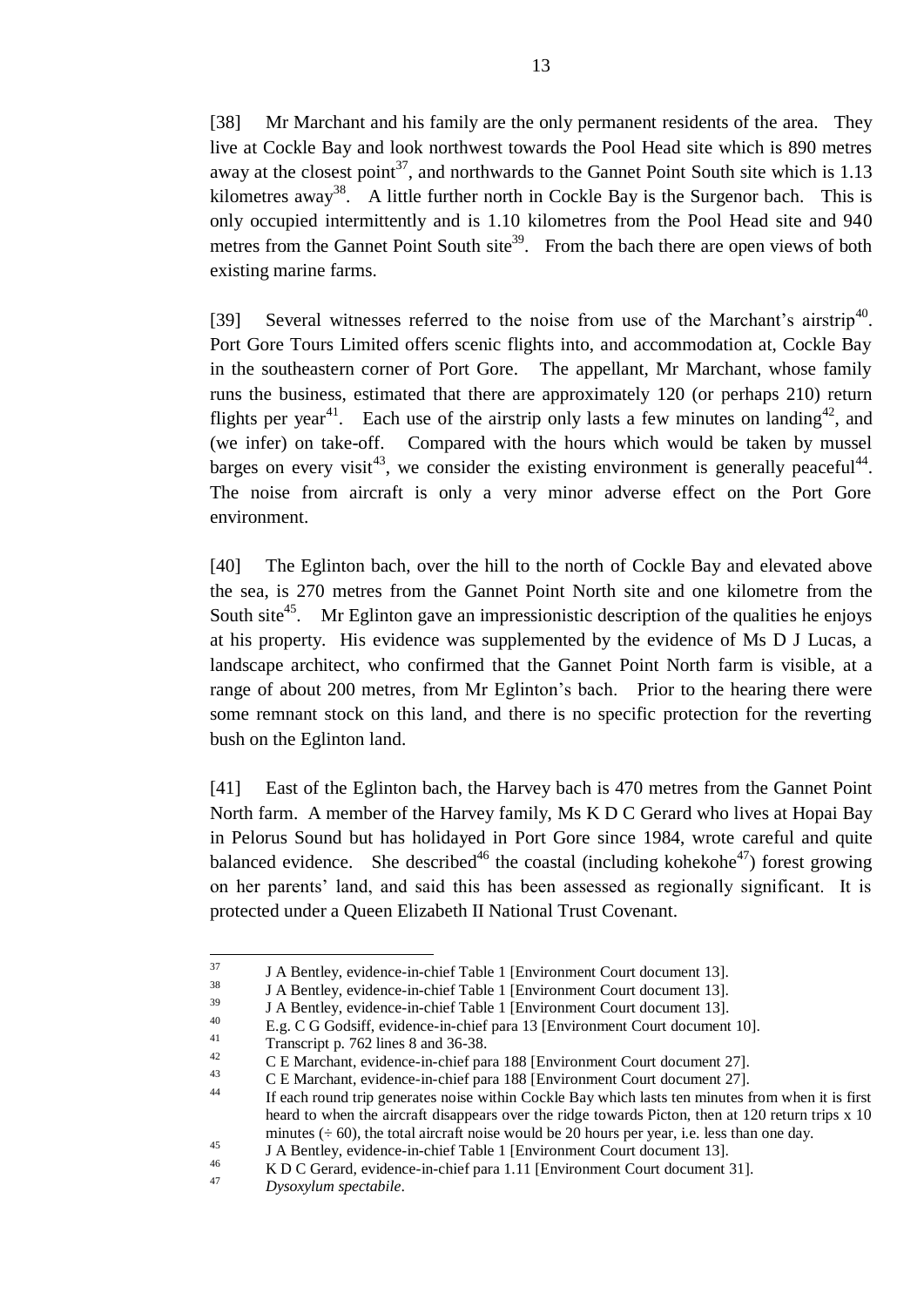How wild and remote is eastern Port Gore?

[42] One of the values that most of the owners of land on the eastern side of Port Gore say that they enjoy is its remoteness. Their landscape witness, Ms Lucas, described the various values of Port Gore including the transient values<sup>48</sup> (and especially the contrasts between stormy and calm conditions) that it enjoys. She also described the 'natural darkness'<sup>49</sup> of Port Gore, its very high aesthetic values<sup>50</sup>; and its value to tangata whenua : Cape Jackson's Maori name is Te Taonui-a-Kupe<sup>51</sup> and the Harvey property named "The Footsteps" refers to the footsteps of Kupe (Te Ope-a-Kupe) in the bay below their property – east of Onapopoia. In the end she concluded that it contains "exceptional wild and scenic values"<sup>52</sup>. The applicants' witnesses considered the "remoteness" or "wildness" values of any part of Port Gore only perfunctorily in their evidence-in-chief<sup>53</sup>. Only after caucusing<sup>54</sup> and in cross-examination did Mr Brown give his view that southeastern Port Gore was "not truly remote or wild"<sup>55</sup>. <sup>55</sup>. He attributed that to the level of modification of the "inner bay". Two other landscape witnesses, Messrs Carter and Bentley, agreed at caucusing but gave no evidence on the issue.

[43] Mr Kyle, the planner called for the applicants, described Port Gore as "... a remote and rugged location"<sup>56</sup>, and he confirmed in cross-examination that it has "... wild and scenic and remote characteristics<sup>57</sup>. He qualified that in his rebuttal evidence by writing that while it is "remote" it is not "... truly remote"<sup>58</sup>.

[44] Remoteness is an elusive quality. It has measurable and non-measurableness aspects. In sociological and economic studies remoteness is often measured simply as the road distance to a service centre<sup>59</sup>. Remote is often taken to mean a site has restricted accessibility to goods, services and opportunities for social interaction, whereas 'very remote' means that there is very little accessibility to these things. On that basis the eastern side of Port Gore is certainly remote by New Zealand standards. For recreationalists for whom the journey is as important as the destination  $-$  in this context that means boaties other than fisherman including yachties and kayakers – remoteness has another value because it adds to the challenge and time taken to travel.

<sup>48</sup>  $^{48}$  D J Lucas, evidence-in-chief para 126.7 [Environment Court document 15].<br> $^{49}$  D J J uses, evidence in chief para 113 [Environment Court document 15].

 $^{49}$  D J Lucas, evidence-in-chief para 113 [Environment Court document 15].

 $^{50}$  D J Lucas, evidence-in-chief para 126.5 [Environment Court document 15].

<sup>51</sup> "The large spear of Kupe", D J Lucas, evidence-in-chief para 139 [Environment Court document 15].

 $52$  D J Lucas, evidence-in-chief para 126.10 [Environment Court document 15].

<sup>53</sup> J A Bentley, evidence-in-chief Appendix 3 [Environment Court document 13]; K J Heather, evidence-in-chief Appendix B paragraphs 50 and 73 [Environment Court document 19].

<sup>&</sup>lt;sup>54</sup><br>Landscape witnesses' caucusing statement para 9 [Environment Court document 12B].

 $\frac{55}{56}$  Transcript p. 166.

 $^{56}$  J C Kyle, evidence-in-chief para 69 [Environment Court document 21].<br> $^{57}$  Transcript 8 March 2011 p. 504 at lines 3.5

 $^{57}$  Transcript 8 March 2011 p. 594 at lines 3-5.<br>  $^{58}$  J.C. Kula, as buttel avidance name 6.12 Finalize

 $58$  J C Kyle, rebuttal evidence para 6.12 [Environment Court document 21B].<br>
see http://www.health.gov.gu/pubs/hfsoeo/ocpanow6a.htm: The Accessibil

see http:/www.health.gov.au/pubs/hfsocc/ocpanew6a.htm: The Accessibility/Remoteness Index of Australia (ARIA).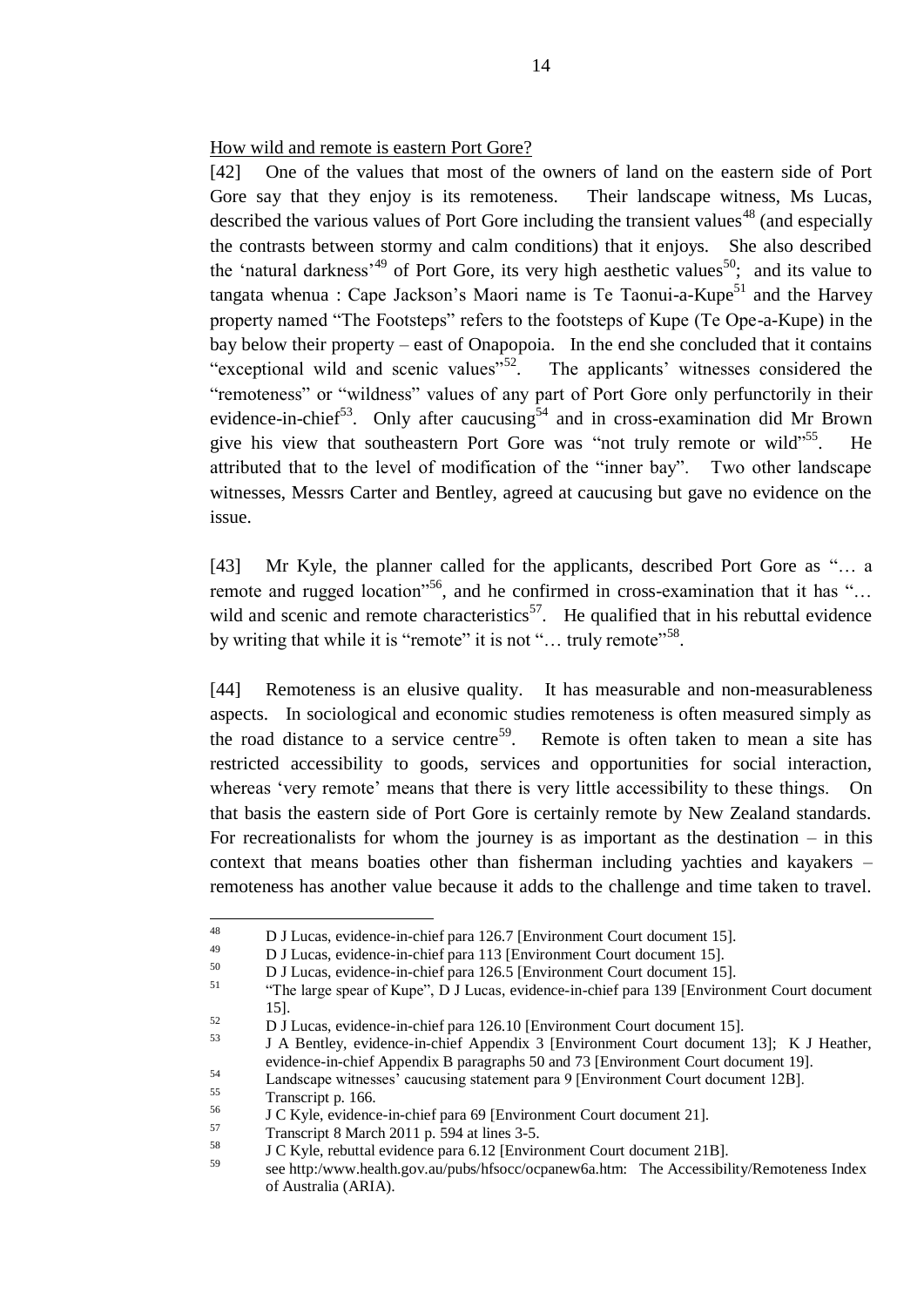We have also recorded that the land and sea of Port Gore tend to be separately accessible – the land at Cockle Bay for example is principally accessed by road or by air, and very rarely from the sea. There are (as we have recorded) no jetties in eastern Port Gore. Conversely the sea is largely accessed by boat from around the capes. We consider that eastern Port Gore is also remote in the more subjective sense.

[45] As for "wildness", Ms Dawson, the planner called by the Council, agreed<sup>60</sup> that the modifications of the Port Gore environment such as the houses, the airstrip and the (past) farming have an effect on the wildness of the area. Mr Kyle stated that wildness is a matter of personal perception<sup>61</sup> and not all visitors may consider the area wild. In our view there are a number of indications in the applicants" own evidence that suggest that Port Gore is quite remote and/or wild. For example, Mr Godsiff, a tourism operator called by them, said that Port Gore is difficult to access for recreation, and the mussel farm managers said the same of access for servicing and harvesting of mussel farms.

[46] On a calm, blue day we have no doubt that Port Gore would not be seen by many people as particularly wild. However, it is notorious that New Zealand is the Saudi Arabia of wind. Being on Cook Strait"s margins, Port Gore only has a minority of fine calm days. On the majority of days in the year Port Gore as a whole would look wild and feel remote when (if) accessed. In fact, except by land it is quite difficult to access as we have recorded. Any boat trip around Cape Lambert and (especially) Cape Jackson is potentially an exciting experience, as two members of the court know from experience. We find that Port Gore is on average remote and wild, but not very remote nor very wild (although on occasions it undoubtedly is).

### Regeneration of eastern Port Gore

[47] Several families have taken steps<sup>62</sup> to remove introduced weeds and pests and to encourage native regeneration. Indeed Mr Marriott has set up a scheme to claim carbon credits presumably under the Climate Change Response Act 2002 and the Climate Change Response (Emissions Trading) Amendment Act 2008. We will consider the extent and rate of success below when setting out the evidence about the terrestrial ecology of the area.

### **2.3 Amenities for recreation**

[48] Port Gore is also used widely for recreation. Mr C G Godsiff, a director of a tourism company with many years" experience working in Marlborough, was called to give evidence for the two mussel farming companies. We accept that his experience entitles him to be treated as an expert on what many visitors find attractive in the Marlborough Sounds. In his opinion Port Gore is often difficult to access because of

<sup>60</sup>  $\frac{60}{61}$  Transcript p. 626.

 $^{61}$  Transcript p. 530.

<sup>62</sup> K D C Gerard, evidence-in-chief paragraphs 1.11 and 1.12 [Environment Court document 31]; R E Marriott, evidence-in-chief paragraphs 30 and 32 [Environment Court document 25].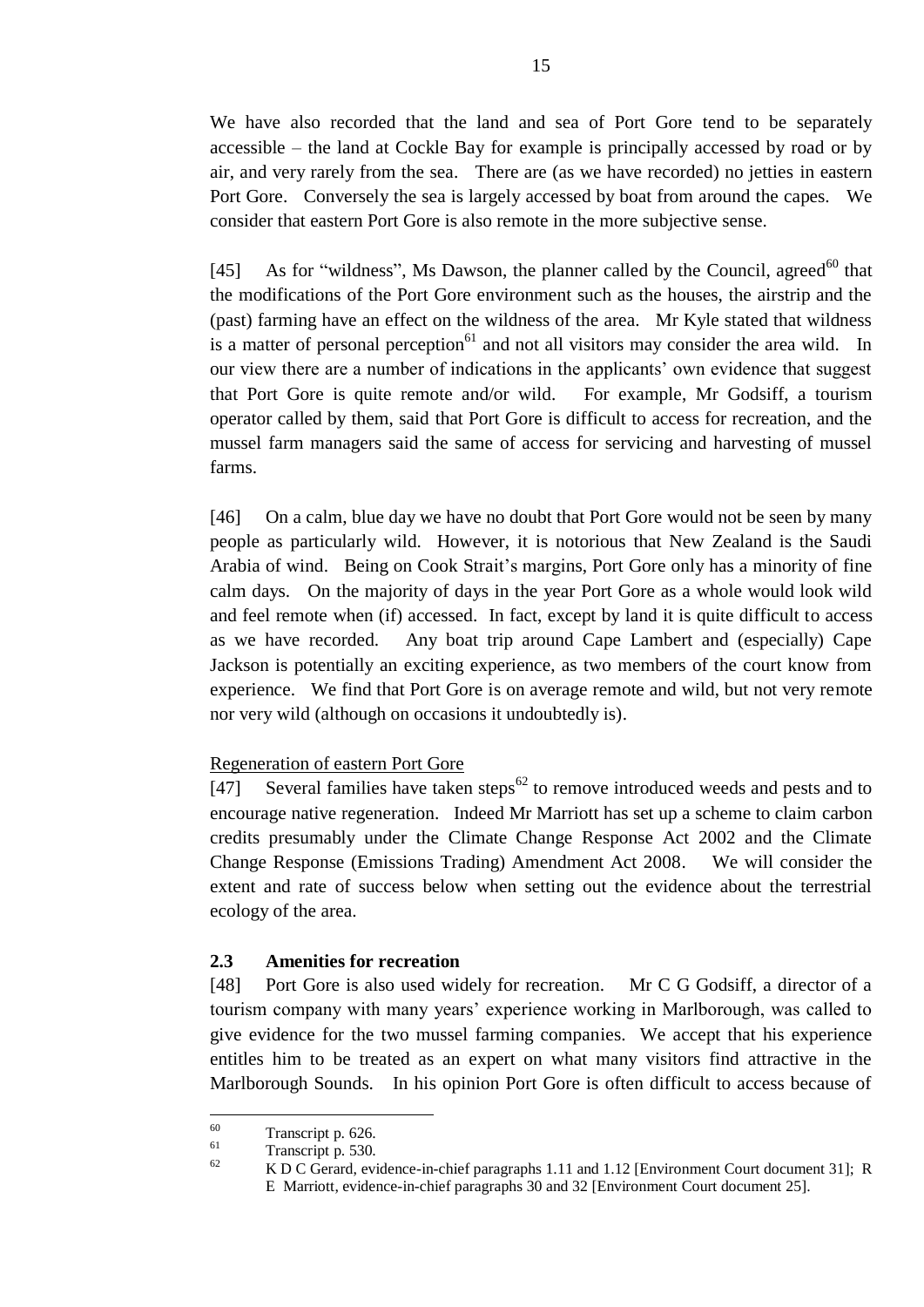sea and weather conditions. Many more places are more accessible and have "… more to offer in terms of scenic ... amenity or matters of interest<sup>"63</sup>. However, Mr Godsiff's view of the recreational activities and possibilities of Port Gore was rather limited as the evidence of the next witness showed.

[49] On the other hand, Mr Marchant and FNHTB called Mr R J Greenaway, a recreational planning consultant with extensive experience throughout New Zealand. He described Port Gore as having several important recreation values  $64$ :

- It provides a remote and scenic recreational boating opportunity;
- It provides a remote and scenic recreational opportunity for tourists and other visitors to the area;
- It is an element of the Queen Charlotte Wilderness Park tourism venture. This is a private  $\bullet$ extension to the Queen Charlotte Track running from Ship Cove to Cape Jackson offering trampers accommodation at Anakakata Lodge in a remote setting;
- It is … an important t recreational fishing area at other times; and
- It is home to the wreck of the Mikhail Lermontov and the Lastingham and is one of only 19 "*spectacular or popular sites*" for recreational diving in the South Island identified by the Ministry of Agriculture and Forestry in its social value mapping of New Zealand"s coastal waters.

[50] Mr Hassan and Ms Meech were critical of Mr Greenaway"s evidence, submitting that little weight should be attached to it because the "recreational opportunity spectrum" on which his evidence "focussed" is not recognised in any of the relevant documents, and as he acknowledged in cross-examination is "fluid" and may be adjusted depending on what it is being used for<sup>65</sup>. We are very conscious of those criticisms and record that we always find Mr Greenaway"s references to and reliance on the "recreational opportunity spectrum" quite difficult. However, the basic concept(s) that there are varieties of types of recreational experience which, in part, depend on the setting in which they occur is, we suppose, a first step towards being consistent in analysis and comparisons. Further, as we shall see, the now operative New Zealand Coastal Policy Statement 2010 expressly contains an objective<sup>66</sup> requiring maintenance and enhancement of "recreational opportunities" of the coastal environment. So with caution we are prepared to rely on Mr Greenaway"s evidence since it was not challenged by opposing evidence to any degree. Nor was it really damaged by specific crossexamination.

[51] Mr Greenaway described how (well out of sight of Port Gore) on the other side of Cape Jackson and within Queen Charlotte Sound approximately 30,000 people walked or biked the Queen Charlotte track in  $2004/5^{67}$ . At its northern end in the sound

<sup>63</sup>  $^{63}$  C G Godsiff, evidence-in-chief para 7 [Environment Court document 10].

 $^{64}$  R J Greenaway, evidence-in-chief para 4.5 [Environment Court document 26].<br>
Transcript pp 710 720

 $^{65}$  Transcript pp 719-720.

 $^{66}$  Objective 4, NZCPS 2010 p. 9.

<sup>67</sup> P Sutton 2005 Queen Charlotte Track User Research 2004-5 (DOC) referred to in R J Greenaway para 4.21 [Environment Court document 26].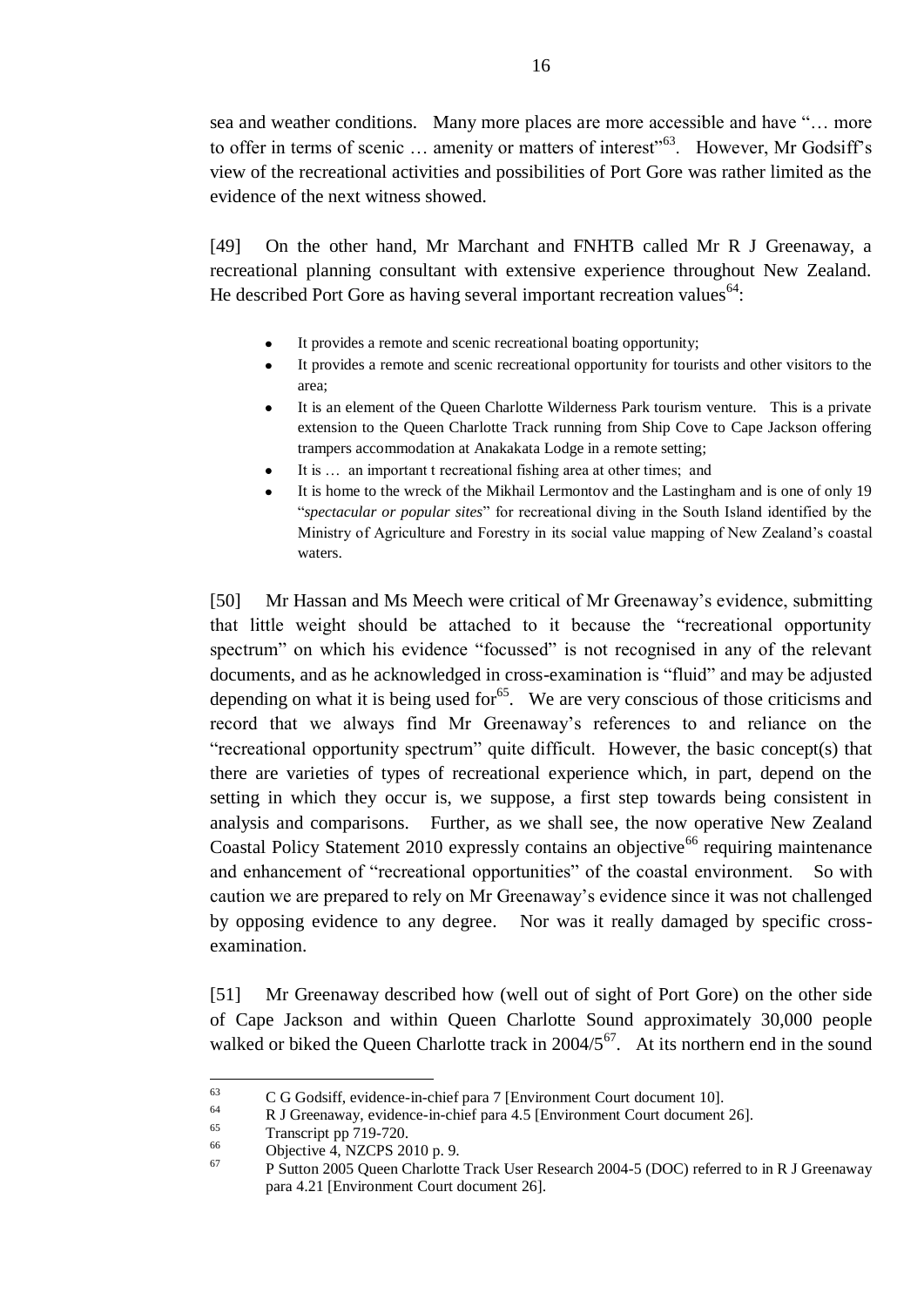that track terminates at Ship Cove. Only a few walkers continue to the north on the "Outer Queen Charlotte Track" from Ship Cove. This starts with a strenuous climb up to the ridge from Mt Furneaux to Cape Jackson which separates Queen Charlotte Sound from Port Gore and then follows the ridge northeast to a lodge at Anakakata Bay<sup>68</sup> (and beyond to Cape Jackson) on the privately owned Queen Charlotte Wilderness Park. Once on the ridge they have views down into Port Gore. Mr R Marriott, one of the owners of the park, gave evidence<sup>69</sup> that about 500 people stay at the lodge – which is on the Queen Charlotte side of the ridge – each year.

[52] Mr Greenaway pointed out that in the South Island there are only two small stretches of coast which provide relatively easy cruising – the Abel Tasman National Park and the Marlborough Sounds. He described Banks Peninsula and Stewart Island as more challenging. That said, Port Gore can only be approached by boat after navigating around either Cape Lambert, to the northwest or Cape Jackson to the northeast. Because both headlands are exposed to the full marine conditions of Cook Strait, often exacerbated by strong tides, Port Gore is suited to, and is used by more skilled and well-equipped boaters<sup>70</sup>. . There is an anchorage in the corner behind Gannet Point in Cockle Bay in south or southeast conditions, and in Melville Cove in winds from the northern semicircle<sup>71</sup>.

[53] As for fishing : according to Mr Greenaway<sup>72</sup> it is relatively difficult to find sheltered and relatively accessible<sup>73</sup> inshore line fisheries around New Zealand – they are found only on the Abel Tasman coast and in the Marlborough Sounds. He considered that Port Gore is<sup>74</sup> 'significant in itself' and part of the 'nationally significant network represented by the Marlborough Sounds". Ms D J Lucas, a landscape architect called for Mr Marchant and FNHTB, recorded that on fine days, when conditions allow access from Picton around Cape Jackson – or from the west around Cape Lambert – there may be up to ten recreational boats fishing on the eastern side of Port Gore, particularly at Gannet Head, and/or sheltering down around Cockle Bay.

[54] Mr Greenaway considered Port Gore is nationally important for recreational diving. A company called "Go Dive Marlborough" operates from a lodge in Melville Cove and runs multi-day diving trips within the bay<sup>75</sup>. Most of the dives are on the wreck of the *Mikhail Lermontov* which the New Zealand Natural Maritime Record

<sup>68</sup>  $^{68}$  Anakakata Bay and its lodge are in Queen Charlotte Sound.

 $^{69}$  R E Marriott, evidence-in-chief para 9 [Environment Court document 25].

 $^{70}$  R J Greenaway, evidence-in-chief para 4.19 [Environment Court document 26].

<sup>71</sup> R J Greenaway, evidence-in-chief para 17 [Environment Court document 26] referring to The New Zealand Cruising Guide Central Area, K W J Murray and R von Kohorn, 1999.

<sup>72</sup> R J Greenaway, evidence-in-chief para 4.8 [Environment Court document 26].

We infer it is relatively accessible for fishermen compared with other water users – yachts and kayakers – because the former tend to have faster, more powerful boats and can thus travel to and from Port Gore more quickly.

 $\frac{74}{15}$  R J Greenaway, evidence-in-chief para 4.8 [Environment Court document 26].

<sup>75</sup> R J Greenaway, evidence-in-chief para 4.11 [Environment Court document 26].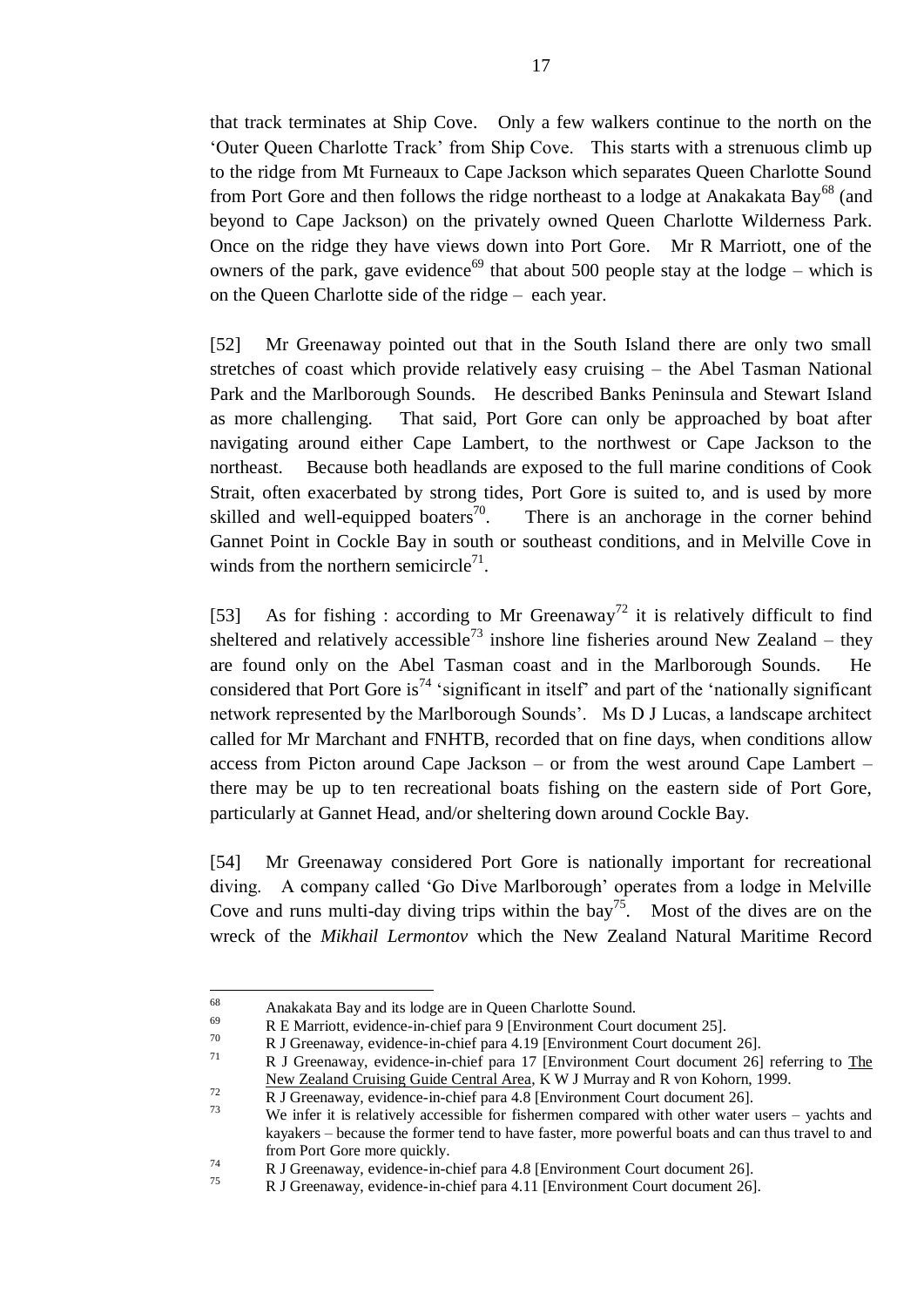describes<sup>76</sup> as "one of the largest and most accessible diving wrecks of the modern era". About 20% of the dives are on the wreck of the *Lastingham*, a 67 metre twin-mast iron sailing ship which sank in about 10 to 20 metres of water of 1884. The diving company ran 26 live-ashore trips in 2009/2010 – a total of approximately 200 divers visiting the bay for two or more days. That appears to represent about half of the diving activity in Port Gore<sup>77</sup>.

#### **2.4 The marine ecology of Port Gore**

[55] Dr Kenneth Grange, a marine ecologist, described the existing marine environment and the effects of the marine farms continuing to operate. There was no challenge to his evidence<sup>78</sup> in which he described the shoreline of Port Gore as comprising a mixture of rocky reefs and boulders descending to sand and then muddy sand further offshore. Much of the sea floor of the embayment lies at 30-40 m depth. Dr Grange identified three areas of particular ecological value – Outer Port Gore (horse mussels, scallops and red algae), Melville Cove (large reef area) and Gannet Point (tubeworms)<sup>79</sup>. The Gannet Point area is listed in the district plan with its particular ecological value described as *unique subtidal communities on unusual subtidal*  landform, and given a status of national significance<sup>80</sup>.

[56] A survey undertaken by NIWA described this *sill community* as a shallow-water (<10–20 metres) benthic assemblage around and south of Gannet Point characterised by tube-building polychaetes, horse mussels, hermit crabs, cushion stars, kina, sea cucumbers and scallops. While the distribution of species overlapped, horse mussels and scallops were generally found in deeper areas (10–20 metres) with tubeworms further inshore  $(<10$  metres)<sup>81</sup> . So the beds of tubeworm colonies were from 50 metres to around 100–150 metres from the shore and the horse mussel beds were seaward of these. This sill community is concentrated around Gannet Point itself some 150 metres southwest of the PGMF Gannet Point North farm and 50 metres to the north of the Sanford Gannet Point South farm. It includes the southern part of the undeveloped consent area adjacent to Site  $8176^{82}$ . Dr Grange was of the opinion that the rocky reef, boulder and cobble areas, between these marine farms and the shoreline, are sensitive tubeworm habitats<sup>83</sup>.

<sup>76</sup> <sup>76</sup> R J Greenaway, evidence-in-chief para 4.9 [Environment Court document 26] – referring to http://www.nzmaritime.co.nz/lermontov.htm.

 $\frac{77}{78}$  R J Greenaway, evidence-in-chief para 4.11 [Environment Court document 26].

 $\frac{78}{79}$  K R Grange, evidence-in-chief [Environment Court document 9].

 $\frac{79}{180}$  K R Grange, evidence-in-chief paragraphs 15–17 [Environment Court document 9].

 $80$  K R Grange, evidence-in-chief para 2.4 [Environment Court document 9A].

<sup>81</sup> K R Grange, evidence-in-chief Appendix 11 *Supplementary survey of Gannet Point* at page iv [Environment Curt document 9].

 $R^2$  K R Grange, evidence-in-chief paragraphs 40–45 [Environment Court document 9] and 3.1–3.3 [Environment Court document 9A].

<sup>83</sup> K R Grange, evidence-in-chief paragraph 51 [Environment Court document 9] and supplementary at para 8.2 [Environment Court document 9A].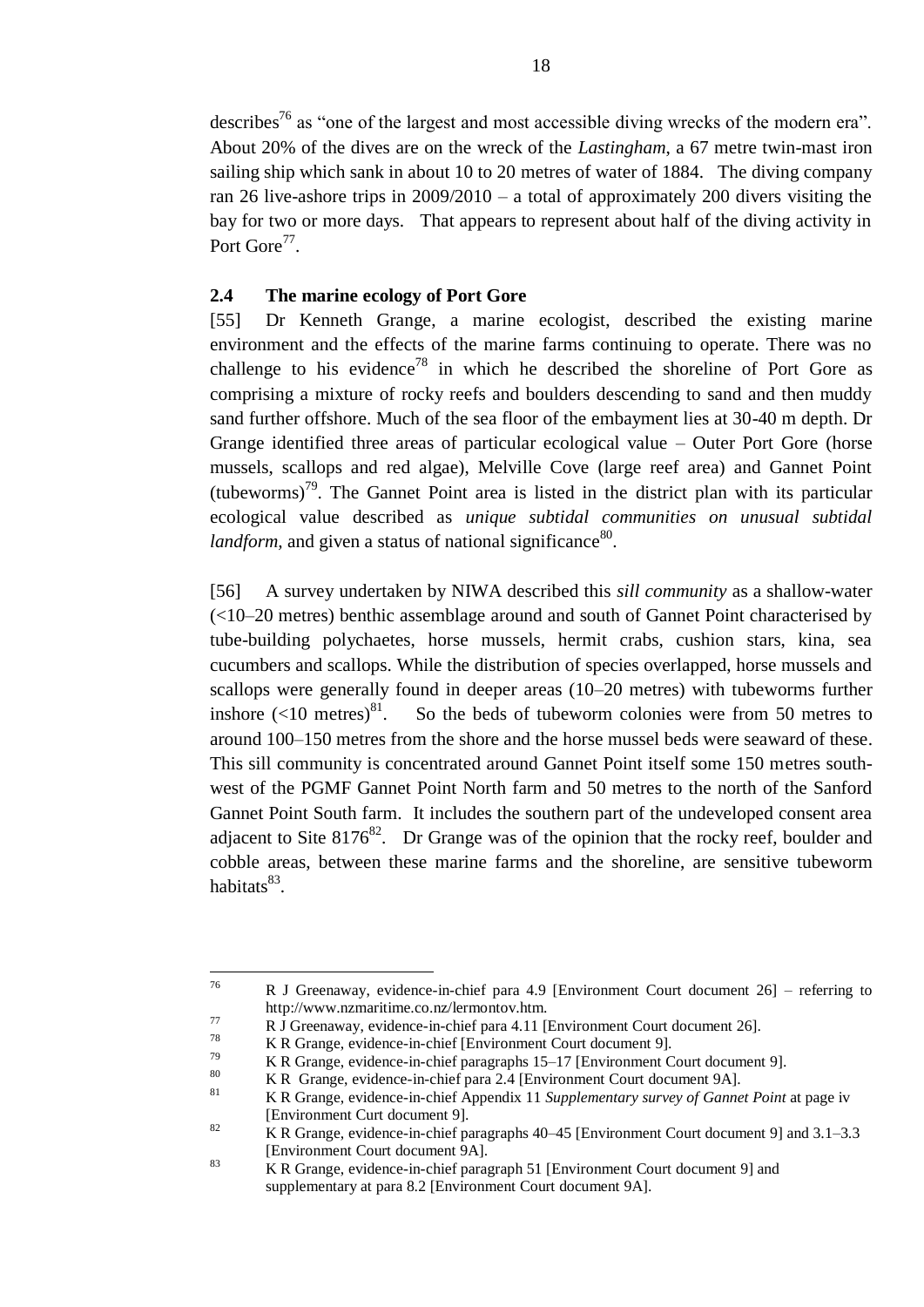[57] Dr Grange considered the existing marine farms have changed the benthic marine communities through the accumulation of shell debris and mussels beneath the farms. The debris does not extend beyond the immediate environment, not even as far as the anchor blocks $84$ .

## **2.5 The terrestrial ecology of the Cape Jackson peninsula**

[58] Two ecologists, Dr R Bartlett and Dr J Roper-Lindsay, and a number of lay witnesses described the terrestrial vegetation and ongoing revegetation of the slopes surrounding Gore Bay and the immediate context of the marine farms at Pool Head and Gannet Point. Drs Bartlett and Roper-Lindsay were agreed that the three marine farms would have no influence on terrestrial ecological processes<sup>85</sup>. Further, their evidence was to inform the evaluation of natural character of the terrestrial part of the eastern Port Gore coastal environment.

[59] Dr Bartlett explained that ecological significance is commonly assessed by considering ecological context, representativeness, rarity and distinctiveness. Viability may also be a factor. She considered that an understanding of the ecological values contributed to an understanding of naturalness, which in turn contributed to an understanding of natural character<sup>86</sup>.

[60] Dr Bartlett then first described the broader context of the hillsides surrounding Port Gore. She noted that the upper parts of the south western slopes were covered by primary indigenous forest which extended down some gullies. Lower slopes supported manuka $87$  and kanuka<sup>88</sup> at various stages of regrowth with broadleaf tree species and ferns in the gullies. The south eastern slopes were more varied with patches of broadleaf forest in gullies, expanses of kanuka across the mid slopes and sparse tauhinu<sup>89</sup> shrubland in overgrown pasture<sup>90</sup>.

[61] Dr Bartlett provided a more detailed description of the vegetation at Pool Head and Gannet Point. We reproduce her summary $91$ :

The kanuka-manuka scrub and forest that provides the immediate context to the foreshore and lower slopes in the vicinity of Pool Head provides continuity of cover but is recently developed vegetation of lower diversity. The slopes above Gannet Point support exotic pasture on which tauhinu, flax, manuka and kanuka vegetation is regenerating. Broadleaved shrubland, scrub and forest is regenerating in patches according to previous clearance and disturbance activities.

 $\overline{a}$ 

 $R$  K R Grange, evidence-in-chief para13 [Environment Court document 9].

 $\frac{85}{100}$  Joint statement para 3 [Environment Court document 7C].

<sup>&</sup>lt;sup>86</sup> R M Bartlett, evidence-in-chief paragraphs 20–25 [Environment Court document 7].

<sup>87</sup> *Leptospermum scoparium*.

<sup>88</sup> *Kunzea ericoides*.

<sup>89</sup> *Ozothamnus leptophylla*.

 $^{90}$  R M Bartlett, evidence-in-chief paragraphs 29-30 [Environment Court document 7].

R M Bartlett, evidence-in-chief para 34 [Environment Court document 7].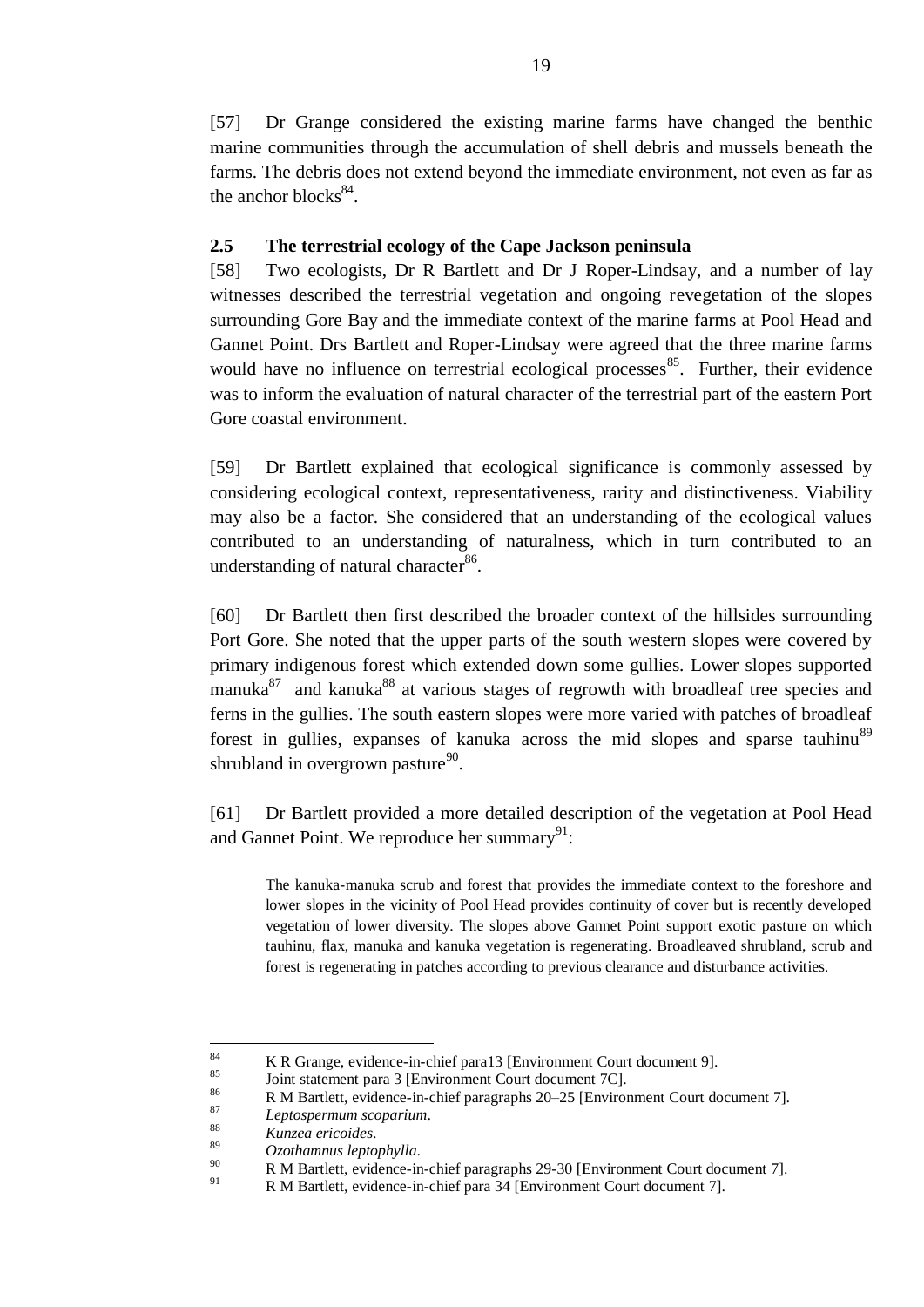Overall Dr Bartlett considered that areas of significant natural value were restricted to the upper slopes, areas identified in the Plan or gazetted reserves. Early successional forests do provide connectivity between higher forested areas and in places there is a continuum from ridge to the coast. Dr Bartlett concluded that the areas adjacent to the Pool Head and Gannet Point farms did not qualify as significant with respect to section  $6(c)$  of the Act<sup>92</sup>.

[62] Perhaps more relevantly, since section 6(c) of the RMA is not an issue in the proceedings, but section  $6(a)$  is, Dr Bartlett responded to a description by Ms Marchant of the vegetation as "a mixture of both virgin and regenerating forest with the overall effect being one of cohesion and natural-looking pattern of growth". Dr Bartlett agreed with Ms Marchant that natural processes were clearly at work but considered the patterns of growth to be influenced by both past and present human activities. In particularly the ongoing retirement of pastures is evident in areas of exotic grassland, shrubland, young and older kanuka regeneration $^{93}$ . When asked about her approach to assessing naturalness Dr Bartlett replied $^{94}$ :

I was describing the degree to which natural processes have been allowed to re-assert themselves over the modifications that have taken place previously. So if you are looking at an area of, for arguments sake, exotic pasture, certainly as I said before, there are natural processes at work. But in terms of the continuum to development of a highly natural ecosystem fully functioning with a range of, with diverse vegetation present, in such vegetation the naturalness is extremely high because those natural processes have achieved dominance over the modifications that have taken place previously. And whether that is, as in this case, human induced.

[63] We accept the descriptions of Drs Bartlett and Roper-Lindsay that there is a mosaic of vegetation types on the land in the vicinity of the three marine farms. The stages of succession indicate the times since farming ceased or burning had taken place. They noted the effects of animal pests including possum browsing in kohekohe<sup>95</sup> trees and pig damage. They recognised the intentions of the present landowners to encourage regeneration of indigenous vegetation but noted that they could not predict the aspirations of future landowners.

[64] Pool Head was regarded by the experts as more advanced in regeneration than Gannet Point although it still shows a variation and patchiness in understorey vegetation and overall condition of the canopy. The vegetation is likely to progress, retaining a mix of kanuka canopy on the ridges and dry slopes, with broadleaf forest patches in the gullies, over the next 10 to 20 years. At Gannet Point the pattern of human modification

<sup>92</sup>  $^{92}$  R M Bartlett, evidence-in-chief para26 [Environment Court document 7].<br>B Bortlett, evidence in reply para12 [Environment Court document 74].

 $\frac{93}{94}$  R Bartlett, evidence-in-reply para13 [Environment Court document 7A].

 $\frac{94}{95}$  Transcript (2010) at p. 93.

<sup>95</sup> *Dysoxylum spectabile*.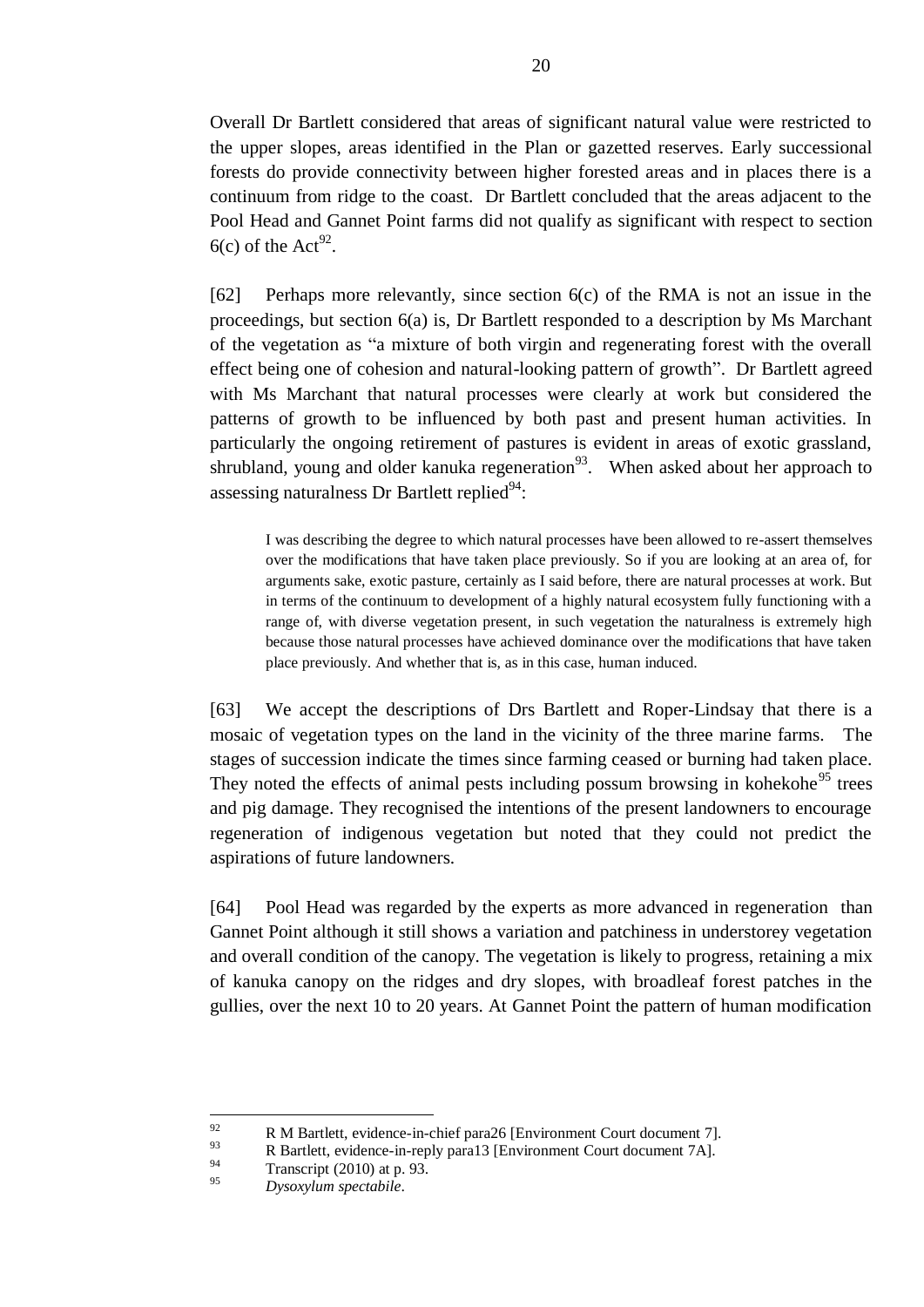was considered likely to remain evident, with early successional shrubland likely to be dominant, over the next 10 to 20 years<sup>96</sup>.

[65] Dr Roper-Lindsay discussed the "naturalness" of the terrestrial ecosystems of Port Gore. She observed that "[n]aturalness has been widely used for many years as a nature conservation criterion in New Zealand and elsewhere"<sup>97</sup>. She defined naturalness of an ecosystem as "… a state characterised by the lack of human disturbance and intervention"<sup>98</sup> but conceded it "... is impossible to measure empirically<sup>"99</sup>. She wrote that "naturalness" is sometimes also used as a criterion for assessing significance under section 6(c) of the RMA. If that is so we consider (in passing) that is a practice to be discouraged for two reasons. First the three tests for significance under section 6(c) referred to by Dr Bartlett (see above) are already complex and not without their ambiguities $100$ . Secondly "naturalness" is a quality that expressly needs to be assessed in respect of the character of the coastal environment and of landscapes under section 6(a) and (b) respectively of the RMA. The concept is, in our view, complicated enough to understand without also introducing a similar idea in section  $6(c)$  – which does not refer to "natural" habitats at all.

[66] Dr Roper-Lindsay wrote that she considered naturalness in ecosystems in terms of the elements, patterns and processes $101$ . In the context of nature conservation she considered naturalness to be an ecosystem state characterised by the lack of human disturbance and intervention. Areas with a high proportion of indigenous species were considered more natural. She considered there to be a spectrum of ecological naturalness – from areas of unmodified habitat with a high proportion of indigenous species to artificial man-made places with only exotic species or no biota present<sup>102</sup>. For practical purposes she used a five step scale to assess "ecological naturalness $^{103}$ . We now include her table and scale:

| Level of<br><b>naturalness</b> | <b>Description</b>                                                                                                                         |
|--------------------------------|--------------------------------------------------------------------------------------------------------------------------------------------|
| Low                            | Managed land $-$ e.g. farm, forest, garden. May have common native<br>birds, invertebrates, but introduced species and processes dominate. |
|                                | Human management ongoing                                                                                                                   |

96 <sup>96</sup> Joint statement by Dr Ruth Bartlett and Dr Judith Roper-Lindsay, paragraphs 1–2 [Environment Court document 7C].

<sup>97</sup> J Roper-Lindsay, evidence-in-chief para 35 [Environment Court document 8] referring to K F O"Connor, F B Overmars, M M Ralston (1990) *Land Evaluation for nature conservation ...*, Conservation Sciences Publication No. 3, Department Of Conservation, Wellington.

<sup>98</sup> J Roper-Lindsay, evidence-in-chief para 35 [Environment Court document 8].

 $^{99}$  J Roper-Lindsay, evidence-in-chief para 39 [Environment Court document 8].<br>
Dr Bortlett stated that there might be a fourth ("vighility")

<sup>&</sup>lt;sup>100</sup> Dr Bartlett stated that there might be a fourth ("viability").<br>
Thus all thing to nation 12(2)(a) of the NZCBS 2010 which

<sup>&</sup>lt;sup>101</sup> Thus alluding to policy 13(2)(a) of the NZCPS 2010 which we discuss later.

 $\frac{102}{103}$  J Roper-Lindsay, evidence-in-chief paragraphs 29–45 [Environment Court document 8].

<sup>103</sup> J Roper-Lindsay, evidence-in-chief para 45, Table 1 [Environment Court document 8].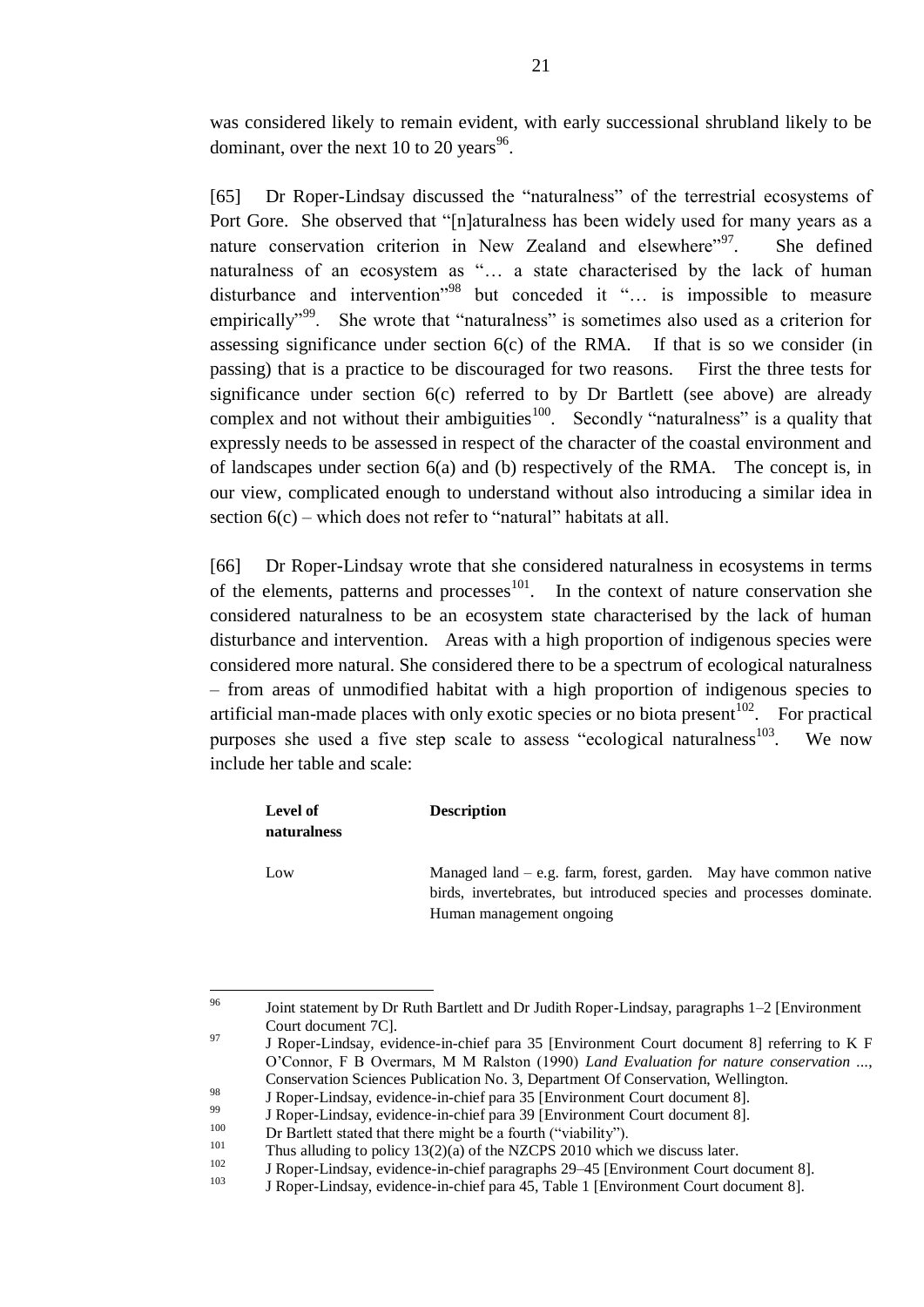| Low-medium  | Early naturalisation $-$ e.g. paddock recently retired from grazing,<br>unmown roadside. Some native plants, native invertebrates, birds.<br>Introduced species still dominate                                                               |
|-------------|----------------------------------------------------------------------------------------------------------------------------------------------------------------------------------------------------------------------------------------------|
| Medium      | Mid-stage naturalisation - e.g. paddock with native shrubland<br>vegetation invading. Pasture grasses still dominate ground cover,<br>native birds visit area; native invertebrates in native plants but pests<br>(e.g. wasps) still present |
| Medium-high | Late stage naturalisation. Shrubland canopy forming; pasture species<br>not thriving; forest/shrubland native birds, invertebrate, lizards<br>present, possibly breeding; introduced pests and weeds still present                           |
| High        | Uncleared forests, older shrublands; coastal cliffs; reserves. Native<br>species plants and animals dominant; most weeds and pests under<br>management and low in numbers/not breeding or spreading                                          |

[67] On her five-step scale, Dr Roper-Lindsay considered the vegetation at Pool Head to be of medium-high naturalness (late stage naturalisation/shrubland canopy forming) with the upper slopes/ridge lines being of high naturalness (uncleared forest, older shrubland)<sup>104</sup>. She considered the shoreline and upper slopes at Gannet Point to be dominated by native vegetation and of medium-high naturalness, perhaps with some areas of high naturalness. The mid slopes at Gannet Point were of low-medium (early naturalisation/recently retired paddock) to medium naturalness (mid-stage naturalisation/native shrubland invading)<sup>105</sup>. We record those opinions but note that a scale of naturalness of habitats is not the same as a scale of naturalness of landscapes or of natural character of the coastal environment.

[68] The ecological experts did not mention that there is a freshwater *Carex solandri* wetland behind the foredunes at Cockle Bay. This is located on the Marchant property and supports<sup>106</sup> rare plant<sup>107</sup> and bird species (fernbirds). This dune and wetland complex is mapped as site  $2/16$  in the Sounds Plan<sup>108</sup>. Introduced pampas grasses and cattle have been removed $^{109}$ .

## **2.6 The natural character of the coastal environment**

[69] Under section 6(a) of the RMA we must first recognise and then protect the coastal environment of Port Gore from inappropriate use and development. Before we can decide whether any one or more of the proposed farms is inappropriate development (and we leave that to Part 6 of this decision) we must first identify how natural that coastal environment is.

 $104$  $104$  J Roper-Lindsay, evidence-in-chief para 59 [Environment Court document 8].

<sup>&</sup>lt;sup>105</sup> J Roper-Lindsay, evidence-in-chief paragraphs  $73-75$  [Environment Court document 8].<br> $106$  D J J wees evidence in shief personalis  $106$  and  $107$  [Environment Court document 15].

<sup>106</sup> D J Lucas, evidence-in-chief paragraphs 106 and 107 [Environment Court document 15].

<sup>107</sup> e.g. *Epilobium pallidiflorum*.

 $\frac{108}{109}$  Map 72 [Volume 3, Sounds Plan].

<sup>109</sup> D J Lucas, evidence-in-chief para 107 [Environment Court document 15].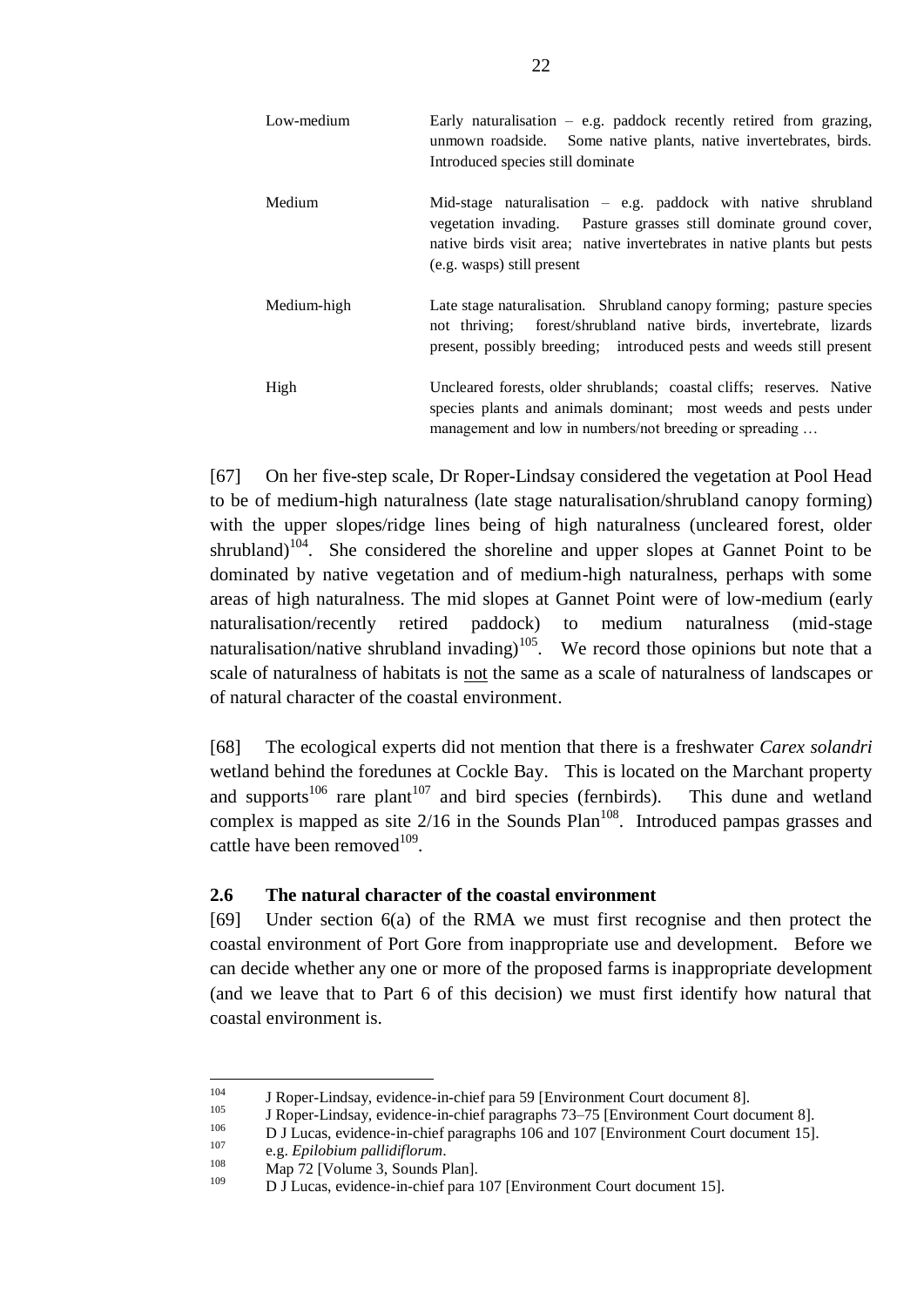[70] It seems to have been common ground amongst the parties and witnesses that the coastal environment in the vicinity of Port Gore includes all the waters of the bay and the land up to the crest of the surrounding ridgeline (running from Cape Jackson in the northeast through the high points : Oterawhanga, Mt Furneaux, the Saddle on the road and north down the ridge to Cape Lambert at the western head of Port Gore. That much is clear, but there were rather different approaches in the analysis of the coastal environment's character, and in particular to its "natural character". We have described how two professional ecologists identified the "natural character" of the terrestrial component in ecological terms. Obviously that is highly relevant to establishing the natural character of eastern Port Gore.

[71] However, since naturalness is an anthropomorphic concept we consider that the evidence of at least some of the landscape architects is useful on this topic. Both Ms D J Lucas, called by Mr Marchant, and Mr S K Brown, called by Sanford, expressed an opinion on this topic. The ecologists considered naturalness in ecosystems in terms of the natural elements, natural patterns and natural processes. However, as the NZCPS 2010 shows, the 'natural character' of the coastal environment<sup>110</sup> and the naturalness of outstanding landscapes $111$  are features dependent on more than identification of their relatively objective "characteristics".

[72] Neither Mr Bentley nor Mr Carter<sup>112</sup> considered the NZCPS 2010 at all and the latter was confused in his terminology. In the end, as counsel for Sanford pointed out<sup>113</sup>, the difference between Mr Brown and Ms Lucas was "... as to the proper *adjective* for describing the … [naturalness] of Port Gore". Mr Brown considered it was "high"<sup>114</sup>, Ms Lucas "outstanding"<sup>115</sup>. On balance we prefer Mr Brown's assessment.

[73] The Marlborough Sounds Resource Management Plan ("the Sounds Plan")<sup>116</sup> also gives some assistance in identifying natural characteristics. Chapter 2 (Natural Character) identifies landforms, indigenous flora and fauna (and their habitats), water and water quality, scenic or landscape values, and cultural heritage values as contributing $117$  to natural character. Other components of natural character are recognised<sup>118</sup> as being identified in other chapters of the Sounds Plan.

<sup>110</sup>  $110$  New Zealand Coastal Policy Statement 2010, policy 13.

 $111$  New Zealand Coastal Policy Statement 2010, policy 15.

 $112$  T F Carter, evidence-in-chief [Environment Court document 14].

 $113$  Final submissions for Sanford, para 61 [Environment Court document 40].

Mr Brown's summary in relation to the coastal environment around Pool Head was that it "... displays a high level of perceived natural character". S K Brown, evidence-in-chief para 54 [Environment Court document 12].

<sup>115</sup> Ms Lucas considered it showed a "very high" natural character. D J Lucas, evidence-in-chief para 110 [Environment Court document 15].

<sup>&</sup>lt;sup>116</sup> In fact, the Sounds Plan is a combined regional, regional coastal, and district plan under the RMA.

Policy 2.2/1.3 of Chapter 2 Natural Character (Sounds Plan p. 2-4).<br>
Policy 2.2/1.4 of Chapter 2 Natural Character (Sounds Plan p. 2.4).

Policy 2.2/1.4 of Chapter 2 Natural Character [Sounds Plan p. 2-4].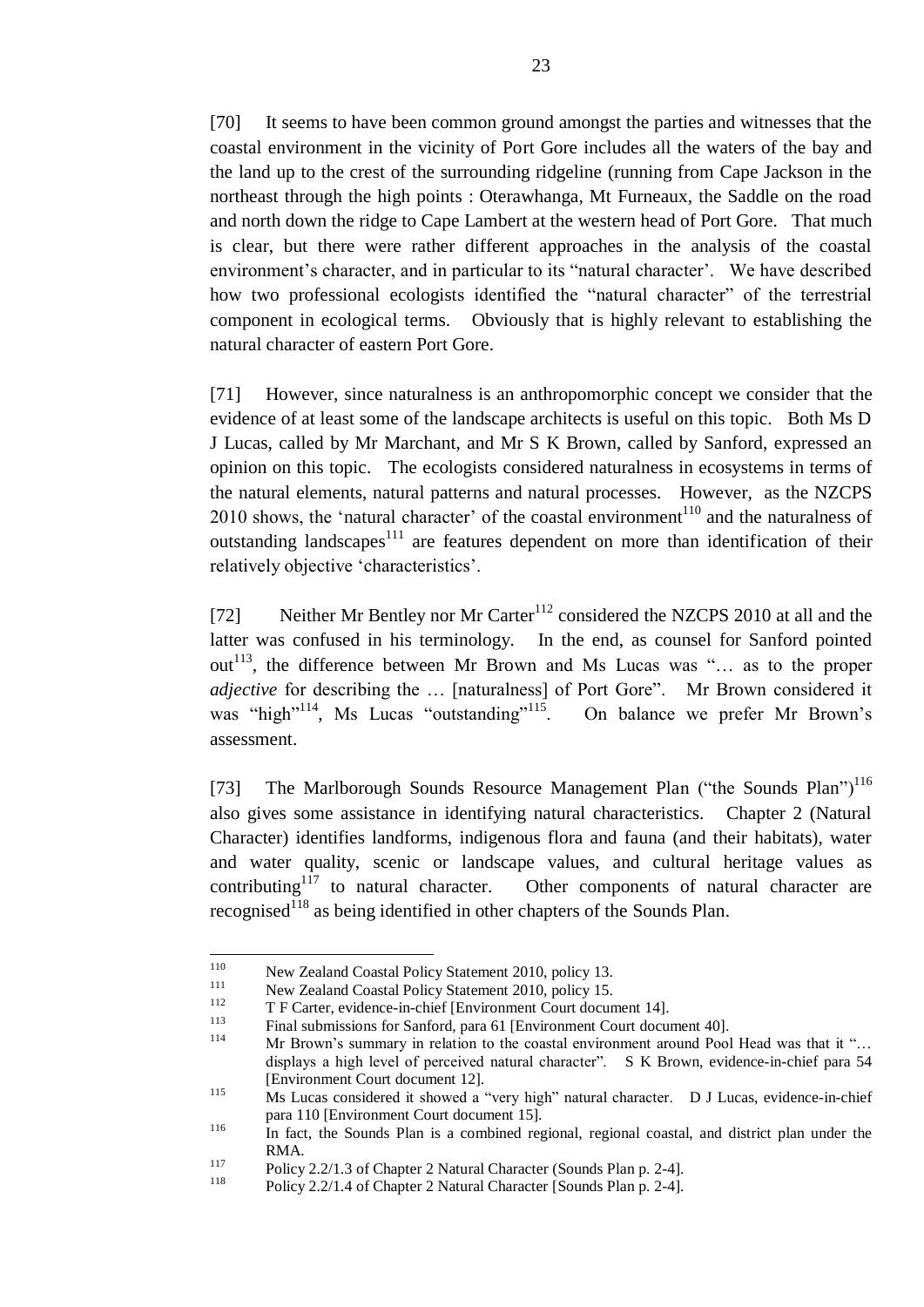[74] Neither the waters nor the surrounding land of Port Gore are pristine, but we find that, on a general spectrum from very natural through highly modified to urban/industrial, the coastal environment of Port Gore ranks as highly natural.

### **2.7 The landscape(s) of Port Gore**

[75] Two of the four landscape architects called – Mr Brown<sup>119</sup> and Ms Lucas, agreed that eastern Port Gore is an outstanding natural landscape<sup>120</sup>. A third, Mr T F Carter, called by PGMF, was of the opinion that only the "Outer Bay" was an "Outstanding Natural Landscape or Feature"<sup>121</sup>. In doing so he described<sup>122</sup> the Inner Bay as including the Gannet Point (Onapopoia) mussel farms. That approach is wrong at law in that he should have imagined the "existing environment" without the Gannet Point marine farms.

[76] The landscape architect called for the council, Mr J A Bentley, pointed out<sup>123</sup> that the Sounds Plan identifies three areas within Port Gore as "Areas of Outstanding Landscape Value":

- Cape Jackson south to Waimatete;  $\bullet$
- the cliff faces of Kaitangata east of Black Head;
- the eastern side of Cape Lambert (on the other side of Port Gore).

In Mr Bentley's opinion there are  $124$  "other elements" within Port Gore which are outstanding natural features. He expressly stated<sup>125</sup> that the "lower slopes extending" from Gannet Point in the east to Pig Bay in the west should not be considered an outstanding natural feature due to previous modifications …" even though the "forested ridgeline"<sup>126</sup> above them is, in his view, an "outstanding natural feature of Port Gore". He did not consider in his evidence-in-chief whether Port Gore or a part of it is an outstanding natural landscape.

[77] Mr Carter disagreed<sup>127</sup> with Mr Brown and Ms Lucas where they each concluded that the Inner Port Gore was an outstanding natural landscape. In his evidence-in-chief he wrote $^{128}$ :

<sup>119</sup> <sup>119</sup> S K Brown, evidence-in-chief para 14 [Environment Court document 12].

 $120$  Under section 6(b) of the RMA.

<sup>&</sup>lt;sup>121</sup> T F Carter, evidence-in-chief para 50 [Environment Court document 14].

<sup>&</sup>lt;sup>122</sup> T F Carter, evidence-in-chief para 26 [Environment Court document 14].

<sup>&</sup>lt;sup>123</sup> J A Bentley, evidence-in-chief para 5.29 [Environment Court document 13].

<sup>&</sup>lt;sup>124</sup> J A Bentley, evidence-in-chief para 5.30 [Environment Court document 13].<br>125 J A Bontley, evidence in chief para 5.30 [Environment Court document 13]

<sup>&</sup>lt;sup>125</sup> J A Bentley, evidence-in-chief para 5.30 [Environment Court document 13].

<sup>&</sup>lt;sup>126</sup> J A Bentley, evidence-in-chief para 5.30 [Environment Court document 13].

<sup>&</sup>lt;sup>127</sup> T F Carter, rebuttal evidence para 8 [Environment Court document 14B].

T F Carter, evidence-in-chief para 52 [Environment Court document 14].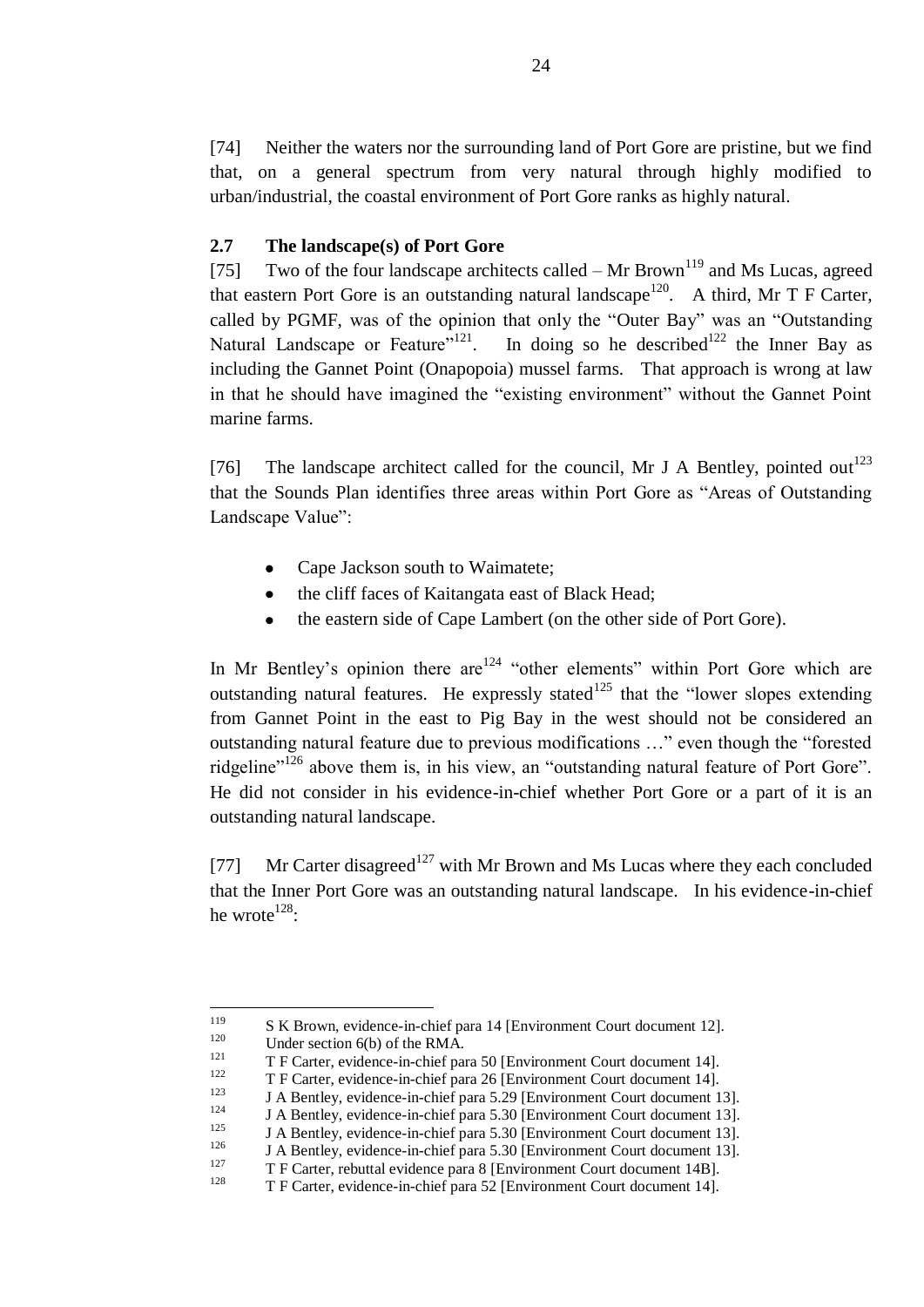I do not consider at this point Inner Port Gore is an outstanding natural landscape and see no reason to challenge the "designation"<sup>129</sup> in the [Sounds Plan].

He was referring there to the Sounds Plan"s description of areas within the Marlborough Sounds as outstanding landscape areas. Mr Carter expressly<sup>130</sup> treats those as being outstanding natural landscapes within the meaning of section 6(b) of the RMA. He then wrote that Mr Brown and Ms Lucas" conclusions were not justified by the Sounds Plan which does not include Inner Port Gore as an outstanding natural landscape.

[78] For PGMF Mr Carter criticised Ms Lucas when she wrote<sup>131</sup>:

The whole of the inner Port Gore character area, and also the whole of the greater Cape as a feature, should be assessed together not further subdivided.

He stated that assessment at that scale had two difficulties $^{132}$ :

The first is that it does not address the issue of landscape scale in relation to the potential effects of proposed marine farming activity. I identified in evidence this factor as the viewing distance and visibility.

We consider he is simply wrong about that as a matter of law. The principal (but not the only) relevance of landscape to the RMA is that section 6(b) requires outstanding natural features to be recognised and protected (from inappropriate development). Before what is inappropriate can be assessed, a qualifying landscape has to be recognised. In fact, as the court has pointed out before<sup>133</sup>, it is necessary:

- (1) to identify the landscape in which a proposal is set;
- (2) to ascertain whether the landscape is natural and, if so, how natural; and
- (3) to assess whether any natural landscape is also outstanding.

[79] The question of the size (as opposed to the location) of the proposal is usually irrelevant to identifying the landscape. Sometimes there may be a large proposal in a small landscape such as an enclosed valley. Often, as here, there may be a relatively small proposal in a very large landscape. The question of the scale of a proposal may be highly relevant to how adverse any effects are, but it is almost always irrelevant to the recognition of the landscape in which it is set.

[80] Mr Carter's second criticism was that <sup>134</sup> "when assessed at the very large scale utilised by Ms Lucas other landscape values are improperly drawn into the assessment".

<sup>129</sup> <sup>129</sup> Scare quotes added to show he is not using the word in a technical sense.

<sup>&</sup>lt;sup>130</sup> T F Carter, rebuttal evidence para 8 [Environment Court document 14B].

 $131$  D J Lucas, evidence-in-chief para 22.5 [Environment Court document 15].<br> $132$  T E Certer rebuttel suidance nore 5 [Environment Court document 14P]

 $132$  T F Carter, rebuttal evidence para 5 [Environment Court document 14B].

<sup>133</sup> For example see *High Country Rosehip Orchards Limited v Mackenzie District Council* Decision [2011] NZEnvC 387 at [74].

<sup>134</sup> T F Carter, rebuttal evidence para 6 [Environment Court document 14B].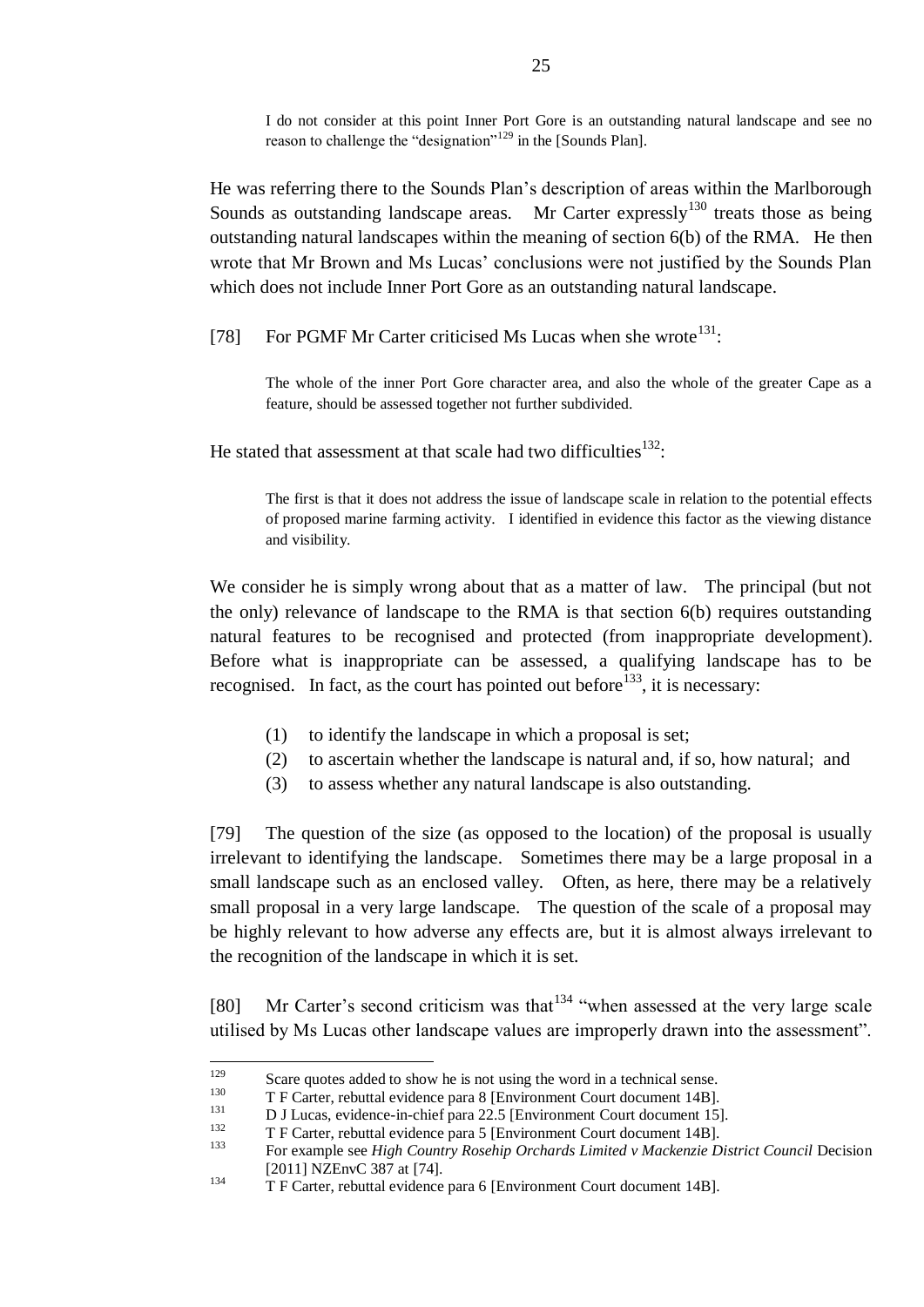That may not necessarily be the case but we agree with Mr Carter that some of the factors identified by Ms Lucas have a tenuous relationship to the landscape of Inner Port Gore. As examples he identified<sup>135</sup> her references to the historical values associated with Ships Cove (and its use by Captain Cook) and to the biophysical values of Mt Stokes. We agree about the former, but can see why at least the eastern flanks of Mt Stokes can be conceived as part of the landscape of Inner Port Gore.

[81] We do not accept the slicing and dicing approach of Mr Bentley and Mr Carter when it comes to assessment of landscapes and features under section 6(b) of the Act. While the Sounds Plan may initially appear to support their approach, on a more careful analysis it does not do so. As we shall see, the scheme of the Sounds Plan is that the integrating concept when considering at least section 6(a) to (c) of the RMA is in paragraph (a) which requires recognition and protection (where appropriate) of the natural character<sup>136</sup> of the coastal marine area. In *Kuku Mara Partnership (Forsyth Bay) v The Marlborough District Council*<sup>137</sup> the court concluded that:

The provisions of … Chapter [5 of the Sounds Plan] … make it clear that although the objective and policies of that chapter are intended to apply specifically to areas identified as having outstanding landscapes, they also apply to all other areas where substantial activities … are being considered.

The landscape assessments of "areas of outstanding landscape value" must be read in that context and in the light of two other aspects of the plan : first that the Sounds in their entirety are treated as having "outstanding visual values"<sup>138</sup>; and secondly, that the "areas of outstanding landscape value" are a visual-based assessment<sup>139</sup> not an overall landscape assessment.

[82] In his closing submissions counsel for PGMF tried to bolster the evidence of Mr Bentley and Mr Carter by submitting that  $140$ :

[t]he concept of outstanding both in terms of the simple meaning of the word and the place of that term at the top of a hierarchy of values must mean that it is of the highest quality genuinely justifying the epithet outstanding. It has to be ranked number 1 with a meaningful distinction between that ranking and lesser landscape an important ingredient to the validity of the scale.

We do not accept that : while we agree it is important not to dilute the quality that goes to make a natural landscape outstanding, we consider that Mr Hunt has overstated the legal test in section 6(b) of the RMA. We consider that while outstandingness (of landscapes) must be close to the top, at least one and possibly two values come higher :

<sup>135</sup> <sup>135</sup> T F Carter, rebuttal evidence para 6 [Environment Court document 14B].

 $^{136}$  Policy 1.5 and Explanation [Sounds Plan p. 2-4].

<sup>137</sup> *Kuku Mara Partnership (Forsyth Bay) v The Marlborough District Council* Decision W25/2002 at [486].

 $\frac{138}{139}$  Para 5.1.1 – Chapter 5 Landscape [Sounds Plan p. 5-1].

 $^{139}$  2.3 Methods [Sounds Plan p. 2-5].

Final submissions for PGMF para 46 [Environment Court document 41].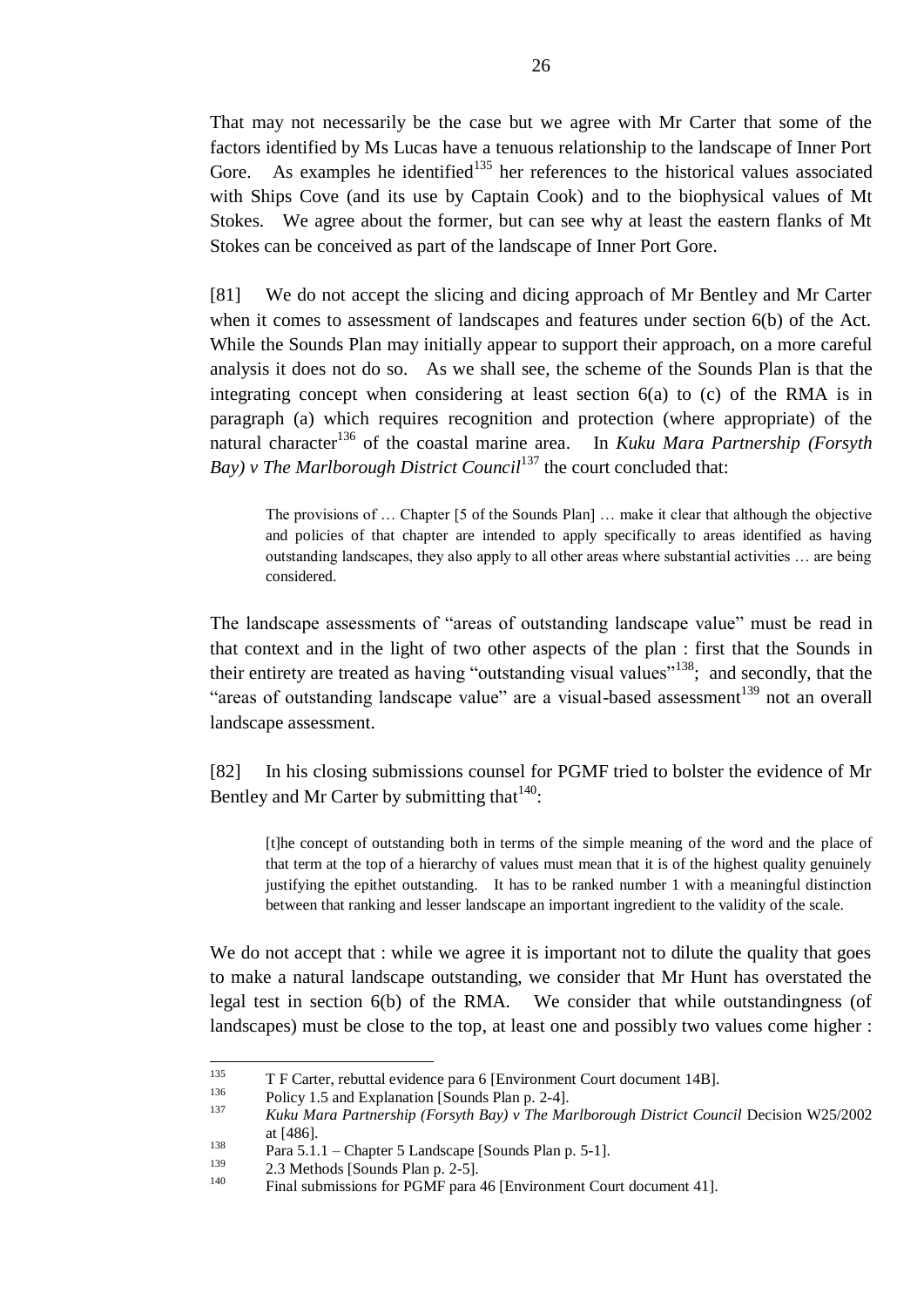"uniquely superior" and "the best". For example, in Pelorus Sound, Tennyson Inlet might be seen as uniquely superior and Ngawhakawhiti as simply the best. However, we do not discount Messrs Carter's or Mr Bentley's opinions on this ground because there is no evidence that they were applying Mr Hunt"s incorrect test.

[83] It is a serious defect of Messrs Bentley and Carter's evidence that they were not considering areas that could realistically, in the Port Gore context, be described as landscapes. It is easy to divide a landscape up into smaller components ("units" or features) with lower landscape qualities, but it is meaningless in terms of the section 6(a) recognition of landscapes to do so. Landscapes need to be outlined and considered as wholes.

[84] We prefer the assessment of the two more senior and experienced landscape architects, Mr Brown and Ms Lucas, that (at least) the eastern half of Port Gore is an outstanding natural landscape. There was some fine distinction making by counsel in their cross-examination of Ms Lucas, and indeed a worrying conflation by Ms Lucas of a "landscape" and a "feature" in answer to a question from the court<sup>141</sup>. That approach is wrong. Parliament used the two words separately, and as the Environment Court has explained, under the RMA a feature is a component of a landscape : *Wakatipu Environmental Society v Queenstown Lakes District Council<sup>142</sup>* Despite that conclusion, we consider it did not undermine her evidence in any significant way. In any event she was of the same opinion as Mr Brown and his evidence on this issue was not seriously challenged.

[85] In the end we think Ms Lucas" approach is much closer to the spirit of section 6(b) and (now) policy 15 of the NZCPS 2010 than Mr Carter"s so we prefer her conclusion that Inner Port Gore is an outstanding natural landscape. Further, in the Sanford proceedings, Mr Brown assessed the "southeastern part of Port Gore … [as] an Outstanding Natural Landscape, despite the presence of human activities and structures ...<sup>"143</sup> (our underlining) and we find that evidence to be compelling.

[86] That finding is generally consistent with the decision of the court in *Kaikaiawaro Fishing Co Limited v Marlborough District Council<sup>144</sup>*. There the Environment Court was considering applications for marine farms at two sites further north on the western side of Cape Jackson : one site at Kaitangata and the other at Waimatete Bay. In response to the evidence of a witness who said that the impact of the two proposed

<sup>141</sup>  $141$  Transcript (2010) p. 414.

<sup>142</sup> *Wakatipu Environmental Society v Queenstown Lakes District Council* [2000] NZRMA 59. Thus to describe the Marlborough Sounds as a "feature" of the Marlborough District as a whole is not to use "feature" in the section 6(b) sense. To avoid confusion we recommend that looser meanings of the word "feature" are avoided in any proposed amendment plan for the district/region.

 $\frac{143}{144}$  S K Brown, evidence-in-chief para 50 [Environment Court document 12].

<sup>144</sup> *Kaikaiawaro Fishing Co Limited v Marlborough District Council* Decision W84/1999.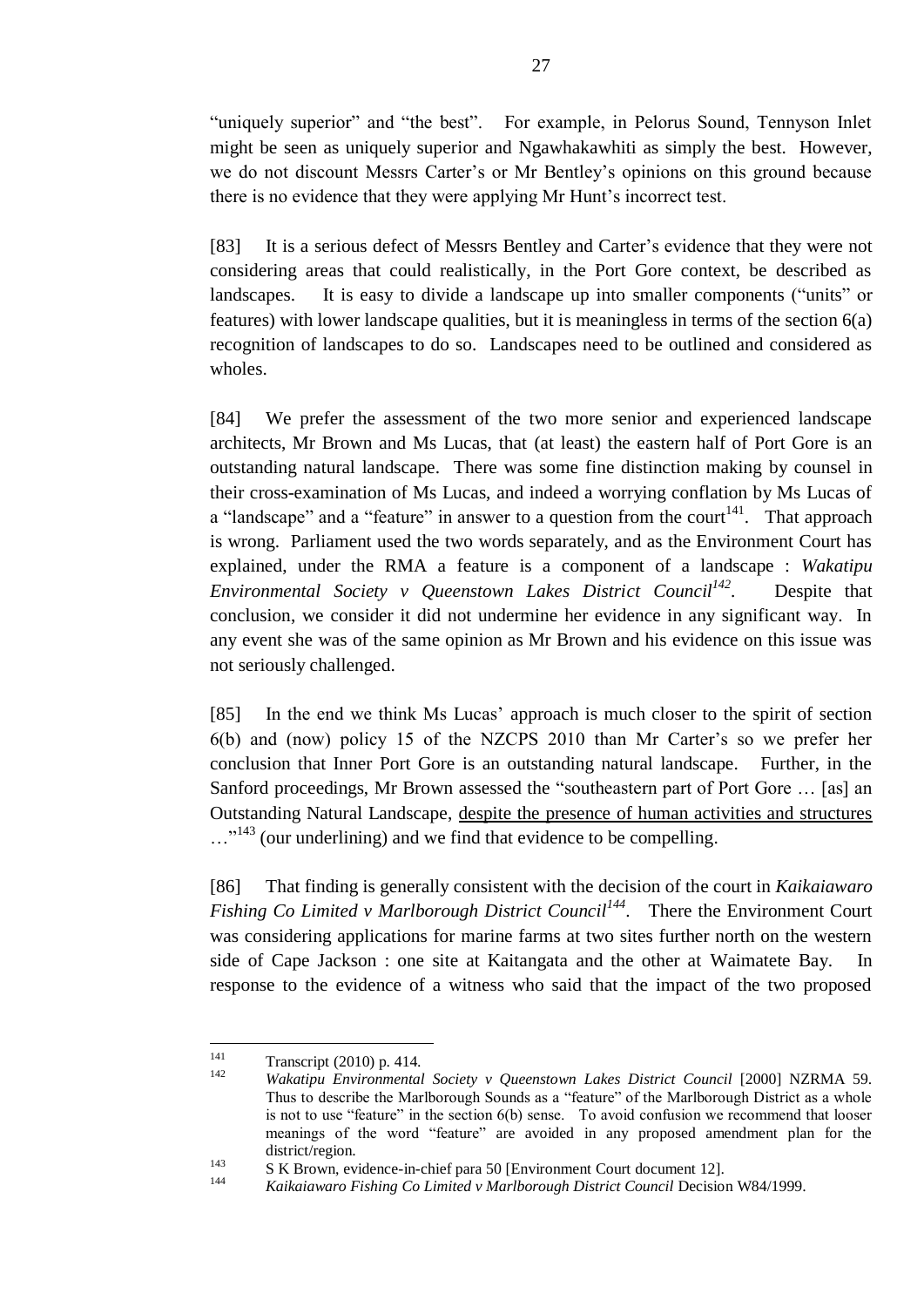marine farms on the landscape of the Port Gore coastline was "low indeed", the court stated $^{145}$ :

But it is not the general modified landscape of Port Gore which is in issue in this case. It is the *outstanding landscape of the area in which the marine farms are to be* (chiefly) *located*. The qualification is important to recognise and becomes more so in the context of s.6 of the Act.

It follows that the effects of the application in each bay [are] required to be determined both on its own merits and collectively. We therefore approached the bays initially as two separate entities and then together in the context of the Cape Jackson-Black Head landscape. For it is the relatively highly unmodified area [around the sites] which is in issue and which draws the traveller in to inquire as to its attributes more closely. The total landscape of Port Gore is so broad that it is only on close inspection that the viewer becomes aware of the natural qualities of its individual parts. On our site visit, undertaken by launch, we gathered a much greater appreciation of what is involved.

We are slightly troubled by the smaller landscape identified by the court there (although it still has a coastline that is 11 kilometres long). It seems to us in the *Kaikaiawaro* decision the concept of a landscape as a large discrete area could have been used, given the immense scale<sup>146</sup> of Port Gore, to reasonably analyse the eastern side of the bay as a separate landscape from the western (Melville Cove) side. The important point for present purposes is that the court in *Kaikaiawaro* found the eastern side of Port Gore (at least from Cape Jackson to Black Head) to be an outstanding natural landscape.

### **3. The statutory framework and the legal issues**

### **3.1 Which version of the RMA applies to each application?**

### Pool Head : pre-2008 amendments

[87] Sanford lodged its coastal permit application for the Pool Head mussel farm on 14 May 2008. Therefore, its status must be assessed in accordance with the Act, as though the 2009 and later amendments to the RMA had not been made $147$ . However, we remind ourselves that section 88A(2) of the Act directs that we must assess the merits of the proposals under the versions of the relevant subordinate statutory instruments which are current or proposed at the date of the hearing.

#### Gannet Point South : pre-September 2004 amendments

[88] Sanford lodged its application for the Gannet Point South mussel farm on 21 July 2004. Therefore, the status of the application must be assessed in accordance with the RMA, as though the 2005 and 2009 amendments to the RMA had not been  $made^{148}$ .

 $145$ <sup>145</sup> *Kaikaiawaro Fishing Co Limited v Marlborough District Council* Decision W84/1999 at [105] and [106].

<sup>146</sup> *Kaikaiawaro Fishing Co Limited v Marlborough District Council* Decision W84/1999 at [5].

<sup>&</sup>lt;sup>147</sup> Resource Management (Simplifying and Streamlining) Amendment Act 2009, section 160(3).

<sup>148</sup> Resource Management (Simplifying and Streamlining) Amendment Act 2009, section 160(3) and Resource Management Amendment Act 2005, section 131(1)(b).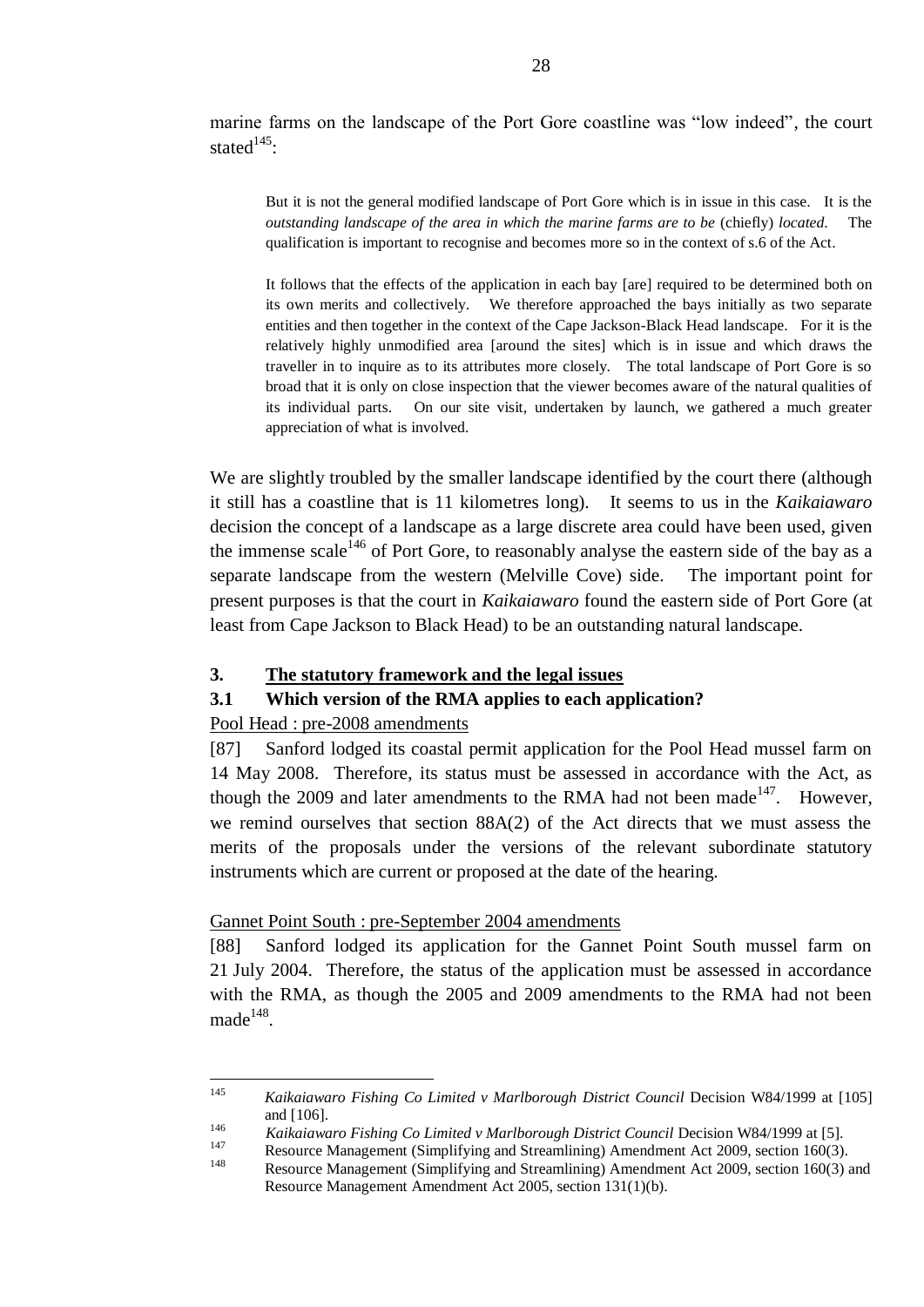Gannet Point North

[89] PGMF lodged its application for the Gannet Point North mussel farm on 17 July 2008 which means that it should be treated under the same law as Sanford"s Pool Head application.

# **3.2 The relevant RMA provisions**

[90] In summary, in coming to our decision the court must, always subject to Part 2 of the Act, have regard to  $149$ :

- section 104 which outlines the matters (i.e. effects, policies, plans, other matters) to be considered when determining any resource consent application;
- section 104B which provides that consent may be granted for a discretionary activity, and that conditions can be imposed on that consent; and
- section 108 which relates to conditions.
- [91] The relevant instruments we must have regard to under section  $104(1)(b)$  are:
	- the New Zealand Coastal Policy Statement 2010 ("the NZCPS 2010");
	- the Marlborough Regional Policy Statement ("the RPS"); and  $\bullet$
	- the Sounds Plan.  $\bullet$

It is important to set out the relevant objectives and policies because they frame the prediction of possible effects.

[92] Also under section 104, subsection (2A) requires us to have regard to, for each marine farm, "... the value of the investment of the existing consent holder". We will consider and apply section 104(2A) when we turn to section 7(b) under Part 2 of the Act.

[93] There is one other set of documents we must consider : section 290A directs the court to have regard to the Commissioners" decisions on the applications. We record that, strictly, section 290A applies only to Sanford"s Pool Head marine farm and PGMF's application and not to the Gannet Point South marine farm application<sup>150</sup>, although we will, out of respect to the council"s decision, consider its reasons for the last decision anyway.

<sup>149</sup>  $^{149}$  Section 104 RMA.

Section 290A was inserted, as from 10 August 2005, by section 106 of the Resource Management Amendment Act 2005 (2005 No 87).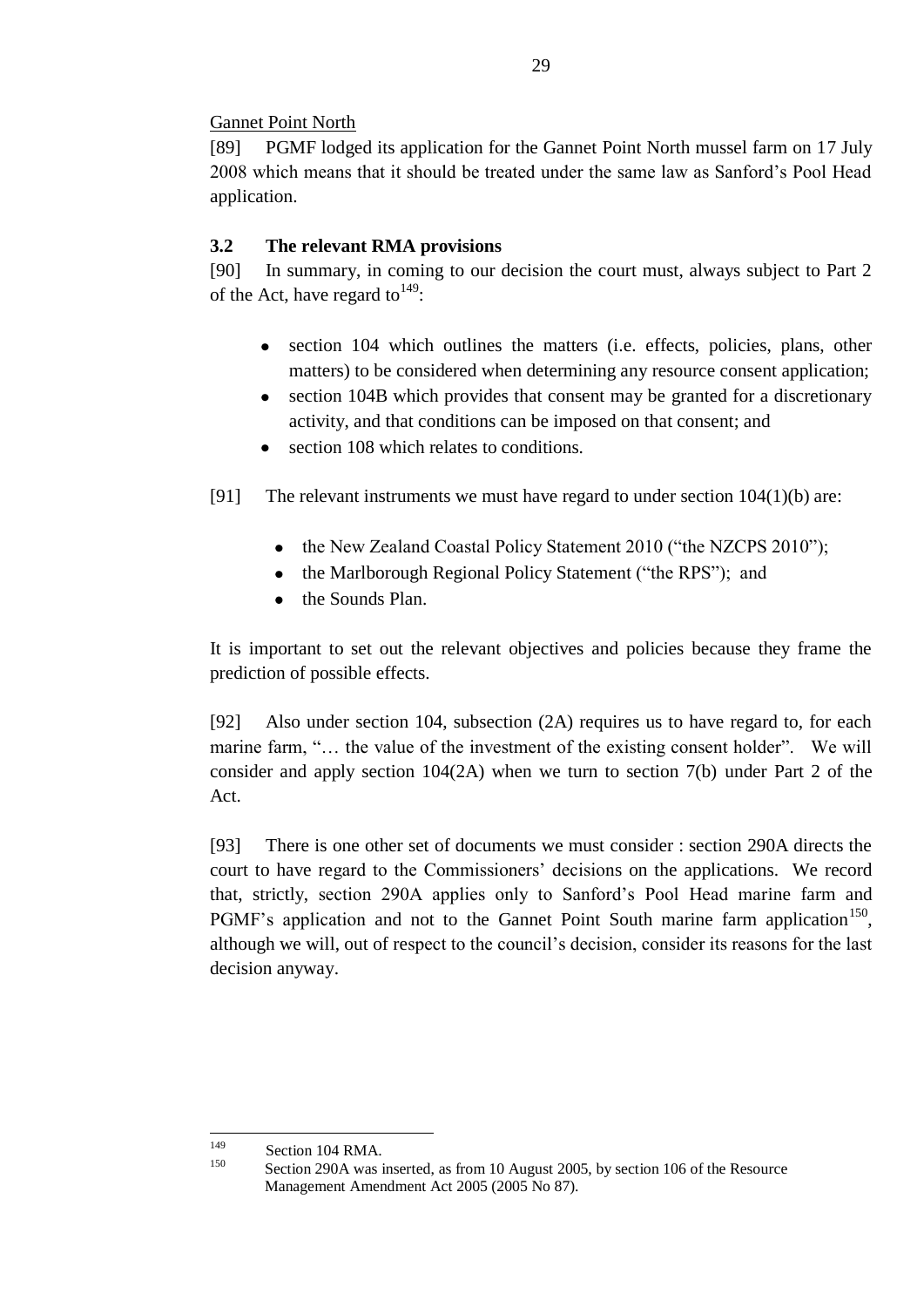### **3.3 The activities for which consents are sought and their status**

## 3.3.1 Is each proposed mussel farm in an Aquaculture Management Area?

[94] At this point we have to enter the maelstrom which is the current law of aquaculture. That is because mussel farms are "aquaculture activities" within the meaning of that term as defined<sup>151</sup> in the RMA. It means:

- (a) … the breeding, hatching, cultivating, rearing, or ongrowing of fish, aquatic life, or seaweed for harvest if the breeding, hatching, cultivating, rearing, or ongrowing involves the occupation of a coastal marine area; and
- (b) includes the taking of harvestable spat if the taking involves the occupation of a coastal marine area; but
- (c) does not include an activity specified in paragraph (a) if the fish, aquatic life, or seaweed
	- (i) are not in the exclusive and continuous possession or control of the person undertaking the activity; or
		- (ii) cannot be distinguished or kept separate from naturally occurring fish, aquatic life, or seaweed.

[95] Section 12A of the RMA then imposes a precondition to the grant of any consent for a marine farm. It provides that no person may occupy a coastal marine area for the purpose of an aquaculture activity except in an aquaculture management area ("AMA") in a regional coastal plan. Section 12A(1A) prevents applications for such coastal permits, except in an AMA.

[96] How are AMAs established? Section 165AB of the RMA provides that an AMA can be established by:

- Being included in a regional coastal plan or proposed regional coastal plan under section 165C (i.e. using the Schedule 1A process); or
- Becoming an AMA under section 44 or 45 of the Aquaculture Reform  $\bullet$ (Repeals and Transitional Provisions) Act 2004 ("the Aquaculture Reform Act").

[97] The relevant regional coastal plan for Port Gore is in the Sounds Plan. There are no express AMAs in the Sounds Plan because at the time it was made operative  $152$ , the concept of an AMA did not yet exist. However, section 20 of the Aquaculture Reform Act deems all marine farming permits existing at 1 January 2005 to be coastal permits. The three existing mussel farms were deemed to have coastal permits by this section<sup>153</sup>. Then section 45(3) of the Aquaculture Reform Act provides that an area subject to a deemed coastal permit is also deemed to be an AMA for the purposes of the

<sup>151</sup> Section 2 of the RMA as substituted on 1 January 2005 by section  $4(2)$  of the RM Amendment Act (No. 2) 2004.

 $\frac{152}{153}$  In 2003.

Marine farming permit MPE128 relating to East Pool Head (site 8175) was issued on 5 March 1995, and replaced by U050218 on 2 August 2005. MPE115 relating to East Pool Head (site 8501) was issued on 27 June 1995, and the term extended on 21 May 2008. MPE127 relating to Gannet Point South (site 8176) was issued on 14 March 1995.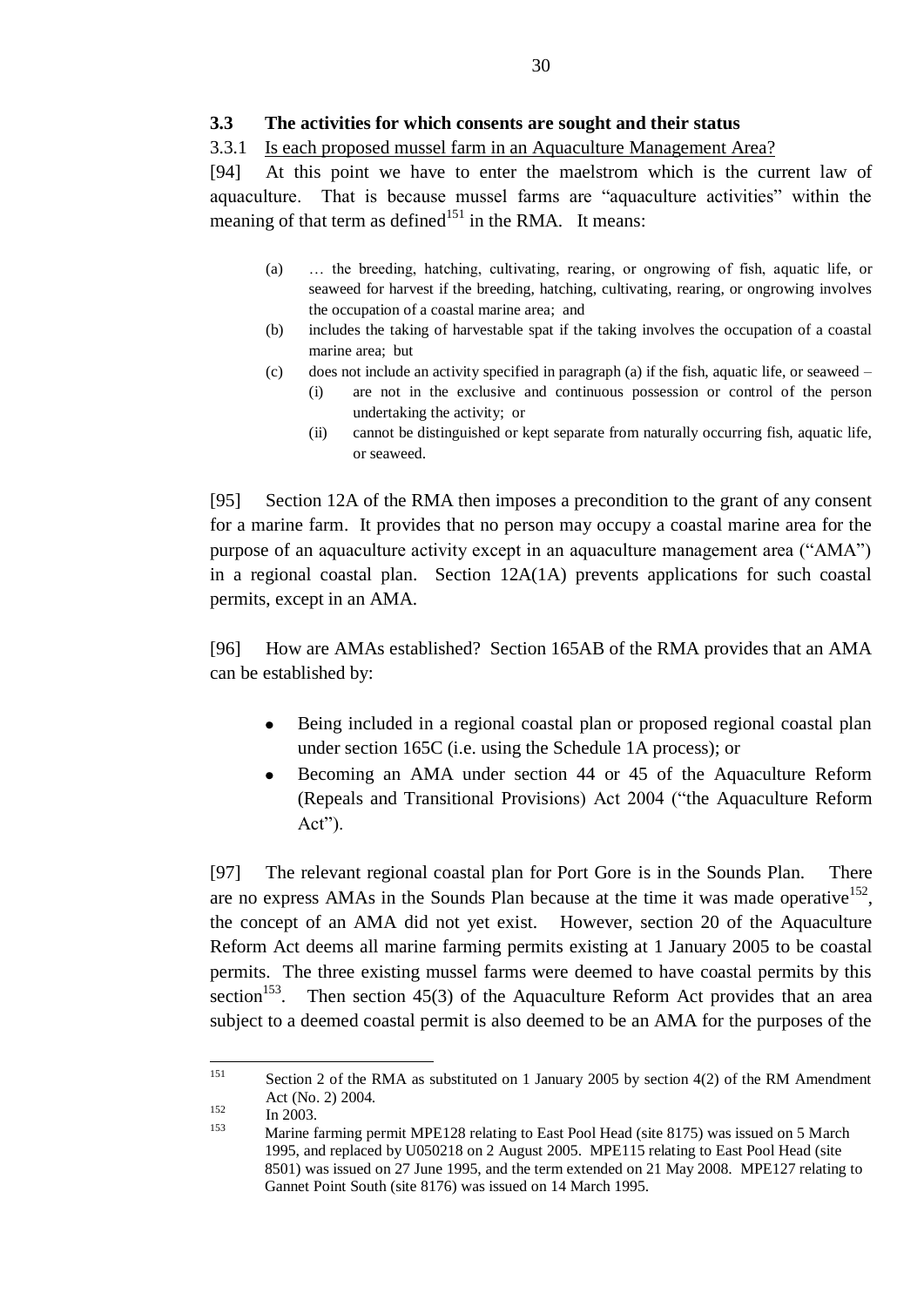RMA. Accordingly, the applications are not prevented by section 12A(1) and (1A) of the RMA.

### 3.3.2 What activities are consents required for?

[98] The precondition (referred to in the previous part of this decision) having been satisfied, there are potentially three sets of activities for which the proposed mussel farms may need consents:

- (1) to occupy the farm areas<sup>154</sup> for the purpose of marine farming;
- (2) for construction and use of structures (the submerged farms) under section 12 of the RMA;
- (3) for managing, in the coastal marine area, the effects on fishing and fisheries resources of aquaculture activities (the farming of greenshell mussels<sup>155</sup>) under section 30(2) of the RMA.

The first and second categories are straight-forward : the applications are required for activities to which section 12(1) and (2) of the RMA apply, i.e. activities including erection and use of structures (e.g. lines, buoys etc), associated disturbance of the seabed (e.g. installing anchors), and associated occupation of water space. As for the third set of activities, it is quite difficult to work out what the deemed coastal permits (former MAF licences) are. Fortunately, we do not have to resolve that because in these proceedings there is not evidence before us that any of the proposed mussel farms will cause adverse effects on the marine ecology of the areas in which they are each proposed.

- 3.3.3 What consents are required under rule 35.4 of the Sounds Plan?
- [99] Rule 35.4 in the Sounds Plan<sup>156</sup> provides that (relevantly):

Application must be made for a discretionary activity … for the following:

- Occupation of the coastal marine area;  $\bullet$
- … Disturbance of ... seabed ...;  $\bullet$
- …

…

- Marine Farms in [CMZ1] which are listed in Appendix D2;  $\bullet$
- …
- Structures in the coastal marine area …

- in the case of site 8501, this is approximately 9.75 hectares;
- for site 8175 approximately 3 hectares; and

155 *Perna canaliculus*.

<sup>154</sup> On the evidence for the applicants:

for site 8176 approximately 6 hectares.

Sounds Plan pp 35-13 and 35-14.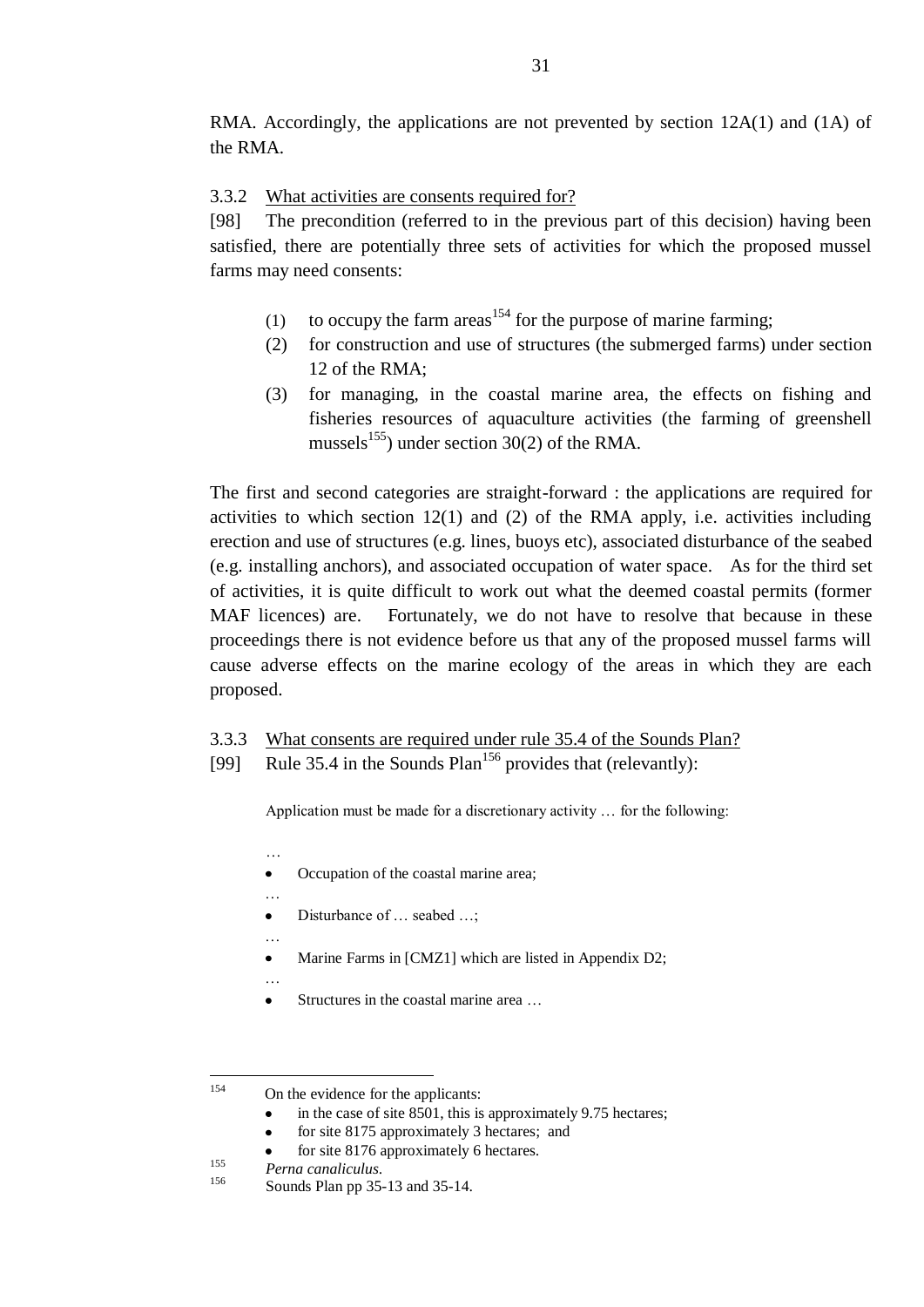Thus there are general provisions for certain activities or structures, and specific provisions for identified marine farms, including the three sites with which these proceedings are concerned. They are specifically listed in Appendix D2 by name and the council's reference number<sup>157</sup>.

[100] The Sounds Plan's Zoning Map shows that all of Port Gore is zoned as Coastal Marine Zone 1 ("CMZ1") except for Melville Cove and the marine farms listed in Appendix D2. The map is accompanied by a notation which reads:

Marine farms having the status of Controlled Activities in terms of Rule 2.5 exist within the Coastal Marine Zones J and 2 and in Port Gore within the Coastal Marine Zone 1 with the status of Discretionary Activities in terms of Rule 3. Maps and records of the detailed locations of those marine farms will be held by the Council pursuant to the requirements of Section 35 of the Resource Management Act 1991. [Underlining added]

The future tense in the last sentence is inaccurate. No detailed maps and records of any of the three mussel farms appear to have been held by the council at any time. At least, none were produced to us.

[101] In summary, the district rules require consent for the activities of occupation of space and erection and use of structures in the coastal marine area, disturbance of the seabed, and for marine farms listed in Appendix D2. Rule 35.4.1 then provides a list of general assessment criteria<sup>158</sup>. Some of these merely repeat the statutory considerations in section 104. Other effects-oriented criteria will be considered in Part 5 of this decision.

### **3.4 Jurisdictional issues**

[102] A number of jurisdictional issues were raised for Mr Marchant and FNHTB. They include:

- (1) whether the amended applications (changing from surface to sub-surface) by Sanford are within the scope of its original application;
- (2) whether any parts of the applications are prohibited as being within the CMZ1 zone under the Sounds Plan;
- (3) whether any parts of the applications are outside an Aquaculture Management Area (AMA) because the existing marine farms, and the applications to "renew" them which we are considering, are not on the sites previously approved by the Marlborough District Council. If that is so is the court deprived of jurisdiction in relation to those parts of the applications?

<sup>157</sup> <sup>157</sup> Sounds Plan Appendix D2 p. App D-1.

Sounds Plan pp. 35-14 and 35-15.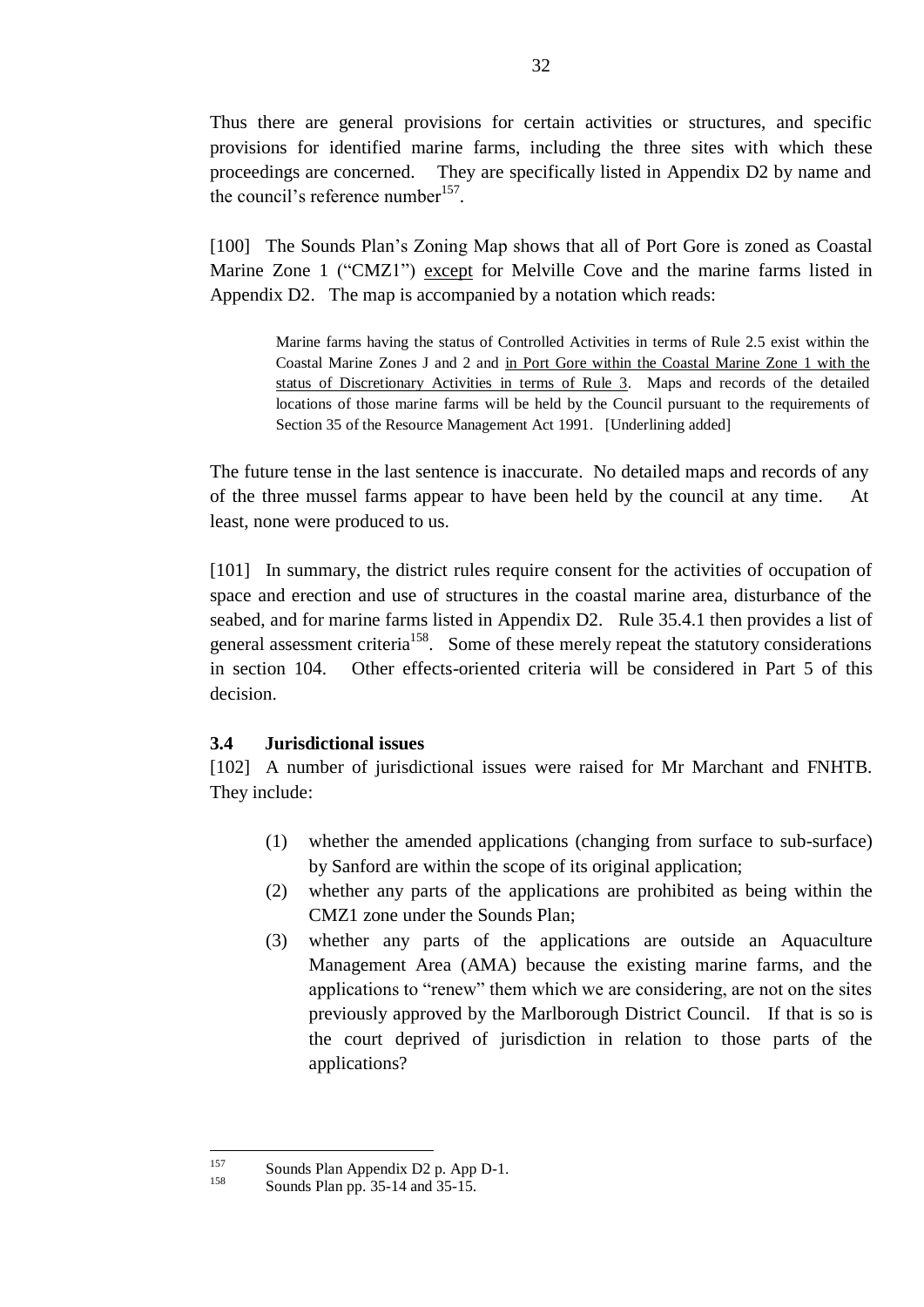(4) the effect of the Environment Court"s decision in *Pelorus Wildlife Sanctuaries v Marlborough District Council<sup>159</sup>* as to the scope of section 121A(1A) of the RMA.

[103] The jurisdictional issues were raised at an unusual time. Mr Milne, counsel for Mr Marchant and others, stated throughout the management of these appeals towards a hearing, that there were jurisdictional difficulties facing Sanford and PGMF. However, the details of his arguments were identified rather later than we would have liked. Thus we heard over half the evidence before we were given the nearly full jurisdictional arguments for Mr Marchant, and all of the evidence before we received the complete submissions of Mr Milne and the submissions of counsel for the other parties on these issues. The reason for that delay is that Mr Milne always submitted that the court should hear and determine the substantive merits of the appeals before deciding the jurisdictional arguments because, he argued, if the court decided that it should not, on the merits, grant one or more of the mussel farms it would not need to resolve some or all of the legal issues. At the various judicial conferences the other parties acquiesced to that course, so, with some reluctance, the court agreed to it. Accordingly, we set aside the jurisdictional issues at present and will assume that the proposed mussel farms are within jurisdiction.

# **4. The policy and plan framework**

# **4.1 The Marlborough Sounds Resource Management Plan**

[104] The Sounds Plan<sup>160</sup>, made operative on 28 February 2008, is a combined district, regional and regional coastal plan. It contains three volumes – one of objectives and policies and methods, one of rules and a final volume of maps.

[105] Volume 1 of the MSRP contains 23 chapters of which three are particularly relevant. They are emphasised in this list of the most important chapters:

| Chapter 1.0        | Introduction                |
|--------------------|-----------------------------|
| <b>Chapter 2.0</b> | <b>Natural Character</b>    |
| Chapter 3.0        | Freshwater                  |
| Chapter 4.0        | Indigenous Vegetation       |
| <b>Chapter 5.0</b> | Landscape                   |
| Chapter 6.0        | Tangata Whenua and Heritage |
| Chapter 7.0        | Air                         |
| Chapter 8.0        | <b>Public Access</b>        |
| <b>Chapter 9.0</b> | <b>Coastal Marine</b>       |
| Chapter 10.0       | <b>Urban Environment</b>    |
|                    |                             |

Chapter 22.0 Noise

<sup>159</sup> <sup>159</sup> *Pelorus Wildlife Sanctuaries v Marlborough District Council* [2010] NZEnvC 411.

Sounds Plan para 1.0 [page 1-1].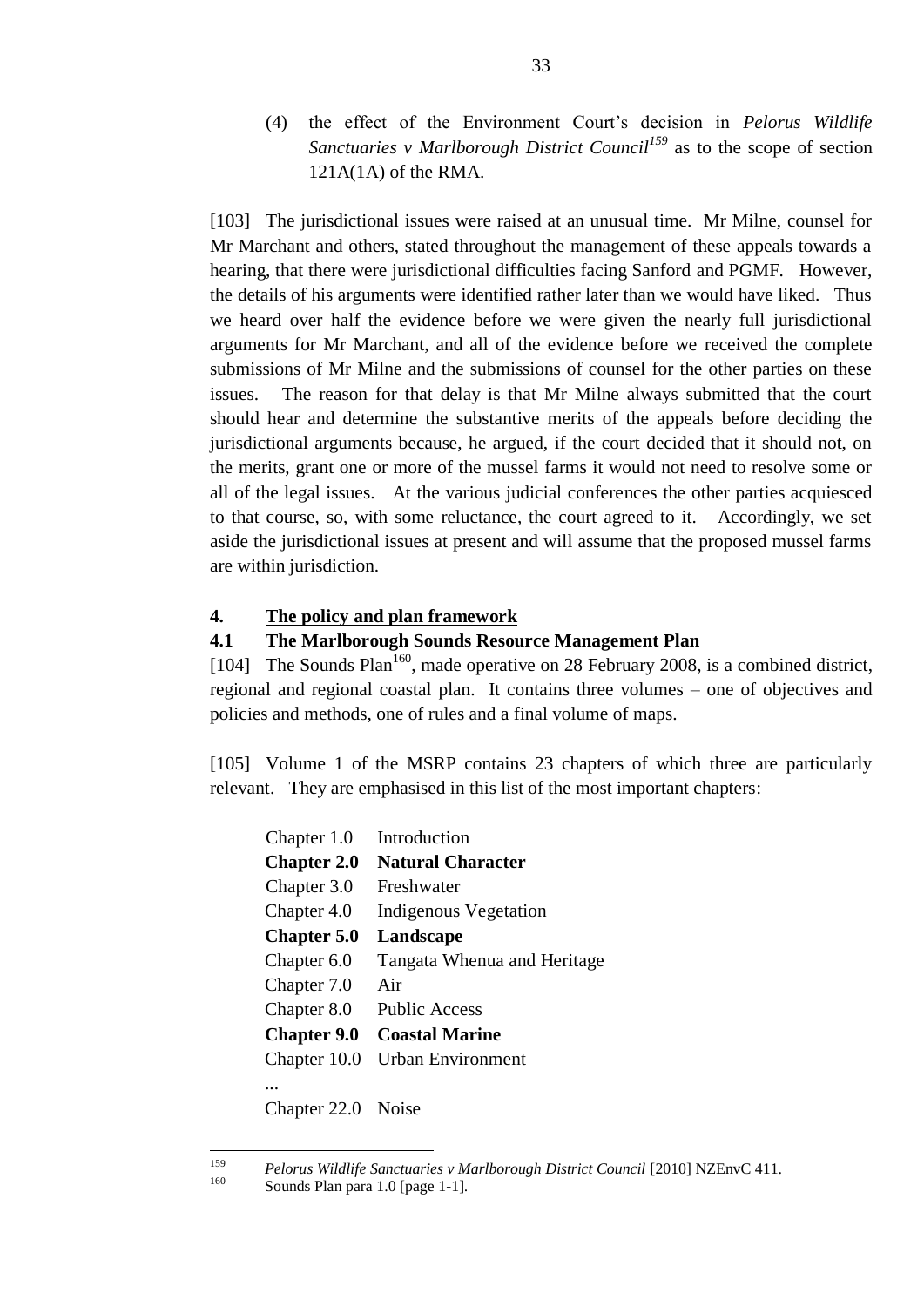### Chapter 23.0 Subdivision

#### Natural Character (Chapter 2.0)

[106] The introduction to the Natural Character chapter explains<sup>161</sup> that it provides an "integration mechanism" for natural character and supports other sections of the Sounds Plan. It contains one objective and that simply repeats section 6(a) of the RMA. Of more assistance are the implementing policies which, because of their importance, we quote in full. They are  $162$  (grammar as in the original):

| Policy 1.1 | Avoid the adverse effects of  use or development within those areas of the coastal           |
|------------|----------------------------------------------------------------------------------------------|
|            | environment  which are predominantly in their natural state and have natural character       |
|            | which has not been compromised.                                                              |
| Policy 1.2 | Appropriate use and development will be encouraged in areas where the natural character      |
|            | of the coastal environment has already been compromised, and where the adverse effects       |
|            | of such activities can be avoided, remedied or mitigated.                                    |
| Policy 1.3 | To consider the effects on those qualities, elements and features which contribute to        |
|            | natural character, including:                                                                |
|            | (a) Coastal and freshwater landforms;                                                        |
|            | (b) Indigenous flora and fauna, and their habitats;                                          |
|            | (c) Water and water quality;                                                                 |
|            | Scenic or landscape values;<br>(d)                                                           |
|            | (e) Cultural heritage values, including historic places, sites of early settlement and sites |
|            | of significance to iwi; and                                                                  |
|            | Habitat of trout.<br>(f)                                                                     |
| Policy 1.4 | In assessing the actual or potential effects of subdivision, use or development on natural   |
|            | character of the coastal and freshwater environments, particular regard shall be had to      |
|            | the policies in Chapters 3, 4, 5, 6, 12, 13 and Sections 9.2.1, 9.3.2 and 9.4.1 in           |
|            | recognition of the components of natural character.                                          |
| Policy 1.5 | Promote an integrated approach to the preservation of the natural character of the coastal   |
|            | and freshwater environments of the Marlborough Sounds.                                       |
| Policy 1.6 | In assessing the appropriateness of subdivision, use or development in coastal and           |
|            | freshwater environments regard shall be had to the ability to restore or rehabilitate        |
|            | natural character in the areas subject to the proposal.                                      |
| Policy 1.7 | To adopt a precautionary approach in making decisions where the effects on the natural       |
|            | character of the coastal environment, wetlands, lakes and rivers (and their margins) are     |
|            | unknown.                                                                                     |
| Policy 1.8 | To recognise that preservation of the intactness of the individual land and marine natural   |
|            | character management areas and the overall natural character of the freshwater, marine       |
|            | and terrestrial environments identified in Appendix Two is necessary to preserve the         |
|            | natural character of the Marlborough Sounds as a whole.                                      |

#### [107] The explanation states:

The above objective and policies seek to support other sections of the Plan in terms of their contribution to natural character and provide an integration mechanism for the management of natural character.

<sup>161</sup> <sup>161</sup> Chapter 2.0 para 2.1 [Sounds Plan p 2-1].<br>  $\frac{162}{2}$  Chapter 2.0, para 2.2 [Sounds Plan pp 2.3]

Chapter 2.0, para  $2.2$  [Sounds Plan pp  $2-3$  and  $2-4$ ].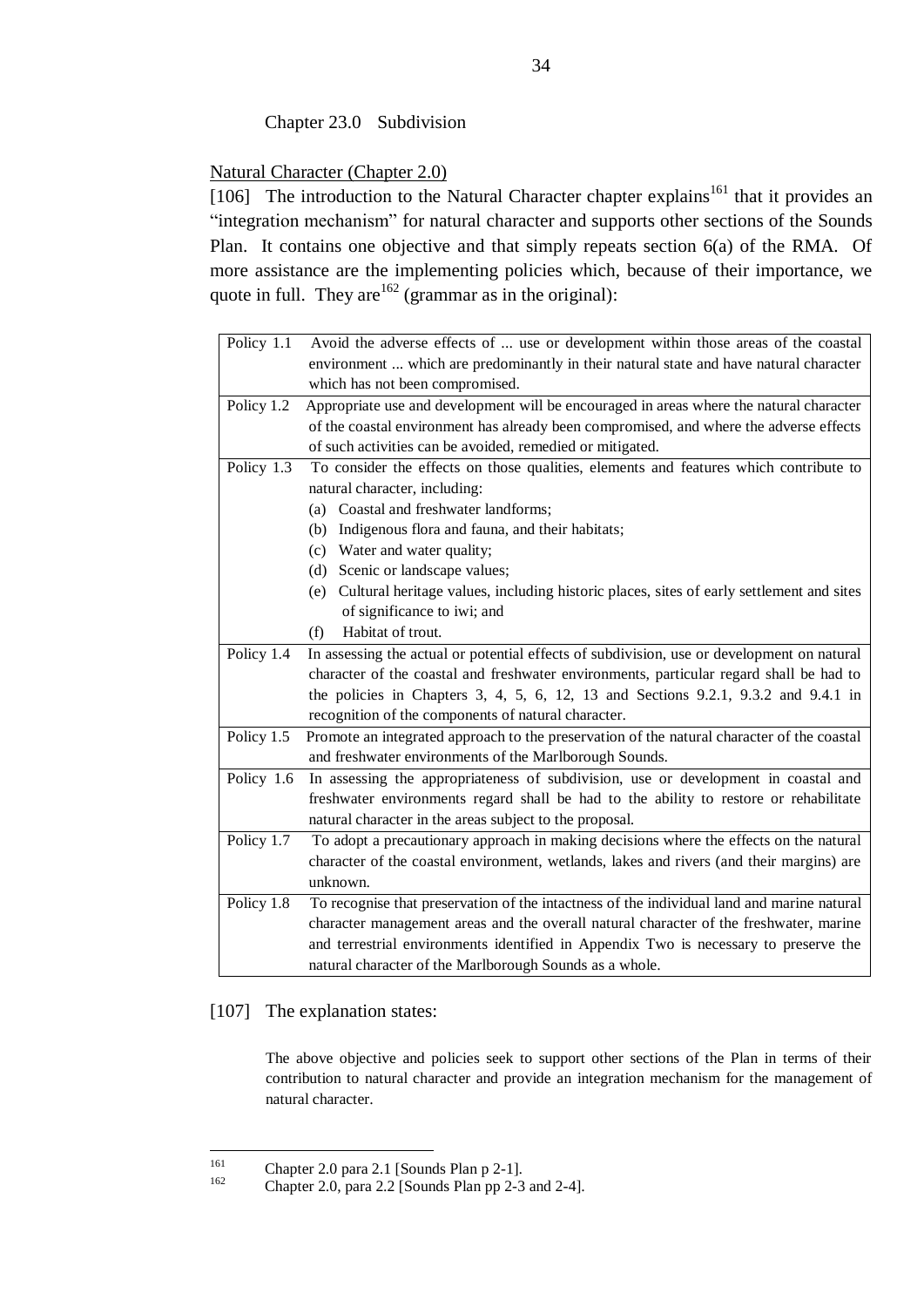[108] The Sounds Plan's description of the natural character areas of the Marlborough Sounds are contained in Appendix 2 to the volume of objectives and policies. There are two natural character areas relevant to these proceedings. The proposed mussel farms are contained in the "D"Urville Island – Northern Cook Strait" Marine Character Areas<sup>163</sup>. . The collective characteristics of the marine character area are described in the Sounds Plan as being<sup>164</sup>:

Exposed; clear, cold oceanic waters, strong currents, off-shore reefs, stacks and islands; rich reef communities; bryozoans and horse mussel beds; massive tube worm colonies.

The adjacent land on the peninsula leading out to Cape Jackson is in the "Stokes"<sup>165</sup> terrestrial natural character area. The bedrock is siliceous Marlborough Schist and the landforms are mostly very steep or moderately steep, evenly contoured hill slopes<sup>166</sup>. The forests of "lower altitude hill slopes … and coastal forests" (a description which covers the land adjacent to the mussel farm sites) is described as "severely compromised"<sup>167</sup>. However, as described above, that situation has improved somewhat over recent years through the actions of the landowners.

#### Landscape (Chapter 5.0)

[109] Chapter 5 (Landscape) of the Sounds Plan recognises that the Marlborough Sounds as a whole has "outstanding visual values". Then "Areas of outstanding landscape value' are shown on the Landscape Maps in Volume 3. Relevantly Map 78 shows that the ridgelines to the east and south of Cockle Bay are "prominent ridges"; Maps 75 and 78 describe both Cape Jackson and the area of the Kaitangata Bluffs as "Area[s] of Outstanding Landscape Value". There appears to have been a deliberate policy to exclude any area of water as part of those particular areas<sup>168</sup>.

[110] The objective for landscape in the Sounds Plan mirrors section 6(b) of the RMA with an additional and rather mysterious emphasis on the management of "... the usual quality of the sounds". The implementing policy  $5.3/1.1$  is relevant. It is<sup>169</sup> to avoid, remedy or mitigate adverse effects of development and use "…on the visual quality of outstanding natural features and landscapes, identified according to criteria in Appendix One". The other five policies guide terrestrial development.

[111] We find the Sounds Plan quite confusing on landscape values for several reasons. First, despite identifying the whole of the Sounds as having outstanding visual values, it then identifies the "areas of outstanding landscape value" without identifying

 $\overline{a}$ 

<sup>&</sup>lt;sup>163</sup> Appendix Two of Sounds Plan [p. Appendix Two – 64].

<sup>&</sup>lt;sup>164</sup> Appendix Two to Sounds Plan [p. Appendix Two – 64].

<sup>&</sup>lt;sup>165</sup> Appendix Two of Sounds Plan [p. Appendix Two – 40 and 41].

<sup>&</sup>lt;sup>166</sup> Appendix Two to Sounds Plan [p. Appendix Two-41].

<sup>&</sup>lt;sup>167</sup> Appendix Two to Sounds Plan [p. Appendix Two-42].

Elsewhere, e.g. in Tennyson Inlet, the sea is included in the area of outstanding landscape value – see Map 77 of the Sounds Plan.

 $^{169}$  Policy 5.3/1.1 [Sounds Plan p. 5-3].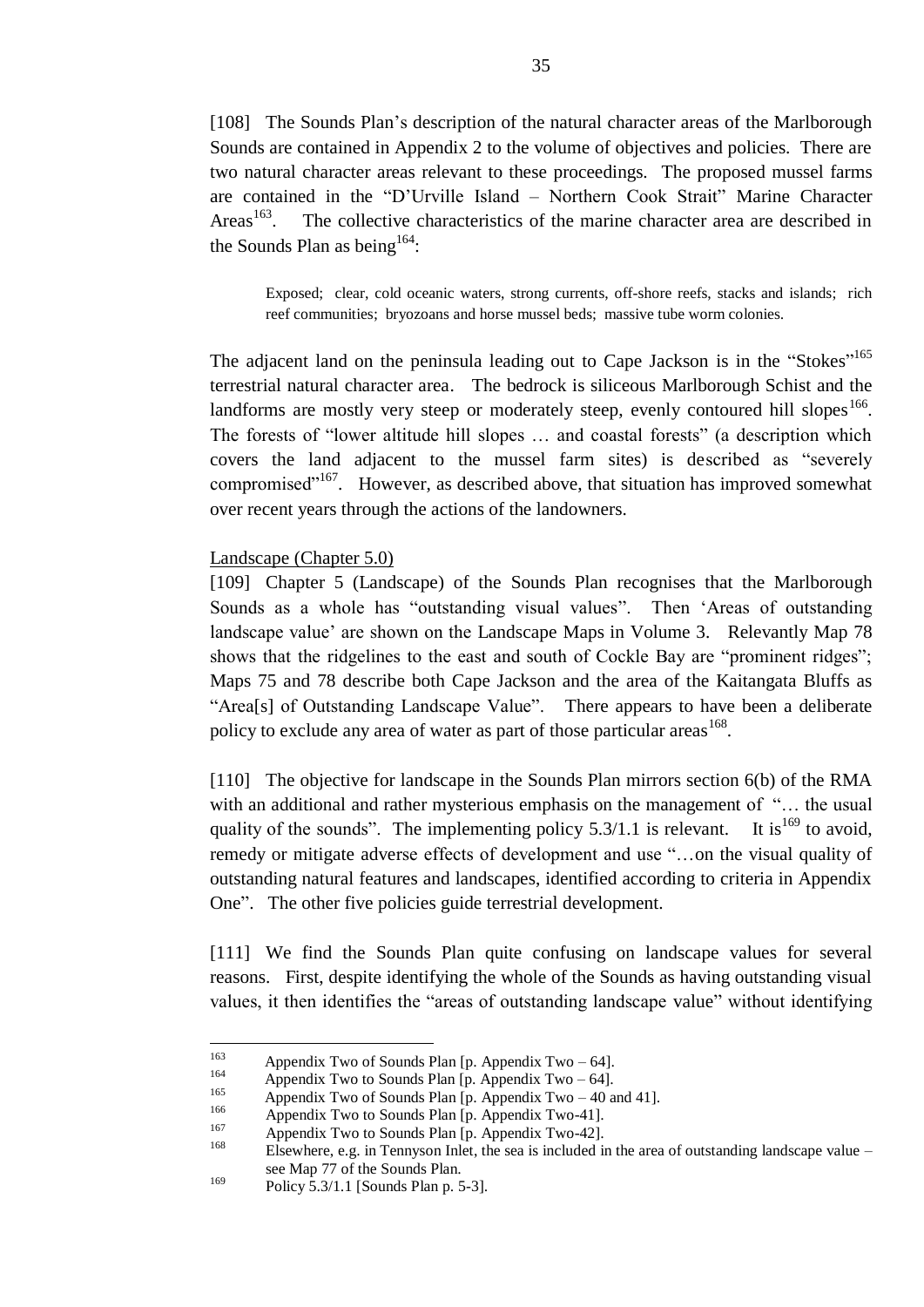what makes those two assessments different. Second, the category of landscapes which are (nationally) important under the Act – outstanding natural landscapes – are not identified. That is important because at least in Port Gore the "Areas of Outstanding Landscape Value" are too small to be described as "landscapes". A landscape is a broad encompassing area. Third, the implementing policy quoted above does not refer to the "Areas of Outstanding Landscape Value" but reverts to the statutory language<sup>170</sup> and refers to criteria in Appendix One of the Sounds Plan to guide decisions as to whether a section 6(b) landscape or feature is involved. With respect, the Sounds Plan is a very confusing document about landscape values, even for an informed reader. For a layperson it must be a nightmare.

[112] Chapter 5 also recognises the issue<sup>171</sup> that when deciding whether development is appropriate or not:

… the siting, bulk and design of structures on the surface of water can interrupt the consistency of seascape values and detract from the natural seascape character of a bay or wider area.

However, that concept does not appear to have moved into the policies.

#### The Coastal Marine Area (Chapter 9)

[113] The first objective for Chapter 9 is<sup>172</sup>to accommodate appropriate activities in the coastal marine area while avoiding, remedying or mitigating the adverse effects of those activities. Implementing policy 9.2/1.1 identifies the values which are to be maintained. They are conservation and ecological values, cultural and iwi values, heritage and amenity values, landscape, seascape and aesthetic values, marine habitats and sustainability, natural character of the coastal environment, navigational safety, other activities, including those on land, public access to and along the coast, public health and safety, recreation values; and water quality. Most of these are in issue to some extent on these proceedings $^{173}$ .

[114] Policy 9.2.1/1.2 requires adverse effects of development to be avoided as far as practicable and otherwise mitigated or remedied. The only other relevant policies are 9.2.1/1.12 and 1.13. These state<sup>174</sup>:

Policy 1.12 To enable a range of activities in appropriate places in the waters of the Sounds including marine farming, tourism and recreation.

<sup>170</sup>  $170$  Of section 6(b).

Para 5.2.2, Chapter 5 Landscape [Sounds Plan p. 5-3].

 $\frac{172}{173}$  Objective 9.2./1.1 [Sounds Plan p. 9-4].

The exceptions are:

e) Marine habitats and sustainability;

g) Navigational safety;

i) Public access to and along the coast;

f) Natural character of the coastal environment.

<sup>174</sup> Policies 9.2.1/1.12 and 1.13 [Sounds Plan p. 9-6].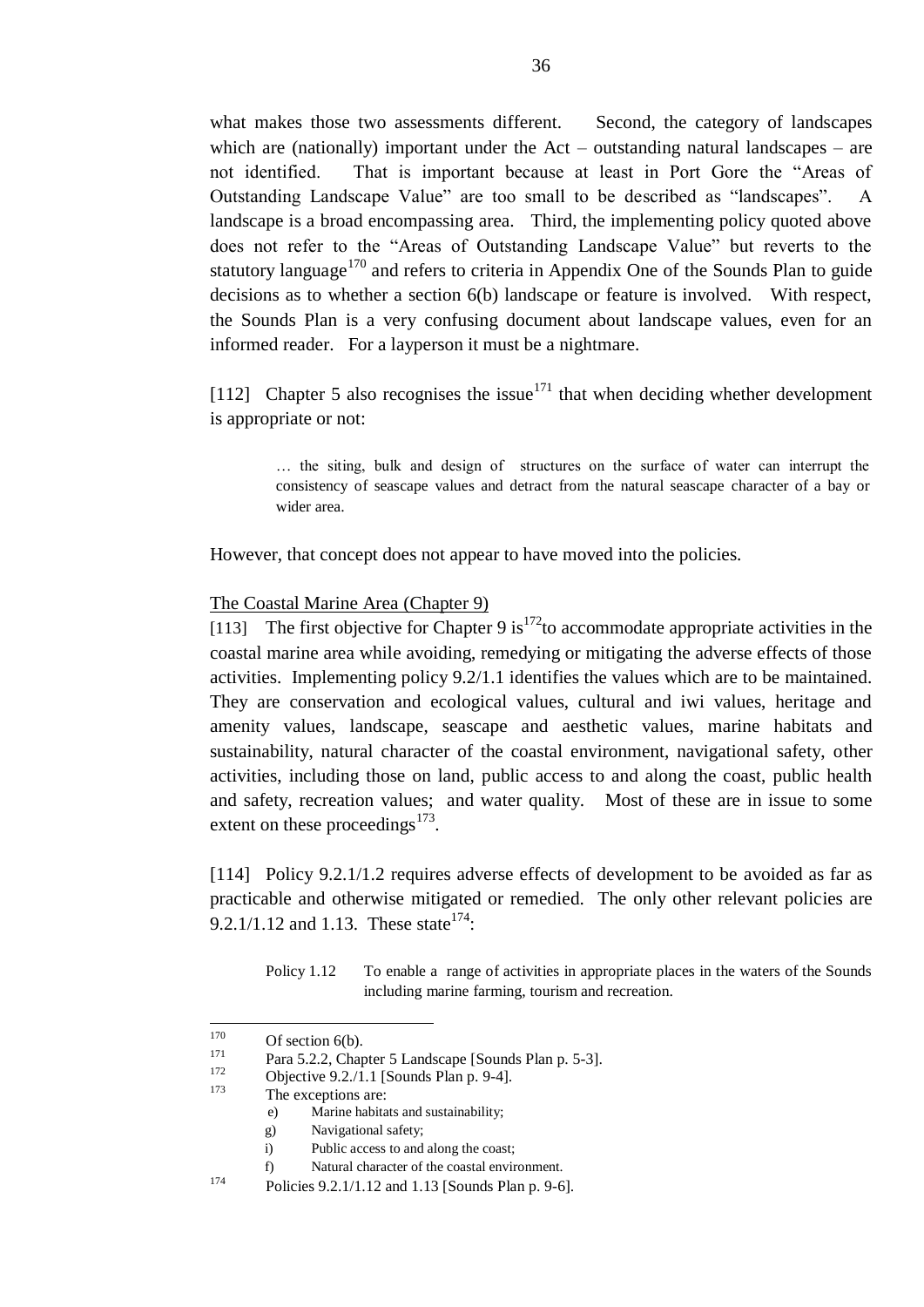Policy 1.13 Enable the renewal as controlled activities of marine farms authorised by applications made prior to 1 August 1996 as controlled activities, apart from exceptions in Appendix D2 in the Plan.

The Sounds Plan explains<sup>175</sup> that "The extent of occupation and development needs to be controlled to enable all users to obtain benefit from the coast and its waters". By itself policy 9.2.1/1.12 does not assist much because each of the applications concerns the conflicts between mussel farming on the one hand and tourism and recreation on the other. Policy 9.2.1/1.13 does not apply in these proceedings, because all the sites come within the exceptions in Appendix D2.

[115] The implementing methods include zoning and rules. Under the zoning provisions (shown in Volume  $3 -$  Maps) the coastal marine area (other than port and marine areas) is divided into two zones numbered one and two. We have already described how in Coastal Marine Zone 1 marine farms are prohibited and in Coastal Marine Zone 2 marine farms are controlled or discretionary. The description of the methods explains that in the CMZ1 marine farms are prohibited because  $176$ .

These areas are identified as being where marine farming will have a significant adverse effect on navigational safety, recreational opportunities, natural character, ecological systems, or cultural, residential or amenity values.

Cross-examined by Mr Milne, Ms Dawson described that  $177$  as "the" explanation of the CMZ1. In her evidence-in-chief she wrote that the effect of the zoning was thus<sup>178</sup>:

This Zone, its rules, implementation methods, and associated policies, set the context for the area within which these marine farms in Port Gore are to be considered – an area where the values are generally presumed to be incompatible with the establishment of marine farms. However, the sites in Appendix D2 [of the Sounds Plan] are specifically identified as anomalies within the CMZ1. There are no statements in the [Sounds Plan] which indicate any presumption that granting consents to these discretionary activities is … inappropriate or … appropriate.

We think that is a fair summary of the Sounds Plan"s approach to the zone. That is consistent with the description of Chapter 9 in *Kuku Mara Partnership v Marlborough District Council<sup>179</sup>* :

The difficulty with Chapter 9 as we pointed out in the Forsyth Bay decision<sup>180</sup> is that it rather offers all things to all people … so it comes back to matters of fact before the Court.

<sup>175</sup> <sup>175</sup> Explanation of objective 9.2.1/1 [Sounds Plan p. 9-6].

 $\frac{176}{177}$  Para 9.2.2 : Methods [Sounds Plan p. 9-7].

 $\frac{177}{178}$  Transcript p. 629 line 40.

<sup>&</sup>lt;sup>178</sup> S M Dawson, evidence-in-chief para 20 [Environment Court document 22].

<sup>179</sup> *Kuku Mara Partnership v Marlborough District Council* Decision W39/2009 at p. 196.

<sup>180</sup> *Kuku Mara (Forsyth Bay) Partnership v Marlborough District Council* Decision 25/2002.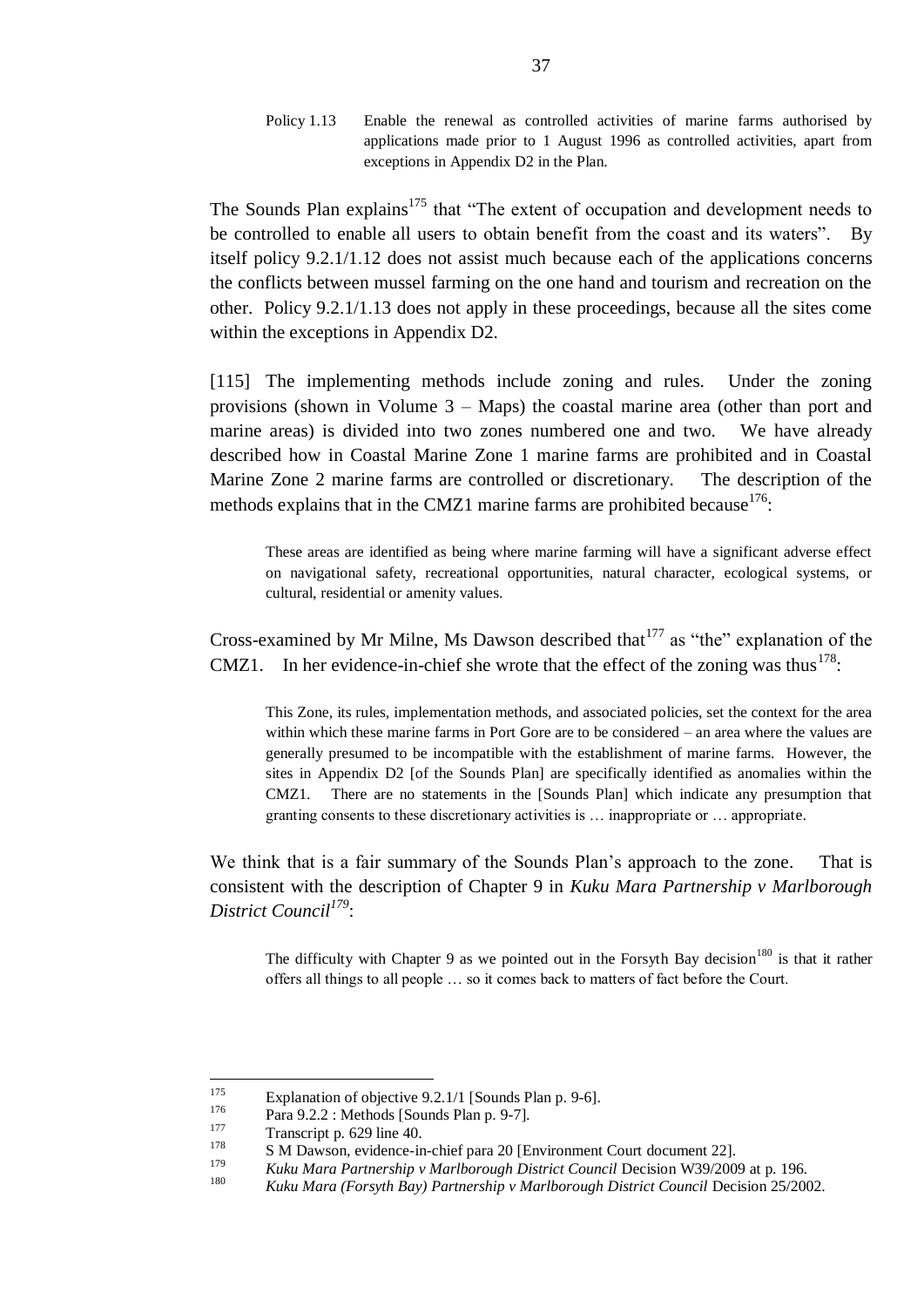[116] The second objective<sup>181</sup> relates to water quality. No issue was raised in respect of it. The third coastal marine objective<sup>182</sup> relates to alteration of the foreshore and seabed. It seeks to protect the coastal environment by avoiding, remedying or mitigating any adverse effects of activities that alter the foreshore or seabed. Policy 9.4.1/1.1 identifies the same list of values as did policy 9.2.1/1.1 already listed. Later in the list of implementing policies there is a set of three which are potentially relevant. They are $^{183}$ :

| Policy 1.7 | Recognising (by way of controlled activity status) the importance of renewing the   |
|------------|-------------------------------------------------------------------------------------|
|            | majority of existing marine farms authorised by applications made before            |
|            | 1 August 1996 while mitigating adverse effects on the environment by way of         |
|            | conditions.                                                                         |
| Policy 1.8 | Providing for minor adjustments to boundaries of resource consent areas for         |
|            | existing farms without increasing their size so as where necessary to reduce        |
|            | adverse effects or to recognise existing locations of farms.                        |
| Policy 1.9 | Enable the adverse visual or ecological effects of particular farms to be addressed |
|            | when the rules expressly provide for that.                                          |

In fact, policy 9.4.1/1.7 is not relevant because marine farming in the CMZ1 is not a controlled activity, but the other two policies are relevant. Policy 9.4.1/1.8 allows "minor adjustments" to marine farm boundaries which is important because in this case there is a mismatch between the existing mussel farms and the areas shown on the expired or expiring coastal permits issued under the RMA. Policy 9.4.1/1.9 suggests that certain adverse effects can only be addressed when the relevant rules say so, which puts emphasis on the wording of the rules.

[117] We have already described the relevant rules about marine farming in an earlier part of this decision.

### **4.2 The Marlborough Regional Policy Statement**

[118] The Marlborough Regional Policy Statement ("MRPS") became operative in 1995 and is currently being reviewed. It was of course prepared under the old – now replaced – New Zealand Coastal Policy Statement. We have read the relevant objectives and policies in the MRPS and agree with Ms Dawson's opinion<sup>184</sup> that it gives only "broad guidance when it comes to consider any particular resource consent application". At law it probably does rather less than that in relation to applications within the coastal environment since the NZCPS 2010 came into force. The new national coastal policy statement makes rather sharper distinctions than the MRPS does.

<sup>181</sup> <sup>181</sup> Objective 9.3.2/1 [Sounds Plan p. 9-10].<br>
Objective 0.4.1/1 [Saugha Plan p. 0.16]

<sup>&</sup>lt;sup>182</sup> Objective 9.4.1/1 [Sounds Plan p. 9-16].

<sup>&</sup>lt;sup>183</sup> Policies 9.4.1/1.7 to 1.9 [Sounds Plan pp 9-17 and 9-18].

<sup>184</sup> S M Dawson, evidence-in-chief Attachment H para 27 [Environment Court document 22].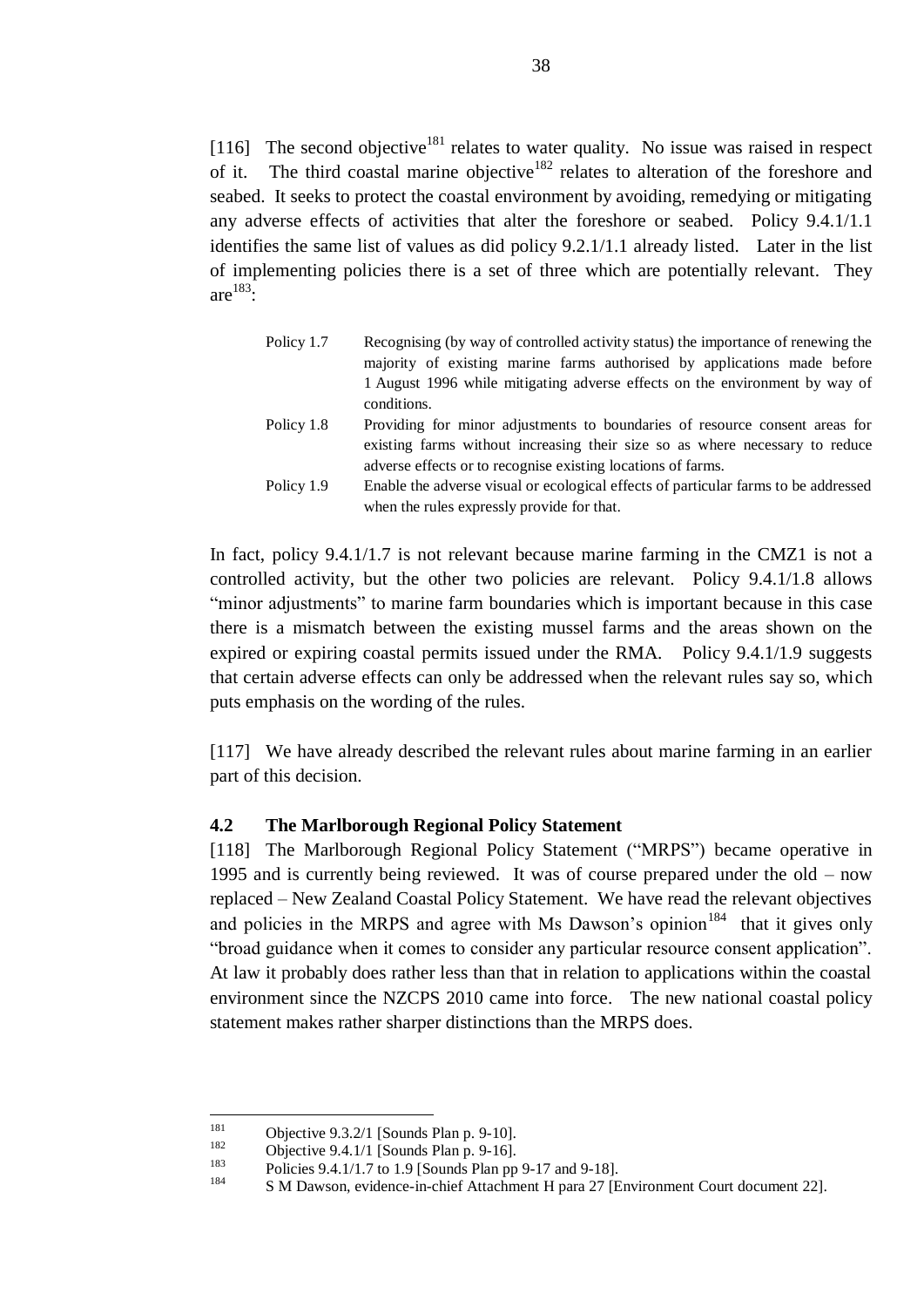[119] Briefly, the MRPS includes three sections relevant to these applications. They are:

- Part 5 Protection of Water Ecosystems
- Part 7 Community Wellbeing
- Part 8 Protection of Visual Features

[120] There is a broad water ecosystems objective<sup>185</sup> that the natural diversity of species and the integrity of marine habitats be maintained or enhanced. There is one relevant, rather bland implementation policy<sup>186</sup> that gives little direction to this.

[121] The principal objective as to community wellbeing in this section is  $187$ .

To maintain and enhance the quality of life of the people of Marlborough while ensuring that activities do not adversely affect the environment.

A relevant policy<sup>188</sup> on amenity values seeks to:

Promote the enhancement of the amenity values provided by the unique character of Marlborough settlements and locations.

[122] Objective 7.1.9 is also important even if it merely restates section 5(2) of the RMA. Its implementing policies include<sup>189</sup> (relevantly):

[enabling] appropriate type, scale and location of activities by:

- clustering activities with similar effects;
- ensuring activities reflect the character and facilities available in the communities in which  $\bullet$ they are located

– and some encouragement for aspiring marine farmers<sup>190</sup> in seeking to ensure:

that no undue barriers are placed on the establishment of new activities … provided that … water … and ecosystems [are] safeguarded and any adverse environmental effects are avoided, remedied or mitigated.

[123] The policy for the allocation of space for marine farms in the Regional Policy Statement states that allocations will be "… based on marine habitat sustainability, habitat protection, landscape protection, navigation and safety, and, compatibility with other adjoining activities"<sup>191</sup>.

<sup>185</sup> <sup>185</sup> Objective 5.3.10 [MRPS p. 44].

<sup>&</sup>lt;sup>186</sup> Policy 5.3.11 (Habitat disruption) [MRPS p. 44].

<sup>&</sup>lt;sup>187</sup> Objective 7.1.2 [MRPS p. 55].<br><sup>188</sup> Polisy 7.1.7 **MPDS p. 571** 

<sup>&</sup>lt;sup>188</sup> Policy 7.1.7 [MRPS p. 57].

<sup>&</sup>lt;sup>189</sup> Policy 7.1.10 [MRPS p. 59].

 $190$  Policy 7.1.12 [MRPS p. 60].

MRPS policy  $7.2.10(d)$ .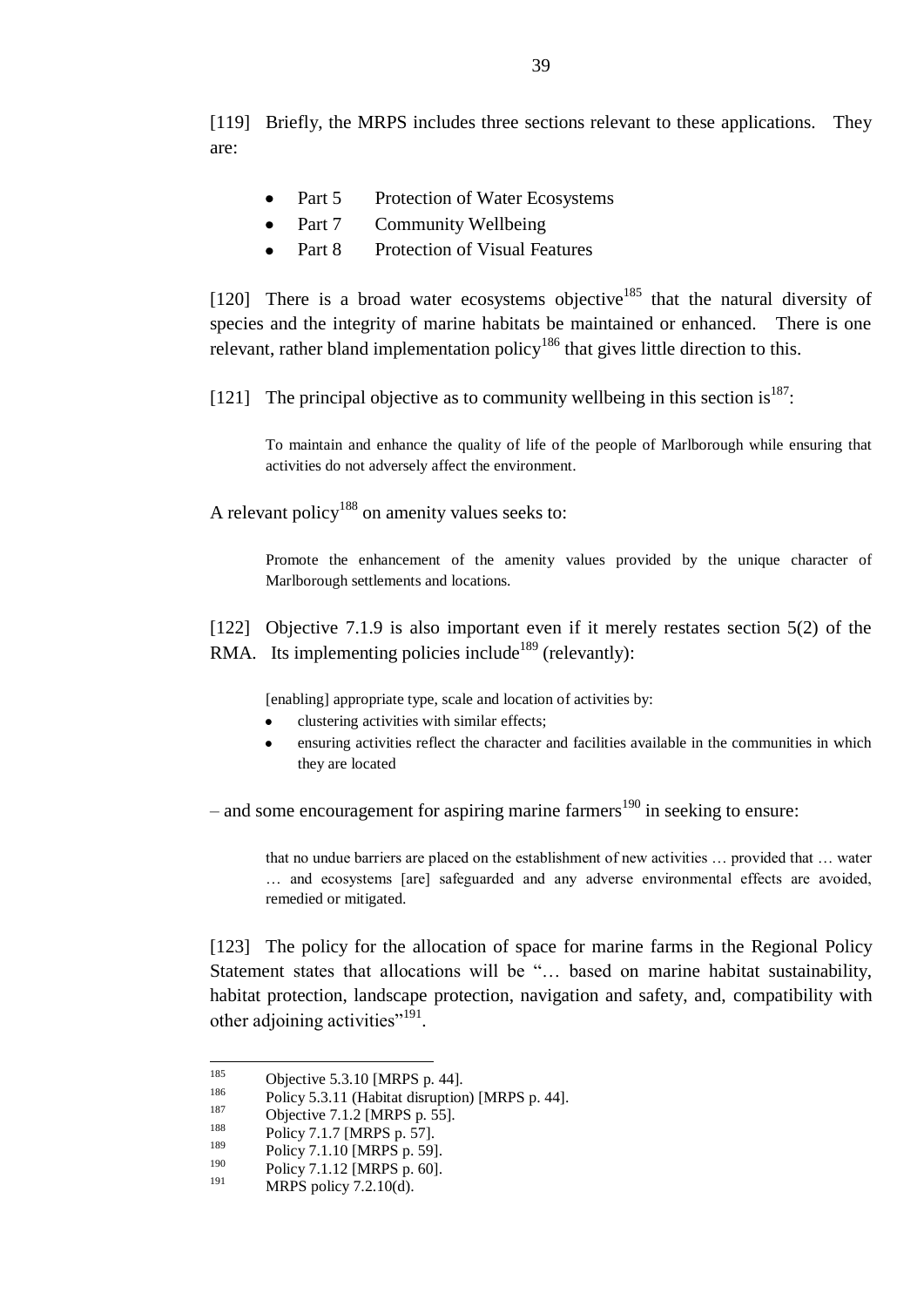[124] The RPS contains a separate chapter on "Protection of Visual Features". The one general objective<sup>192</sup> is to maintain and enhance "... the visual character of indigenous, working and built landscapes". There are three policies to implement that objective. The first policy relates to "outstanding landscapes" and is to avoid, remedy or mitigate<sup>193</sup> "... the damage of identified outstanding landscape features arising from … (relevantly) the erection of structures". The second policy is to "promote the enhancement of the nature and character of indigenous, working and built landscapes by all activities which use land and water"<sup>194</sup>.

[125] Those two policies are rather vague as to what they apply to. Fortunately the third is a little clearer. It is<sup>195</sup> to preserve the natural character of the coastal environment. The explanation to that policy includes the statements that "Natural character includes the land and water ecosystems of the coast, and the interactions within and between those ecosystems"<sup>196</sup> and that "Managing natural character enables resource users to address the effects of their activities on the environment".

[126] The identified methods for protection of visual features include establishing "controls in resource management plans" – thus authorising the rules in the district plan. There is also a very interesting explanation and example for these methods. It states  $197$ :

Major changes in the landscape occur when new elements are first introduced which conflict with the character already there. For example, the first mussel farm into a bay changes the bay from a smooth water surface, while additional mussel farms merely add to the change.

None of the witnesses referred to that example, but we consider it may be of assistance, although we always need to bear in mind that this is primarily an evidential matter for each of the particular three applications we are considering.

### **4.3 The New Zealand Coastal Policy Statement 2010**

[127] The witnesses agreed that the New Zealand Coastal Policy Statement 2010 ("the NZCPS  $2010"$ <sup>198</sup> is relevant. The following parts of the objectives are particularly relevant<sup>199</sup>:

### **NZCPS 2010 Objective 2**

To preserve the natural character of the coastal environment and protect natural features and landscape values through:

 $\overline{a}$ 

 $192$  MRPS objective 8.1.2.

 $193$  MRPS policy 8.1.3.

 $194$  MRPS policy 8.1.5.

 $195$  MRPS policy 8.1.6.

<sup>&</sup>lt;sup>196</sup> Explanation to MRPS policy 8.1.6.<br>Fundamental Matheda 8.1.7 MPF

 $197$  Explanation to Methods 8.1.7 MRPS.

<sup>&</sup>lt;sup>198</sup> This came into force on 3 December 2010.

We have omitted all references to subdivision as irrelevant for the purposes of these proceedings.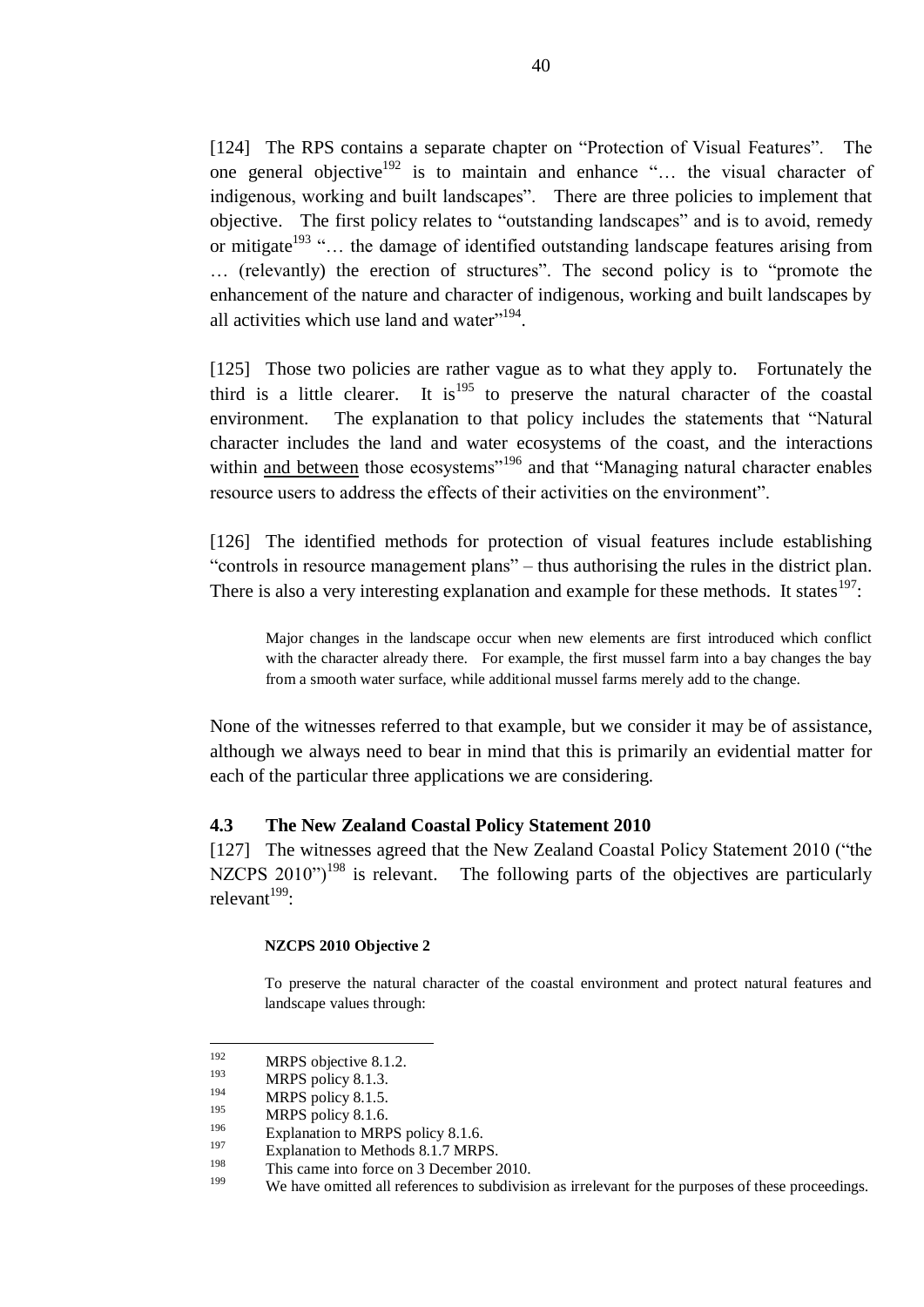- recognising the characteristics and qualities that contribute to natural character, natural  $\bullet$ features and landscape values and their location and distribution;
- identifying those areas where various forms of ... use, and development would be inappropriate and protecting them from such activities; and
- encouraging restoration of the coastal environment.

...

### **NZCPS 2010 Objective 4**

To maintain and enhance the public open space qualities and recreation opportunities of the coastal environment by:

• recognising that the coastal marine area is an extensive area of public space for the public to use and enjoy;

...

#### **NZCPS 2010 Objective 6**

To enable people and communities to provide for their social, economic, and cultural wellbeing and their health and safety, through use, and development, recognising that:

- the protection of the values of the coastal environment does not preclude use and development in appropriate places and forms, and within appropriate limits;
- some uses and developments which depend upon the use of natural and physical resources in the coastal environment are important to the social, economic and cultural wellbeing of people and communities;
- functionally some uses and developments can only be located on the coast or in the coastal marine area;
- ...
- the protection of habitats of living marine resources contributes to the social, economic and cultural wellbeing of people and communities;
- ...
- the proportion of the coastal marine area under any formal protection is small and therefore management under the Act is an important means by which the natural resources of the coastal marine area can be protected; and
- historic heritage in the coastal environment is extensive but not fully known, and vulnerable to loss or damage from inappropriate use, and development.

[128] To achieve those objectives there are many policies. Relevantly, general policy NZCPS 2010/4 requires integrated management of natural and physical resources in the coastal environment. Policy 5 deals with land or water "held" under other Acts and is not relevant to these proceedings.

[129] NZCPS 2010 policy  $6(2)$  is important<sup>200</sup> because in relation to the coastal marine area it requires recognition of:

<sup>200</sup> Policy  $6(2)$  relates to the coastal environment generally and is much less relevant to these proceedings.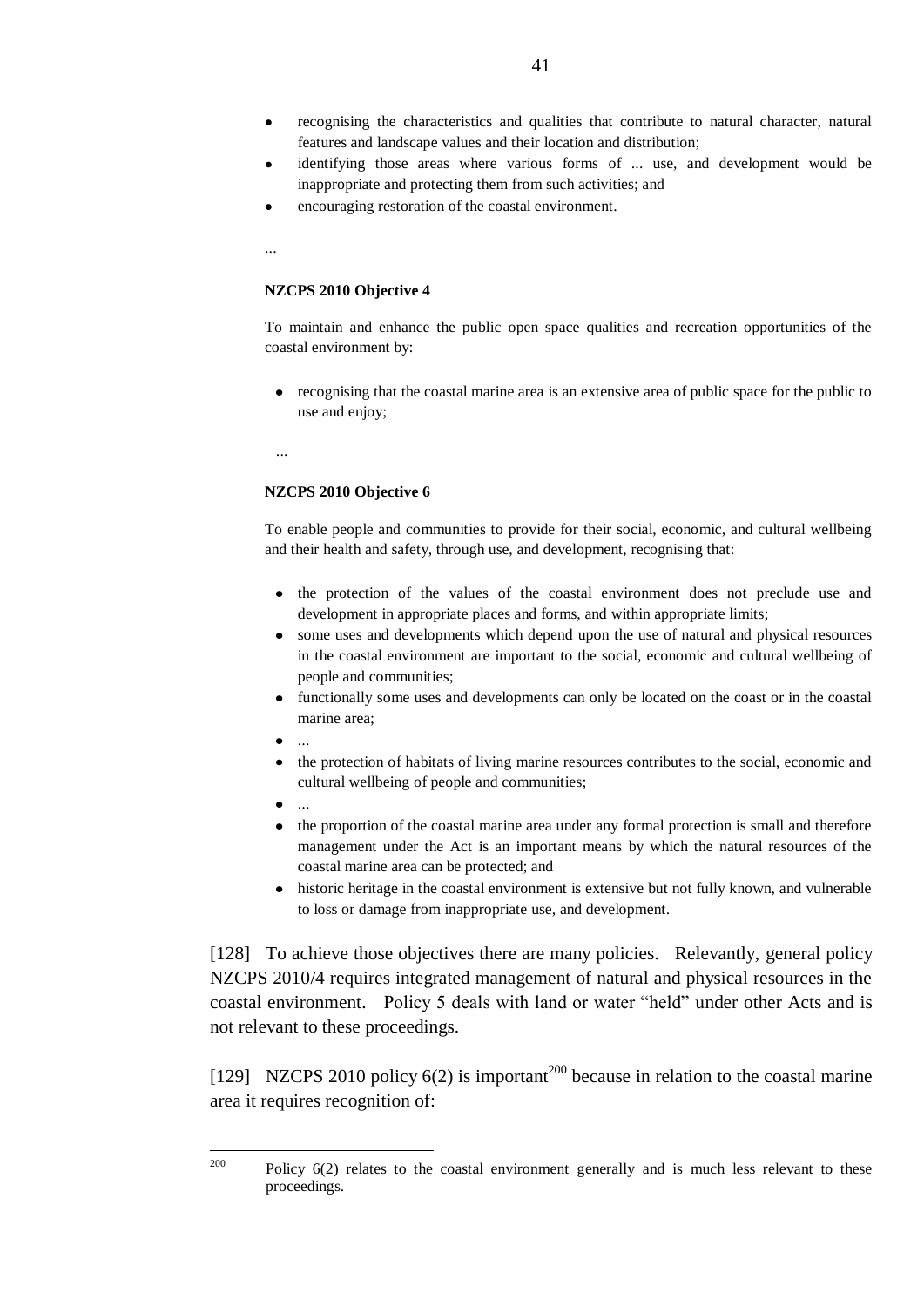- a. ... potential contributions to the social, economic and cultural wellbeing of people and communities from use and development of the coastal marine area, ...
- b. ... the need to maintain and enhance the public open space and recreation qualities and values of the coastal marine area;
- c. ... a functional need [for some activities] to be located in the coastal marine area, and [to] provide for those activities in appropriate places;

...

We note that different parts of policy 6 may pull in different directions, and this case is a good example of that.

[130] The more general NZCPS 2010 policies 6(2)a and c are then elaborated on with a specific policy for aquaculture which is obviously important in this case:

### **NZCPS 2010 Policy 8: Aquaculture**

Recognise the significant existing and potential contribution of aquaculture to the social, economic and cultural well-being of people and communities by:

- a. including in regional policy statements and regional coastal plans provision for aquaculture activities in appropriate places in the coastal environment, recognising that relevant considerations may include:
	- i. the need for high water quality for aquaculture activities; and
	- ii. the need for land-based facilities associated with marine farming;
- b. taking account of the social and economic benefits of aquaculture, including any available assessments of national and regional economic benefits; and
- c. ensuring that development in the coastal environment does not make water quality unfit for aquaculture activities in areas approved for that purpose.

We note that in this case a. and c. are not relevant, the first because we are not concerned with the approval of a regional policy statement or plan; the latter because on the evidence water quality is not an issue. We will discuss policy 8b when we consider the efficient use of the water resource of Port Gore under section 7(b) of the Act. For present purposes it is sufficient (but important) to note that marine aquaculture might be found room for in the coastal environment : it has nowhere else to go.

### *Natural character of the coastal environment*

[131] Then follows two policies on natural character and landscapes which are highly relevant in these proceedings. They are (relevantly):

#### **NZCPS 2010 Policy 13: Preservation of natural character**

- 1. To preserve the natural character of the coastal environment and to protect it from inappropriate use, and development:
	- a. avoid adverse effects of activities on natural character in areas of the coastal environment with outstanding natural character; and
	- b. avoid significant adverse effects and avoid, remedy or mitigate other adverse effects of activities on natural character in all other areas of the coastal environment; including by: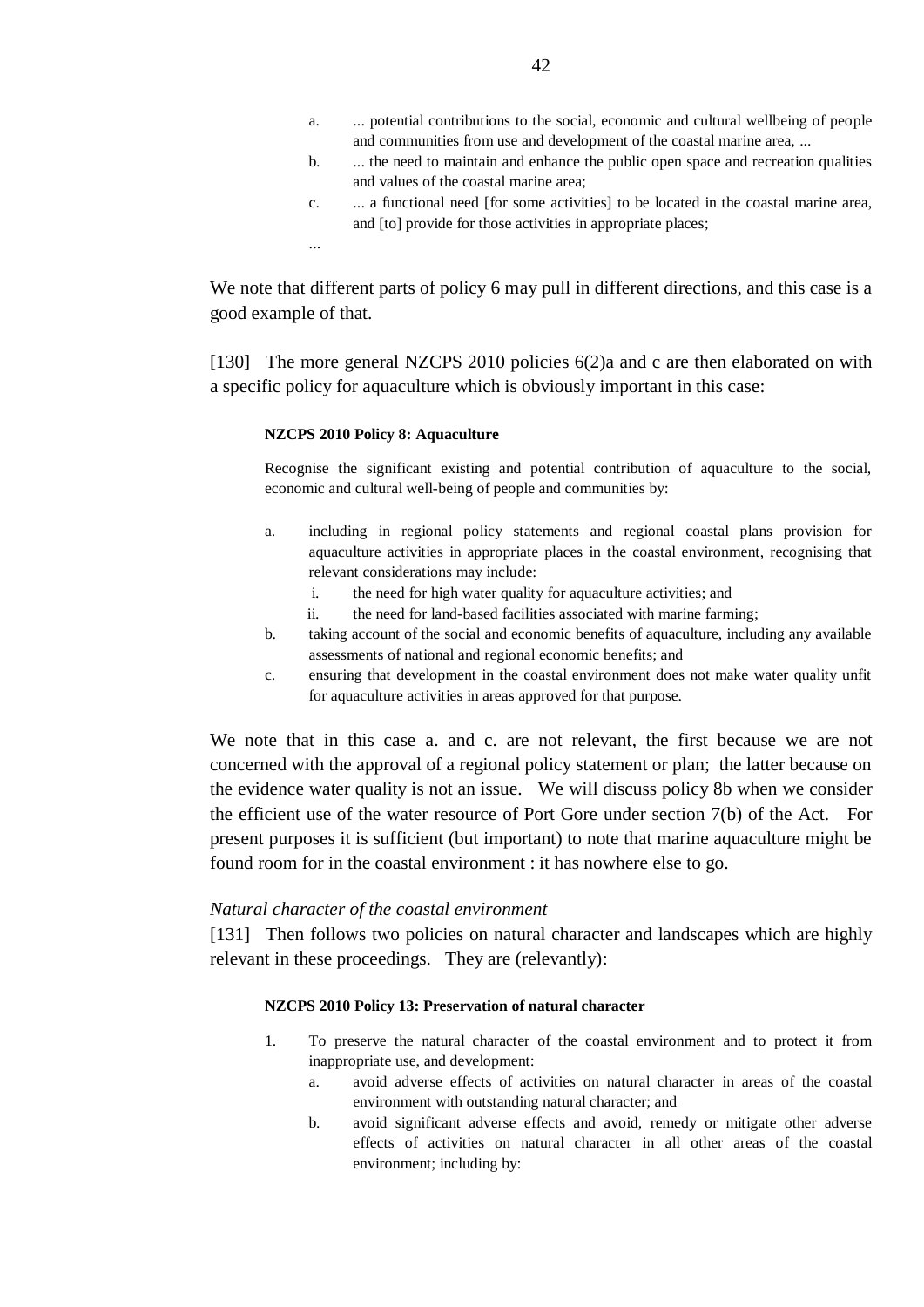- c. assessing the natural character of the coastal environment of the region or district, by mapping or otherwise identifying at least areas of high natural character; and
- d. ensuring that regional policy statements, and plans, identify areas where preserving natural character requires objectives, policies and rules, and include those provisions.
- 2. Recognise that natural character is not the same as natural features and landscapes or amenity values and may include matters such as:
	- a. natural elements, processes and patterns<sup>201</sup>;
	- b. biophysical, ecological, geological and geomorphological aspects;
	- c. natural landforms such as headlands, peninsulas, cliffs, dunes, wetlands, reefs, freshwater springs and surf breaks;
	- d. the natural movement of water and sediment;
	- e. the natural darkness of the night sky;
	- f. places or areas that are wild or scenic;
	- g. a range of natural character from pristine to modified; and
	- h. experiential attributes, including the sounds and smell of the sea; and their context or setting.

#### **NZCPS 2010 Policy 14: Restoration of natural character**

Promote restoration or rehabilitation of the natural character of the coastal environment, including by:

- a. identifying areas and opportunities for restoration or rehabilitation;
- ...
- c. where practicable, imposing or reviewing restoration or rehabilitation conditions on resource consents ..., including for the continuation of activities; and recognising that where degraded areas of the coastal environment require restoration or rehabilitation, possible approaches include:
	- i. restoring indigenous habitats and ecosystems, using local genetic stock where practicable; or
	- ii. encouraging natural regeneration of indigenous species, recognising the need for effective weed and animal pest management; or
	- iii. creating or enhancing habitat for indigenous species; or
	- iv. rehabilitating dunes and other natural coastal features or processes, including saline wetlands and intertidal saltmarsh; or
	- v. restoring and protecting riparian and intertidal margins; or
	- ...

[132] There have been some decisions of the Environment Court about the meaning of "natural character" in section 6(a) of the RMA but they probably now need to be read in the light of the NZCPS 2010 objective 2 which is (relevantly) "To preserve the natural character of the coastal environment and protect natural features and landscape values through ... recognising the characteristics and qualities that contribute to natural character, natural features and landscape values and their location and distribution ...".

We see policy  $13(2)(a)$  as potentially confusing because it is our understanding that it is standard (but, with respect, not very useful) landscape architectural practice to describe a "landscape" as a combination of natural "elements, processes and patterns". Here the same usage is being applied to the "coastal environment".

<sup>201</sup>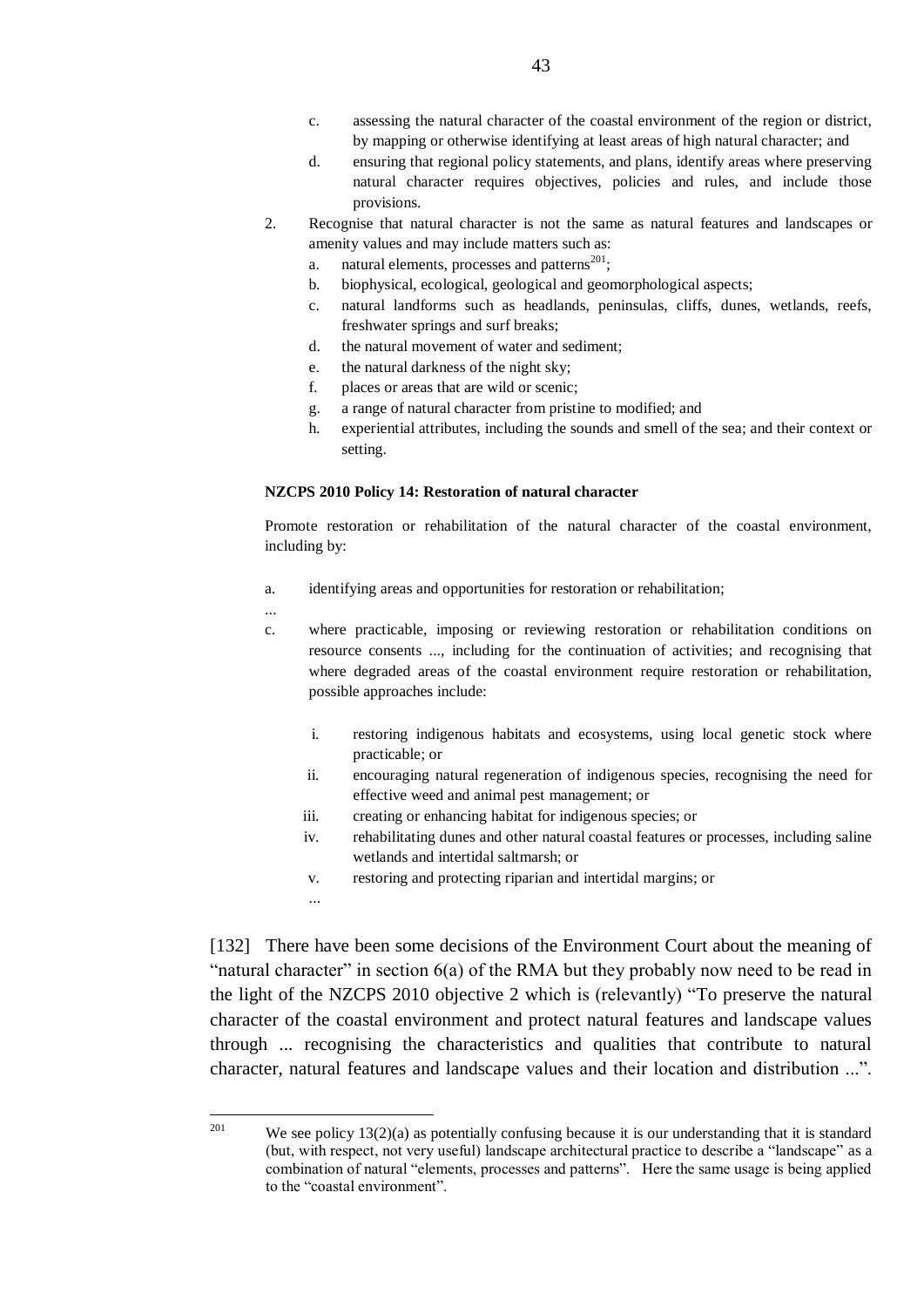The implementing policy 13(2) then requires "Recogni[tion] that natural character is not the same as natural features and landscapes or amenity values …" Regrettably, that policy is not as clear as it might be. It seems odd to state that generic "natural character" is not the same as "natural features and landscapes", the latter being the subject of policy 15. The distinction seems obvious because it is a comparison of different categories (apples and oranges) : the first item is a quality (or characteristic) – naturalness – and the second category is a set of (descriptions of) places which may have that quality or characteristic to a greater or lesser degree. To understand the distinction we simply need to point out that "natural character" does not exist by itself : the NZCPS 2010 and indeed the RMA itself always speak of the "natural character" or "natural [ness]" of something : the coastal environment in the first case  $202$  and a feature or landscape in the second<sup>203</sup>.

[133] It is perhaps also worth pointing out that under the NZCPS 2010 "natural character" is a more objective quality than the "outstandingness" of natural landscapes (and/or features). As we shall see shortly a number of values of outstandingness do not also apply to the identification of natural character in policy 13.

[134] Mr Milne submitted in relation to policy 13 of the NZCPS 2010 that it:

only requires adverse effects on natural character to be avoided where that character is outstanding or where the effects would be significant …

So far we agree, but he then continued by stating<sup>204</sup> that the policy "... does not detract from the over-riding requirement to preserve natural character". We agree with counsel for Sanford that is wrong. There is no absolute protection in section 6(a) of the RMA : protection is only from inappropriate development. To implement that the NZCPS 2010 policy 13(1)(a) states that adverse effects of activities on natural character in areas with outstanding natural character should be avoided : but that is as far as the policy goes (or can go).

[135] Policy 13 of the NZCPS 2010 contains a two part process for identifying<sup>205</sup> and assessing<sup>206</sup> natural character or naturalness. The first step – identification of natural character – places the coastal environment (or feature or landscape) being considered in the range from pristine through modified to highly modified after considering the list in policy 13(2). It should be noted that in both steps the identification and assessment of "ecological aspects" is only one of a number of matters to be considered. The second step is then to assess the coastal environment on an evaluative scale which expressly

 $202$ <sup>202</sup> Under section 6(c) of the RMA.

<sup>&</sup>lt;sup>203</sup> Under section 6(b) of the RMA.

<sup>&</sup>lt;sup>204</sup> Final submissions for Mr Marchant, para [430] [Environment Court document 39].

<sup>205</sup> Policy 13(c) and 13(d), policy 14(a) and policy 15(c) [New Zealand Coastal Policy Statement 2010].

<sup>&</sup>lt;sup>206</sup> Policy 13(c) and policy 15(c) [New Zealand Coastal Policy Statement 2010].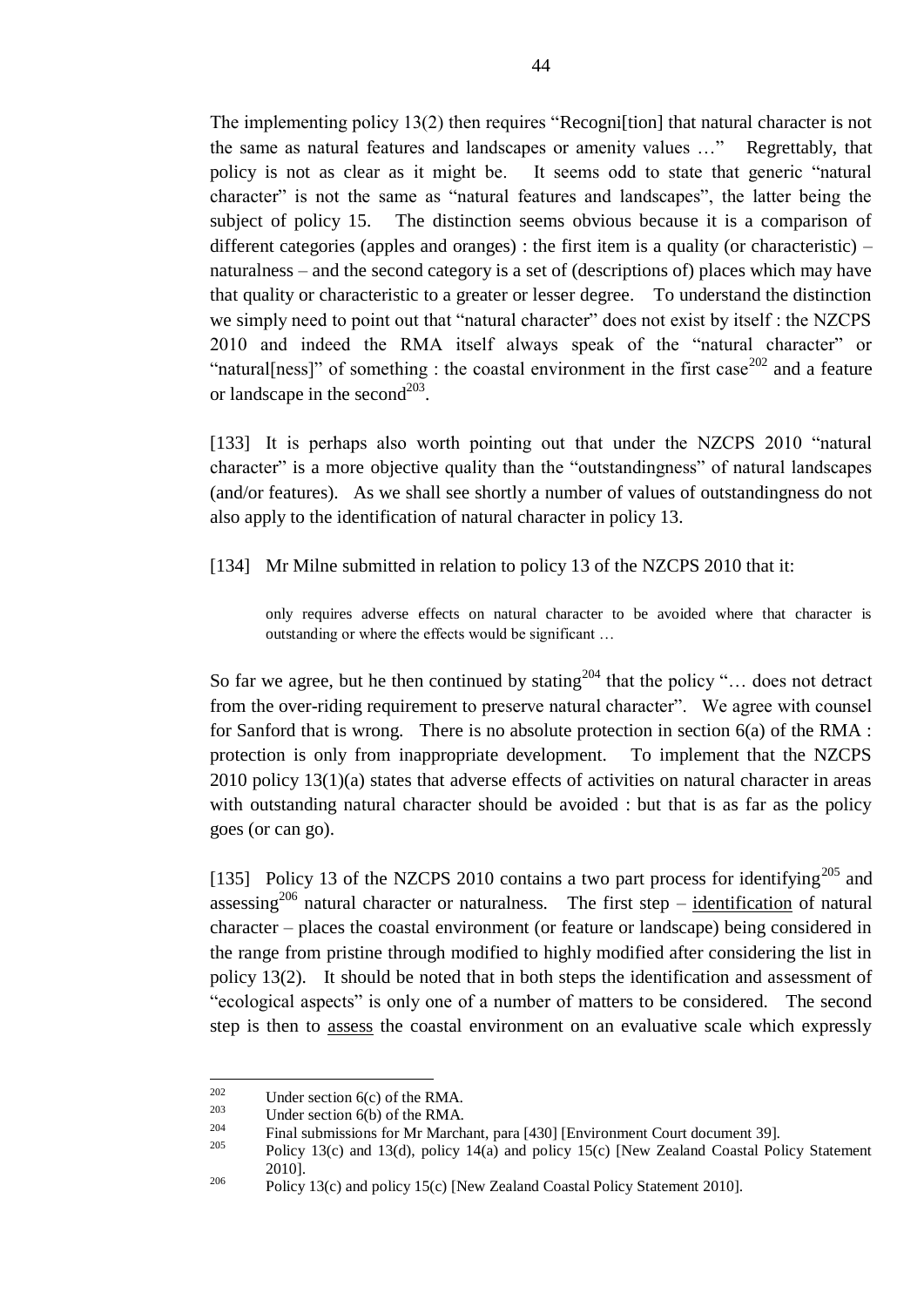includes outstanding<sup>207</sup>, high<sup>208</sup>, and degraded. That rather suggests a full five point scale to us, with medium and low between high and degraded.

# *Natural features and landscapes*

[136] This policy states:

### **NZCPS 2010 Policy 15: Natural features and natural landscapes**

To protect the natural features and natural landscapes (including seascapes) of the coastal environment from inappropriate use, and development:

- a. avoid adverse effects of activities on outstanding natural features and outstanding natural landscapes in the coastal environment; and
- b. avoid significant adverse effects and avoid, remedy, or mitigate other adverse effects of activities on other natural features and natural landscapes in the coastal environment; including by:
- c. identifying and assessing the natural features and natural landscapes of the coastal environment of the region or district, at minimum by land typing, soil characterisation and landscape characterisation and having regard to: ...

A list of ten characteristics or values then follows. Most of them have been covered in our discussion of the landscape"s naturalness but there are several matters which contain more evaluative elements. They are:

- (iv) aesthetic values including memorability and naturalness;
- ...
- (vi) transient values;
- (vii) whether the values are shared and recognised;
- (viii) cultural and spiritual values for tangata whenua ...;
- (ix) historical and heritage associations; and
- (x) wild or scenic values;

These evaluative elements are in addition to the identification and assessment of the "natural character" or "naturalness" elements of the landscape or feature in question.

[137] It is important that under policy 15 any adverse effects on outstanding natural landscapes and features should be avoided, whereas in other parts of the coastal environment only "significant" adverse effects need to be avoided. Policy 15(a) is applicable here since we have found that eastern Port Gore is an outstanding natural landscape.

<sup>207</sup> Policy 13(1)(a) [New Zealand Coastal Policy Statement 2010] : this point on the scale of values for coastal environments is particularly interesting because it is adopted from section 6(b) of the Act.

<sup>&</sup>lt;sup>208</sup> Policy 13(1)(c) [New Zealand Coastal Policy Statement 2010].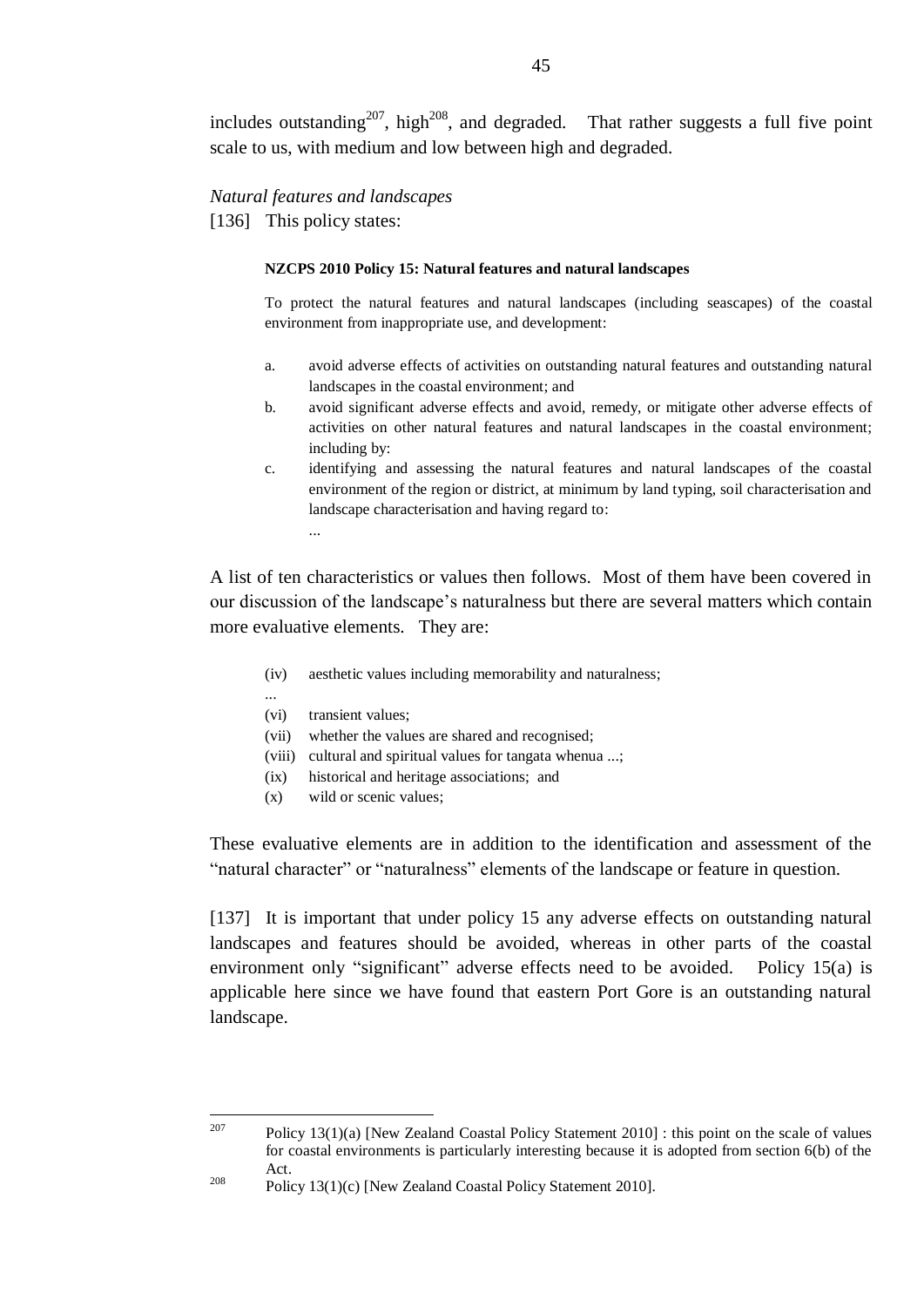# *Conclusions as to policies 13 and 15*

[138] We tentatively consider that the relationship between policies 13 and 15 of the NZCPS 2010 is this: policy 13 recognises that the quality of "natural character" of the coastal environment is likely to be different in most cases from the "naturalness" of landscapes generally. In particular, the coastal environment is likely to have headlands, dunes, reefs and surfbreaks<sup>209</sup> or the sound and smell of the sea<sup>210</sup> which will not be components of most landscapes. Policy 13 is not saying that "natural character" is different from "naturalness", merely that naturalness in the coastal environment requires identification of (usually) some different qualities from terrestrial activities. But where policy 15 does differ from policy 13 is in imposing a second evaluative step.

[139] Aspects of the lists in policies 13(2) and 15(c) are relevant both for the identification and the assessment, although some are more obviously useful for the latter evaluation : e.g. experiential attributes $^{211}$ , wild or scenic values $^{212}$ .

# **5. Predictions as to effects of the proposals**

# **5.1 Introduction**

[140] There are two preliminary issues. First we need to bear in mind that we must imagine the environment, for the purposes of section  $104(1)(a)$  of the Act, as if the three marine farms are not actually in it. We were not referred to any direct authority on that, but it is a logical consequence of the expiry of the earlier permits. If we had to take the continued presence of the farms on site into account it would undermine any persons" claims to be adversely affected. To that extent the question we asked at the beginning of this decision is slightly inaccurate : the case is not, at law, about whether resource consents should be renewed but, subject to section 104(2A) which we discuss later, whether they should be granted.

[141] We now clear away several predicted adverse effects which we find are likely to be adequately dealt with by conditions. That is important because when considering effects under section 104(1)(a) of the RMA we must consider mitigated effects : *Elderslie Park Limited v Timaru City Council<sup>213</sup>* . We now consider those effects. The evidence, produced by the opponents of the mussel farms, was that the farms would be likely to cause adverse effects on the environment of Port Gore first in the form of "noise pollution" by music, and secondly from creating rubbish which is washed up on its shores. As to the first : historically crews working on mussel farms often played music at high volumes and the sound carried readily over the sea"s surface to adjacent boats and especially occupiers of houses and baches on adjacent shorelines. In this case both Sanford and PGMF accepted that a condition restricting music (in fact we were told this is now fairly standard) should be imposed if consent is granted.

<sup>209</sup> <sup>209</sup> Policy 13(2)(c) [New Zealand Coastal Policy Statement 2010 p. 17].<br>
Policy 13(2)(b) [New Zealand Coastal Policy Statement 2010 p. 17]

<sup>&</sup>lt;sup>210</sup> Policy 13(2)(h) [New Zealand Coastal Policy Statement 2010 p. 17].<br>
Policy 12(2)(h) [New Zealand Coastal Policy Statement 2010]

<sup>&</sup>lt;sup>211</sup> Policy 13(2)(h) [New Zealand Coastal Policy Statement 2010].

<sup>&</sup>lt;sup>212</sup> Policy 15(c)(x) [New Zealand Coastal Policy Statement 2010].<br><sup>213</sup> Elderski Bark Limited v Timery City Council 119951 NZPMA

<sup>213</sup> *Elderslie Park Limited v Timaru City Council* [1995] NZRMA 433 (HC).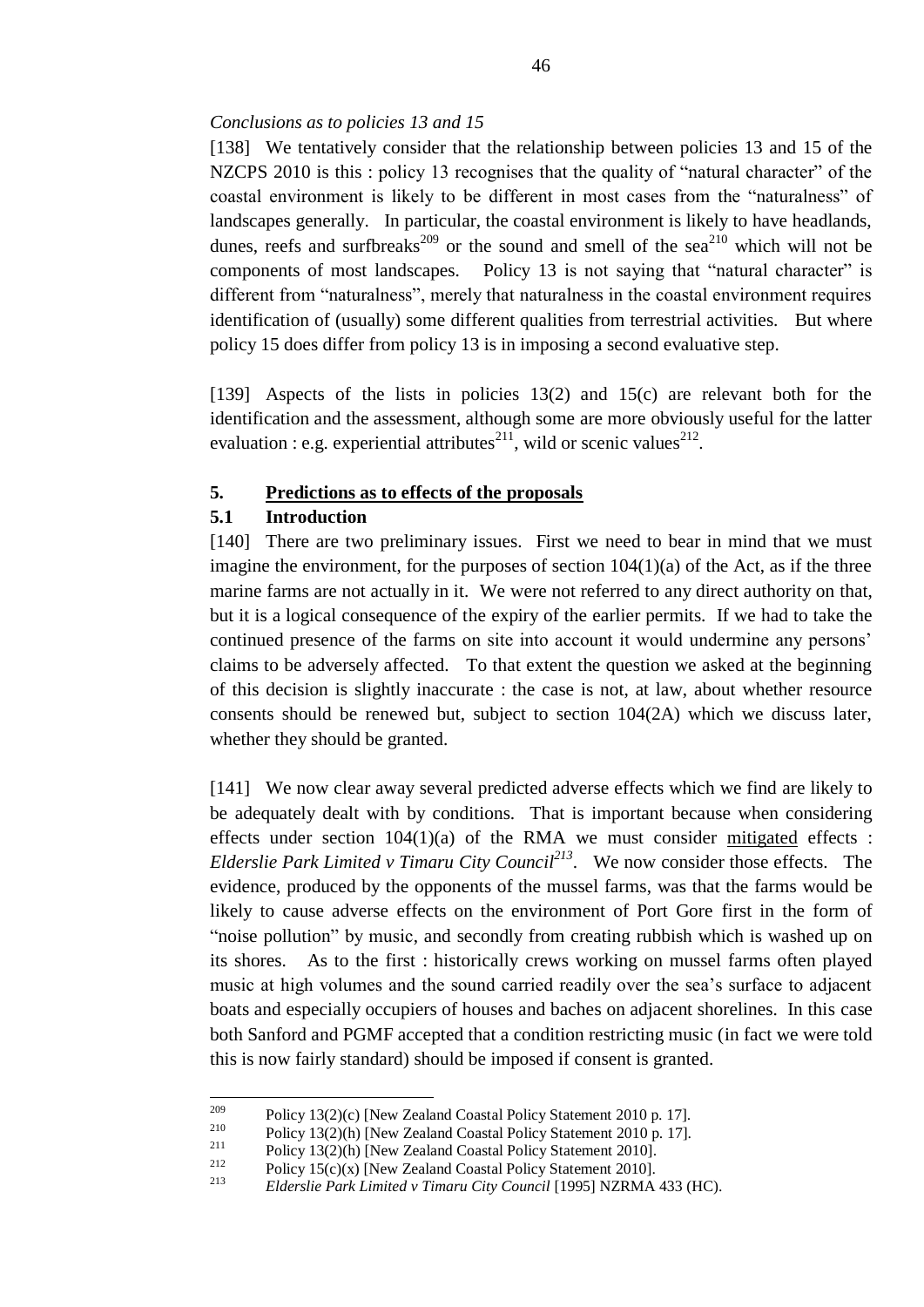[142] As for the second type of nuisance, Ms Gerard described<sup>214</sup> the problem of rubbish (floats, cut-off pieces of mussel lashing) on beaches. Similarly, Mr Marchant gave evidence including photographs of the quantities of rubbish that he and his family find on the beach in front of their home. Again the applicants accepted a condition as appropriate to deal with that. We will look at the efficacy of the proposed condition later (if we need to).

[143] Mr Marchant complained that the MDC has failed in the past to enforce conditions. We make no finding about that at this stage except to point out that any person – including Mr Marchant – may apply<sup>215</sup> to the Environment Court for enforcement orders to ensure conditions of resource consents are complied with, if there is evidence of non-compliance. Of course, if we get to the stage for any of the applications that we think it should be granted, the past history of compliance (or not) with conditions may affect the conditions to be imposed on the new consent.

### **5.2 Effects on ecology and natural character**

[144] When considering the effects of any of the farms on the marine ecosystem(s) it is reasonable in these circumstances to infer that the (future) effects of the proposed mussel farms will be very similar to the effects of the existing farms on nearly the same locations. Certainly that seems to be the basis on which Dr Grange made his assessment of likely effects. He observed that less than 10% of the water passing through the farms was filtered by the mussel crops leaving well over 90% of the phytoplankton available for the rest of ecosystem. Deposition of faeces and pseudofaeces<sup>216</sup> was very low and largely confined to the boundaries of the farms. Dr Grange considered this to be ecologically sustainable. He considered the resulting benthic environment under the farms is relatively diverse with an increased number of predatory starfish and other mobile invertebrates. He observed a higher diversity of fish species, cushion stars and kina than on the adjacent muddy seabed $^{217}$ .

[145] Dr Grange considered the proposal to submerge the farms will result in a slightly lower stocking density and an immeasurable reduction in effects<sup>218</sup>. . Overall he considered the marine ecological effects of the operation of the farms over a number of years to be minor and the continued operation to pose no risk to the surrounding water column and benthic communities, including the sensitive habitats at Gannet Point<sup>219</sup>.

<sup>214</sup>  $\frac{214}{215}$  K D C Gerard, evidence-in-chief para 1.16 [Environment Court document 31].

<sup>215</sup> Any application should be accompanied by an affidavit giving as much detail as possible about the alleged breaches.

<sup>&</sup>lt;sup>216</sup> Our understanding of "pseudofaeces" is that they are particles which a mollusc has rejected as food – they are wrapped in mucus and expelled without passing through the mollusc's digestive system.

<sup>&</sup>lt;sup>217</sup> K R Grange, evidence-in-chief paragraphs 26–52 [Environment Court document 9] and 5.3–7.2 [Environment Court document 9A].

<sup>218</sup> K R Grange, evidence-in-chief paragraphs 53–54 [Environment Court document 9].

<sup>219</sup> K R Grange, evidence-in-chief para 63 [Environment Court document 9] and 8.2–8.3 [Environment Court document 9A].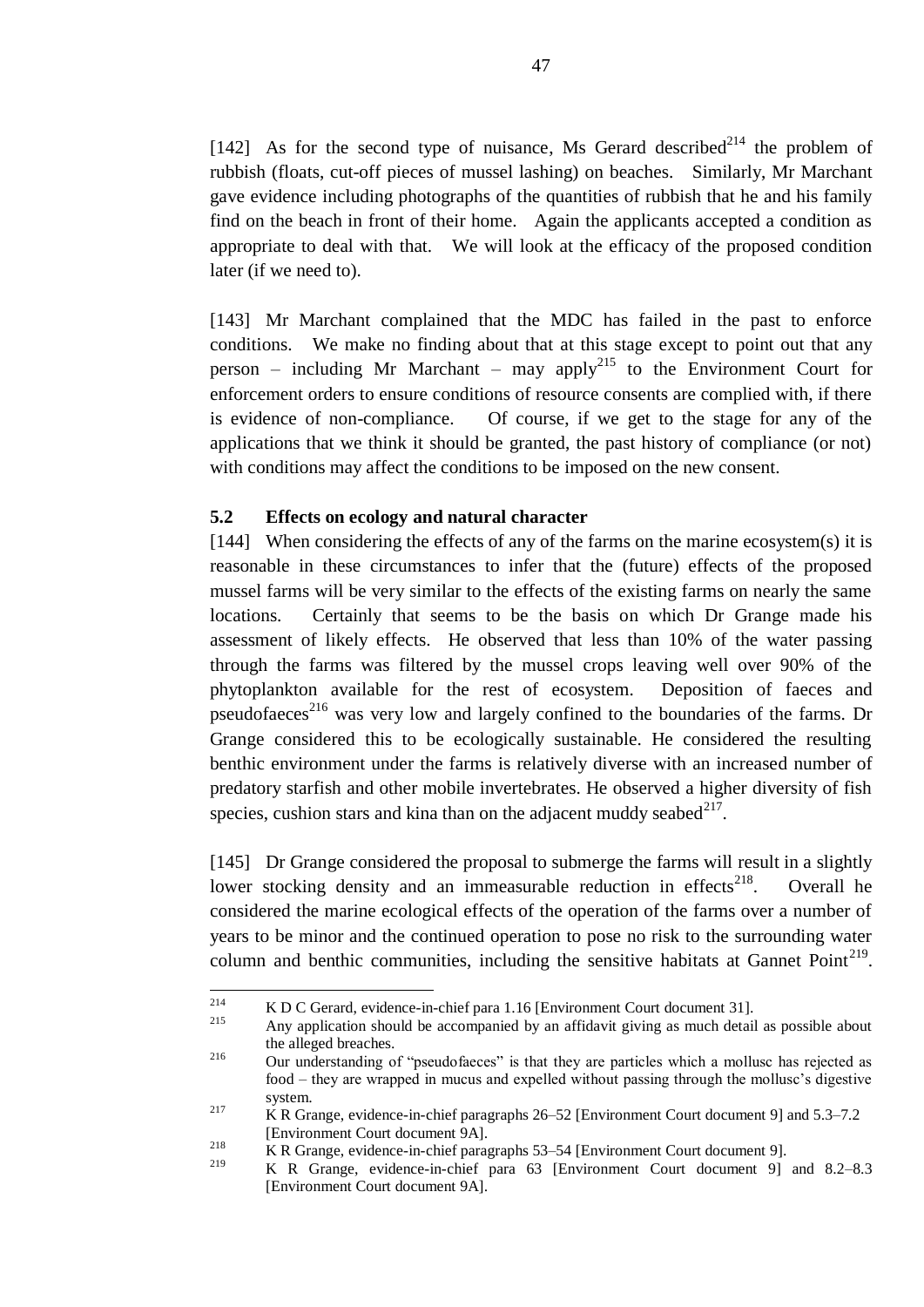We accept the evidence of Dr Grange that the effects of the existing marine farms operating within Port Gore have been minor and the proposed continued operation would pose no risk of increased effects. We note that the effects are localised and largely reversible once structures have been removed.

### *Trends in land use*

[146] Mr Ronald Marriott owns the northern part of Cape Jackson and runs what he described as a "remote experience" business that includes a walking track – the Outer Queen Charlotte Track – between Ship Cove and the tip of Cape Jackson. He saw the Cape Jackson peninsula as a recreational reserve<sup>220</sup> stretching for 90 kilometres from the tip at the northern end to Anikiwa<sup>221</sup>.

[147] Mr Marriott stated that all landowners on the Cape Jackson peninsula had stopped farming and instituted pest and weed management programmes to promote native revegetation. He considered that it took only 10 years for native cover to erase the signs of farming, 30 years to establish a "proper native forest", and 60 years to establish a forest that "only an expert would know had ever been cleared"<sup>222</sup>.

[148] Mr Roy Grose, an employee of the Department of Conservation ("DoC"), appeared in response to a witness summons. He has visited the Port Gore area over the last 20 years and observed the pattern of pasture being replaced by native vegetation. He considered the revegetation to have been aided by goat control by the Marchants and their neighbours, complemented by sporadic possum control. Wilding pines have been removed. Mr Grose has sensed a change in the attitude of the private land owners with a number actively encouraging native regeneration, recognising the value of its role in storing carbon and taking a more holistic approach<sup>223</sup>.

[149] Mr Grose noted the riparian strip, generally 20 metres wide, around the entire Port Gore coastline being managed by DoC to provide access and preserve natural values along the coast. Adjoining landowners are encouraged to allow regeneration of native vegetation. He acknowledged the leadership shown by the Marriott family converting from sheep farming, controlling animal and weed pests, and putting 500 hectares of their property into a carbon sink scheme<sup>224</sup> (by which we infer he meant an emissions trading scheme as explained earlier).

### *Predictions on likely changes in terrestrial ecology*

[150] The regeneration of native vegetation in this part of Port Gore (taking place following the retirement of farming land) and the value of the resulting ecosystem are

 $220$ In a non-legal sense strictly, a "recreation reserve" is as explained in section 17 of the Reserves Act 1977.

<sup>221</sup> R E Marriott, evidence-in-chief paragraphs 5–11 [Environment Court document 25].

 $R E$  Marriott, evidence-in-chief paragraphs 30 and 36 [Environment Court document 25].

<sup>&</sup>lt;sup>223</sup> R T Grose, evidence-in-chief paragraphs 29–31 [Environment Court document 28].

R T Grose, evidence-in-chief paragraphs 32–38 [Environment Court document 28].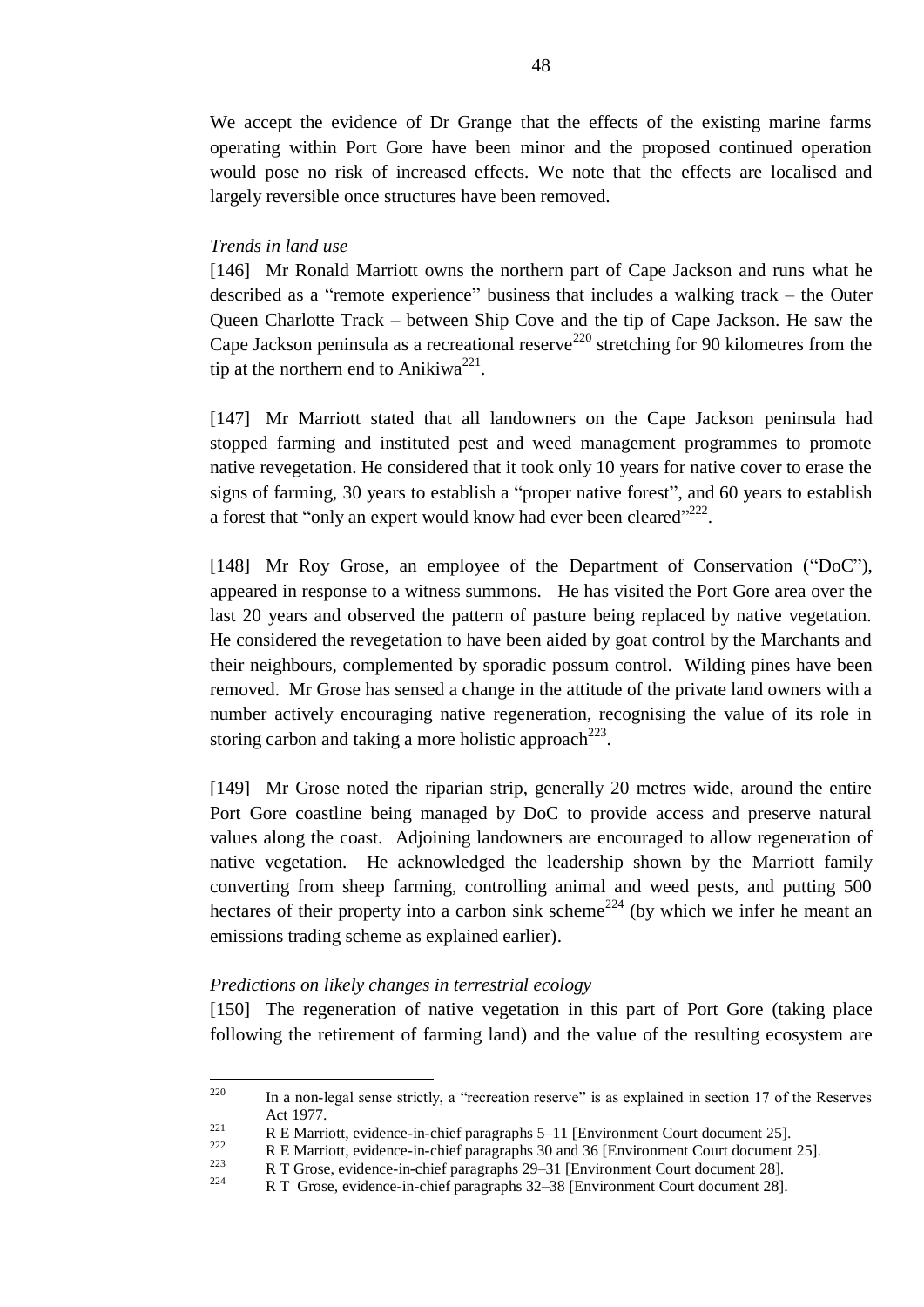both increasing. We have found that a mosaic of vegetation and habitat value exists across the various properties and the ecological naturalness is highest along the ridgeline, where there is mature forest, and along some parts of the shore, where there is relatively undisturbed coastal vegetation. The mid slope areas exhibit a range of values from recently retired pastures to early succession shrubland with canopy closure. It seems likely that the regeneration will continue and active pest management efforts by the local community will assist in maintaining and increasing the ecological values of the terrestrial environment.

[151] We have described how Dr Bartlett considered the vegetation cover at Pool Head to be visually natural albeit she considered this perceptual element to be only one component of natural character. She described the vegetation as relatively young and the process of regeneration affected by introduced mammals. She considered that the vegetation would develop into a diverse forest of high ecological value but not within the 20 year timeframe proposed by Sanford for its consent<sup>225</sup>. At Gannet Point Dr Bartlett considered that a high degree of naturalness was unlikely to develop over a 20 year period particularly given the continued grazing of the lower slopes by goats and stock<sup>226</sup>. During cross-examination Dr Bartlett noted that Cockle Bay, with its former pasture and the airstrip, exhibited the least regeneration when compared to Gannet Point and Pool Head $^{227}$ .

[152] Dr Roper-Lindsay noted that many of the factors that had modified the terrestrial ecosystem at Pool Head and Gannet Point were now absent or declining in influence. Based on her observations and discussions with the community she considered the naturalisation process would continue raising the level of naturalness in ecological  $terms<sup>228</sup>$ .

### **5.3 Likely direct effects on the environment**

### Servicing and harvesting visits

[153] Visits will be necessary for setting up the mussel farms, seeding the lines with spat, regular maintenance, and for harvesting. One of the ways in which to begin to assess the likely number of visits by boats to the mussel farms is to look at the records of visits to the existing farm. PGMF"s records of visits to the Gannet Point North site show a range of 9 to 15 visits per month with durations ranging from 48 to 79 hours/month<sup>229</sup>. Estimates of servicing requirements for the partially submerged farm are 11 to 13 visits per month with monthly durations ranging from 54 to 71 hours<sup>230</sup>. These figures are very similar to those recorded for the existing farm. We see no

 $\overline{a}$ 

 $R M$  Bartlett, evidence-in-chief para 62 [Environment Court document 7].

 $R M$  Bartlett, evidence-in-chief para 63 [Environment Court document 7].

 $\frac{227}{228}$  Transcript at p. 81.

<sup>&</sup>lt;sup>228</sup> J Roper-Lindsay, evidence-in-chief paragraphs  $88-92$  [Environment Court document 8].<br><sup>229</sup> P. D. Sytherland, synchronetery, sythene September 2010, Appealix D. Unvironment

<sup>229</sup> R D Sutherland, supplementary evidence September 2010, Appendix D [Environment Court document 17A].

<sup>&</sup>lt;sup>230</sup> R D Sutherland, supplementary evidence September 2010, p. 6 [Environment Court document 17A].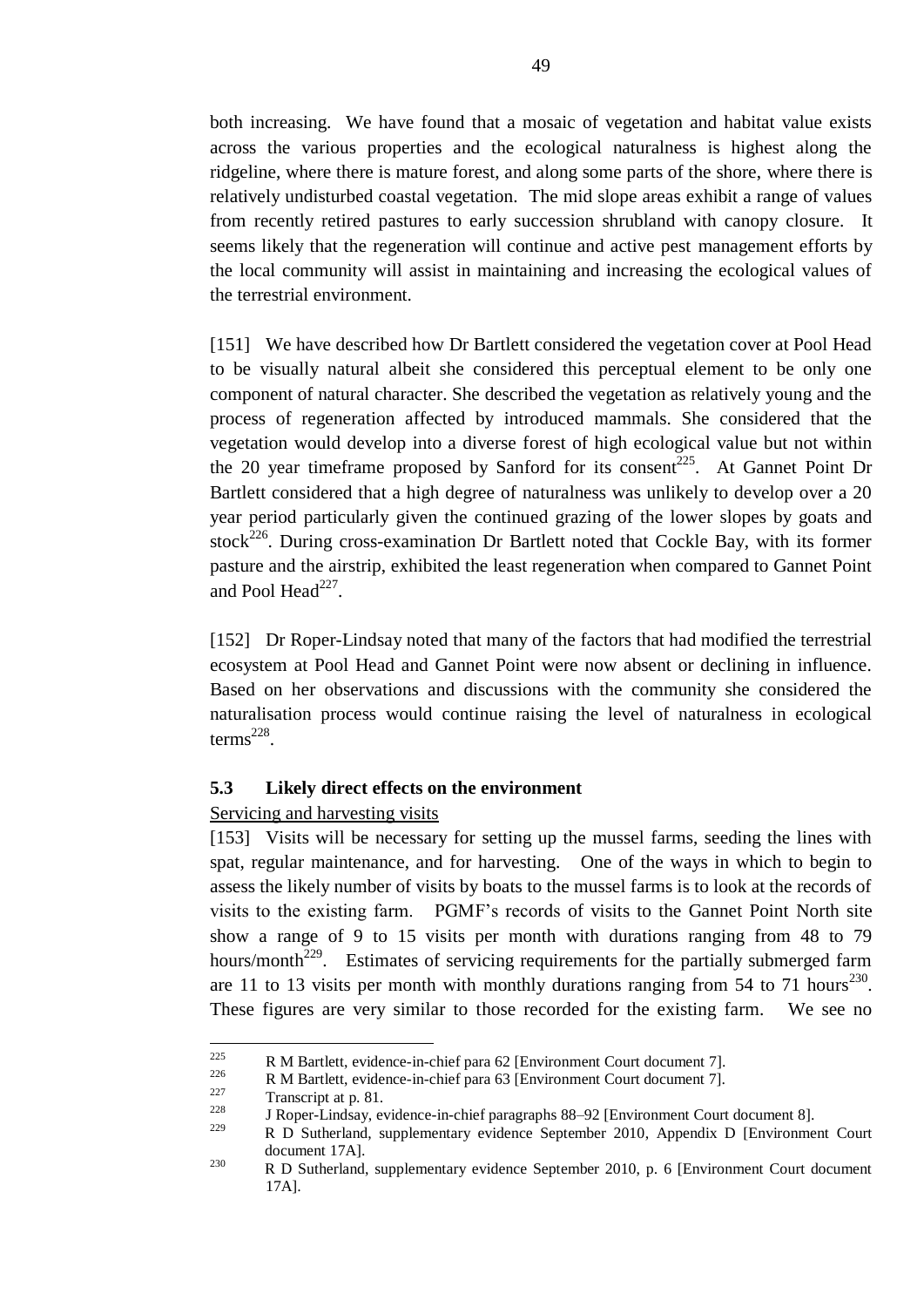mitigation arising from the partially submerged farm with respect to either frequency or duration of visits.

[154] For Sanford, Mr Herbert estimated that the time required to service the existing marine farms was 19.22 hours/month and 15.2 hours/month for Pool Head and Gannet Point respectively<sup>231</sup> with the total number of visits to the two farms being recorded as 217 over two years which equates to nine visits per month<sup>232</sup>. We do not understand why the estimated service duration of 19.22 hours/month for the Pool Head farm differs so much from the recorded 48 to 79 hours/month for the nearly equivalent sized PGMF farm. We suspect the records are not very accurate, as answers to cross-examination by Mr Milne acknowledged.

[155] Mr Herbert suggested the submerged farms would be visited fortnightly for checking the structures and the crop (26 visits/year). In addition visits will occur each 18 months to each line for harvesting and seeding<sup>233</sup>. For the 16 lines in the two farms this amounts to approximately 20 visits/year. The total of 46 visits/year or four visits/month is less than half his estimate for the existing farms noted above. Presumably it is on this basis that Mr Herbert anticipated that the change from surface to subsurface marine farming operations would not of itself necessitate an increase in the number or duration of visits by Sanford's vessels once the farms are operational  $234$ .

- Effects on visibility
- [156] Mr Hassan submitted that:

... subsurface technology will result in a dramatic reduction in surface features. For the Pool Head marine farm, there are currently approximately 1,062 surface floats and for the Gannet Point marine farm approximately 708, which are laid out in a uniform rectangular grid of surface floats typical of marine farms<sup>235</sup>. The existing marine farms also have four marker floats which are located at each corner of the marine farms.

In fact, we predict that the structures visible above the water will be more imposing than that due to the requirements by the Marlborough harbourmaster, Captain A van Wijngaarden. He has indicated that each subsurface farm should be marked by five special marker "IALA" spar buoys on each farm (three on the offshore boundary, two on the landward boundary) which will be fitted with radar reflectors, lights and top marks<sup>236</sup>. Their purpose is to ensure that navigational safety requirements are met<sup>237</sup>.

<sup>231</sup>  $231$  D Herbert, evidence-in-chief 27 July 2010, Tables 1 and 2 [Environment Court document 5].<br>
D Herbert, surplementary sydems 20 September 2010, nors 28 [Environment Court document

<sup>232</sup> D Herbert, supplementary evidence 29 September 2010, para 38 [Environment Court document 5A].

<sup>&</sup>lt;sup>233</sup> D Herbert, supplementary evidence 29 September 2010, paragraphs 42 and 43 [Environment] court document 5A].

<sup>&</sup>lt;sup>234</sup> D Herbert, supplementary evidence 29 September 2010, para 46 [Environment Court document 5A].

<sup>&</sup>lt;sup>235</sup> D Herbert, supplementary evidence paragraphs 17, 18 and 21 [Environment Court document 5A].

 $236$  D Herbert, supplementary evidence para 33 [Environment Court document 5A].

A van Wijngaarden, evidence-in-chief para 8 [Environment Court document 18].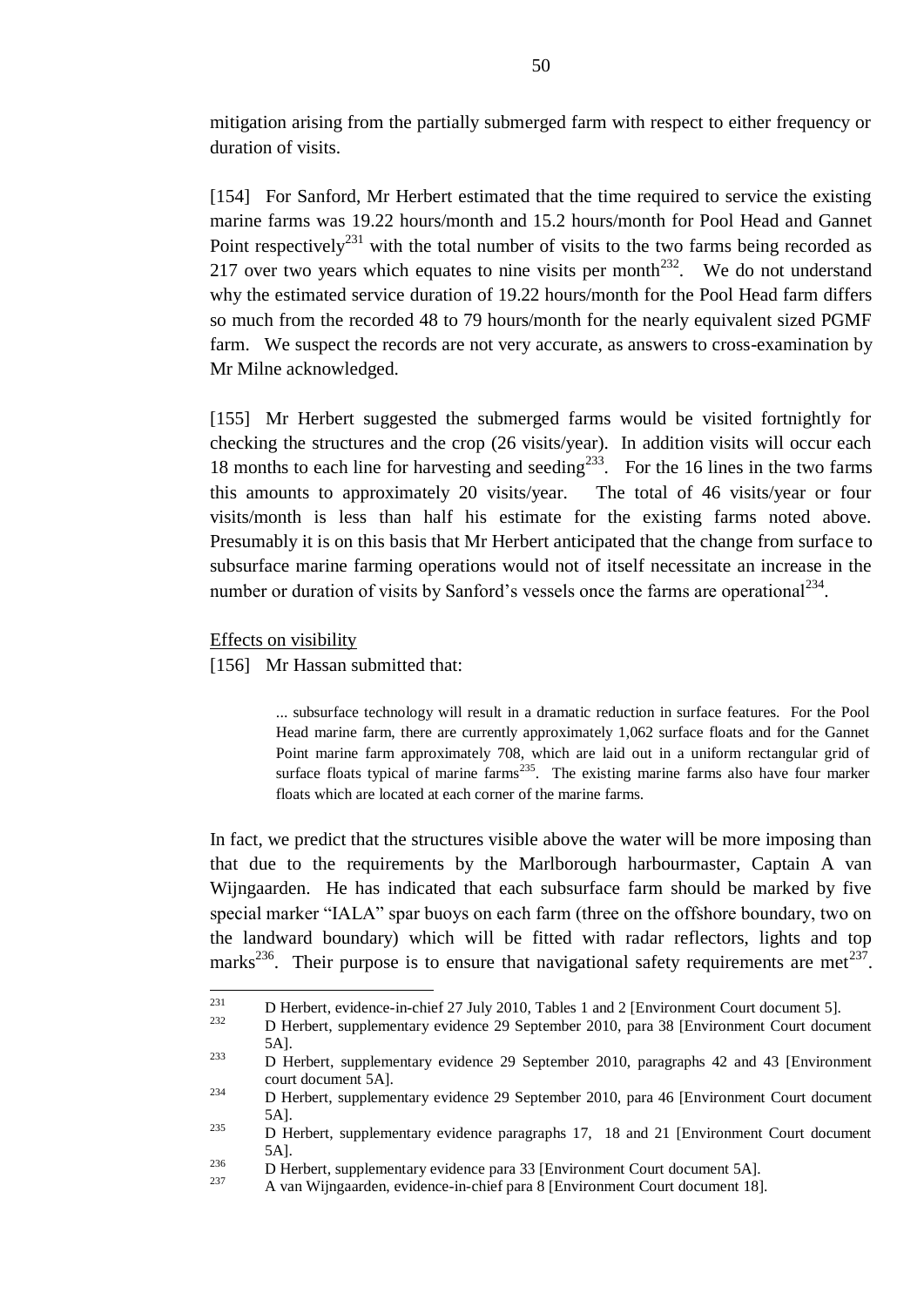Otherwise we accept there will be no other above-surface features to the marine farms (other than when the vessels are working on the lines) $^{238}$ .

### Lights at night

[157] The lights (on the spar buoys) are likely to be very noticeable : it is common ground that there will be 9,000 flashes every hour<sup>239</sup> if all three farms are consented. Further, the lights will be brighter<sup>240</sup> than the existing lights because they need to be visible at two kilometres.

# Summary

 $\overline{a}$ 

[158] In comparison with the existing farms we predict that there will be in each case (and accumulatively):

- greatly reduced visibility of the farm during daylight hours;
- an increased effect of lighting at night time;
- no increase and possibly some reduction in the frequency and duration of visits by service vessels.

However, we need to bear in mind that the proper comparison in each case is with eastern Port Gore with no marine farms.

# **5.4 Effects on amenities of residents and terrestrial visitors**

[159] The opponents of the mussel farms allege that the mussel farms will individually, or together if more than one is granted, reduce the amenities of Port Gore not merely by being there but also because of the number of visits from boats servicing the mussel farms. Ms G K Surgenor described<sup>241</sup> how when she stands on the beach at Cockle Bay she can see marine farms to the left (Pool Head) and the right (Gannet Point South). She said that "the farms are a constant reminder of human industrialisation of the landscape".

[160] For her part Ms K D C Gerard was concerned about the impact of, in particular the effect of PGMF marine farm on the visual amenity further north. She properly conceded<sup> $242$ </sup> in her evidence-in-chief that none of the existing marine farms is visible from her family's bach at the Kaitangata Bluffs but described them as being<sup>243</sup> "... a large visual component" on the drive in and as being visible from many parts of the property. Her main concern was that the farms<sup>244</sup>:

<sup>&</sup>lt;sup>238</sup> D Herbert, supplementary evidence para 20 [Environment Court document 5A]; G C Teear, evidence-in-reply para 8.3 [Environment Court document 6].

 $2^{239}$  C E Marchant, evidence-in-chief para 171 [Environment Court document 27].

<sup>&</sup>lt;sup>240</sup> C E Marchant, evidence-in-chief para 171 [Environment Court document 27].<br>
C K Syracope, evidence in objet para 21 [Environment Court document 24].

<sup>&</sup>lt;sup>241</sup> G K Surgenor, evidence-in-chief para 21 [Environment Court document 34].<br><sup>242</sup> G C speed, suidance in shief name 1.14 [Environment Caurt document 21]

 $\frac{242}{243}$  K D C Gerard, evidence-in-chief para 1.14 [Environment Court document 31].

 $\frac{243}{244}$  K D C Gerard, evidence-in-chief para 1.14 [Environment Court document 31].

K D C Gerard, evidence-in-chief para 1.17 [Environment Court document 31].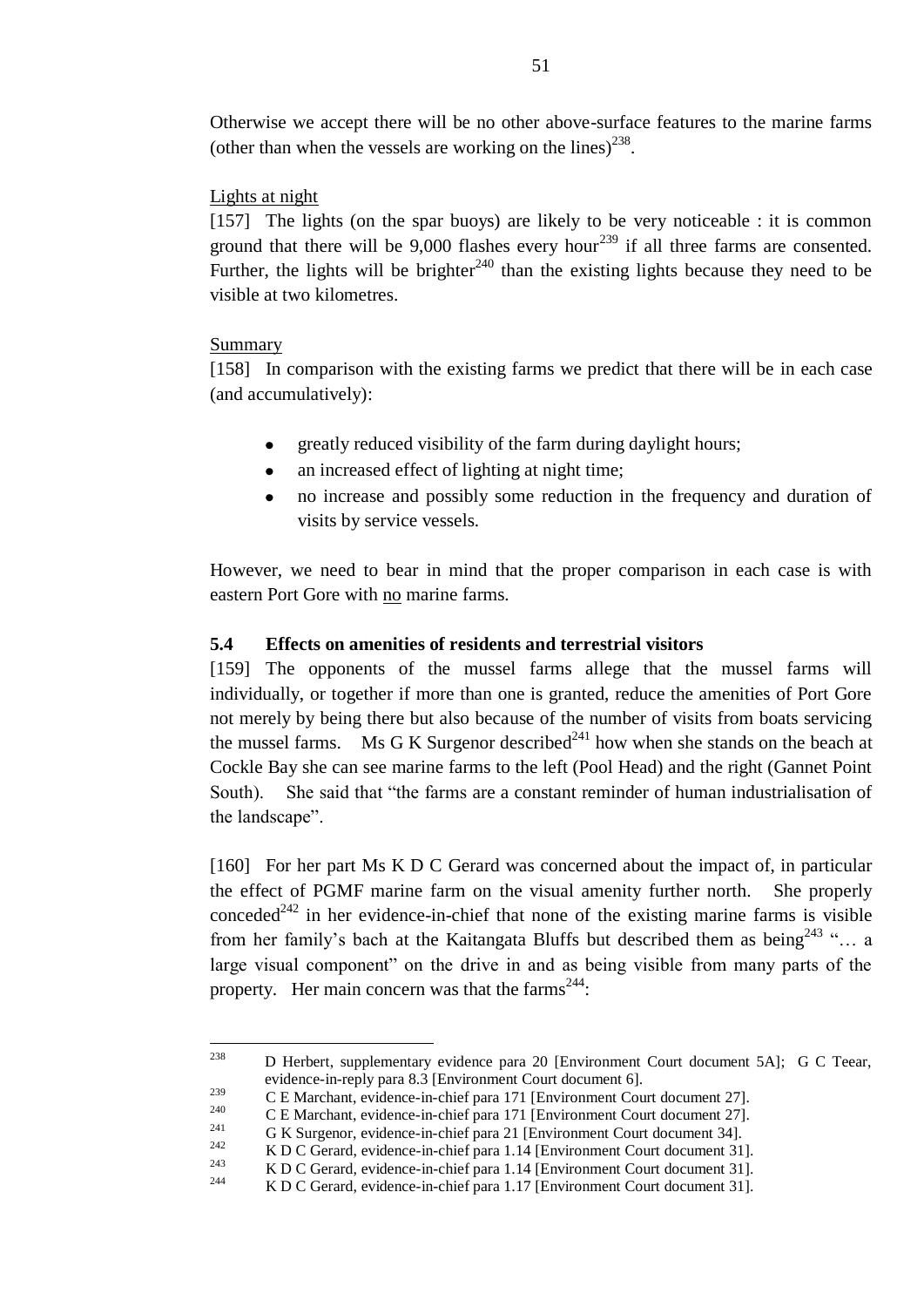… interfere with the remote, wild and peaceful experience that this area offers to us, our visitors and all who value the place … It is not just about visual impacts, it is about the noise from harvesting and service vessels, the lighting at night and the pollution of our beaches.

[161] We have described the location of Mr Eglinton's bach which is  $270$  metres<sup>245</sup> from the closest point on the Gannet Point North mussel farm. During the day he will, on his uncontradicted evidence, hear $^{246}$ :

The sound of the motor being placed into forward and reverse gear, people talking, radios [blaring], bangs from metal on metal.

From his verandah he will be able to see the IALA-standard spar lights on the farm blinking<sup>247</sup> and the floodlights of any vessels working into the night<sup>248</sup>.

[162] PGMF tried to undermine this evidence first by reference to its obvious subjectivity, and secondly by the submission from Mr Hunt that in reality the effects cannot be as bad as he describes because he still goes to and enjoys his property as he described in his stream of consciousness way. We find it implicit in Mr Eglinton"s description that when describing the attractions of his bach and surrounds he was not describing a day when a servicing boat was working down in front of it (at a distance of more than 270 metres downhill).

[163] The Gannet Point South farm is one kilometre<sup>249</sup> away and not visible from Mr Eglinton"s bach although its noises may, depending on wind and sea conditions, be heard from there. Elsewhere on his property the southern marine farm is visible from the hillslopes, which will be subjected to the same type of effects previously identified.

### How visible will the new mussel farms be?

[164] For several reasons the opinions of the landscape architects on the visibility of each of the proposals were quite tentative. That was in part caused by Sanford"s proposed mussel farms having not been tried<sup>250</sup> before in a commercial setting in the Marlborough Sounds, and partly because the details of Sanford"s amended proposal only came to the other parties as late as August 2010 (Sanford)<sup>251</sup> and September 2010  $(PGMF)^{252}$  – well after the notices of appeal had been lodged<sup>253</sup>.

<sup>245</sup> <sup>245</sup> J A Bentley, evidence-in-chief p. 18 [Environment Court document 13].

 $^{246}$  P Eglinton, evidence-in-chief para 31 [Environment Court document 33].

 $P$  Eglinton, evidence-in-chief para 29 [Environment Court document 33].<br>
P Eglinton, evidence in objet para 21 [Environment Court document 22]

<sup>&</sup>lt;sup>248</sup> P Eglinton, evidence-in-chief para 31 [Environment Court document 33].<br><sup>249</sup> LA Bontlau, evidence in ebiof n. 18 Teble 1 [Environment Court document

<sup>&</sup>lt;sup>249</sup> J A Bentley, evidence-in-chief p. 18 Table 1 [Environment Court document 13].

<sup>&</sup>lt;sup>250</sup> W R MacDonald, evidence-in-chief para 28 [Environment Court document 4].

The jurisdictional issues raised by this, we have already parked to decide at the end of this decision.

<sup>252</sup> D J Lucas, evidence-in-chief para 229 [Environment Court document 15].<br>253 W. P. MooDonald, ovidence in chief para 27 dated 27 July 2010 [Environ

<sup>253</sup> W R MacDonald, evidence-in-chief para 27 dated 27 July 2010 [Environment Court document 4].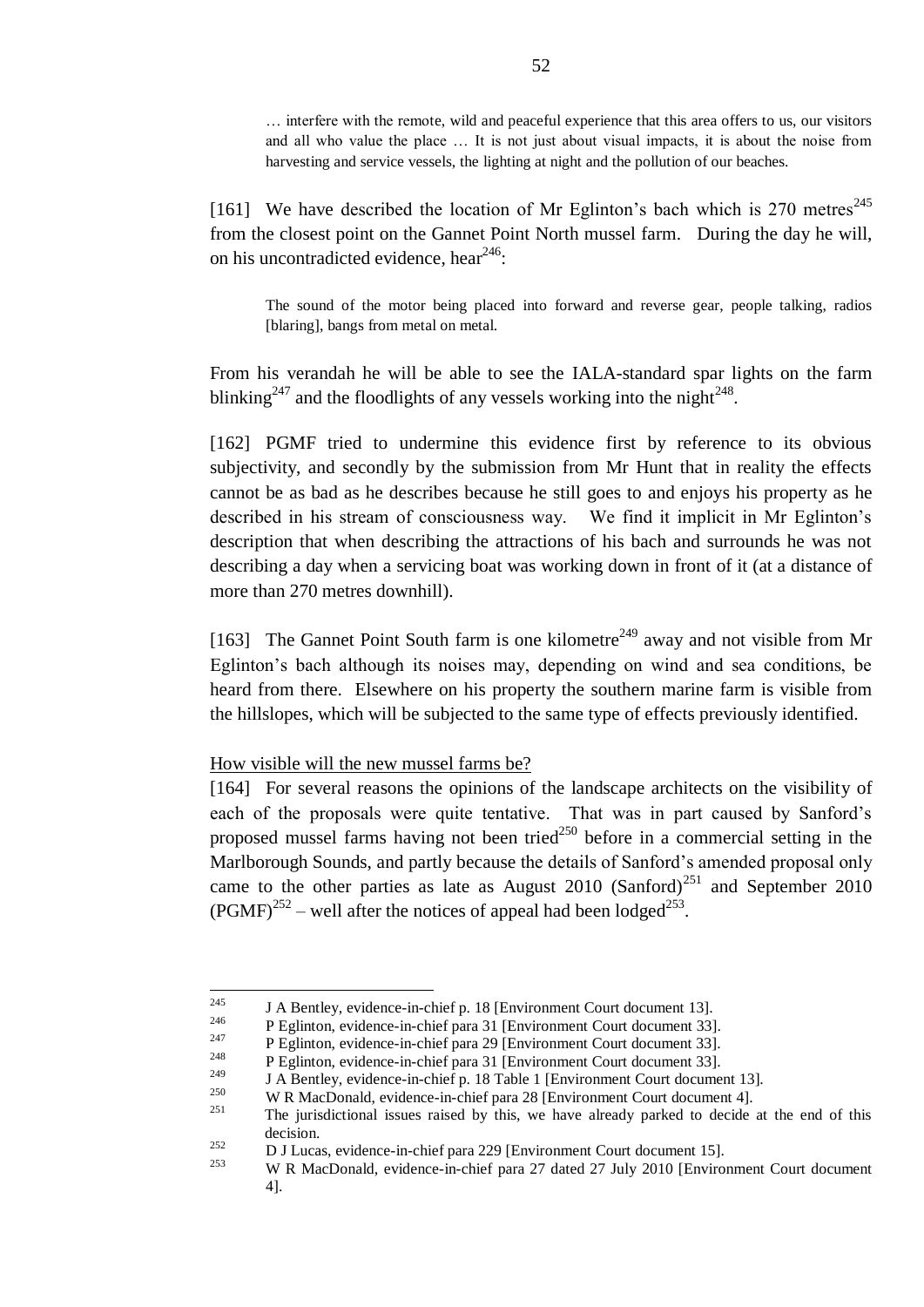### *Pool Head and Gannet Point South farms*

[165] It was on the advice of the landscape architect Mr S K Brown that Sanford proposed to submerge its two mussel farms, because he said that he could not support the effects of the farms as they are at present. That was, of course, very proper advice which demonstrated Mr Brown's professionalism and independence. Thus we put considerable weight on his opinion as to the effects of each of the two submerged farms. In his view that would have a very positive effect in relation to both operations by "dramatically reducing the overall presence and effects of marine farming"<sup>254</sup> on this part of Port Gore. He based that conclusion on his assessments that:

- in the day, from shallower viewing angles (such as from Cockle Bay) the profile of the farms would be "… effectively reduced to four buoys, of which two are painted black"<sup>255</sup>, and as a result would look like a group of moorings, not like a conventional mussel farm;
- at night the two warning lights would be visible at the two outer corners of each farm $^{256}$ .

He also acknowledged that harvesting methods would not alter<sup>257</sup>, and that from elevated viewpoints the profile of the underwater lines would still be visible  $258$ . . We prefer Mr Brown"s evidence to that of Ms Lucas in respect of the likely daylight visibility of the proposed farms.

### Other effects of visiting boats

 $\overline{a}$ 

[166] However, we are uneasy about Mr Brown"s initial assessment of the other effects of the farms. First he rather underestimated the effects of visiting boats – he referred to harvesting, but as we have recorded, servicing also brings vessels to the farms frequently; secondly his assessment of the lights at night was rather superficial.

[167] In his evidence in reply Mr Brown considered the evidence of Ms Lucas on those issues. Mr Brown accepted that the navigable hazard requirements will increase the likely visibility of the five spar buoys on each farm – they must now be visible at a range of two kilometres, whereas one kilometre suffices at present<sup>259</sup>. He agreed in reply $^{260}$  that:

… the night-time lights are still likely to affect perceptions of the relative solitude, quietude and remoteness of Port Gore and its margins – to some degree – although any such assessment is

<sup>&</sup>lt;sup>254</sup> S K Brown, evidence-in-chief para 78 [Environment Court document 12].

<sup>&</sup>lt;sup>255</sup> S K Brown, evidence-in-chief para 72 [Environment Court document 12].

<sup>&</sup>lt;sup>256</sup> S K Brown, evidence-in-chief para 75 [Environment Court document 12].

<sup>&</sup>lt;sup>257</sup> S K Brown, evidence-in-chief para 73 [Environment Court document 12].<br><sup>258</sup> S K Brown, evidence in chief para 72 [Environment Court document 12].

<sup>&</sup>lt;sup>258</sup> S K Brown, evidence-in-chief para 73 [Environment Court document 12].

Although Mr Marchant gave evidence that the lights have not been installed on the PGMF farm, and have not been working on the Sanford farms.

<sup>&</sup>lt;sup>260</sup> S K Brown, evidence-in-reply para 23 [Environment Court document 12C].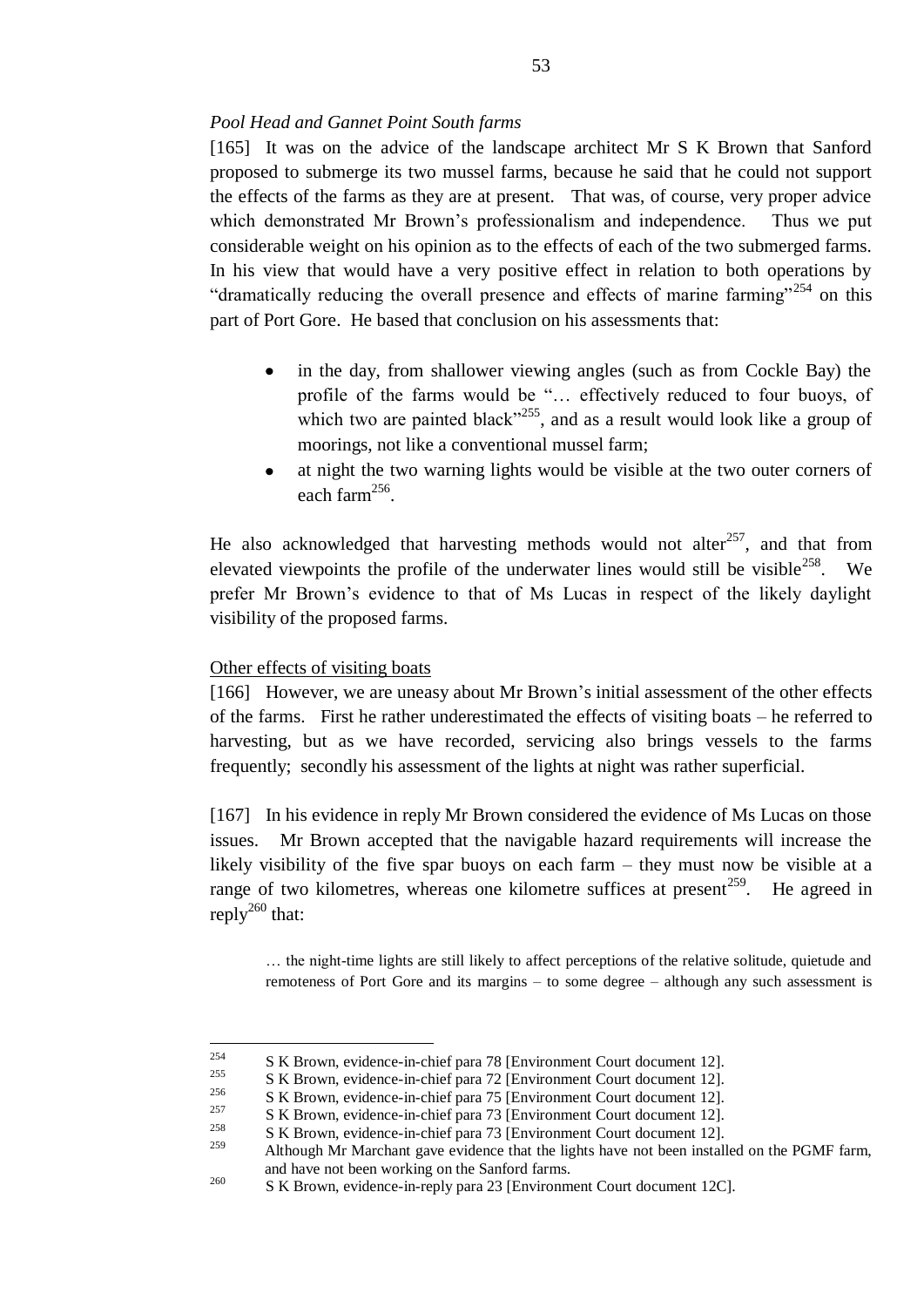contextualised by the presence of residential lights around Cockle Bay and Melville Cove together with lights aboard any vessels moving within the bay itself.

He considered that the effects of the lights are acceptable $^{261}$ .

[168] As for visiting boats Mr Brown relied on updated information from Mr Herbert (for Sanford) as to vessel visits. He considered that the 11 to 28 metre vessels used by Sanford for servicing and harvesting would be apparent but not "… dominant or highly intrusive elements<sup>"262</sup> within Port Gore. He claimed<sup>263</sup> to have discussed servicing in evidence-in-chief but the only reference to vessels we can find is the one we have mentioned, which refers to "harvesting"<sup>264</sup>. His assessment in reply was informed by his view that inner Port Gore is not pristine, and so  $265$ :

Ms Lucas has carried the idea of "maintaining and enhancing amenity values" to a level that is excessive, given the historic working nature of much of Port Gore and multiplicity of recreational, productive, scenic and other values that still apply to it.

While we agree that Ms Lucas may have overstated the impacts of the servicing and harvesting of vessels, and of the spar lights at night (although not by much), we are also concerned that Mr Brown has not stepped back and recalled his primary assessment of the inner Port Gore. Further, it is of real concern that he did not address these effects in detail in his evidence-in-chief.

[169] Further, Mr Brown's evidence on the effects of vessels was slightly equivocal. In his evidence-in-reply he wrote<sup>266</sup>:

In my opinion, the 11-28 m long vessels employed by Sanford will be apparent, but hardly dominant on highly intrusive elements within Port Gore"s seascape. They will also, depending upon the sea state and wind direction, be audible at times. But these factors do not persuade me that such vessels, or indeed other vessels of a similar size used for recreation and pleasure, are inappropriate within the Bay"s maritime setting.

Mr Brown is a very thoughtful witness but it appears to us he has applied a wrong test when he considers whether the activities will be "dominant or highly intrusive". Further, it is the effect of the activities in the context of the policies protecting the outstanding natural landscape which he should be assessing, not their effect within the "maritime setting" (for which there exists no policy to set the parameters). Conversely, in answer to a question in cross-examination, he expressed his belief that Port Gore does not have to be treated like a national park<sup>267</sup>, and that is putting the test too high as well.

<sup>261</sup> <sup>261</sup> S K Brown, evidence-in-reply para 24 [Environment Court document 12C].

<sup>&</sup>lt;sup>262</sup> S K Brown, evidence-in-reply para 29 [Environment Court document 12C].

<sup>&</sup>lt;sup>263</sup> S K Brown, evidence-in-reply para 25 [Environment Court document 12C].<br><sup>264</sup> S K Brown, evidence in chief para 72 [Environment Court document 12].

<sup>&</sup>lt;sup>264</sup> S K Brown, evidence-in-chief para 73 [Environment Court document 12].<br><sup>265</sup> S K Bessue, suidance in genlaugens <sup>20</sup> (Environment Court document 12C)

<sup>&</sup>lt;sup>265</sup> S K Brown, evidence-in-reply para 30 [Environment Court document 12C].

<sup>&</sup>lt;sup>266</sup> S K Brown, evidence-in-reply 1 December 2010 para 29 [Environment Court document 12C].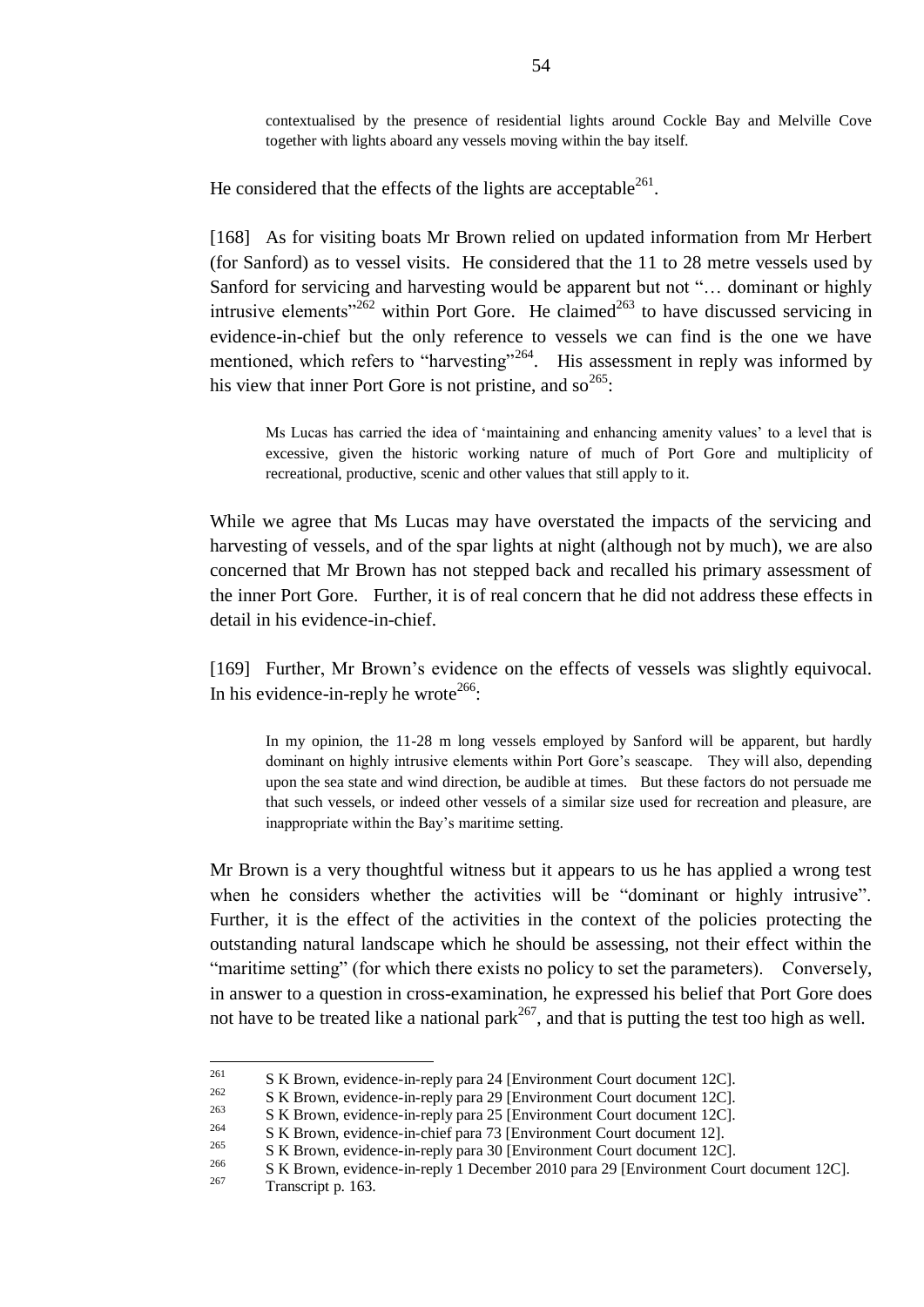[170] Given our findings that the eastern side of Port Gore is an outstanding natural landscape, policy 15 of the NZCPS 2010 applies. That suggests any activity which has adverse effects should often be avoided, not only highly intrusive adverse effects.

[171] We predict that to a reasonable occupier of the Eglinton or Surgenor land and baches these effects will be more than minor. They will, as Mr Eglinton stated, supported by Ms Lucas, introduce an industrial feel to the area around the marine farm.

[172] We have already pointed out that Mr Carter, the landscape architect for PGMF, appears to have assumed the existing marine farms were part of the existing environment so his assessment of effects was based on an incorrect starting point.

[173] Mr Kyle, the planner called for both applicants, wrote that he approached the matter on the basis that harvesting, servicing, lighting and boat and machinery noise were not part of the existing baseline although he noted, for no good reason that we can see (given that admission), that harvesting and emission of noise from servicing boats are permitted activities. In any event, as Mr Milne observed, his evidence-in-chief on this was sparse. Sanford"s counsel tried to remedy that by asking further questions by way of oral evidence-in-chief. Mr Kyle observed that on a recent (2011) visit the brightest light in eastern Port Gore was the Marchants' large illuminated TV, and concluded that "the lighting would not present effects that should be considered of such significance as to be adverse<sup> $1268$ </sup>. That answer did not identify the policy framework in which he is assessing the intensity or scale of the effect and is therefore not very useful.

[174] Mr Hassan and Ms Meech in their final submissions for Sanford submitted in effect that the local residents and visitors were being inconsistent when they objected to the impacts of the marine farms. They wrote that  $269$ :

… [I]t is … understandable that their appreciation for their own amenities such as aircraft, televisions and other structures and amenities will mean they will find their noise, lighting and other impacts acceptable, by contrast to how they feel about such impacts of the marine farms.

There is some validity to that point, but it cannot be pushed too far. We have already found that the noise from aircraft is a brief and minor intrusion compared with the noise of servicing and harvesting mussels. As for television and other lighting and their effects on eastern Port Gore, they are domestic effects which might, on a small scale, be expected in inner Port Gore.

[175] Ms Lucas, the landscape architect for Mr Marchant, wrote more on the effects of the servicing and harvesting operations on the amenities of occupants of the adjacent land. She assessed the effects of the Gannet Point North marine farm as having "very

<sup>268</sup>  $\frac{268}{269}$  Transcript p. 531.

Final submissions for Sanford, 20 May 2011 para 37 [Environment Court document 40].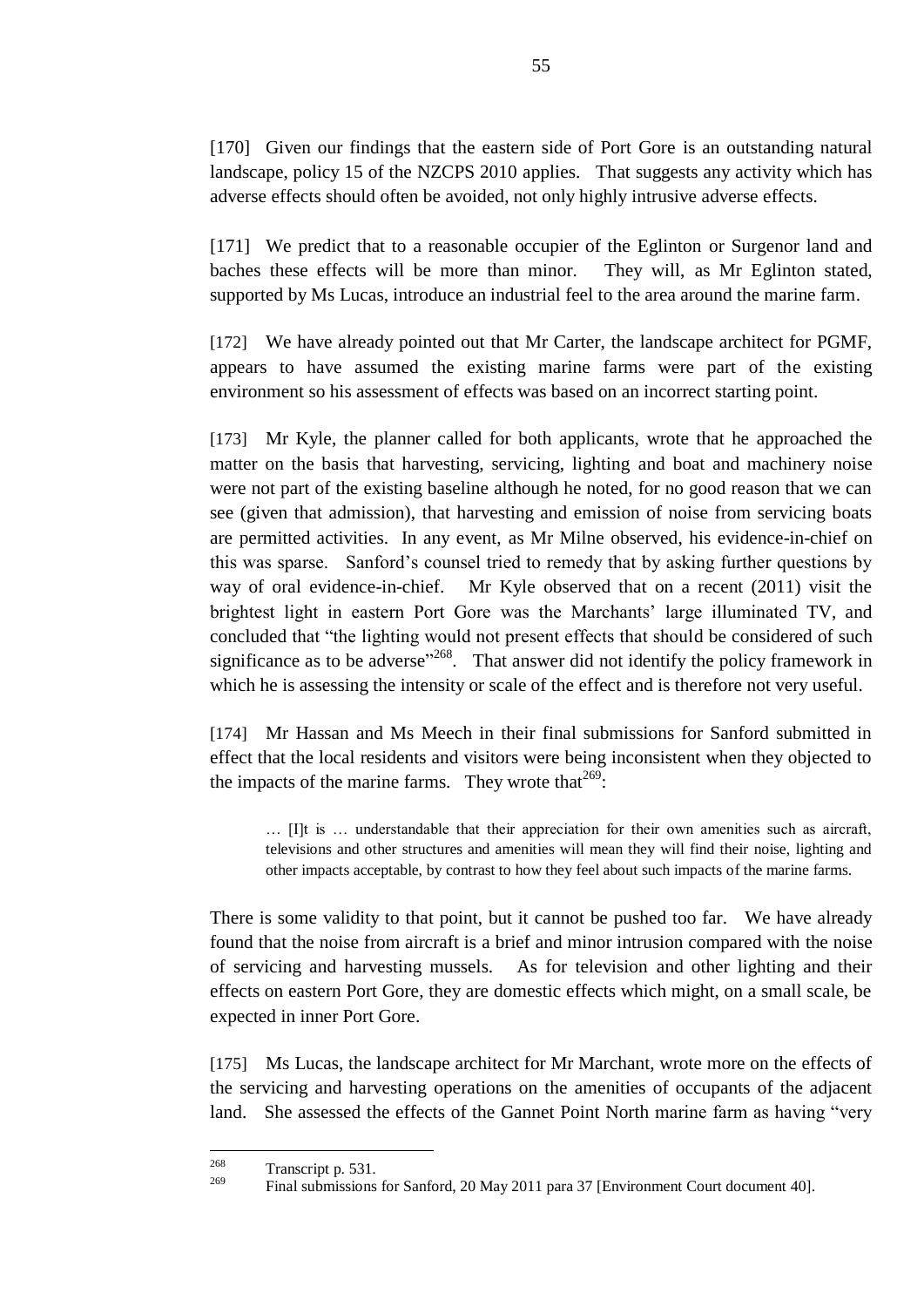significant adverse effects on the experience of the natural character, natural landscape and amenity values of this shore"<sup>270</sup>. Her detailed evidence on this issue was crossexamined on at some length by Mr Hunt but without seriously undermining her opinions. He submitted that Ms Lucas "let herself down with a failure to balance her assessment of the PGMF from a sea based perspective<sup> $271$ </sup>. That strikes us as a debater"s point : if no party or witness was suggesting the marine farms had adverse effects when experienced from the sea then we cannot see how it was a significant omission on Ms Lucas" part not to consider that. Similarly his criticism of her photographs showed perhaps that she did not edit their number as fully as she might have, but that is not a matter of substance. The court regularly makes allowances for the pressure under which expert witnesses have to prepare their evidence. We have considered whether it is appropriate for a landscape architect to express an opinion on the effects of activities on amenity values and conclude that it is: a good deal of landscape architecture is about creating, maintaining or improving amenities. That is subject to the proviso that all witnesses should assess effects in the light of the relevant policies.

[176] At this point we should consider the extent of any permitted baseline under section 104(2) of the RMA, because there would be no point in considering adverse effects on amenities if we should disregard them as part of a permitted baseline. While boats of any size have unrestricted access (subject to the laws of navigation) to the eastern side of Port Gore and to anchor there, we find it fanciful to think they would visit with anywhere near the frequency that commercial boats will visit this side of the bay to service one to three mussel farms. We are satisfied on the evidence that Cockle Bay is simply too open to winds from too many quarters to be used continuously for recreation. Further, while the emission of noise from mussel farming is a permitted activity, it is fanciful to think it will occur (indeed at law it cannot occur) unless one or more coastal permits is granted.

[177] In any event, given the uncontroverted evidence of Mr Marchant that, while he has always been opposed to these three marine farms, their substantive merits have never been considered by the Environment Court in either a district plan or resource consent context, we consider that in the exercise of our discretion<sup>272</sup> we should consider the (mitigated) noise effects from the marine farm operations. We should add that there was no evidence that noise from the operations in any way breached the rules of the Sounds Plan.

<sup>270</sup>  $270$  D J Lucas, evidence-in-chief para 223 [Environment Court document 15].

<sup>&</sup>lt;sup>271</sup> PGMF: final submissions para 89 [Environment Court document 41].

Under section  $104(2)$  of the RMA.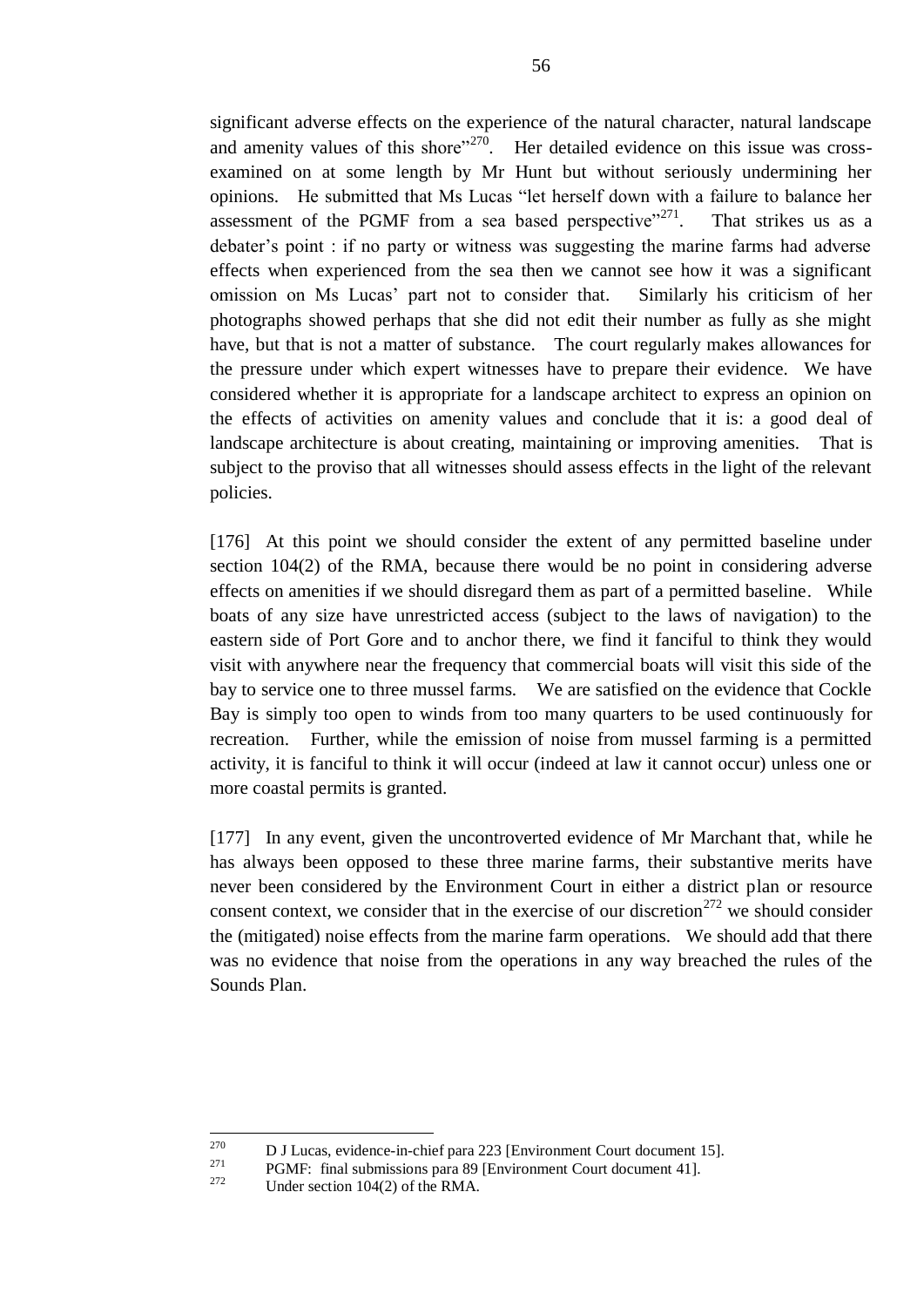[178] It is of concern that the experts for Sanford and PGMF did not address the effects of servicing and harvesting the marine farms in their evidence-in-chief. Mr Hassan and Ms Meech submitted that the effects of those activities had been "thoroughly considered by Mr Kyle and Mr Brown in their evidence"<sup>273</sup> for Sanford, but omitted to record that their opinions were only expressed in evidence-in-reply and/or in cross-examination. If, as in this case, an expert"s opinions on independent relevant matters not traversed in their evidence-in-chief are invariably and unhesitatingly consistent with the results of their earlier evidence on other matters that they have traversed, the court is entitled to be concerned about the objectivity and independence of those new opinions. While there is a suspicion of that in Mr Brown"s evidence-in-reply, there is more reason for concern about Mr Kyle"s evidence-in-reply (written and oral).

[179] An important aspect of the effect of servicing and harvesting of the mussel farms is that they are weather-dependent. Rough seas affect access as well as on-site operations so that the boats will not be working on the marine farms under these conditions. Counsel for Sanfords seemed to think that was beneficial for the amenities of the Cockle Bay and Cape Jackson residents. But that is not necessarily the case, rather the weather dependence of servicing and harvesting operations is likely to have the effect that on the fine<sup>274</sup> days on which residents of southeastern Port Gore are enjoying their amenities, that enjoyment is likely to be impaired (in their opinion) by the intrusion of boats servicing one or more of the marine farms. Mr Marchant pointed out<sup>275</sup> that "... if there's two weeks of norwesterlies there won't be much activity, but then there"s a rush of activity after that".

# **5.5 Effects on wildness and remoteness**

[180] In Mr Greenaway's opinion<sup>276</sup> Port Gore has high values of naturalness and remoteness which "… combine to give [it] a very high amenity value for those who live in or visit the area".

### *Effects on the amenity values of marine recreation*

[181] As for the likely effects of one or more marine farms in this part of Port Gore on recreational values, Mr Greenaway"s assessment of the existing surface mussel farms was that $^{277}$ :

they compromise the ability to afford a "remote" marine recreation setting by introducing a strong element of commercial development, via the presence of the farms, their buoys and lights, and their servicing by commercial vessels;

<sup>273</sup> <sup>273</sup> Sanford final submissions, para 116 [Environment Court document 40].<br>Transcript p.  $753 \text{ lines}$  43.46

 $^{274}$  Transcript p. 753 lines 43-46.<br>Transcript p. 753 lines 20.23

 $^{275}$  Transcript p. 753 lines 20-23.

 $R$  J Greenaway, evidence-in-chief para 3.1 [Environment Court document 26].

R J Greenaway, evidence-in-chief para 7.4 [Environment Court document 26].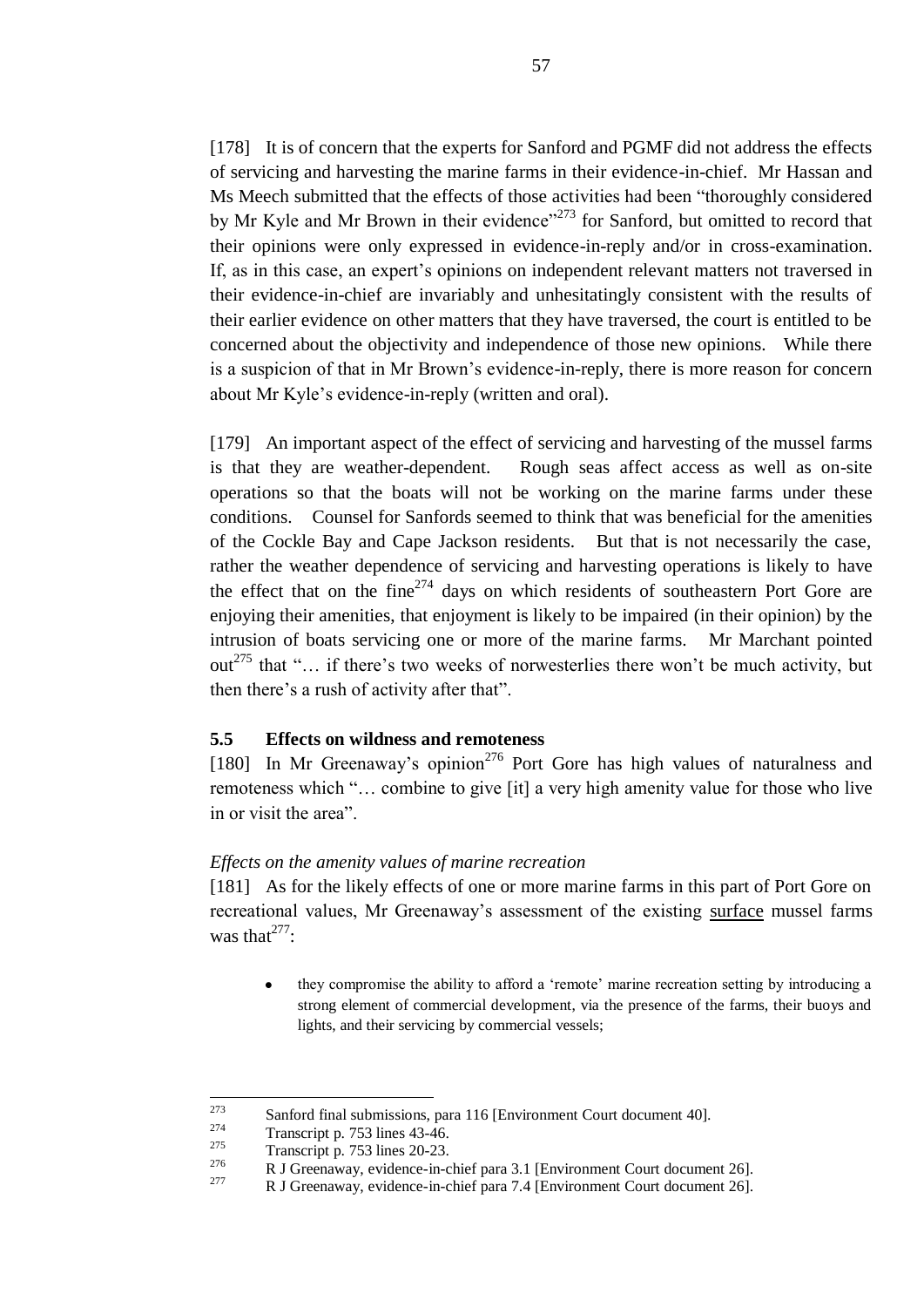they adversely affect the natural character of the setting and so diminish the opportunity for a recreation experience which is differentiated from that available throughout the vast majority of [the] Marlborough Sounds.

[182] We have described how Mr Godsiff considered<sup>278</sup> that the tracks and tours offered by Mr Marriott were better suited to the needs of most visitors. In summary, he did not consider the proposed mussel farms would have any adverse effect on the amenity of tourists in the area, nor did he consider that the area had high access values.

[183] We consider Mr Greenaway accurately reflected the evidence when he wrote<sup>279</sup>:

The focus by the Council and the [a]pplicants has tended to be on recreation use rather than the value of the area in terms of remote experience recreation and remote experience from a wider cultural perspective.

Since the council and applicants" evidence was simplistic and less comprehensive than Mr Greenaway"s, we prefer the latter.

### *Gannet Point North*

[184] Mr Greenaway referred to PGMF"s proposal to halve the number of flotation buoys for its (surface) Gannet Point farms. He wrote<sup>280</sup>:

This amended proposal makes no difference to my assessment of the effects of the proposal on natural character of the coastal environment, or on amenity values at Gannet Point and in the Port generally. The farms will still be substantially visible from the water and the land and have a similar frequency of attendance by service and harvesting vessels. If this farm continues it will, in my opinion, have the same or very similar detraction from amenity values and natural character as the present farm. This farm is an inappropriate use and development of the coastal marine area. It is and would be an anomaly in the heart of a remote and scenic area that is recognised in the Marlborough Sounds Resource Management Plan as being inappropriate for marine farming.

### *Pool Head and Gannet Point South*

[185] In relation to the Sanford sites, Mr Greenaway wrote<sup>281</sup> of subsurface farms:

… if the sub-surface farms are approved, they will have a lesser impact on visual amenity than the current farms. I expect that this, in turn, will reduce the perception by recreational users of intrusion into an otherwise largely natural environment. However, in my opinion, the presence of the farms and the relatively frequent servicing by commercial vessels would still significantly compromise the "remote" experience values and natural character of this part of Port Gore.

<sup>278</sup> <sup>278</sup> C G Godsiff, evidence-in-chief para 8 [Environment Court document 10].<br><sup>279</sup> P. Concernant court down in shief near 10.2 [Environment Court do numer

 $R$  J Greenaway, evidence-in-chief para 10.2 [Environment Court document 26].

<sup>&</sup>lt;sup>280</sup> R J Greenaway, evidence-in-chief para 9.3 [Environment Court document 26].

<sup>281</sup> R J Greenaway, evidence-in-chief para 9.5 [Environment Court document 26].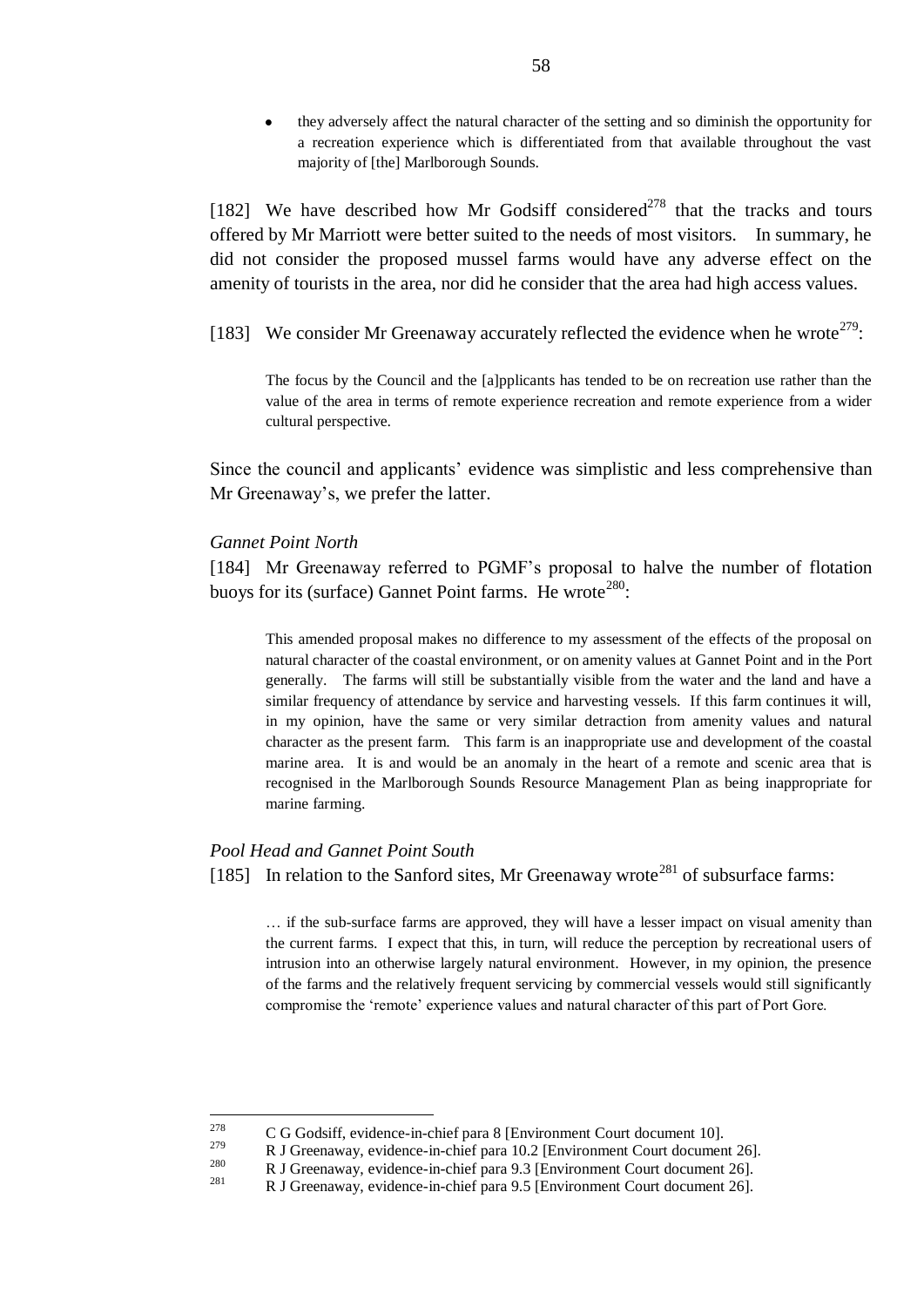Cross-examination did not significantly weaken Mr Greenaway"s evidence, nor was there any competent witness for the applicants who gave a different view. In fact, the only passage that Mr Hunt appeared to refer to<sup>282</sup> as weakening Mr Greenaway's view of the remoteness of Port Gore was an answer by the witness to a question from the court where Mr Greenaway stated $^{283}$ :

MR GREENAWAY: that would be part of my earlier answer I think – the concept that you are still in a setting that has got clearly – it is not an area that is I guess remote essentially, remote from obvious structures, obvious activity. I should not say – a lot of activity, obviously there are going to be boats coming in and out.

However, we consider that Mr Greenaway was not resiling from his view that Port Gore is remote, but was drawing attention to the role of boats within it, as the continuation of his answer a few lines later revealed<sup>284</sup>:

… You have got a setting where you can have remote values but with … quite large palatial boats coming into it.

### **6. Overall evaluation**

### **6.1 Introduction – weighing all relevant matters**

[186] We consider first how better, on the evidence, to enable the people and communities of the Sounds to provide for their wellbeing<sup>285</sup>. The qualitative evidence that the mussel farms, individually or together, would add to the economic and hence social wellbeing of the Sounds communities, especially that at Havelock, was uncontroverted. In respect of the two Sanford farms, Mr W R MacDonald, the branch manager at Havelock, wrote<sup>286</sup> that they contributed  $4.4\%$  or 600 tonnes of the total mussels harvested by Sanford at Havelock within the last year. On Sanford"s calculations<sup>287</sup> approximately one job is created by every 48 tonnes harvested so the production from farms represents over 12 jobs within Sanford"s operations. The NZCPS  $2010^{288}$  requires us to take that into account, as we do: employment is always an important consideration, especially in these difficult times for the global economy and New Zealand export industries. On the other hand, for reasons we address shortly, if we were to refuse consent for any one (or more) of these marine farms then we are hopeful that new coastal water space can now be found elsewhere around Marlborough's coastline so that jobs would not be lost. That would take the sting out of Mr Herbert's concern that "... any reduction in mussel farm space may make it uneconomic to continue farming the rest of Sanford's mussel farms in the area<sup> $1289$ </sup>. Equally, we consider that Mr Hunt's submission that "... it is nonsense to suggest

 $\overline{a}$ 

<sup>&</sup>lt;sup>282</sup> PGMF final submissions para 171 [Environment Court document 41].

 $\frac{283}{284}$  Transcript p. 731 line 23.

 $\frac{284}{285}$  Transcript p. 731 line 33.

<sup>&</sup>lt;sup>285</sup> Under section 5 of the RMA.<br><sup>286</sup> W. B. MacDonald, avidance in

<sup>&</sup>lt;sup>286</sup> W R MacDonald, evidence-in-chief para 25.1 [Environment Court document 4].<br><sup>287</sup> W D MacDonald, with new in shief near 25.1 [Environment Court do cument 4].

<sup>&</sup>lt;sup>287</sup> W R MacDonald, evidence-in-chief para 25.1 [Environment Court document 4].

 $\frac{288}{289}$  NZCPS 2010 policy 8(b).

D Herbert, evidence-in-chief para 21 [Environment Court document 5],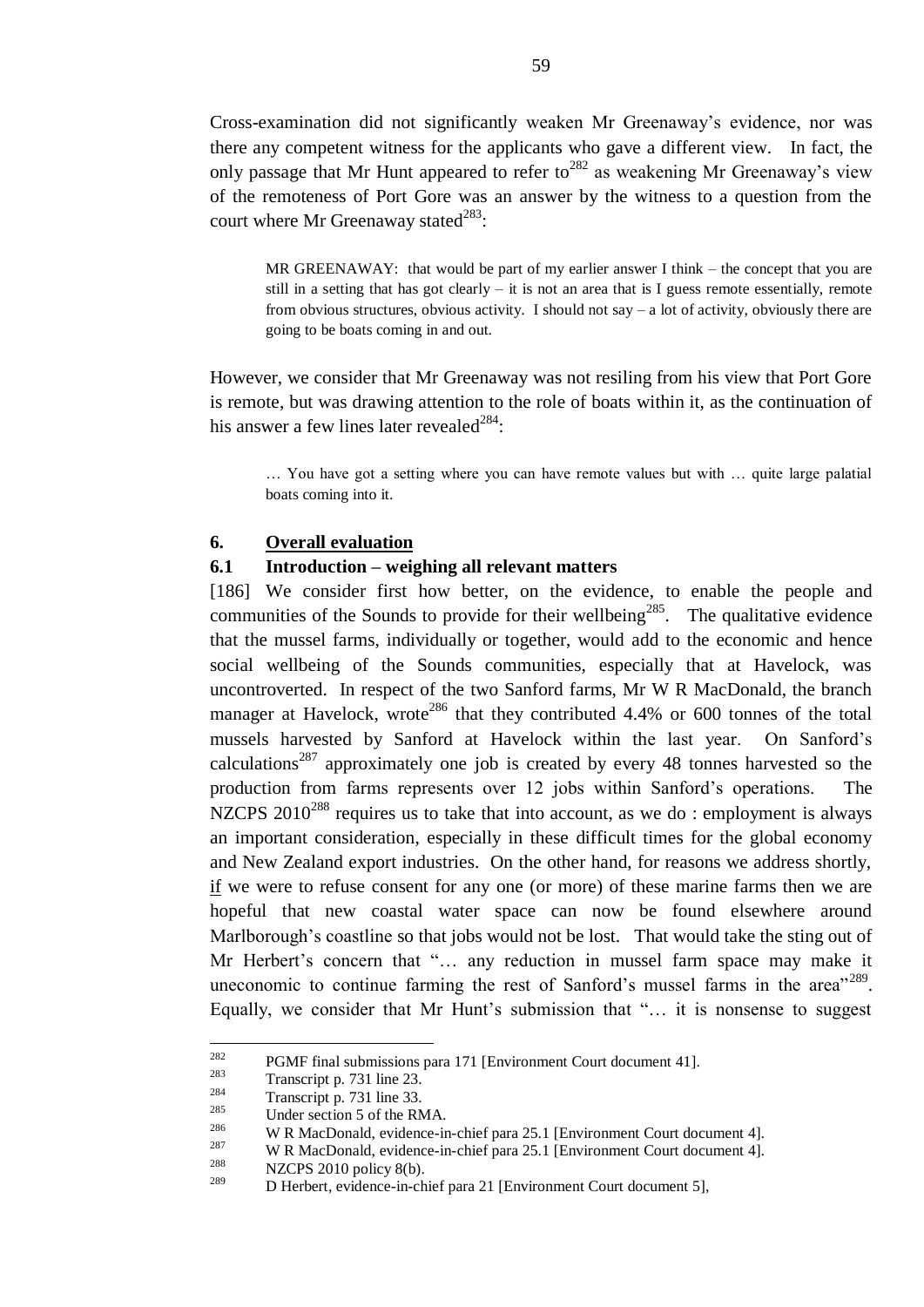relocation is an option where plainly it is not<sup> $290$ </sup> is now unlikely to be true, or at least not for much longer. We also recognise that at least for Sanford<sup>291</sup> (and probably for PGMF) it is "critical" that Sanford has sufficient farms to enable it to achieve efficiencies of scale in use of its vessels and Havelock factory.

[187] An important positive aspect of each application is that mussel farms require high water quality and productive sites. Both those qualities are present for each of the three proposals, so policy 8(b) of the NZCPS 2010 would be achieved. A relatively minor positive effect is that the presence of a mussel farm might enhance fishing for some – there might be more snapper<sup>292</sup> to be caught.

### *Alternative sites*

[188] For Sanford Mr MacDonald stated that it was very important to Sanford that its existing marine farms are reconsented because it is very difficult at present to create new space – new AMAs were not being created at the time of the hearing. Mr Hunt agreed that there are "real obstacles" securing alternative sites. We sympathise with the applicants : the approval of AMAs has been stalled for some years. However, the time it has taken us to deliver this decision (caused in substantial part by pressure of priority work as a result of the Christchurch earthquake sequence especially after February 2011) has largely remedied that situation by Parliament's enactment<sup>293</sup> of the Resource Management Amendment Act (No. 2) 2011 which came into effect on 1 October 2011 ("the 2011 Aquaculture Act"). Amongst the changes made by that Act are the removal of the requirement for AMAs to be established before resource consent applications may be made. So if we were to refuse any one or more of these applications before us, the disappointed applicant can try to re-establish elsewhere.

[189] We accept that if we were to approve any one or more of the marine farms that would not deplete the environmental capital of Port Gore for future generations<sup>294</sup>. Upon expiry of the term(s) of consent the marine farm structures (buoys, lines, anchors) can be removed with negligible lasting effect on the environment, according to Dr Grange's unopposed evidence<sup>295</sup>.

### **6.2 Section 6 of the RMA**

### 6.2.1 Introducing the matters of national importance

[190] Together with, or potentially against, those key positive matters under section 5(2) of the RMA we have to weigh various matters of national importance under sections  $5(2)(a)$  to (c) and 6 of the Act, particularly:

<sup>290</sup> <sup>290</sup> PGMF final submissions para 137 [Environment Court document 41].

<sup>&</sup>lt;sup>291</sup> W R MacDonald, evidence-in-chief para 25.3 [Environment Court document 4]

<sup>&</sup>lt;sup>292</sup> D Herbert, evidence-in-chief para 65 [Environment Court document 5].<br><sup>293</sup> N75 2011/60

 $\sum_{293}^{293}$  NZS 2011/69.

<sup>&</sup>lt;sup>294</sup> Under section 5(2)(a) and (b) of the RMA.<br><sup>295</sup> K.D.C. we have the relationship of Fig.

K R Grange, evidence-in-chief [Environment Court documents 9 and 9A].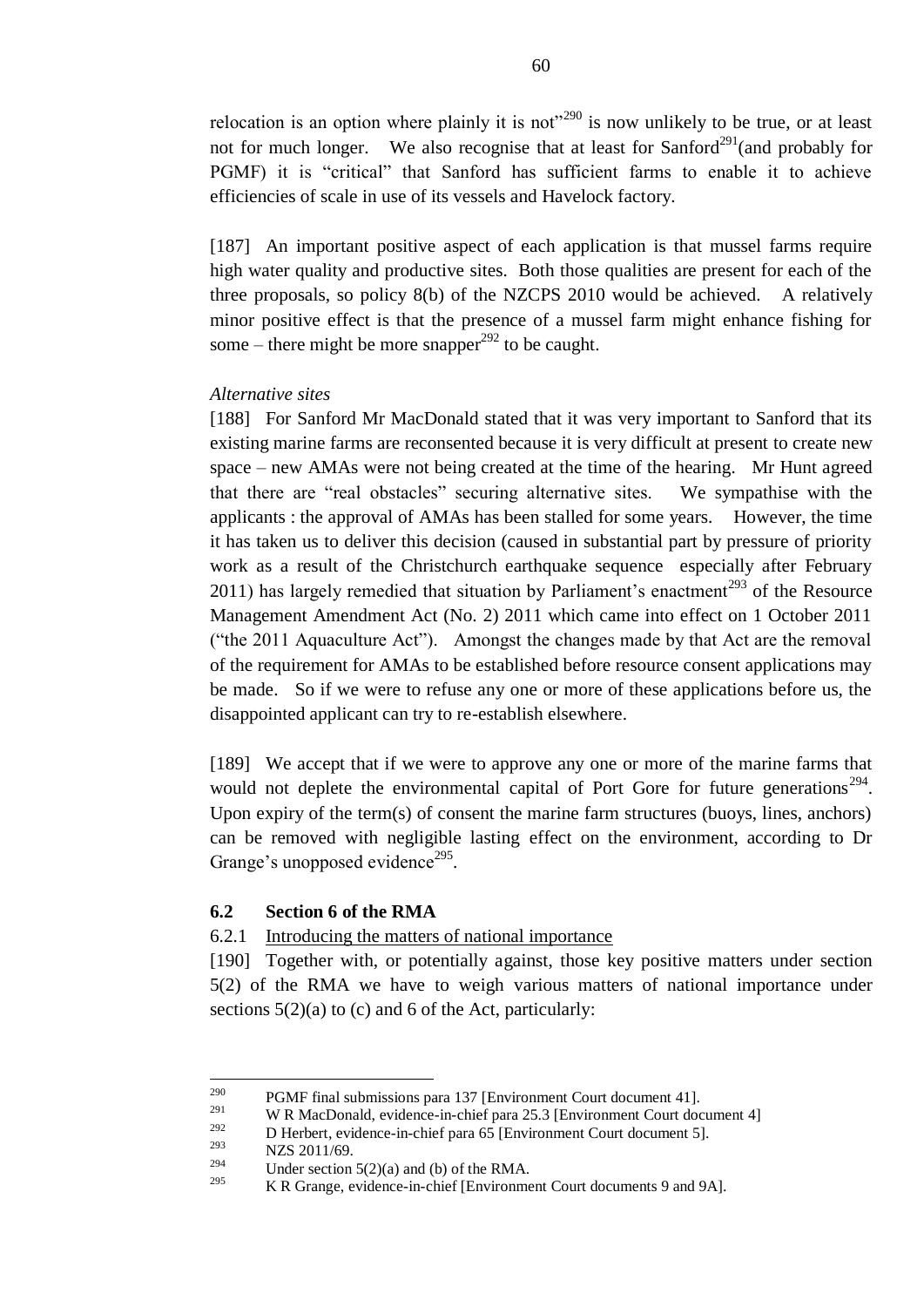- recognition and protection of the natural character of the coastal  $\bullet$ environment;
- recognition and protection of the outstanding natural landscape of Port Gore.

There is an inherent tension between those two matters in these proceedings, at least when each of the proposals is considered at the level of the NZCPS because the natural character of the coastal environment of eastern Port Gore is only high, whereas we have found that the landscape is an outstanding natural landscape. That suggests we should explain our understanding of the relationship between section 6(a) and (b) of the RMA. It is this : while the coastal environment stretches around all of New Zealand"s extremely long coastlines, and every segment of the coastal environment may be seen as part of one (or sometimes more than one) landscape or a (landscape) feature, relatively few parts of the coastal environment are in an outstanding natural landscape. So when a part of the coastal environment is also within, or coincides with, an outstanding natural landscape the landscape is at first sight (and depending on context) even more important to the national interest than the coastal environment is. The result is that adverse effects which may be appropriate in the coastal environment normally may be inappropriate in a coastal environment which is also an outstanding natural landscape. Conversely, even in an outstanding natural landscape, a proposal may be so important under section 5 that it is appropriate to allow it anyway.

### 6.2.2 Having regard to the New Zealand Coastal Policy Statement 2010

[191] Objective 2 of the NZCPS 2010 elaborates on section 6(a) of the RMA by suggesting areas of the coastal environment where various forms of development and use would be inappropriate and protecting them from such activities. This is (nearly) followed through in at least two places. First in NZCPS 2010 policy 8 on aquaculture which requires regional instruments to recognise the significant existing and potential contribution of aquaculture to well-being of local people and communities by providing for aquaculture in appropriate places; and secondly in policies 13(1)(c) and 15(d) and (e) by requiring that at least areas of "high natural character" be mapped or otherwise identified and that objectives and policies be included in the instruments. We wrote "nearly" about implementation of objective 2 because there is no policy which requires regional instruments to state where aquaculture might be inappropriate.

[192] As it happens the relevant regional coastal plan is the Sounds Plan and that has anticipated this policy by showing areas in the Marlborough Sounds where marine farms are generally appropriate and those where it is not. As outlined earlier, most of eastern Port Gore is in the CMZ1 where marine farming is prohibited. However, by making marine farming on each of the three sites with which we are concerned a discretionary activity, the Sounds Plan has effectively kicked the appropriateness of a farm on each back up the hierarchy of planning instruments, that is the Regional Policy Statement, the NZCPS 2010 and Part 2 of the Act itself.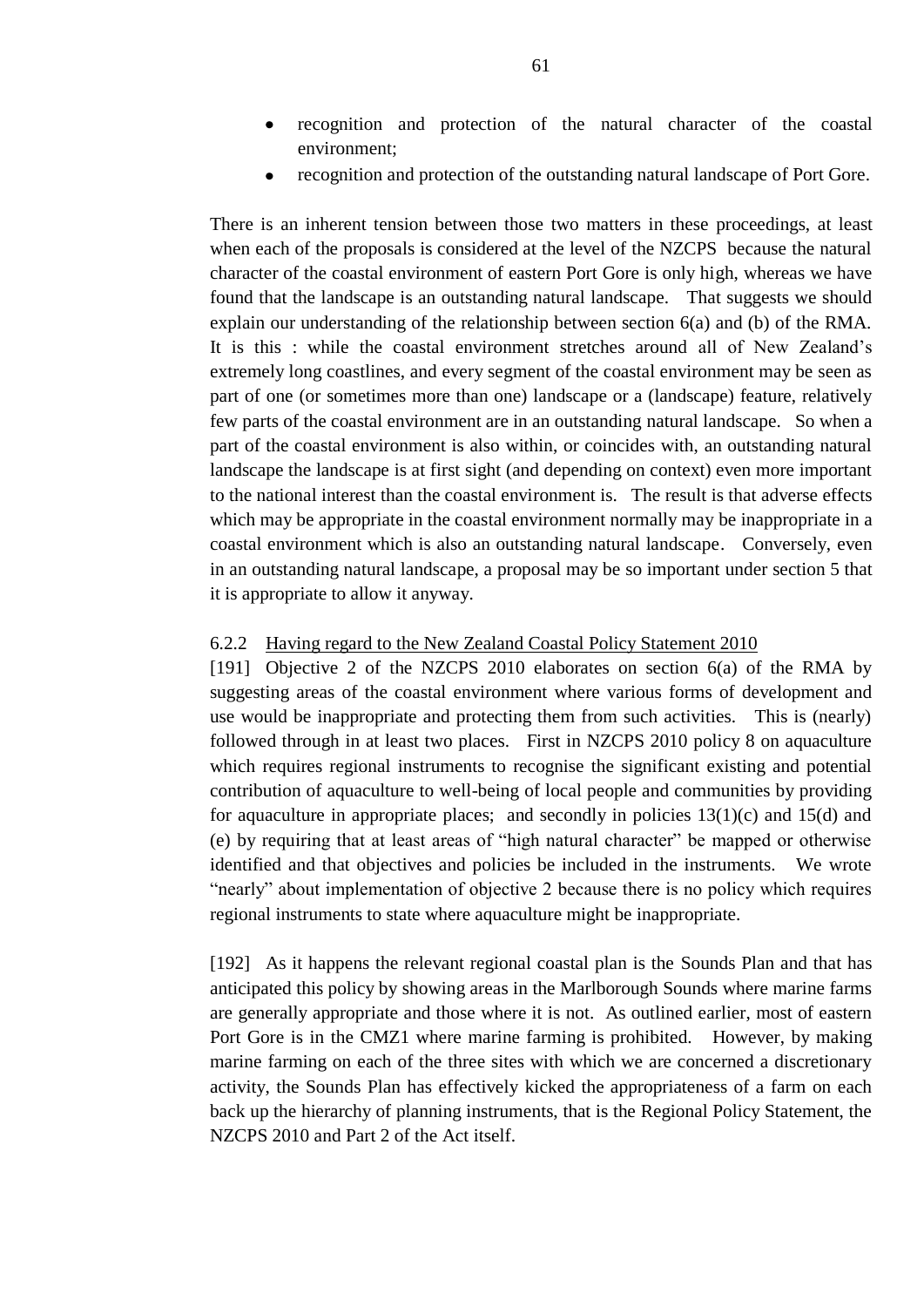[193] Under NZCPS 2010 policy 8 we have to take account of the economic benefits of aquaculture. We have described the skimpy evidence on that above and take it into account in coming to our overall conclusion. We must also take into account the social benefits. The evidence for Sanford was that the company is a relatively large contributor to the Marlborough economy. It employs 220 people and contracts up to 50 more. It spends approximately \$15.5 million in wages and salary annually<sup>296</sup>. . We accept that these three mussel farms are (at least together) regionally important for their benefits and have regard to that.

[194] Under policy 15 of the NZCPS 2010 we must avoid adverse effects of activities (such as mussel farming) on the outstanding natural landscape (including the seascape, as we have found it to be) of eastern Port Gore. Mr Kyle, the planner called for the applicants, did not mention this policy even in his rebuttal evidence<sup>297</sup> where he discussed the NZCPS 2010 generally. Ms Dawson, the planner called by the council, only referred to the old, now replaced, NZCPS.

[195] The closest that Mr Kyle came to mentioning policy 15 was when he wrote<sup>298</sup>:

The key consideration is to determine whether the proposed marine farms are inappropriate in the context of the natural character and landscape values that apply in this particular location.

But he did not refer to the fact that there are different policies for the coastal environment<sup>299</sup> and for any outstanding natural landscapes<sup>300</sup> in that environment. That is particularly important since the landscape architect – Mr Brown – with whom he purported to agree<sup>301</sup> and whose view that "the Bay" was outstanding in landscape terms he accepted $302$ , was of the opinion that eastern Port Gore was an outstanding natural landscape which means that NZCPS 2010 policy 15 applies. Thus when coming to his view on the appropriateness of the Sanford proposals Mr Kyle has not told us why or how his view is compatible with policy 15(1) which requires that adverse effects should be avoided if an activity is to be found appropriate. We do not accept that Mr Kyle has undertaken a "careful assessment"<sup>303</sup> of the NZCPS 2010 and consequentially cannot give much weight to his conclusions.

[196] Mr Brown's answer in cross-examination was<sup>304</sup>:

My point is that this is a landscape in which natural elements have primacy, but which also has a degree of modification and that the proposed [SPAR] buoys, lighting and even the vessels

 $\overline{a}$ 

<sup>&</sup>lt;sup>296</sup> W R MacDonald, evidence-in-chief para 17 [Environment Court document 4].

 $297$  J C Kyle, rebuttal evidence [Environment Court document 21B].

<sup>&</sup>lt;sup>298</sup> J C Kyle, evidence in reply para 8.6 [Environment Court document 21B].

 $\frac{299}{300}$  NZCPS 2010 policy 13.

 $\frac{300}{301}$  NZCPS 2010 policy 15.

 $\frac{301}{302}$  J C Kyle, evidence-in-chief para 25 [Environment Court document 21].

 $\frac{302}{303}$  Transcript p. 535 line 8.

 $\frac{303}{204}$  Sanford final submissions para 214 [Environment Court document 40].

Transcript pp 171-172.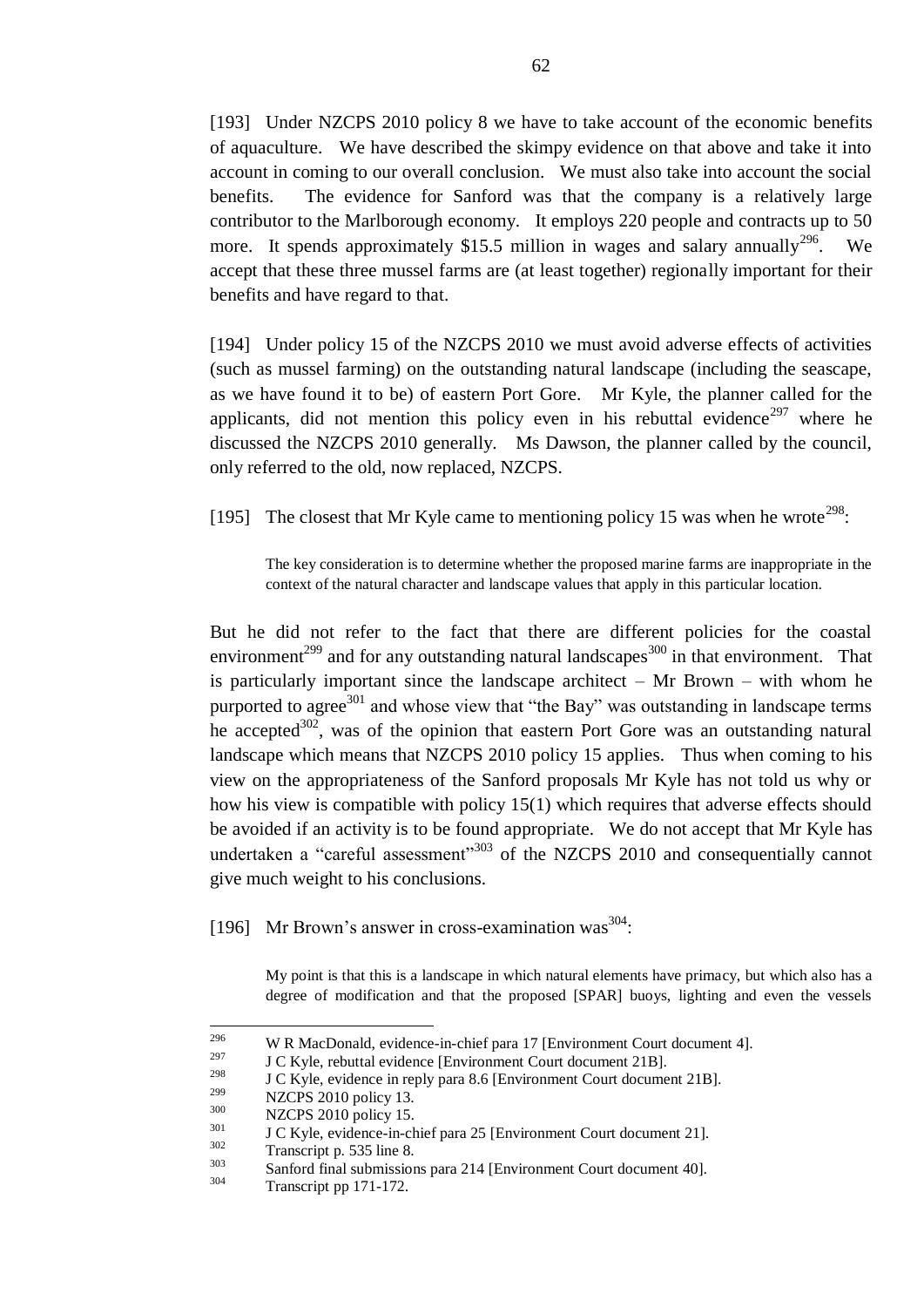associated with the marine farms are consistent with that level of modification and the retention of the values that I have identified.

[197] Mr Hunt, counsel for PGMF, did not refer to the most relevant policies in the NZCPS 2010 (we discuss these below). It may be that was because of his "... acknowledge[ment] that the Part  $[2]$  issues trump the  $[NZCPS]^{305}$ . In one sense that is correct – the NZCPS is below and must implement Part 2 of the RMA. However, in an important way it is incorrect : the NZCPS 2010 implements and gives slightly more detailed guidance on the more open or opaque aspects of sections 5 and 6 of the RMA.

### **6.3 Having particular regard to section 7 matters**

### 6.3.1 Introduction

[198] Of the list of matters in section 7 to which we are to have particular regard, the following were addressed in evidence:

- (b) The efficient use and development of natural and physical resources:
- (ba) …

…

- (c) The maintenance and enhancement of amenity values:
- (d) Intrinsic values of ecosystems:
- …
- (f) Maintenance and enhancement of the quality of the environments:
- (g) Any finite characteristics of natural and physical resources.

Paragraphs (f) and (g) are adequately subsumed in other discussion, but we should consider section 7(b), (c) and (d) separately. None of the other paragraphs are relevant.

### 6.3.2 Efficient use of resources (section 7(b))

[199] A cost-benefit analysis is not compulsory under section 7(b) of the RMA, even when matters of national importance are recognised as relevant : *Meridian Energy Limited v Central Otago District Council<sup>306</sup>*. However, nothing in the High Court's decision on that proceeding undermines the Environment Court's assumption that a cost-benefit analysis is very useful. Indeed, without it an assessment of efficiency under section 7(b) tends to be rather empty.

[200] It is, in theory, straightforward to calculate the net benefit of the two possible options open for the use (or protection) of the water space where each mussel farm is proposed to be located. The net benefit of the marine farm should be compared with the net benefit of the water space if empty of the farm. The latter benefit is more than zero because the water space has financial value for fishermen, social value for recreationalists, and is part of the district's environmental capital. There are three sets

<sup>305</sup> <sup>305</sup> PGMF's final submissions para 113 [Environment Court document 41].

<sup>306</sup> *Meridian Energy Limited v Central Otago District Council* [2010] NZRMA 477 at 116 (HC); [2011] 1 NZLR 482.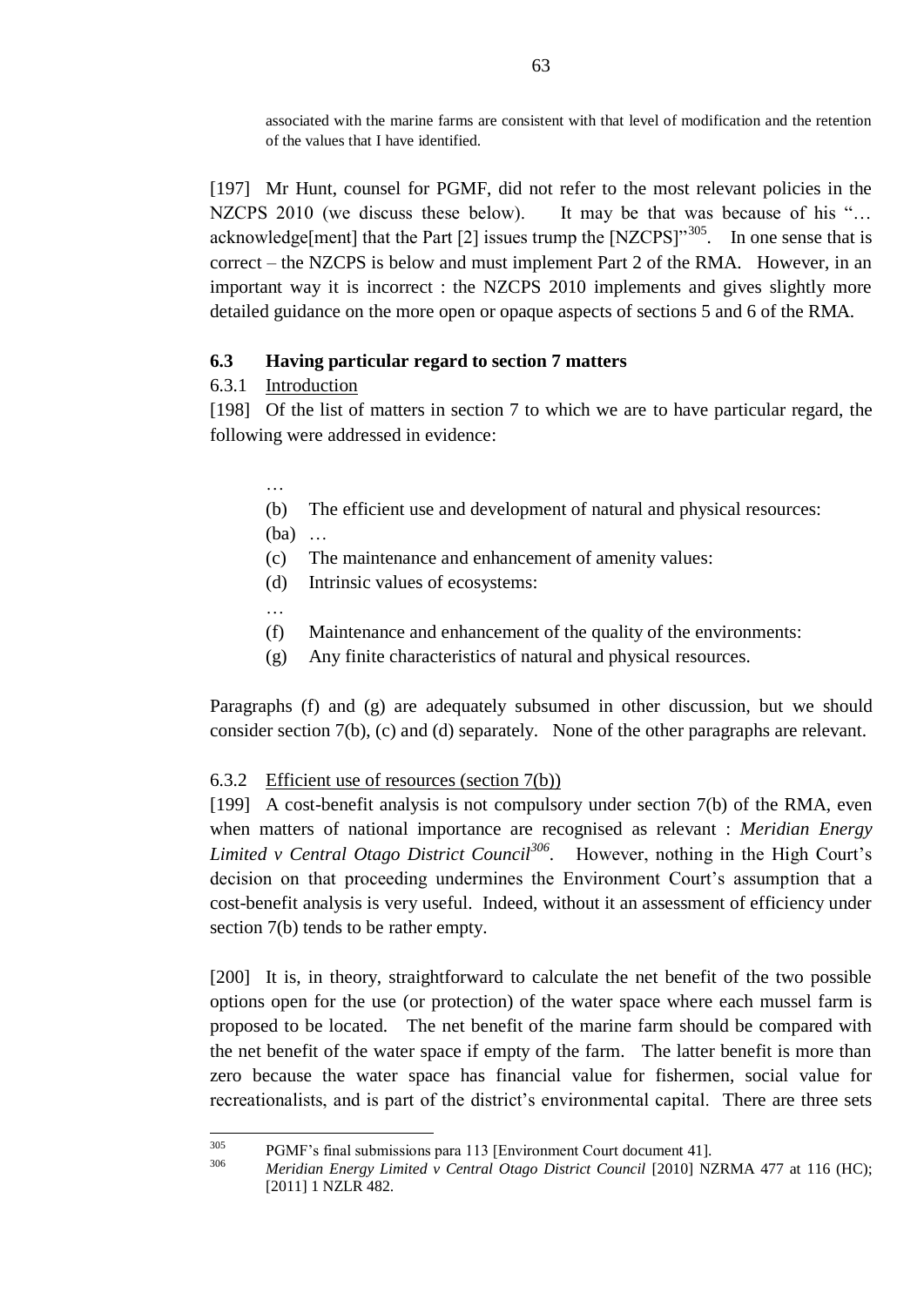of persons<sup>307</sup> affected by the use or protection of the water space : producers (i.e. the mussel farmer), consumers (mussel eaters or exporters), and third parties affected by externalities. The latter can be positive (improved fishing around the mussel farm) or negative (loss of natural quality of the coastal environment). Then, adopting the formula stated in *Memon v Christchurch City Council<sup>308</sup>* the court, or the local authority at first instance, can ascertain the net benefit of the marine farm as follows:

 $nb$  (farm) =  $ps + cs + pe - ne$ where: nb (farm) = net benefit of a marine farm ps = producer surplus  $cs = \text{consumer surplus}$  $pe = positive$  externalities  $ne = negative$  externalities.

[201] If that calculation had been performed here for each mussel farm space we would have been able to make a more objective assessment of the economic (and social) value of the two scenarios (i.e. mussel farm or none<sup>309</sup>). Unfortunately, we were not informed of the (past) or present or forecast and discounted future income streams to be derived from each farm. We were merely informed that the two Sanford farms in eastern Port Gore represent "substantial" capital investment<sup>310</sup>. Nor did we hear argument as to whether, when calculating the producer surplus, we should treat wages in economists' conventional way (as a cost) or as a benefit. We suspect, but do not decide the issue, that the NZCPS 2010 effectively requires the latter in view of policy 8"s differentiation between economic wellbeing and social and cultural wellbeing.

[202] We did, of course, receive evidence from a number of witnesses as to the employment opportunities created by the marine farms but none of that was put in a form which enabled us to quantify the social benefit of each proposal. Instead we are left with unquantified or qualitative assessments on both sides of the ledger. While such an analysis would have been very useful in these proceedings it was not provided by any party. Given the dearth of evidence, we are simply not able to make any quantitative assessment of which option for the water space of each proposed mussel farm provides a greater social, economic, or cultural benefit, and is thus a more efficient use of that part of the coastal environment. Of course, those problems pale into insignificance compared with the difficulties of putting a value on the externalities caused by having at least one mussel farm in eastern Port Gore.

<sup>307</sup> <sup>307</sup> *Memon v Christchurch City Council* Decision C116/2003.

*Memon v Christchurch City Council Decision C116/2003* at [76], quoting and adopting the evidence of an experienced economist, the late Mr P Donnelly.

<sup>&</sup>lt;sup>309</sup> Accordingly decision-makers simply have to make their best assessment of whether the net benefit of the proposed farm is negative or positive.

<sup>310</sup> W R MacDonald, evidence-in-chief paragraphs 25 and 26 [Environment Court document 4].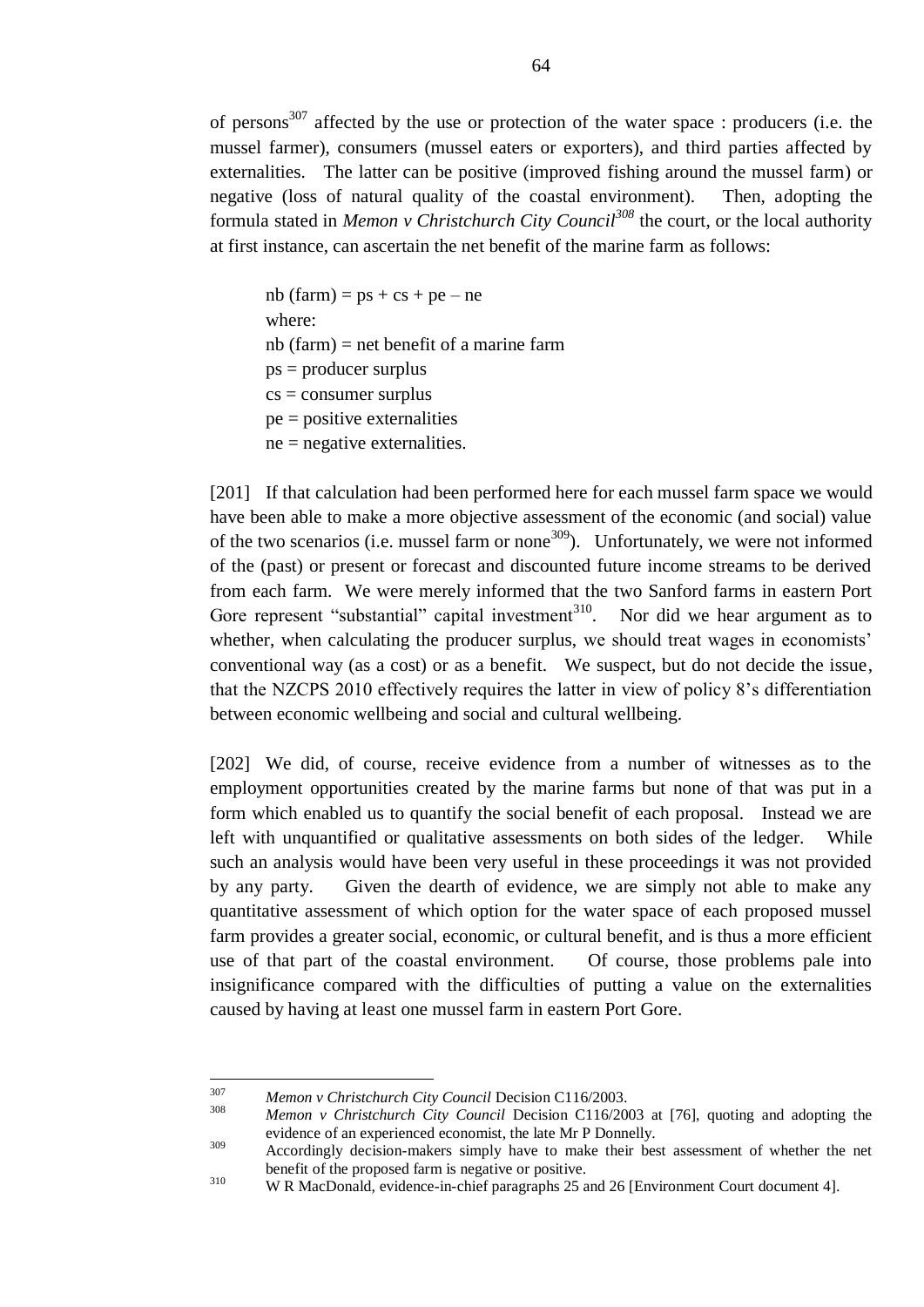[203] In the absence of quantified evidence it is worth pointing to the approach taken by the Sounds Plan on locating the point at which a mussel farm"s benefits might be exceeded by the costs. Because at some point the marginal benefits of marine farms are outweighed by section  $6(a)$  and (b) values – amongst others – the council has provided in its planning maps for most existing farms to be located in a zone – Coastal Marine Zone Two - where marine farming is provided for (as controlled or discretionary activities depending on location) and Coastal Marine Zone One where marine farming is prohibited. There is a policy decision in the Sounds Plan that in some places the other values in section 5(2) outweigh the economic values. That is exemplified by Attachment "B" to this decision, which is a copy of a map compiled by the Marlborough District Council showing "Marine Farms, Mooring(s) and Jetties in the Marlborough Sounds<sup>"311</sup>. That plan has to be read with some care because the moorings and jetties occupy a greater proportion of space on the map than they do on the water. However, it does give a general indication of the sharp contrast in the utilisation of the two principal sounds – with Queen Charlotte lined with jetties giving access to houses and baches, whereas the coastline of the more convoluted Pelorus and Kenepuru Sounds is dominated by marine farms (in blue on the map).

### *Is allocating space for marine farms a tragedy of the commons?*

[204] Mr C Potton, a well-known photographer called for Mr Marchant and FNHTB, appeared to trespass rather beyond his expertise when he expressed his opinion $312$  that Port Gore:

… is an area that largely defines itself [as] a larger "common …"<sup>313</sup>. The well-known tragedy of the "commons" is that, as it is parcelled out and given over to extractive uses, it inevitably becomes of diminishing value to the majority of people as a recreational and cultural resource. It loses its wild spirit and becomes like everywhere else that humans modify.

That is an insight in the last sentence which has been referred to by other witnesses, but we should point out that Mr Potton has made a (common) misinterpretation of the "tragedy of the commons". The phrase was first used by Garrett Hardin in 1968 in the journal *Science*. where he wrote<sup>314</sup>:

The tragedy of the commons develops in this way. Picture a pasture open to all. It is to be expected that each herdsman will try to keep as many cattle as possible on the commons. Such an arrangement may work reasonably satisfactorily for centuries because tribal wars, poaching, and disease keep the numbers of both man and beast well below the carrying capacity of the land. Finally, however, comes the day of reckoning, that is, the day when the long-desired goal of social stability becomes a reality. At this point, the inherent logic of the commons remorselessly generates tragedy.

 $311$  $\frac{311}{2}$  R J Greenaway, evidence-in-chief Attachment 2 [Environment Court document 26].

 $\frac{312}{133}$  C Potton, evidence-in-chief para 19 [Environment Court document 29].

<sup>313</sup> Mr Potton actually used the plural "commons" but it makes more sense in this sentence to think of Port Gore as a large common.

<sup>314</sup> G Hardin, *Science* 162 (December 13, 1968) pp. 1243-1248. Also at (http://www.sciencemag.org/cgi/reprint/162/3859/1243.pdf).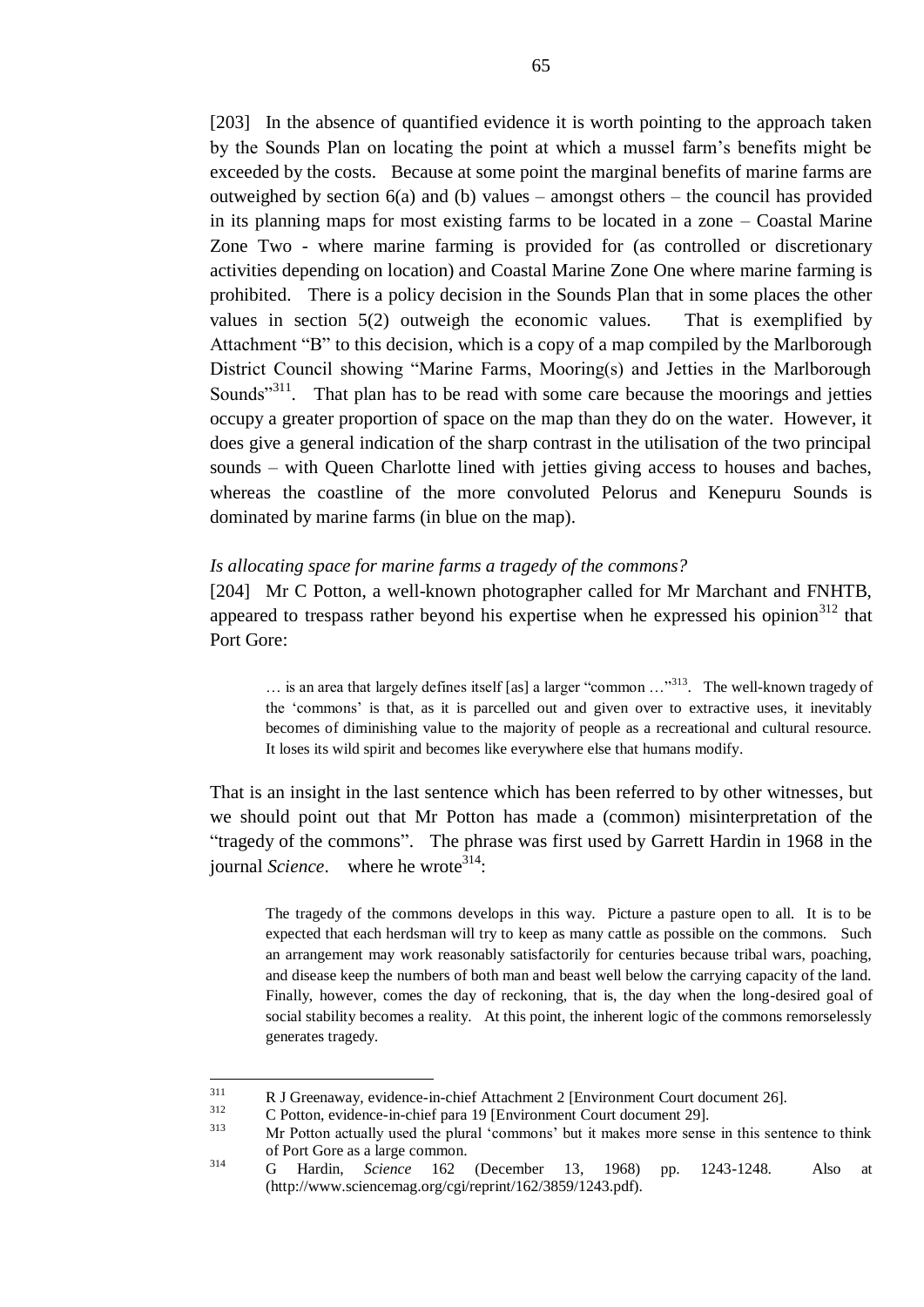…

Adding together the component partial utilities, the rational herdsman concludes that the only sensible course for him to pursue is to add another animal to his herd. And another … But this is the conclusion reached by each and every rational herdsman sharing a commons. Therein is the tragedy. Each man is locked into a system that compels him to increase his herd without limit – in a world that is limited. Ruin is the destination toward which all men rush, each pursuing his own best interest in a society that believes in the freedom of the commons. Freedom in a commons rings ruin to all.

One of the principal points of the tragedy of the commons as Hardin perceived it, was precisely the opposite of Mr Potton"s point : that the common had not been "parceled out" was part of the problem.

[205] In fact neither the 'Tragedy of the un-regulated commons' – as Hardin later conceded his paper was really about  $315$  – nor the parceling criticised by Mr Potton, really applies in this situation. We are faced with a situation where the council has, in its Sounds Plan, given some policy guidance as to where it might generally be appropriate to locate and operate marine farms, and where it is generally inappropriate. We consider the application of those policies shortly.

### *Existing investment in the mussel farms*

[206] Because the applications are in respect of existing marine farms which are continuing to operate under section 165ZH of the Act until these appeals are resolved, we must have regard to<sup>316</sup> "the value of the investment of the existing consent holder". Mr Kyle $317$  for PGMF and Ms Dawson for the council<sup>318</sup> stated this includes more than the cost of obtaining the original consent and the plant and lines on site. Mr Kyle said that the value included the returns to the occupier and the added value to factories, export earnings, and the economic wellbeing of a community. We have already recorded on these matters that there was no quantified evidence as to their net benefit.

[207] For the appellants Mr Marchant alleged<sup>319</sup> that the applicants had been making illegal gains because at least part of each of their marine farms was outside the (now expired) consent boundaries. We are unable to determine the truth of that allegation so proceed on the basis that the existing farms are (largely) correctly sited. Superficially, more cogent was the observation by Mr Marchant<sup>320</sup> that all the structures in the existing marine farms are removable and re-useable on another site. That was confirmed by Ms Dawson $^{321}$ .

 $\overline{a}$ 

<sup>315</sup> G Hardin "Will commons sense dawn again in time". The Japan Times Online (http://search.japantimes.co.jp).

 $\frac{316}{317}$  Section 104(2A) RMA 1991.

 $317 \text{ J G Kyle, evidence-in-chief para } 78 \text{ [Environment Court document } 21].$ <br> $318 \text{ S M Dourson, oxidance in chief page } 50 \text{ [Eruinament Court document]}$ 

 $\frac{318}{319}$  S M Dawson, evidence-in-chief para 50 [Environment Court document 22].

 $\frac{319}{320}$  C E Marchant, evidence-in-chief para 164 [Environment Court document 27].

 $\frac{320}{221}$  C E Marchant, evidence-in-chief para 164 [Environment Court document 27].

S M Dawson, evidence-in-chief para 50 [Environment Court document 22].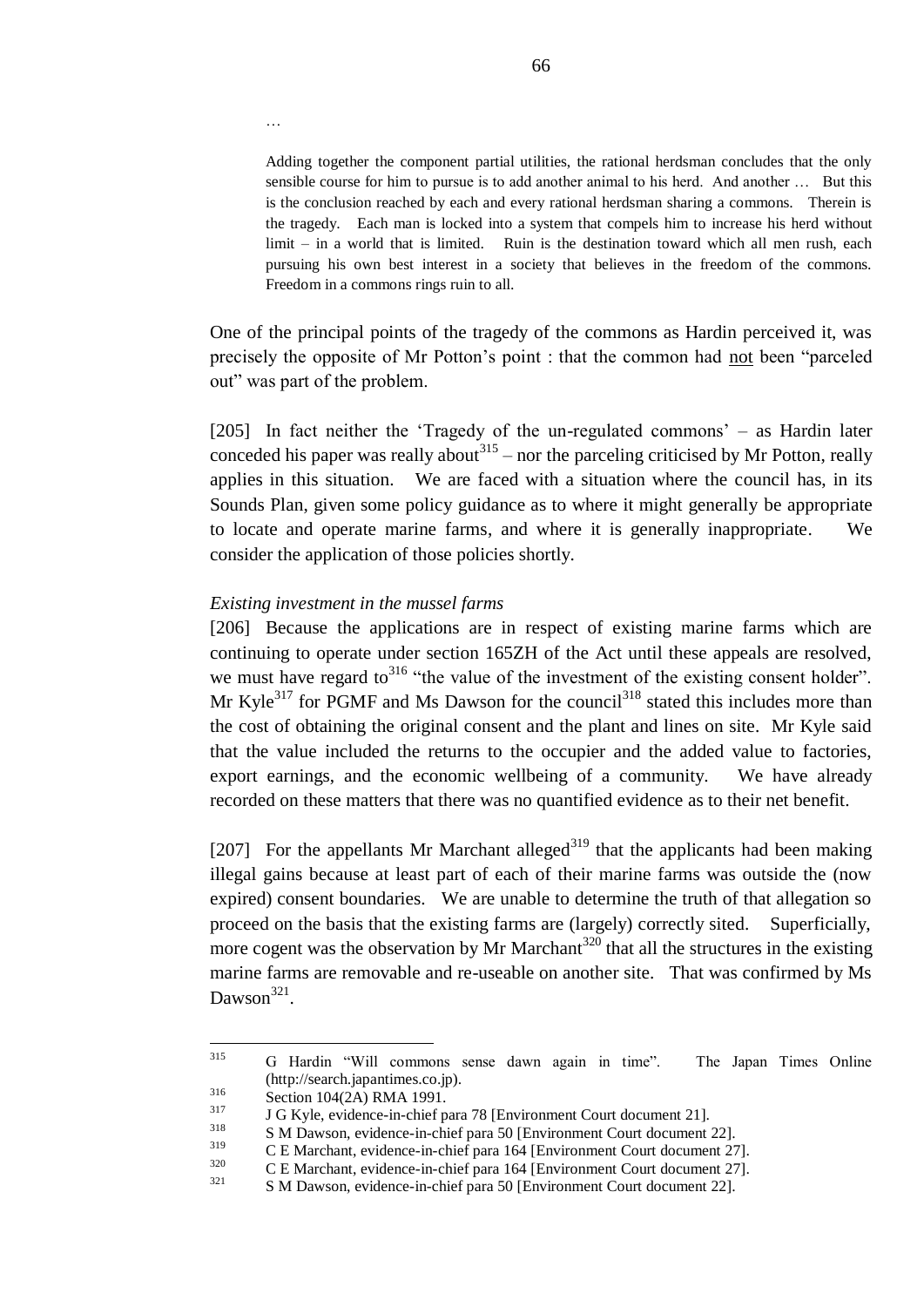[208] We received only the briefest submissions<sup>322</sup> on what is meant by section 104(2A). The "existing investment" referred to might include any one or more of the following:

- (1) the value of the plant and lines on site;
- (2) the value of the current crop;
- (3) the cost of the "renewal" application;
- (4) a capitalisation of the likely returns;
- (5) the net social benefit;
- (6) the employment opportunities.

[209] If we were to consider the positive downstream or flow-on effects of the proposal as part of the investment of the existing consent holder we would also need to consider the negative effects, both direct and accumulative. Further, counting any of these matters as part of the "investment" of the existing consent holder would mean that they were all double-counted. We have already explained how the net benefit of a marine farm should be calculated and it includes the net present value of all those items.

[210] Since all other aspects of the (net present) value of existing (and proposed) investments are had particular regard to under section 7(b), there is only one item which is not counted and that is the net present value of stock on the lines at the expiry of the previous resource consents. It is important that, if resource consents are refused for any one or more of the farms under consideration, then any crop currently growing should not be wasted.

[211] The existing investment on these mussel farms is the mussel crop which is growing there at present and which cannot be harvested for up to 18 months (that being the average length of cycle for a mussel-line). All this suggests that if we are minded not to grant substantial new resource consents then we should consider granting brief consents to allow harvesting or at least ensure our decision does not take effect immediately.

[212] We consider that the witnesses and counsel have misconceived slightly what section 104(2A) is about. It does not require a consent authority to consider the costs of the application for "renewal" – they are sunk costs.

- 6.3.3 Maintaining and enhancing amenity values
- [213] "Amenity values" are defined<sup>323</sup> in the Act as meaning:

<sup>322</sup> Sanford final submissions paragraphs 168 and 171 [Environment Court document 40]; PGMF final submissions paragraphs 131-139 [Environment Court document 41].

<sup>&</sup>lt;sup>323</sup> Section 2 of the RMA.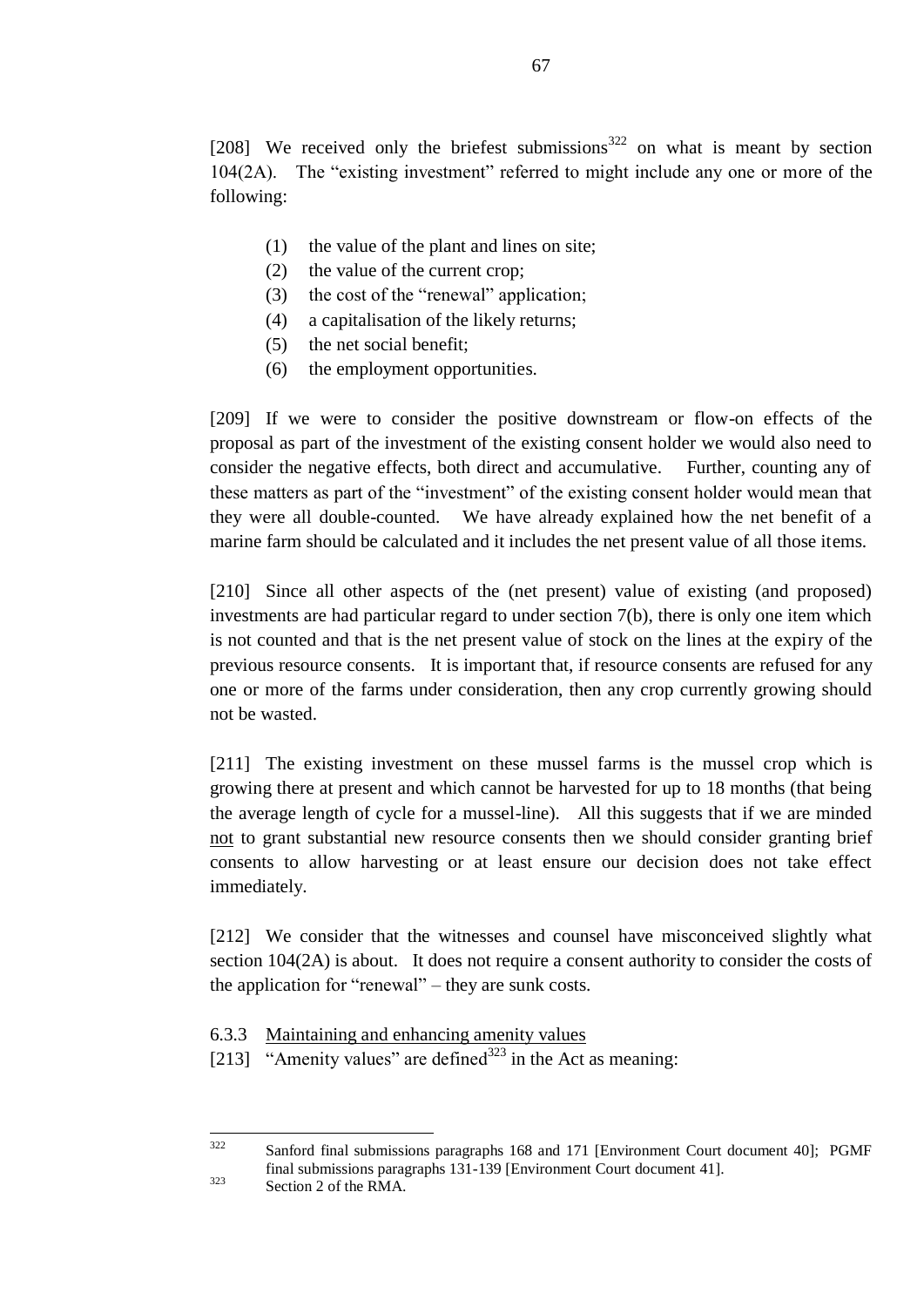… those natural or physical qualities and characteristics of an area that contribute to people"s appreciation of its pleasantness, aesthetic coherence, and cultural and recreational attributes.

Despite that anthropocentric characterisation Sanford submitted both in opening  $324$  and closing $325$  that:

… the yardstick of amenity values had to go beyond individual witness" perceptions. It needed to encompass a great community perspective, taking strong guidance from the [Sounds Plan].

We accept that is generally correct except for the word "great" which should be deleted : we do not understand why it was suggested. But certainly individual perceptions of the effects of a proposal on their future amenities will usually not be a sufficient guide to reasonableness of the effects : people do tend to resist change simply because it is different to what they know<sup>326</sup>. Essentially the test for effects on amenities is one of reasonableness in the given context and that can usually be better informed by reference to the district plan.

[214] On the evidence there appear to be three issues in relation to the effects on amenities:

- (1) which of the lay witnesses were reasonable?
- (2) what does the district plan say?
- (3) how does the court assess the expert evidence?

[215] On the question of the lay evidence Mr Hassan and Ms Meech submitted $^{327}$  that the lay witnesses demonstrated "… highly selective subjective judgement with respect to the [proposals"] effects on amenity values". We consider counsels" examples in turn. The first was that Ms K Marchant<sup>328</sup> and her father, C E Marchant<sup>329</sup>, gave little credit for the significant mitigation of the surface patterns of the Sanford mussel farms, yet could justify the Marchant airstrip as appropriate despite its strong visual footprint. Counsel are correct to some extent, although we have some sympathy for the Marchants' position : even an expert's objectivity would be stretched by a substantial last minute change in a proposal for two surface to two subsurface mussel farms. The Marchants had little time to reflect on the extent and implication of the changes.

 $324$  $\frac{324}{225}$  Sanford's opening submissions paragraphs 123-126 [Environment Court document 2].

 $\frac{325}{326}$  Sanford's closing submissions para 85 [Environment Court document 40].

That is not the case in these proceedings since the marine farms (in a different, more intrusive form) are already on site.

 $\frac{327}{328}$  Sanford's closing submissions para 89 [Environment Court document 40].

 $\frac{328}{329}$  K Marchant, evidence-in-chief paragraphs 53 and 84 [Environment Court document 16].

<sup>329</sup> C E Marchant, evidence-in-chief para 80 [Environment Court document 27].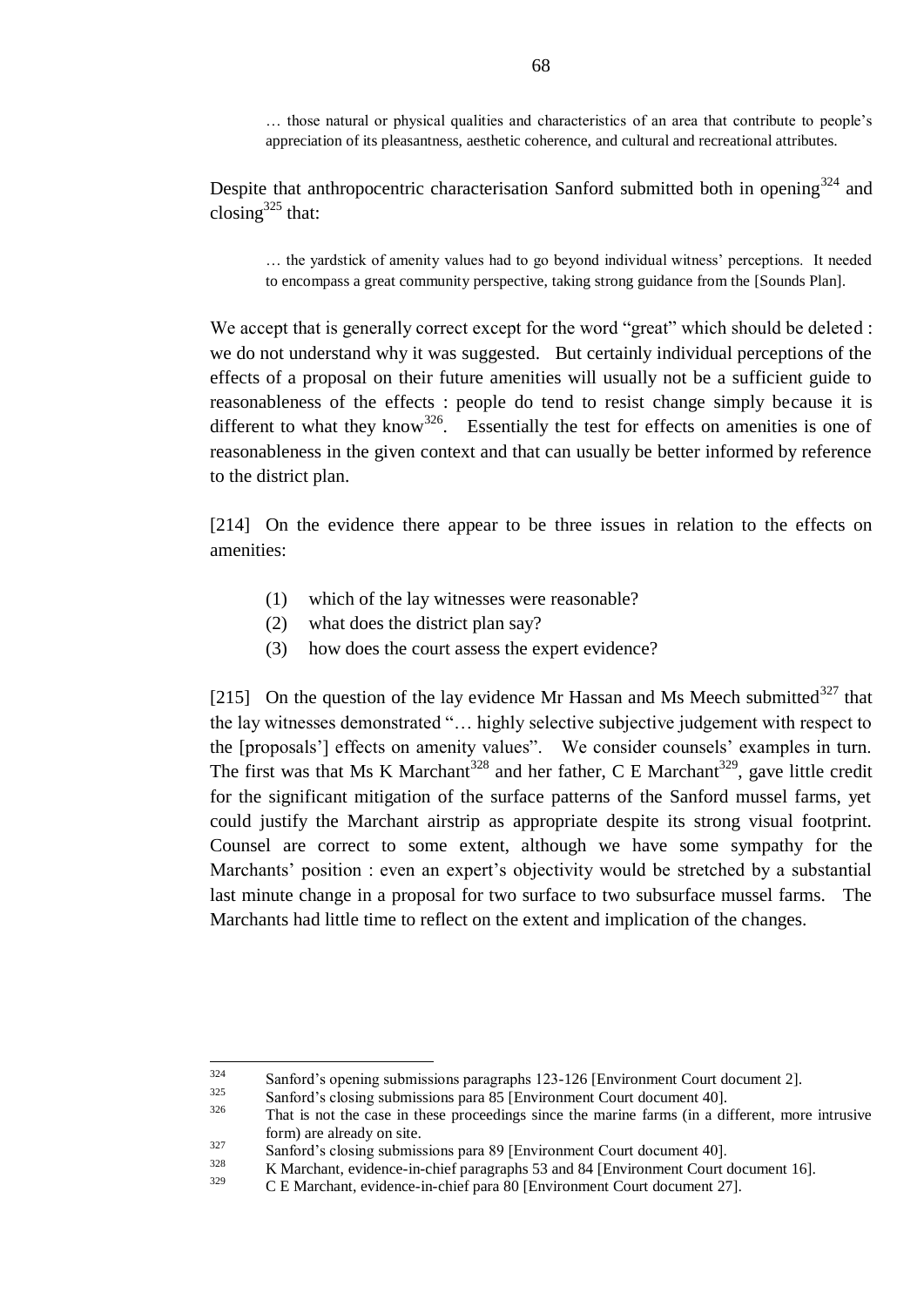[216] Secondly, counsel said that the Marchants had no tolerance<sup>330</sup> for navigational lights but were not troubled by the lights of houses in the Bay<sup>331</sup>. We consider that counsel for Sanfords cannot make much of this : as Mr Milne submitted  $332$ :

the Marchant"s television is not visible from the Cockle Bay beach, the Eglinton property or most other relevant viewpoints.

In contrast, the SPAR lights would be visible from all directions around Port Gore $^{333}$  – that is their function. That answer was criticised by Mr Hassan and Ms Meech<sup>334</sup>: "... it is not valid to dismiss the consideration of onshore lighting effects from viewpoints such as from the water itself". In fact, it is valid for two reasons : on the evidence the number of nights spent by boats in Cockle Bay is very small because it is so exposed; and secondly we infer that the Marchants would speedily install curtains (Mr Kyle, the planner for Sanford, commented<sup>335</sup> on their absence) if it made such a difference to these proceedings that we would grant consent because they had none.

[217] Finally, we accept, with some reservations (as expressed earlier), Mr Greenaway"s evidence that recreational opportunities will be reduced in quality by the presence of one or more marine farms. Mr Hassan and Ms Meech submitted<sup>336</sup> that Sanford"s marine farms will not "in any way constrain either land or water based recreation". In a limited physical sense that may be correct, but the farms would have indirect effects. We have found that we prefer Mr Greenaway's evidence to that of Mr Godsiff, and Mr Greenaway"s evidence is that recreational opportunities will be lost. At least in relation to water-based recreation there is little evidential basis for that submission.

6.3.4 Intrinsic values  $337$ 

[218] We were referred to *Director-General of Conservation v Marlborough District*  Council where the Environment Court stated<sup>338</sup>:

The narrow approach to recreational issues does not appear to us to recognise the **intrinsic value** to the Sounds as having some areas which **present as remote wilderness areas (such as this) left available for the wilderness experience by the few**.

<sup>330</sup> <sup>330</sup> Cross-examination of Ms Karen Marchant – transcript p. 434; also K Marchant, evidence-inchief para 99 [Environment Court document 16].

<sup>331</sup> K Marchant, evidence-in-chief para 100 [Environment Court document 16]; C E Marchant, evidence-in-chief para 121 [Environment Court document 27].

<sup>&</sup>lt;sup>332</sup> Submissions for Marchants para 415 [Environment Court document 39].

 $333$  Except where obscured by topography.<br> $334$  Sexford final submissions ages 110  $\overline{E}$ 

 $\frac{334}{335}$  Sanford final submissions para 110 [Environment Court document 40].

 $\frac{335}{336}$  Transcript p. 529.

 $\frac{336}{337}$  Sanford final submissions para 139 [Environment Court document 40].

 $\frac{337}{338}$  Section 7(a) of the RMA.

<sup>338</sup> *Director-General of Conservation v Marlborough District Council* Decision W89/1997.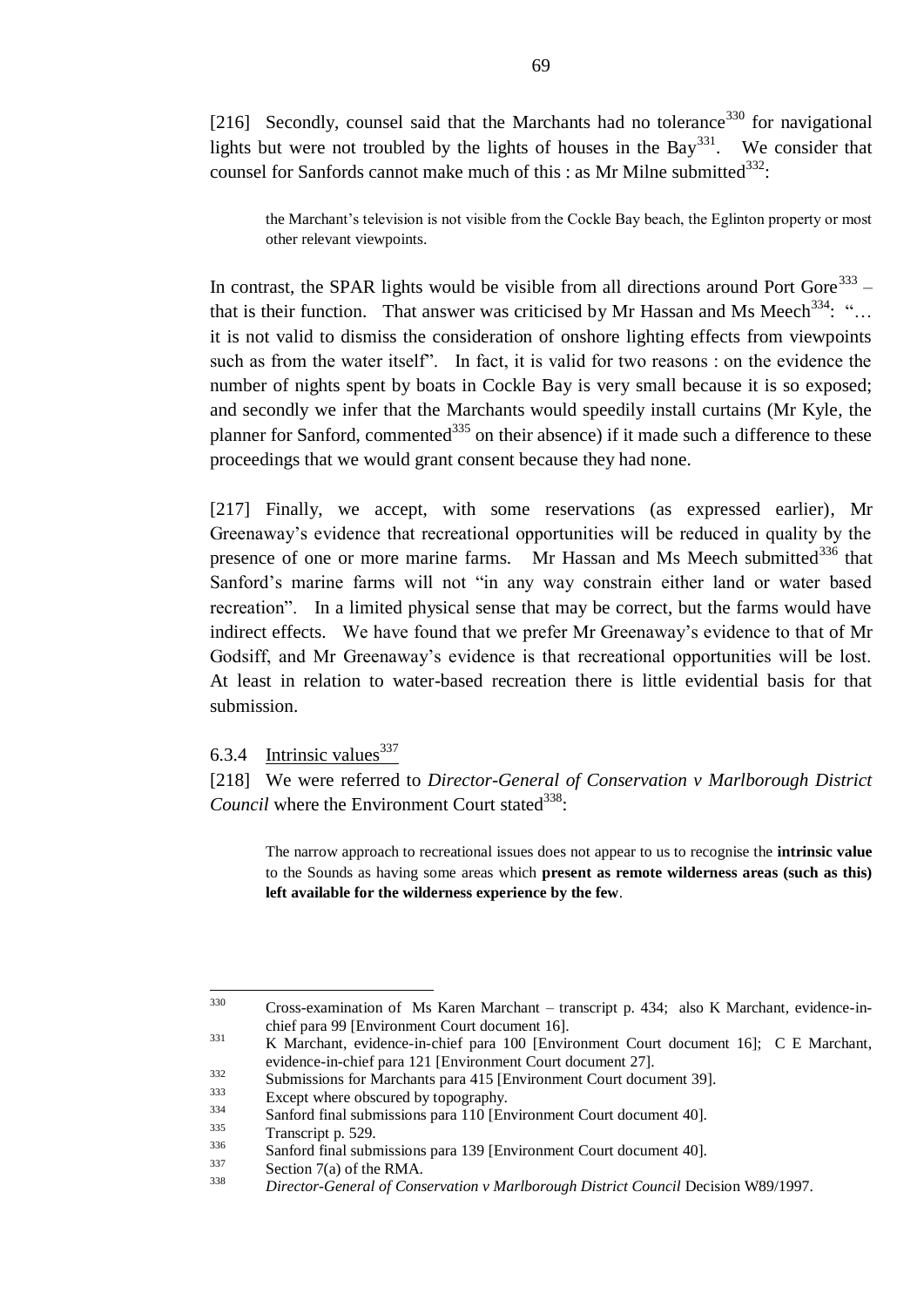We are uneasy about that because we consider it conflates two different concepts – the enjoyment of the remoteness of an area, which is essentially an anthropocentric concept related to amenity values – as already discussed – and the intrinsic values of the ecosystems in that area. Both values have to be had particular regard to<sup>339</sup> under section 7, but the RMA treats them as separate things. Section 7(d) requires us only to have particular regard to the intrinsic values of ecosystems. Intrinsic values are defined  $340$  as:

mean[ing] those aspects of ecosystems and their constituent parts which have value in their own right, including –

- (a) their biological and genetic diversity; and
- (b) the essential characteristics that determine an ecosystem"s integrity, form, functioning, and resilience.

These were not put in issue by the evidence.

# **6.4 Other matters**<sup>341</sup>

### The innovation of Sanford"s sub-surface farming proposal

[219] We want to record how positively impressed we are with Sanford's innovative sub-surface marine farm proposal. Technically this is not a positive effect, but it appears to be a potentially very useful method of substantially mitigating the passive visual impact of mussel and other marine farms. When coming to our final decisions below we will assume that not only the Sanford proposals but also the PGMF proposal will eventually be totally sub-surface on the Sanford model described early in this decision, with the result that each marine farm will, at least during daylight hours, be much harder to see from land or water.

# **6.5 Outcome**

#### General assessment

[220] We now assess the three proposals in terms of the General Assessment Criteria in rule 35.4.1.5 of the Sounds Plan<sup>342</sup> and in terms of the relevant NZCPS 2010 policies. First we consider the matters which are common to each of the proposed mussel farms. In terms of the likely effects of the proposal on the wider community<sup>343</sup> we recognise<sup>344</sup> the undoubted financial advantage to the applicants if the three mussel farms (or any of them) is allowed to continue. Allied to that, and indeed rather more important under section 7(b) of the Act, is the net economic benefit to society of the proposals.

[221] On the other side of the scales are the adverse effects of each of the mussel farms and activities on them on the amenities<sup> $345$ </sup> of the occupiers of the neighbouring land. We also consider that the proposals (or any of them) will not contribute positively to the

<sup>339</sup>  $^{339}$  Section 7(c) and (d) respectively of the RMA.

 $\frac{340}{341}$  Section 2 of the RMA.

 $^{341}$  Considerations under section 104(1)(c) of the RMA.<br> $^{342}$  Sounda Plan and  $^{25}$  14 and  $^{25}$  15

 $\frac{342}{343}$  Sounds Plan pp. 35-14 and 35-15.

 $343$  Rule 35.4.1.1.5.1 [Sounds Plan p. 35-14].

 $\frac{344}{2544}$  Policy 8 Aquaculture [New Zealand Coastal Policy Statement (2010) p. 15].

<sup>345</sup> Rule 35.4.1.1.5.1(a) [Sounds Plan p. 35-14] and Rule 35.4.1.1.5.2 [Sounds Plan p. 35-15].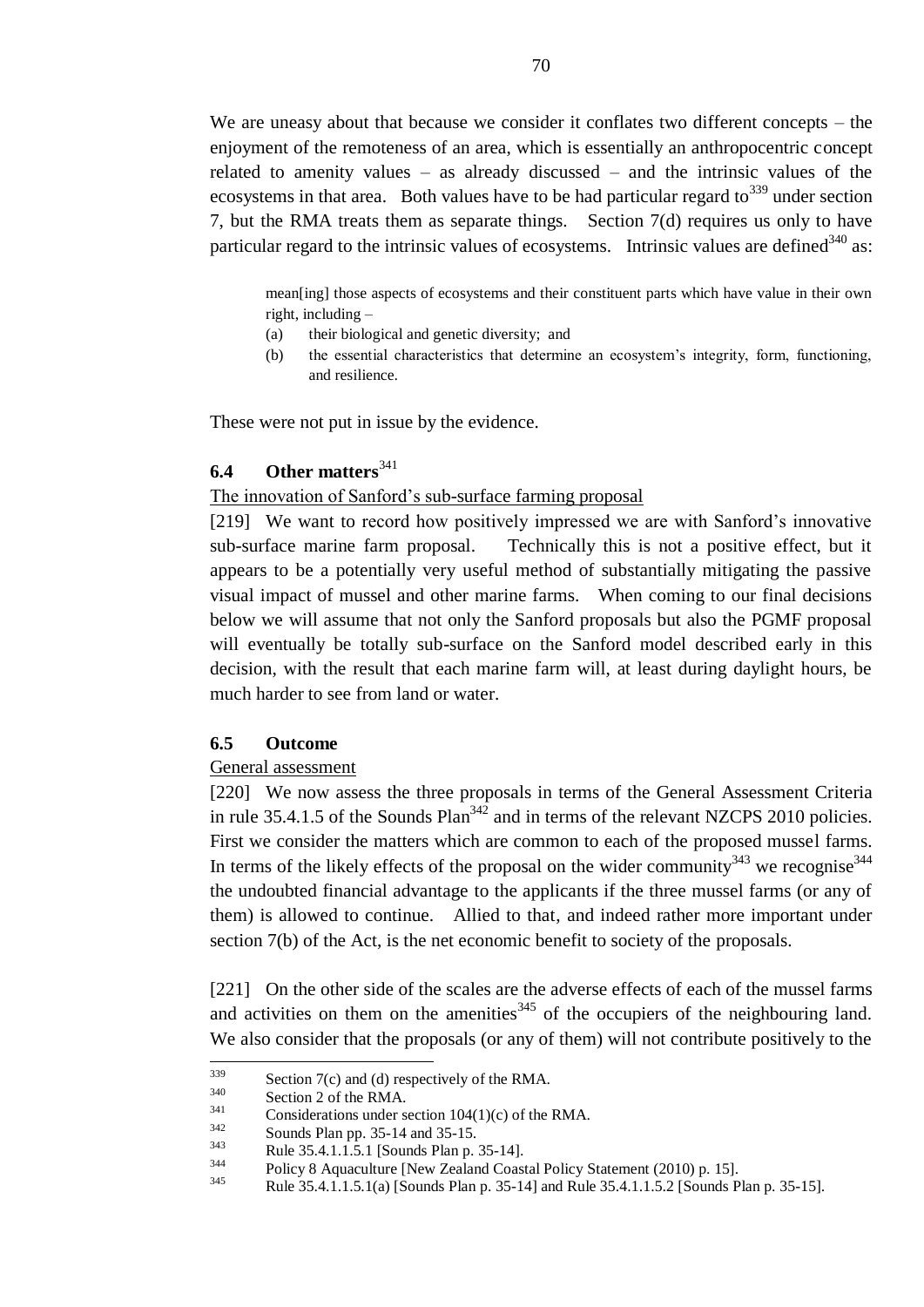character<sup>346</sup> of the surrounding area – especially on land. (We consider this further under the NZCPS 2010 shortly.) Servicing of the farms and the night lights will visually intrude on the outstanding natural landscape of eastern Port Gore, and will detract from views which contribute to the aesthetic coherence of Port Gore. Each proposal will in a more than minor way diminish the natural character of the locality<sup>347</sup>. By themselves, we consider the cost of those adverse effects is unlikely to outweigh the benefits supplied to the community by the mussel farms.

[222] Another positive is that each mussel farm would largely maintain the future use potential of the renewable water resource  $348$ . The other factors in rule 35.4.1.1.5 are neutral in respect of the proposal.

[223] The direct and downstream employment opportunities are in favour of the proposals under the NZCPS 2010. However, we must also consider some powerful policies in relevant statutory instruments as to the preservation of natural character of the coastal environment and of outstanding natural landscapes and features. Most important are policies 13, 14 and 15 of the New Zealand Coastal Policy Statement 2010 because we have found that the coastal environment of the eastern side of Port Gore has outstanding natural character and is part of an outstanding natural landscape. The policies require<sup>349</sup> that adverse effects of activities on the natural character (or natural landscape) should be avoided. The witnesses for Sanfords or PGMF have barely referred to policies 13 or 15 at all. Mr Kyle, who might have been expected to analyse it, as the principal planning witness for both applicants, referred to it and then merely stated that he considered the three proposals are not "an inappropriate use"<sup>350</sup> because of the level of existing modification. That is of concern because potential adverse effects cannot, or at least should not, be assessed in a vacuum. All adverse effects are effects in terms of objectives or policies.

[224] The weight to be given to those policies is reinforced to some extent by the policies in the Sounds Plan. It has anticipated some of the policies<sup>351</sup> in the NZCPS 2010 by mapping different areas in the Sounds as either generally suitable for marine farming (the CMZ2) and those where it is not merely discouraged, but actually prohibited (the CMZ1). The map of the Sounds showing where there are existing or consented marine farms suggests quite strongly that areas where farming is prevented are important so as to maintain areas where the natural character of the coastal environment is not adversely affected by marine farming. We proceed on the basis that under the Sounds Plan marine farms are treated as being possibly justified, despite their anomalous presence in the CMZ1, by their historical presence and exceptional

<sup>346</sup>  $\frac{346}{347}$  Rule 35.4.1.1.5.1(c) [Sounds Plan p. 35-15].

 $\frac{347}{348}$  Rule 35.4.1.1.5.3(c) [Sounds Plan p. 35-15].

<sup>&</sup>lt;sup>348</sup> Rule 35.4.1.1.5.4(b) [Sounds Plan p. 35-15].<br> **Bulgins 12(1)(c)** and 15(1)(c) Name Zealand

 $^{349}$  Policies 13(1)(a) and 15(1)(a) [New Zealand Coastal Policy Statement (2010) pp 15-17].

 $\frac{350}{100}$  J C Kyle, evidence in reply para 8.5 [Environment Court document 21B].

Policy 13(1)(c) and (d) [New Zealand Coastal Policy Statement (2010) p. 17].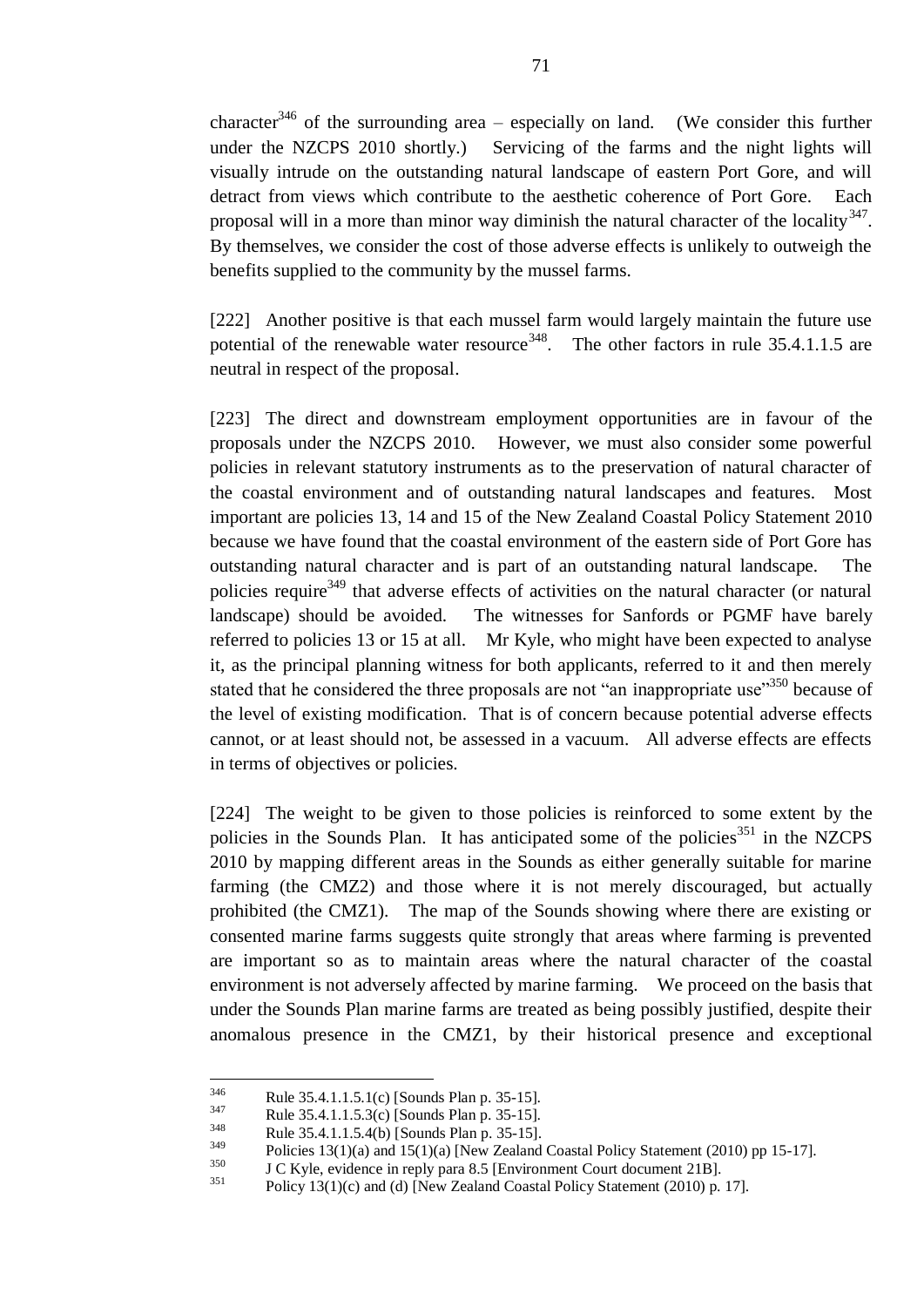productivity. Given that rather unsatisfactory and open-ended guidance in the Sounds Plan, we now look at the higher guidance in the Marlborough Regional Policy Statement, the NZCPS 2010 and ultimately in Part 2 of the Act.

### *Conclusions on adverse effects*

[225] We consider the effects of servicing and harvesting one farm and of its night lights would still be more than minor adverse effects on occupiers of adjacent terrestrial properties. Of course, the effects will fall rather differently on these occupiers depending on which farm is being considered. For example, the Eglinton property would not be affected much by either of the Sanford mussel farms; the Surgenor property would be minimally affected by the Gannet Point North farm, whereas the Marchant property would be affected by any of the three mussel farms, albeit considerably less by the Gannet Point North farm. That farm, of course, affects occupants of the Eglinton property most intensely.

[226] Any of the farms would have an adverse effect on the recreational users of the sea<sup>352</sup> by reducing the remoteness and natural character of eastern Port Gore.

[227] We are reassured that there is some independent confirmation in the MRPS that placing a "new" mussel farm in a bay is usually a major change to its environment. The methods for Chapter 8 of the MRPS include an explanation that<sup>353</sup>:

Major changes in the landscape occur when new elements are first introduced which conflict with the character already there. For example, the first mussel farm into a bay changes the bay from a smooth water surface, while additional mussel farms merely add to the change.

That is important because while in this case (as we shall describe) the major adverse effects of the Sanfords" mussel farms will not be the passive effects on the surface of the water, but the active effects of harvesting, each of the farms can be regarded as the first one in the southeastern corner of Port Gore, and in Cockle Bay particularly. Thus, reinforced by the Sounds Plan, we find that if we were to grant consent to one mussel farm, then that first farm would be a major change to the natural character of eastern Port Gore.

### Specific assessment matters

[228] At this point we must pause, step back and consider each of the proposed mussel farms separately. While it has been very useful to consider all three applications, and their likely accumulative effects together, it is also important that we consider each of the farms separately, as if it was the only one that we might grant.

<sup>352</sup>  $R$  J Greenaway, evidence-in-chief paragraphs 7.6 and 7.7 [Environment Court document 26].

MRPS method 8.1.7.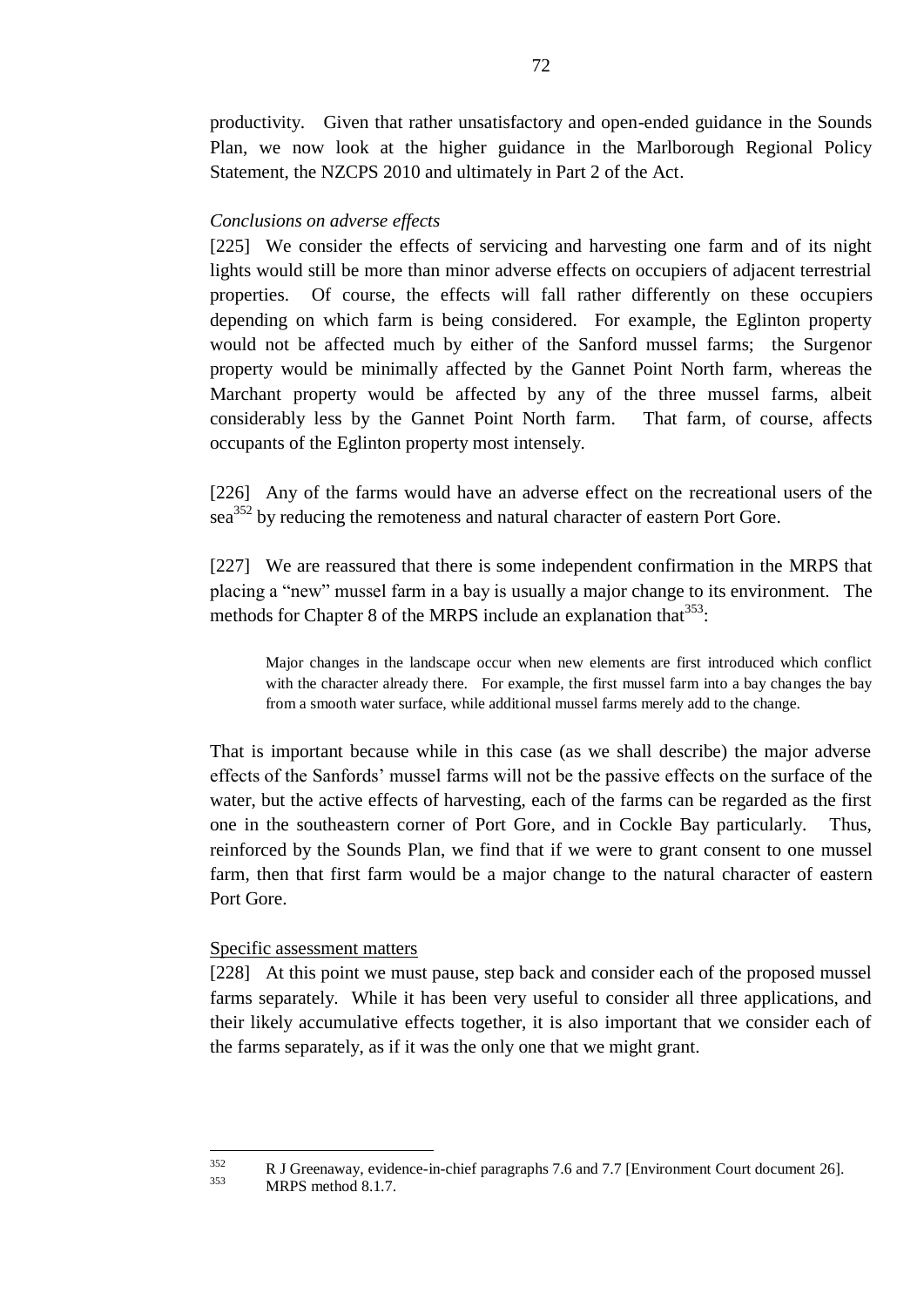[229] We also have regard to the council's decision on each application<sup>354</sup>. All three of the council"s decisions related to rather different (surface) mussel farms, compared with the subsurface proposals we are considering, so we infer that the adverse effects we have found to exist are not as adverse as the effects that the council considered in each case.

## *Pool Head*

[230] The two decisions for this farm were notified (together) on 22 September 2009. As recorded earlier, the council refused consent to both applications because the application failed to adequately mitigate the adverse effects of the marine farm on the natural landscape in the area. The man-made structures would detract from the natural values of an area that is now in an advanced state of regeneration. The impact of a marine farm at this site was significant enough to be contrary to the Sounds Plan"s objectives and policies relating to visual amenity, landscape and natural character; and the marine farm(s) would not promote the purpose of the Act; nor were they appropriate development of the coastal marine area.

## *Gannet Point South*

[231] This decision was notified on 14 August 2007 so it was the first farm reconsented. Council relied on their finding that the environmental effects of the existing farm were within the anticipated "parameters" of the MSRMP. It was satisfied (as are we on the evidence) that the effects on the nearby "sill community" resulting from the marine farming activities would be not more than minor.

[232] The council's view on the relationship of the mussel farm with the adjacent land was interesting. It acknowledged that the land is changing from a "worked environment to one of high landscape value". On the basis that over time the continuing regeneration of vegetation cover may elevate the natural character of Port Gore to the point where marine farming activities in parts of the bay are no longer appropriate, it concluded that the consent should be granted but only for a term of ten years. The council contemplated that the appropriateness of the marine farm could be re-assessed then. That raises a number of considerations which are common to the Gannet Point North farm, to which we now turn.

## *Gannet Point North*

[233] This decision was notified on 22 September 2009. The council decided that the application was consistent with the purpose of the Act. It concluded that any adverse effects are likely to be sufficiently mitigated as it seeks to undertake an activity that will provide economic benefits to the applicant as well as the wider community. Because the activity is discretionary the council considered that the Sounds Plan recognised and anticipated marine farming at this site (provided the effects could be mitigated) and

 $354$ Section 269A of the RMA.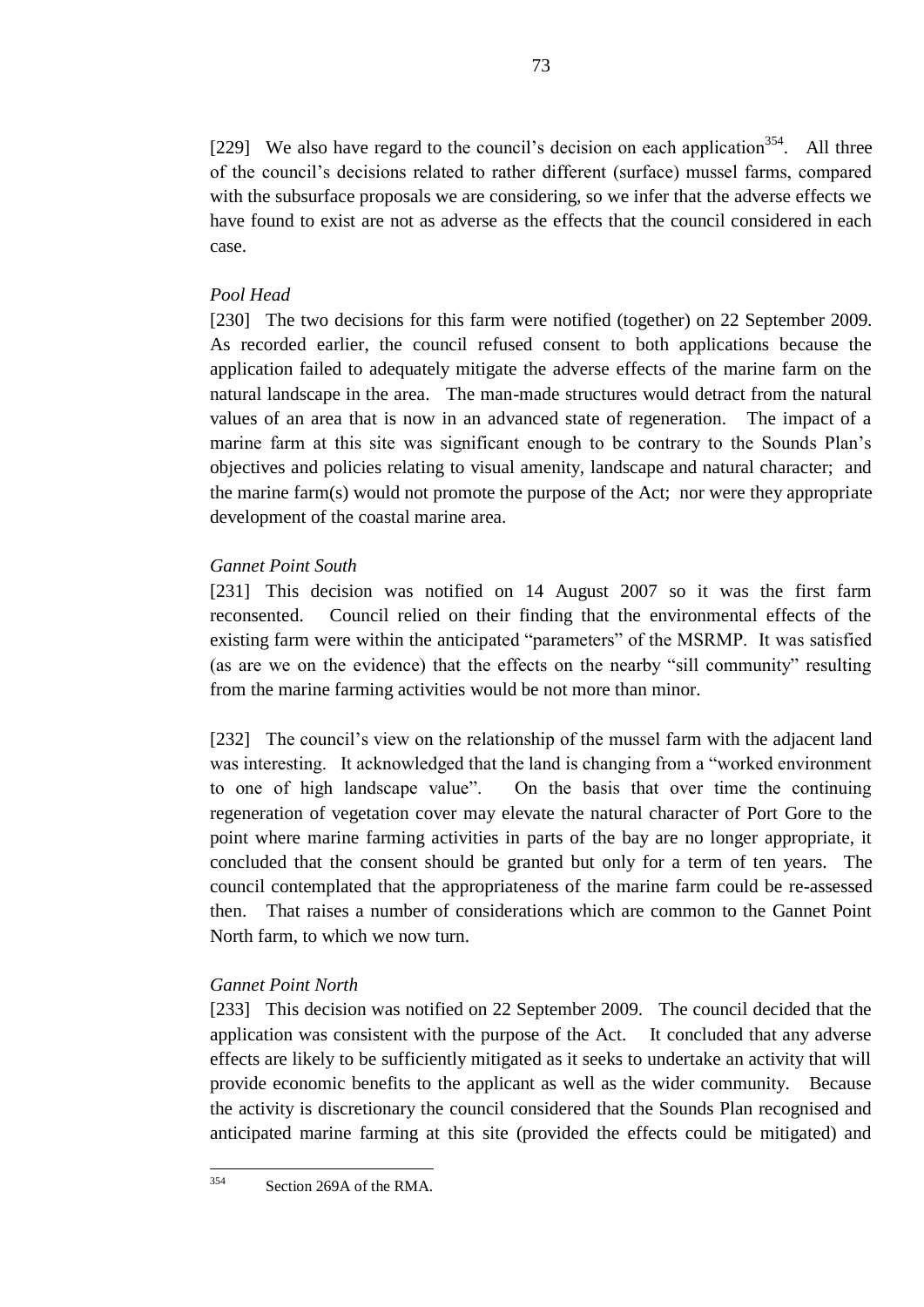therefore a farm was in keeping with the objectives and policies of the planning framework. With respect that was rather facile. The site is in the middle of the CMZ1 where all marine farming is prohibited, presumably because it does not meet the objectives and policies of the various planning instruments. The fact that mussel farming on the site is (anomalously) a discretionary activity must mean that just as there is no presumption that a farm on it does not meet the relevant objectives and policies, similarly there is no presumption that it does. The application should be considered on its merits and the council failed to do that.

[234] Again, because vegetation on the adjacent land was seen as not having reached the point where a marine farm would significantly detract from its natural character, the application was considered not to breach Part 2 principles. The council aligned the expiry date with the consent issued for the Gannet Point South marine farm by granting consent for a shorter term (eight years) to allow for further assessment then. The council did not state whether it found the site to be in an outstanding natural landscape. Nor did it consider the operative NZCPS, let alone the NZCPS 2010 which we must apply. In the circumstances we can put little weight on the fact that the council granted consent. We are encouraged in that finding by the fact that the council rather hedged its decision by granting a short term of eight years (two of which have nearly run already).

[235] While we predict that the adverse visual effects of this mussel farm on the Eglinton property will be minimal for any reasonable observer, we also predict that for up to a third of every month the servicing and harvesting boats will be a more than minor adverse effect on occupants of the Eglinton house and property. We consider that the boats will, since they must be added to the effects of other boats passing Gannet Point, have a moderately intrusive effect on the peace, privacy and quiet enjoyment of any reasonable person on the Eglinton property for more than a day or two.

[236] In PGMF"s case there is one further positive benefit which we need to have regard to : it is that its lessee uses the mussels to produce a product "Lyprinol" that its witness, Mr Sutherland, said has therapeutic value. We could have had particular regard<sup>355</sup> to that claim if its net benefit had been quantified, but we give it some weight anyway. We agree with Mr Hunt that the PGMF Gannet Point North site is the site with the least conflict with existing land-based activities and is, from the Marchants' perspective, the least obtrusive. It is the marine farm we would be most likely to grant.

[237] Even if Mr Hunt is correct<sup>356</sup> (and we have found he is not) and the adverse effects of the PGMF mussel farm are only minor then that is enough to trigger policy 15(1) of the NZCPS 2010. That requires that adverse effects, even minor ones, should be avoided, (obviously minimal effects can be disregarded).

<sup>355</sup>  $\frac{355}{356}$  Under section 7(b) of the RMA.

PGMF final submissions para 107 [Environment Court document 41].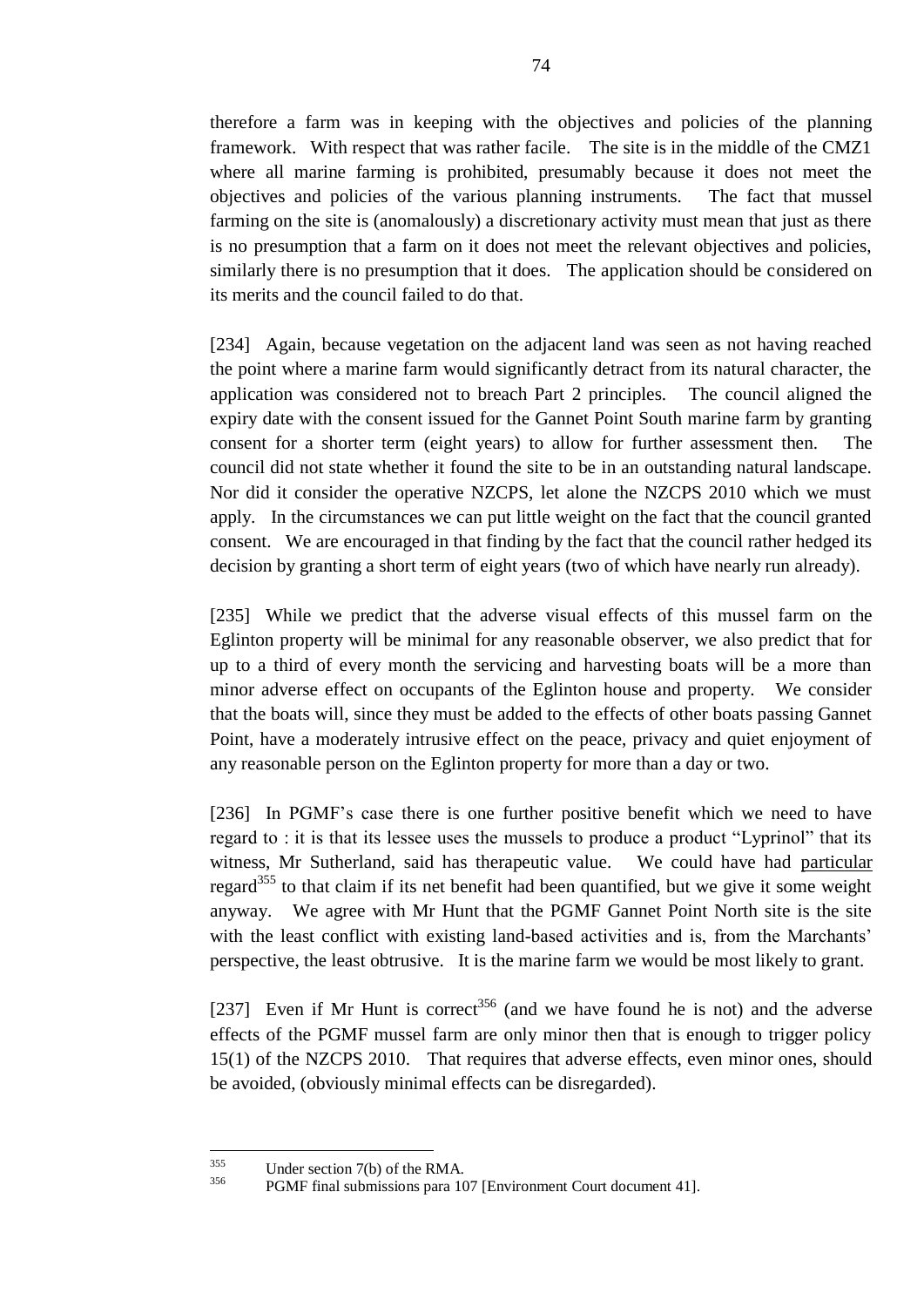#### Conclusions

[238] In the end, after weighing all the evidence in respect of each mussel farm individually in the light of the relevant policy directions in the various statutory instruments and the RMA itself, we consider that achieving the purpose of the Act requires that each application for a mussel farm should be declined.

[239] It is not necessary to determine the jurisdictional issues identified earlier in this decision.

# **Notes on the past and short-term future of the three marine farms**

### *The previous history of the marine farms*

[240] We have decided this case without reference to the prior history of the marine farms. However, we should record that Mr Marchant gave a detailed history (and copious exhibits) of the history of the three farms. Because we were running short of hearing time (the court was sitting in a leased room which had to be vacated for a prior booking) we requested that counsel for the applicants not cross-examine on these issues. Consequently, while the history might be relevant under section 104(1)(c) of the RMA, we are unable to consider it fully and fairly. We have assumed for the purposes of this decision that each of the expired farms was correctly established, but we do not make any finding that is so.

[241] However, we record that if this decision is appealed successfully and the proceedings, or any of them, sent back to the court we would need to hear further evidence on the history of the marine farms, because according to Mr Marchant"s at present uncontroverted evidence there have been some rather irregular changes in the resource consents" location in the water and at least one *prima facie* curious retrospective approval of such a change by the council.

### *Post-hearing events*

[242] Since the hearing Mr Marchant has, through counsel, complained that some mussel lines on the sites have been harvested and new lines put in place. We consider that the relevant owner was entitled to do that under their running on consents. While we have refused new consents, we consider that – especially in the light of section  $104(2A)$  – some mechanism should be put in place to allow the marine farmers to harvest the lines at present in the water.

[243] Initially we were attracted to Mr Hassan and Ms Meech's idea<sup>357</sup> of granting short-term consents, but then we realised that a farmer could string those out by applying for a further renewal thus triggering section 165ZH again. The appropriate solution appears to be to refuse consent but to delay implementation of the decision for a maximum of eighteen months to allow all current lines to be harvested. No new lines

357

Sanford, final submissions para 253 [Environment Court document 40].